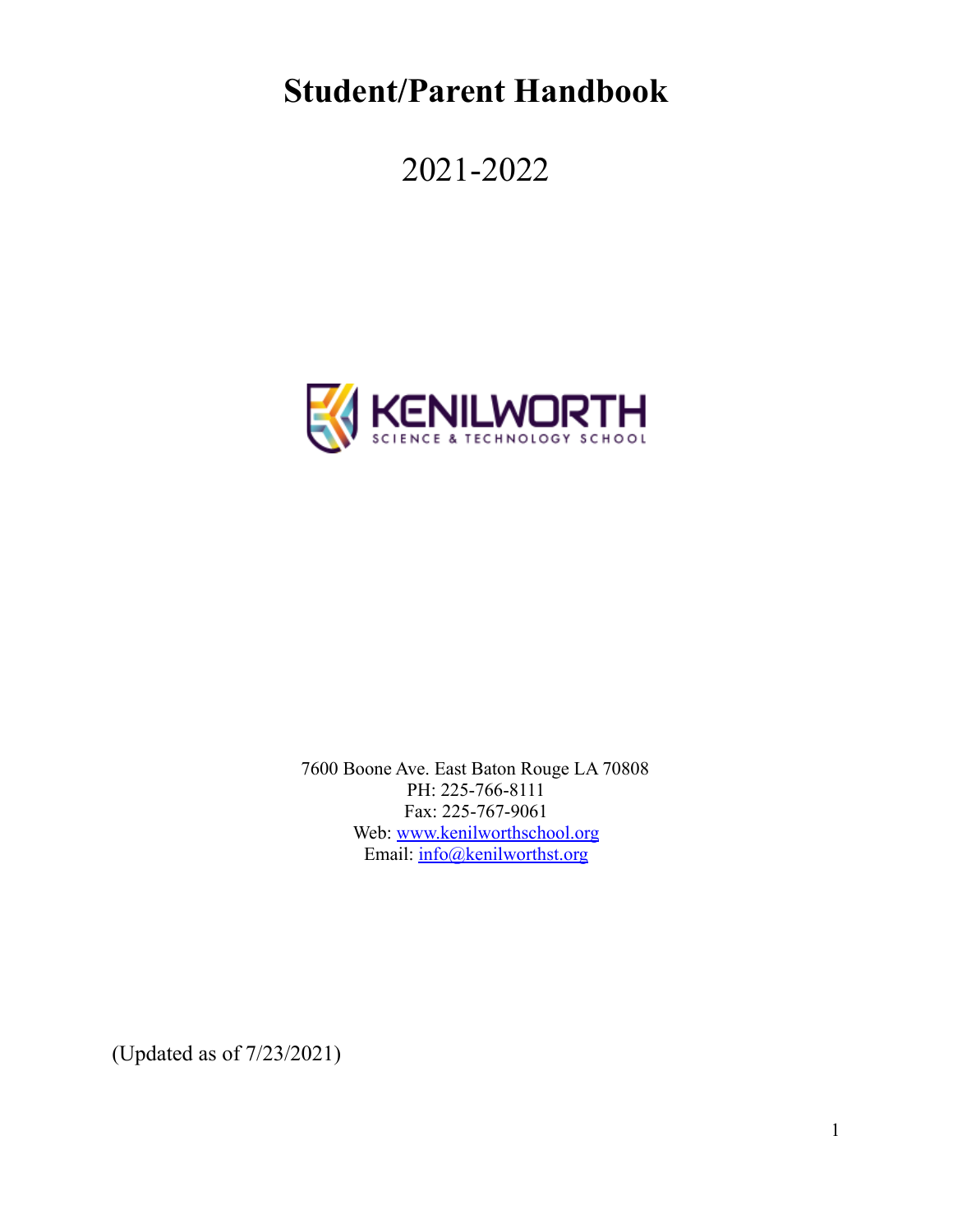# **Table of Contents**

| MESSAGE FROM THE PRINCIPAL                                                  | 5                |
|-----------------------------------------------------------------------------|------------------|
| <b>INTRODUCTION</b>                                                         | 6                |
| <b>MISSION</b>                                                              | 6                |
| <b>CORE VALUES</b>                                                          | 6                |
| <b>VISION</b>                                                               | 6                |
| RIGHTS AND RESPONSIBILITIES<br>1.                                           | $\boldsymbol{7}$ |
| STUDENTS RIGHTS AND RESPONSIBILITIES<br>1.1.                                | $\boldsymbol{7}$ |
| 1.2. PARENTS/GUARDIANS RIGHTS AND RESPONSIBILITIES                          | $\,8\,$          |
| STAFF MEMBERS RIGHTS AND RESPONSIBILITIES<br>1.3.                           | 8                |
| 2. DRESS AND GROOMING                                                       | 9                |
| 3.<br><b>STUDENT ATTENDANCE</b>                                             | 12               |
| 3.1. Absenteeism and Truancy                                                | 12               |
| 3.2. Make-up work for absences                                              | 14               |
| 3.3. Professional Appointments                                              | 14               |
| 3.4. Tardy Policy                                                           | 14               |
| 3.5. Family and Youth Service Center                                        | 15               |
| <b>ACADEMIC GUIDELINES</b><br>4.                                            | 16               |
| 4.1. REPORT CARDS                                                           | 16               |
| 4.2.<br><b>STATE TESTING PROGRAMS</b>                                       | 16               |
| 4.3.<br><b>SEMESTER EXAMS</b>                                               | 16               |
| 4.4.<br><b>GRADES</b>                                                       | 16               |
| 4.5.<br><b>GRADE PROMOTION POLICY</b>                                       | 17               |
| 4.6. PARENT PORTAL                                                          | 17               |
| 4.7.<br>AWARDS AND HONORS                                                   | 17               |
| 4.8.<br><b>AFTER SCHOOL</b>                                                 | 17               |
| 4.9. WITHDRAWALS/TRANSFERS/CLASS CHANGES                                    | 18               |
| 4.10. CLASS CHANGES                                                         | 18               |
| 4.11. OFFICIAL INFORMATION, STUDENT RECORDS, AND PRIVACY                    | 18               |
| <b>HEALTH SERVICES</b><br>5.                                                | 19               |
| 5.1. Purpose of School Health Services                                      | 19               |
| <b>Accidents and Sudden Illnesses</b><br>5.2.                               | 19               |
| Illness or Injury during Kenilworth Science & Technology School Day<br>5.3. | 19               |
| <b>MEDICAL POLICY</b><br>5.4.                                               | 19               |
| <b>STUDENTS WITH DIABETES</b><br>5.5.                                       | 22               |
| 5.6. COMMUNICABLE DISEASE CONTROL POLICY                                    | 22               |
| 5.7. AIDS PREVENTION EDUCATION                                              | 23               |
| <b>DATING VIOLENCE</b><br>5.8.                                              | 23               |
| 5.9. Teen Dating Violence                                                   | 24               |
| <b>COUNSELING</b><br>6.                                                     | 25               |
| REPORTING CHILD ABUSE AND NEGLECT<br>7.                                     | 25               |
| 8.<br>POSITIVE BEHAVIOR INTERVENTION SUPPORT                                | 26               |
| 9.<br><b>SEARCHES</b>                                                       | 28               |
| STUDENTS AND SCHOOL PROPERTY (La. R.S. 17:416.3)<br>9.1.                    | 28               |
| 9.2. PERSONS OTHER THAN STUDENTS                                            | 29               |
| <b>GENERAL DISCIPLINE POLICY</b><br>10.                                     | 29               |
| 10.1. Definition of Discipline                                              | 29               |
| 10.2. Belief Statements                                                     | 29               |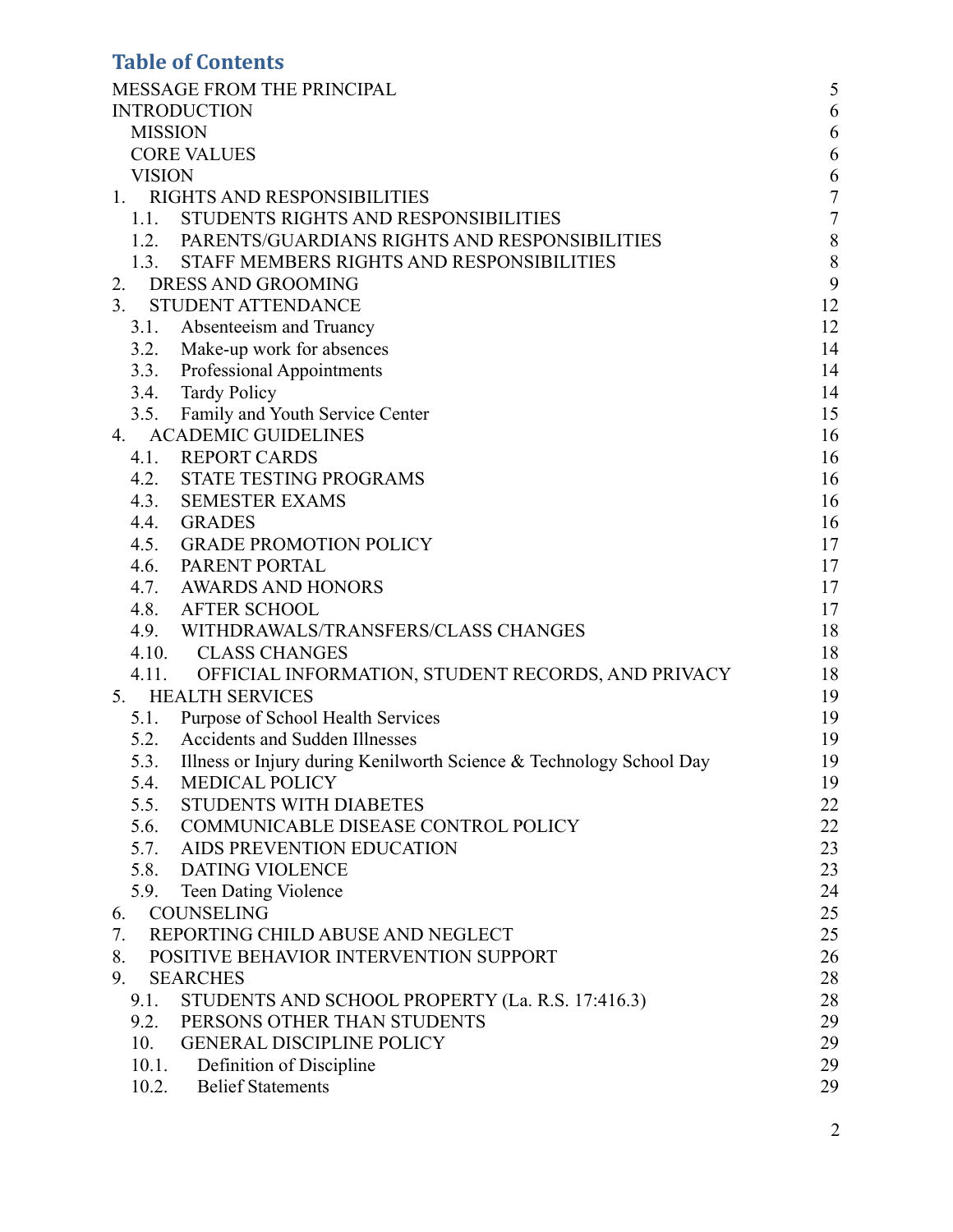| 10.3.         | Behavior Infraction Levels and Corrective Strategies                     | 31 |
|---------------|--------------------------------------------------------------------------|----|
|               | 10.3.1. Level I Infractions                                              | 31 |
|               | 10.3.2. Level II Infractions                                             | 31 |
|               | 10.3.3. Level III Infractions                                            | 31 |
|               | 10.3.4.<br><b>EXPELLABLE OFFENSES</b>                                    | 31 |
| 10.4.         | UNACCEPTABLE STUDENT BEHAVIORS & CONSEQUENCES                            | 33 |
| 10.5.         | RESTORATIVE PRACTICE (NEW APPROACH TO DISCIPLINE)                        | 38 |
| 10.6.         | <b>SUSPENSION AND EXPULSION</b>                                          | 38 |
|               | <b>SUSPENSION</b><br>$10.6.1$ .                                          | 39 |
|               | 10.6.2.<br><b>EXPULSION</b>                                              | 42 |
| 10.7.         | <b>DETENTION POLICY</b>                                                  | 52 |
|               | 10.8. FIGHTING POLICY                                                    | 54 |
| 10.9.         | Offensive Student Conduct at End of Year                                 | 55 |
| 11.           | <b>BUS DISCIPLINE</b>                                                    | 55 |
|               | 11.1. TRANSPORTATION POLICY                                              | 55 |
|               | 11.2. BUS DISCIPLINE                                                     | 56 |
|               | 11.3. ROLE OF PARENTS                                                    | 57 |
| 11.4.         | SUSPENSION FROM SCHOOL TRANSPORTATION                                    | 57 |
| 12.           | <b>CLASSROOM BEHAVIOR AND DISCIPLINE</b>                                 | 58 |
| 12.1.         | Discipline-Severe Clauses: Immediate Office Referral                     | 58 |
| 12.2.         | <b>Classroom Management System</b>                                       | 59 |
| 13.           | DISCIPLINE POLICY AND PROCEDURE FOR STUDENTS WITH DISABILITIES 60        |    |
| 13.1.         | Overview of Procedural Safeguards                                        | 60 |
| 13.2.         | Weapons, Drugs or Serious Bodily Injury: Emergency Procedures            | 64 |
| 13.3.         | Appeals                                                                  | 66 |
| 13.4.         | Students Without IEPs or Section 504 Plans "Deemed to Have a Disability" | 67 |
| 13.5.         | Referral to and Action by Law Enforcement and Judicial Authorities       | 68 |
| 13.6.         | Application of Section 504 and ADA                                       | 68 |
| 13.7.         | Use of Seclusion and Restraints                                          | 68 |
| 14.           | STUDENT POLICIES AND GUIDELINES FOR NETWORK AND INTERNET                 |    |
| <b>ACCESS</b> |                                                                          | 70 |
| 15.           | E-MAIL AND TELECOMMUNICATIONS                                            | 71 |
| 15.1.         | General policy                                                           | 71 |
| 15.2.         | Networks and Internet Use                                                | 71 |
| 15.3.         | <b>CELL PHONE POLICY</b>                                                 | 72 |
| 16.           | ARRIVAL AND DISMISSAL                                                    | 73 |
| 17.           | EXTRACURRICULAR ACTIVITIES POLICY                                        | 74 |
| 18.           | <b>LIBRARY</b>                                                           | 76 |
| 19.           | <b>GENERAL POLICIES AND INFORMATION</b>                                  | 77 |
| 20.           | <b>SCHOOL LUNCHES</b>                                                    | 80 |
| 21.           | <b>EMERGENCY PROCEDURES &amp; EVACUATION</b>                             | 80 |
| 22.           | BULLYING, CYBERBULLYING, INTIMIDATION, AND HAZING                        | 82 |
| 23.           | <b>COMPLAINT POLICY</b>                                                  | 85 |
| 24.           | ELECTRONIC COMMUNICATIONS BETWEEN EMPLOYEES AND STUDENTS                 | 85 |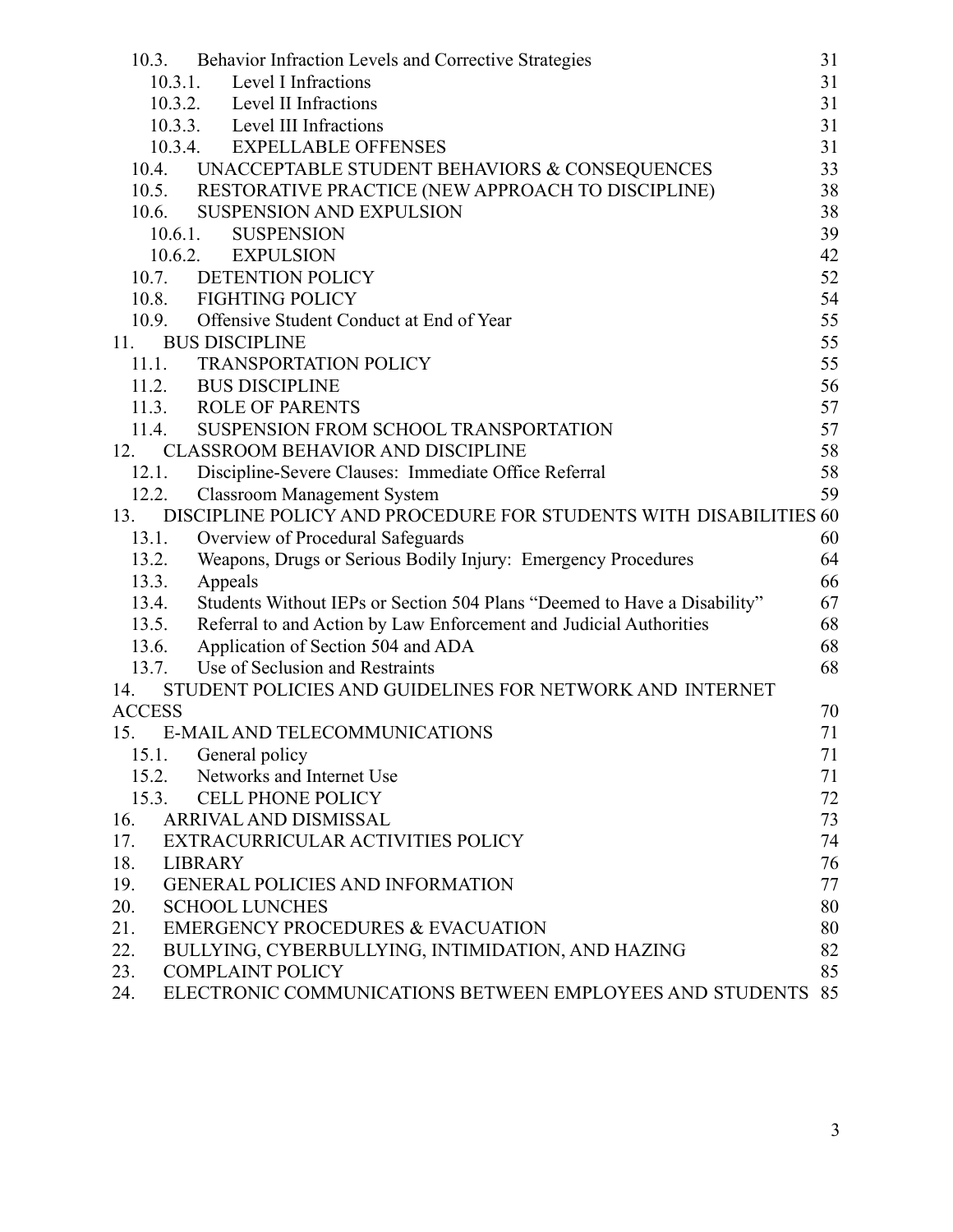# DISCLAIMER

The statements set forth in this Handbook are for informational purposes only and though we use these statements as a basis for an agreement between students and families, rules and regulations are subject to change. While statements made in this Handbook will ordinarily be applied as stated, Kenilworth Science and Technology reserves the right to change any provision listed in this Handbook without actual notice to individual students. Every effort will be made to keep students advised of any such change –except those that apply to state and federal laws. For the most current version of the Kenilworth Student/Parent Handbook, see the online version on the school website at http://www.kenilworthschool.org/.

The principal or a designee is required to plan and implement an effective means of orientation concerning the **Student Rights and Student Responsibilities and the school's discipline policy in the handbook.** Students and teachers will go over the handbook during the first five days of the school year. Students who enroll after the start of the school year will attend a similar orientation within five days of their enrollment date.

Students and parents will receive a handbook during orientation or the first day of school. Parents and students must read and sign the signature receipt form to verify that the parents have received a copy of the handbook or current revisions and must be returned to the school. Failure to receive a handbook or to attend orientation is neither a defense nor an excuse to limit any disciplinary measures.

NOTE: State law requires that the Student Code of Conduct be shared with parents/legal guardians, students, and teachers and be reasonably and consistently enforced.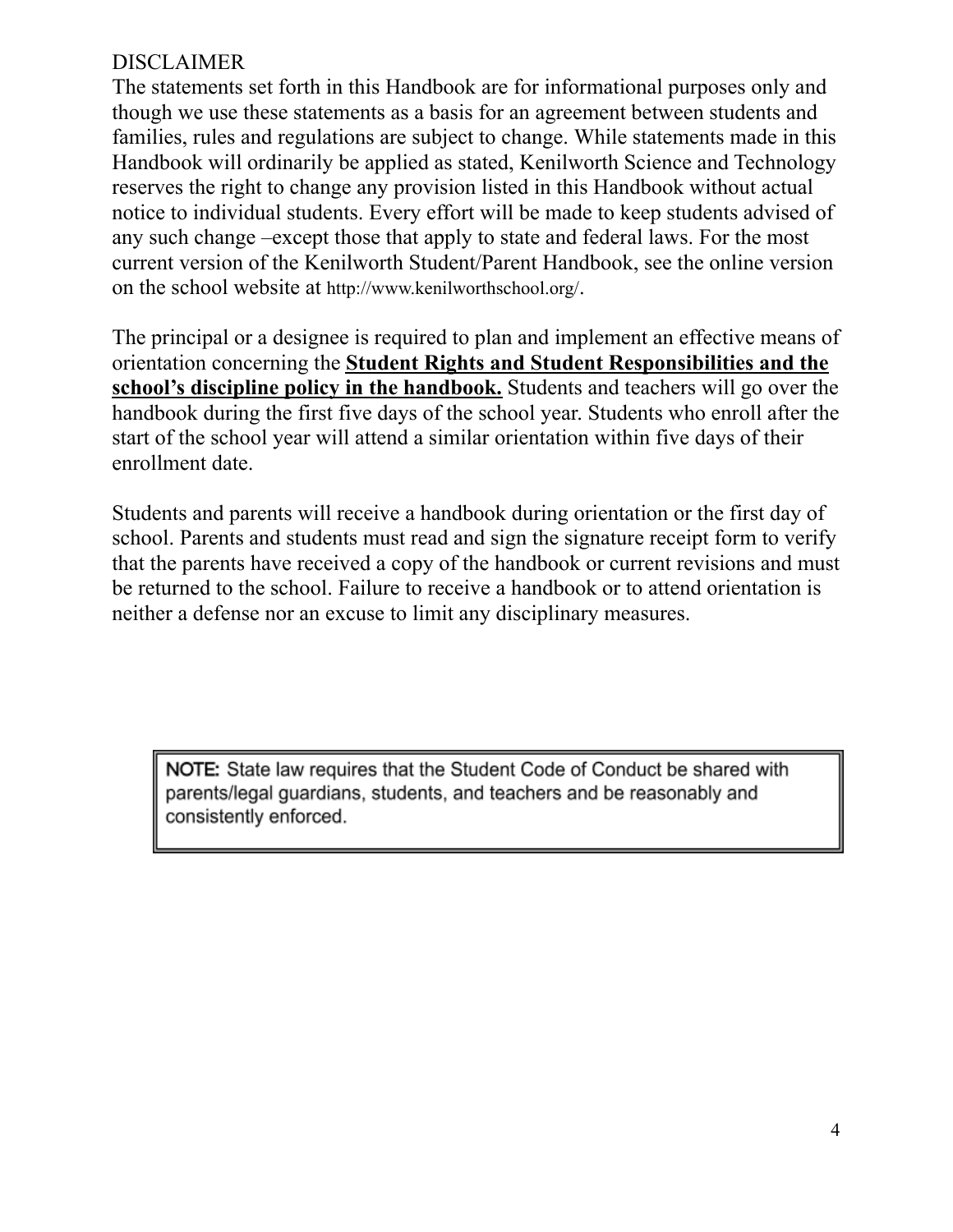# **MESSAGE FROM THE PRINCIPAL**

Dear student and parent/guardian,

Kenilworth Science & Technology School is a college preparatory school where we believe that each student can achieve success through hard work and excellent preparation. At Kenilworth Science & Technology School, students will prove through achieving high state test scores, social and emotional growth, top winning science projects, and much more, so that each student will attain the most ambitious goals possible. Our rules are established so that in the future, each student will develop into outstanding professionals. We teach each student that setting high standards for him/herself involves more than just academics – it also includes ethics, social skills, and maintaining personal appearance. Therefore, we ask that each of you uphold the standards that we have set.

The purpose of this handbook is to make important information to parents/guardians and students easily accessible. This handbook provides academic and general information, policies and procedures, and the Kenilworth Science & Technology School (KST) student code of conduct. Students and parents are expected to read, understand, and comply with all provisions of this handbook. KST reserves the right to modify or amend this handbook, as warranted, at any time.

KST is firmly committed to a strong and harmonious working triad among students, parents, and teachers. We encourage parents to get involved at Kenilworth Science & Technology School through parent/teacher conferences, volunteering in school activities, and more. We also encourage each student to get involved at Kenilworth Science & Technology School through clubs, sports, and after-school activities. Your participation in programs helps you to learn lessons that go far beyond the classroom. Teachers are expected to build positive relationships with parents and students through open lines of communication.

Remember, in order to make a difference in the world, you will need to first start making a difference in yourself today. I wish you the very best for an outstanding 2021-2022 school year! Don't forget, your ultimate goal is to be a positive contributing member of society, which means going to college, having a career, and being actively engaged in your community.

Please take the time to read this document and discuss it with your child. The staff at Kenilworth is available to answer any questions you have about this handbook and the student code of conduct.

Sincerely Hazel Regis, Principal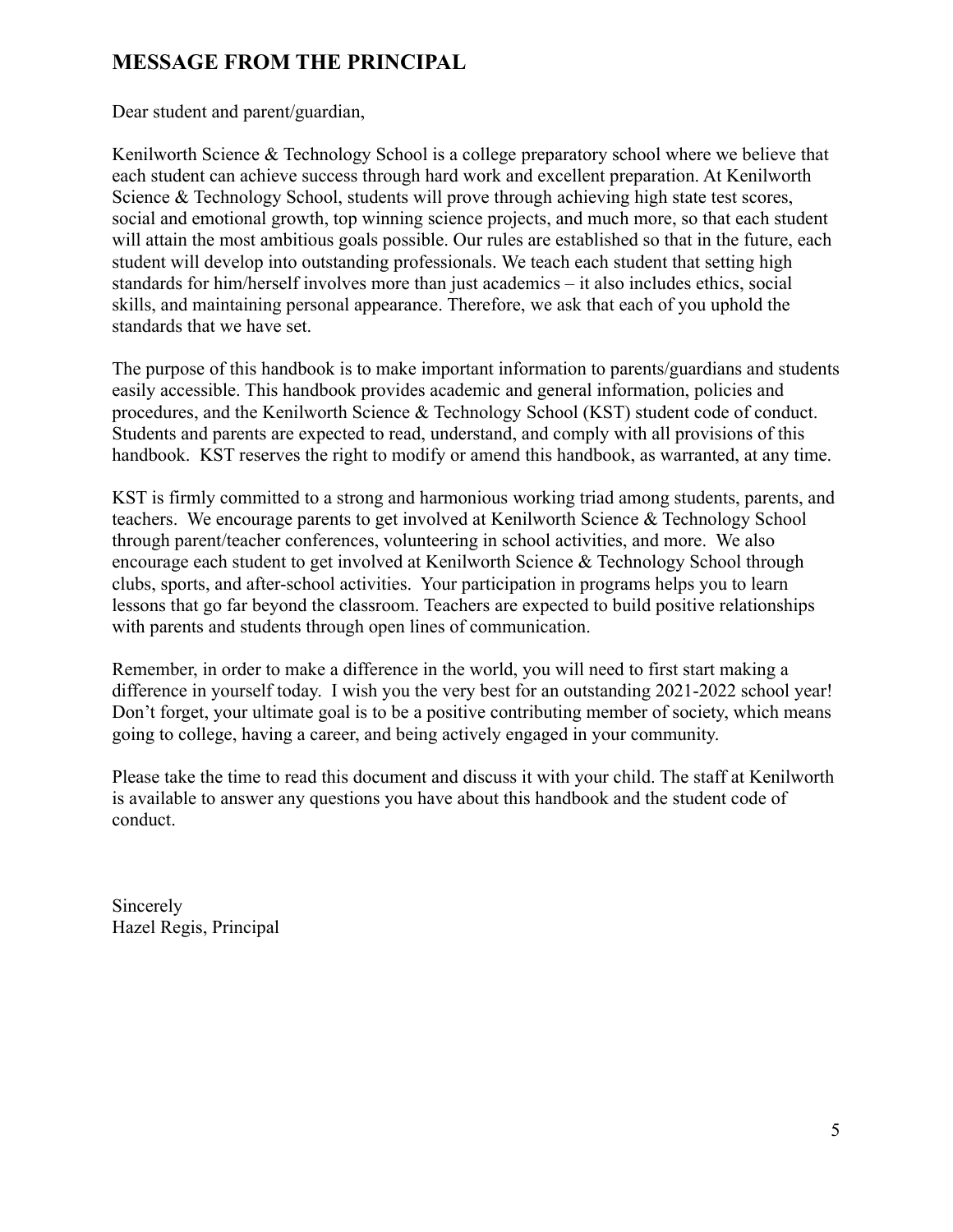# **INTRODUCTION**

Pelican Education Foundation is the governing body responsible (pursuant to La. R.S. 17:252) for development and maintenance of Kenilworth Science & Technology School's master discipline plan. As part of the plan, this student handbook provides for a student code of conduct and information for parents regarding the School System, and management of student behavior and discipline.

The School System's Master Plan for Discipline requires each school to have a discipline plan that includes school-wide expectations to promote Positive Behavioral Interventions and Support (PBIS). The PBIS team is required to analyze discipline data monthly and to implement effective behavioral interventions for all students as a means of promoting expected behavior school-wide.

As part of the Master Plan, the Pelican Educational Foundation Board reviews the Master Plan and Student Code of Conduct, safe school planning, parental community involvement, and other relevant information in order to develop a better system. The overall goal of the School's System's Master Discipline Plan is to provide a positive climate within the school and reduce the number of suspensions for minor infractions. The Board expects higher achievement, higher school performance scores, increased student attendance, and lower dropout rates with the implementation of Positive Behavior Interventions and Supports (PBIS).

Kenilworth Science & Technology School's PBIS plan includes activities for teaching and encouraging expected behaviors. The plan is communicated to students/families, **including weekly behavioral reports "paychecks,"** and school-wide strategies for teaching and reinforcing the behavior and consequences for both positive and negative behavior.

## **MISSION**

Kenilworth Science and Technology Charter School creates a safe, healthy, and student-centered learning environment that cultivates knowledge and skills necessary for academic excellence, STEM careers, and character development.

### **CORE VALUES**

**C**ommunity **O**wnership **R**espect **E**xcellence

## **VISION**

Kenilworth Science and Technology Charter School's vision prepares students for high school, college, and competitive career opportunities through an innovative approach and challenging STEM-focused curriculum with the goal of empowering students to become productive and responsible citizens.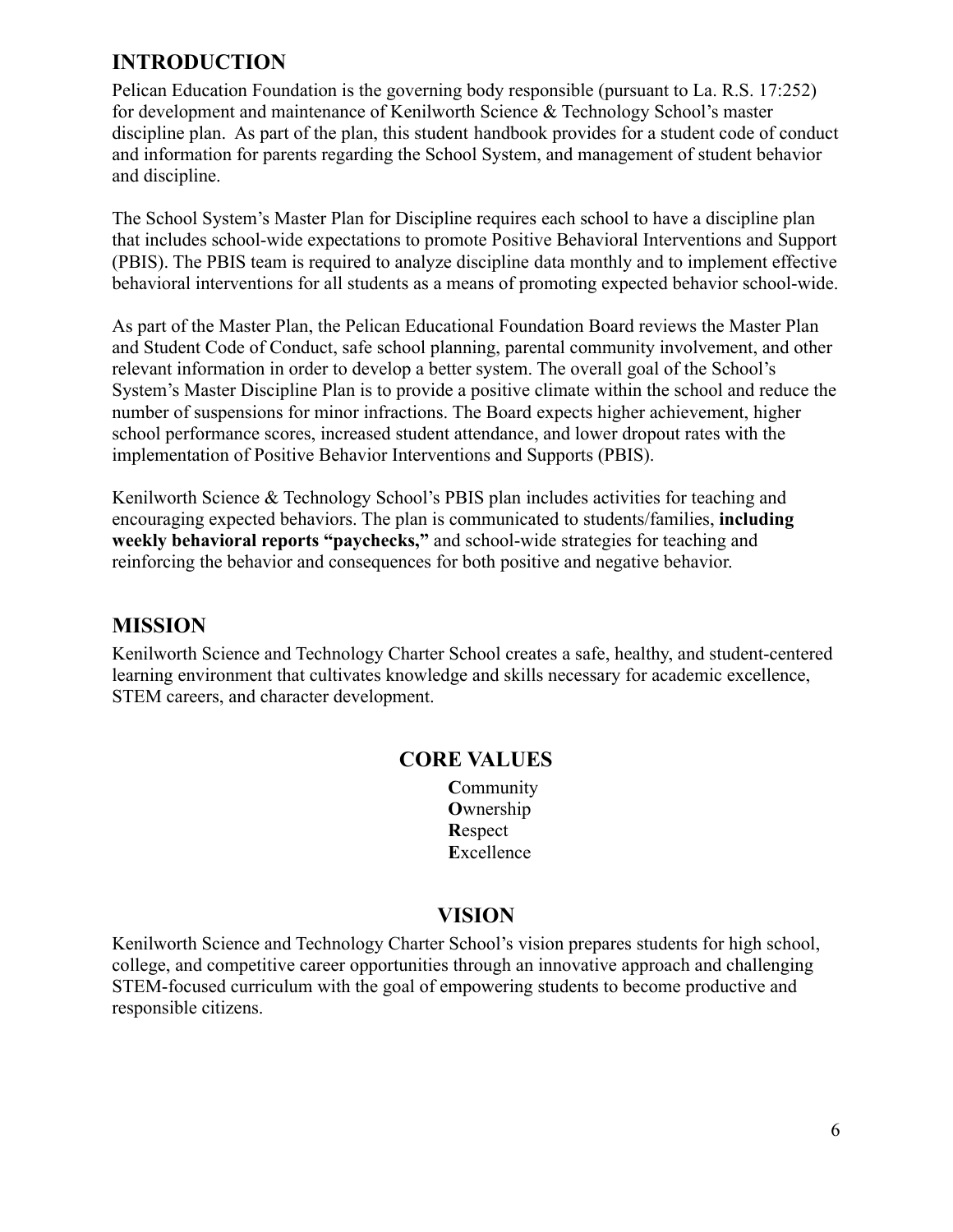# **1. RIGHTS AND RESPONSIBILITIES**

All students attending KST have certain rights and responsibilities. The following are some, but not necessarily all of the students' rights and responsibilities:

# **1.1. STUDENTS RIGHTS AND RESPONSIBILITIES**

| <b>Rights</b>                                                                                                                                                                                                                                                                                                                                                                          | <b>Responsibilities</b>                                                                                                                                                                                                                                                                                                                                                                                                                                                                                       |
|----------------------------------------------------------------------------------------------------------------------------------------------------------------------------------------------------------------------------------------------------------------------------------------------------------------------------------------------------------------------------------------|---------------------------------------------------------------------------------------------------------------------------------------------------------------------------------------------------------------------------------------------------------------------------------------------------------------------------------------------------------------------------------------------------------------------------------------------------------------------------------------------------------------|
| <b>Education/Learning Environment</b>                                                                                                                                                                                                                                                                                                                                                  |                                                                                                                                                                                                                                                                                                                                                                                                                                                                                                               |
| • Students have a right to a public education.<br>Receive an explanation of the rules to which they<br>$\bullet$<br>are expected to follow.<br>Students have the right to an orderly school and<br>$\bullet$<br>classroom environment, which promotes learning<br>for all students.<br>• Receive discipline which is fair,<br>nondiscriminatory, and consistent with school<br>policy. | • Students are responsible to behave in a way that<br>does not interfere with others' right to a free<br>education.<br>Students are responsible for academic honesty.<br>Students have the responsibility to use<br>polite/respectful language at all times and to ensure<br>that their actions do not disrupt or damage the<br>learning environment or school.<br>• Respect the rights, feelings, and property of all<br><b>PEOPLE</b> in and around the school. Including<br>students, staff, and visitors. |
| <b>Safety</b>                                                                                                                                                                                                                                                                                                                                                                          |                                                                                                                                                                                                                                                                                                                                                                                                                                                                                                               |
| • Students have the right to an educational<br>environment that is safe and free from threats and<br>harassment.<br>• Have the right to report any incidents of verbal or<br>physical threats, "bullying," intimidation, or<br>abuse.                                                                                                                                                  | • Students have the responsibility to refrain from<br>violence and unsafe actions. They must refrain<br>from threatening or harassing others. Students have<br>a responsibility to inform school authorities of any<br>similar behaviors/problems.                                                                                                                                                                                                                                                            |
|                                                                                                                                                                                                                                                                                                                                                                                        |                                                                                                                                                                                                                                                                                                                                                                                                                                                                                                               |
| <b>Transportation</b>                                                                                                                                                                                                                                                                                                                                                                  |                                                                                                                                                                                                                                                                                                                                                                                                                                                                                                               |
| Students have a right to safe and orderly school<br>transportation and even in the event of activities<br>when the school provides transportation.                                                                                                                                                                                                                                     | Students have the responsibility to act safely with<br>$\bullet$<br>good manners while being transported. Students<br>must refrain from hazardous actions or those<br>prohibited by law/school policy.                                                                                                                                                                                                                                                                                                        |
| <b>Attendance</b>                                                                                                                                                                                                                                                                                                                                                                      |                                                                                                                                                                                                                                                                                                                                                                                                                                                                                                               |
| • Students have the right to attend school within the<br>boundaries of the law and school policies.                                                                                                                                                                                                                                                                                    | • Students are responsible to attend school every day,<br>all day! (unless an excused absence)<br>• Be punctual and prepared. Bring needed materials<br>and do homework.                                                                                                                                                                                                                                                                                                                                      |

| <b>School Communications (Accessing important information)</b> |                                                   |  |  |
|----------------------------------------------------------------|---------------------------------------------------|--|--|
| • Students have the right to be informed about rules           | • Students are responsible to bring home to any   |  |  |
| and requirements that regulate school or school                | important information such as rules, report cards |  |  |
| activities.                                                    | and weekly behavior reports "paychecks,"          |  |  |
|                                                                | disciplinary/truancy notices, etc.                |  |  |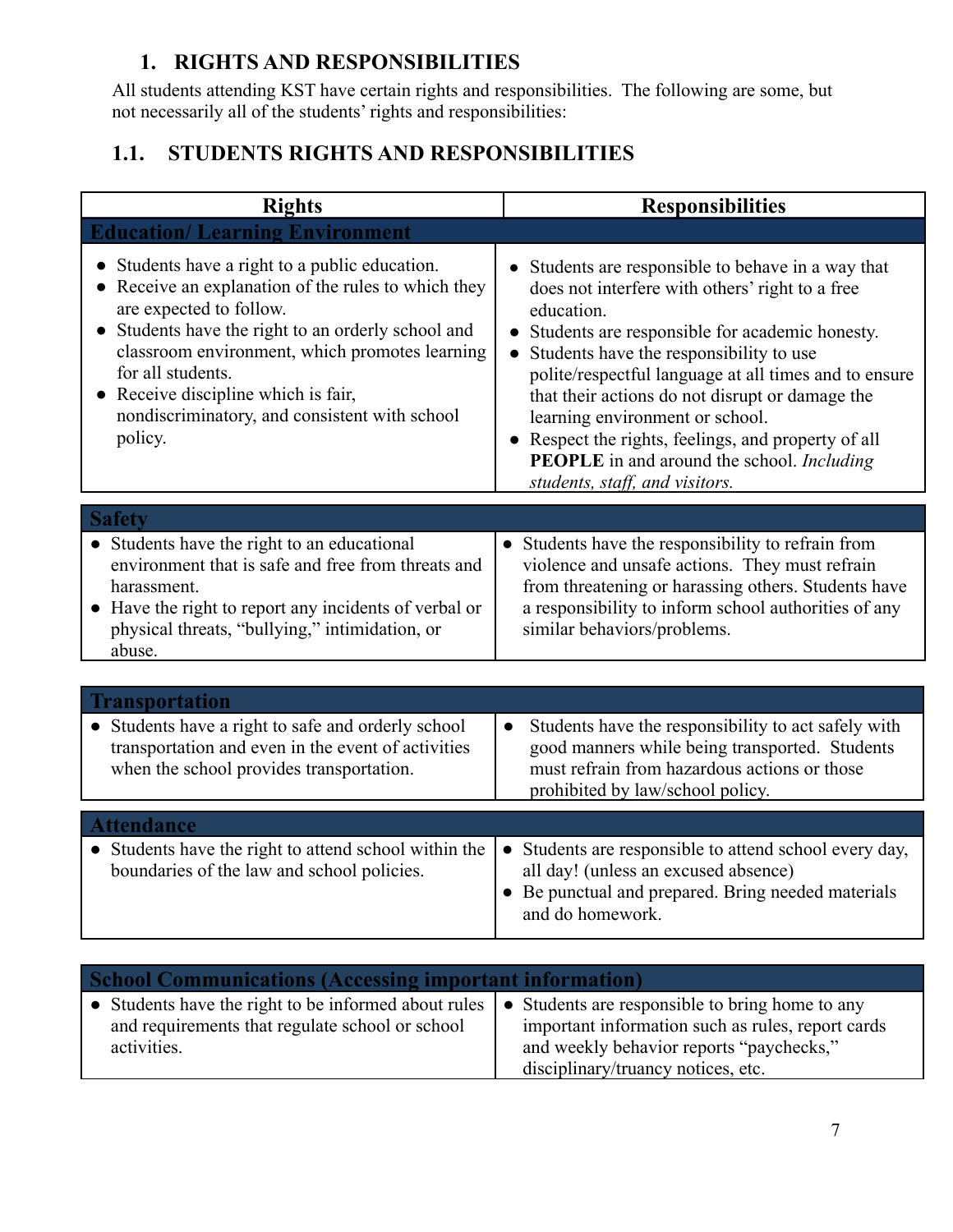| <b>Privacy/Searches</b>                                                                                                                                                                                                                                            |                                                                                                                                                                                                                                                                                                                          |  |
|--------------------------------------------------------------------------------------------------------------------------------------------------------------------------------------------------------------------------------------------------------------------|--------------------------------------------------------------------------------------------------------------------------------------------------------------------------------------------------------------------------------------------------------------------------------------------------------------------------|--|
| • Students are protected from unlawful search or<br>seizure of personal possessions without<br>reasonable cause.                                                                                                                                                   | • Students are responsible for any items on their<br>person/belongings. To ensure safety materials/items<br>that are potentially hazardous are not permitted and<br>students must comply with any searches of their<br>person/belongings.                                                                                |  |
| <b>Expression/Religion</b>                                                                                                                                                                                                                                         |                                                                                                                                                                                                                                                                                                                          |  |
| Students have the right to express themselves in<br>speech, writing/symbolism within boundaries of<br>the law and school policies.<br>Students have the right to their own religious<br>beliefs and practices within boundaries of the<br>law and school policies. | • Students are responsible to ensure any expression<br>does not disrupt learning, present health/safety<br>hazards, infringe on the rights of others, or school<br>policies.<br>Students have the responsibility to ensure they do<br>$\bullet$<br>not violate other students' religious freedom or<br>disrupt learning. |  |

# **1.2. PARENTS/GUARDIANS RIGHTS AND RESPONSIBILITIES**

The following includes some, but not necessarily all, of the rights and responsibilities of the students' parents/guardians with respect to the students' education:

| RIGHTS                                                                                                                                                                                                                                                                                                                                                                                                                                                                                                                                                                                                                                                                                                                                                                                                                         | RESPONSIBILITIES                                                                                                                                                                                                                                                                                                                                                                                                                                                                                                                                                                                                                                                                                                                                                                                                                                                                                             |  |  |
|--------------------------------------------------------------------------------------------------------------------------------------------------------------------------------------------------------------------------------------------------------------------------------------------------------------------------------------------------------------------------------------------------------------------------------------------------------------------------------------------------------------------------------------------------------------------------------------------------------------------------------------------------------------------------------------------------------------------------------------------------------------------------------------------------------------------------------|--------------------------------------------------------------------------------------------------------------------------------------------------------------------------------------------------------------------------------------------------------------------------------------------------------------------------------------------------------------------------------------------------------------------------------------------------------------------------------------------------------------------------------------------------------------------------------------------------------------------------------------------------------------------------------------------------------------------------------------------------------------------------------------------------------------------------------------------------------------------------------------------------------------|--|--|
| • Obtain a copy of school rules relating to student<br>behavior and disciplinary procedures.<br>Obtain clarification from Kenilworth Science &<br>Technology School on any matter.<br>Be contacted promptly if their child is involved in<br>any incident that may result in suspension or<br>expulsion.<br>Meet with teachers/administration about concerns<br>such as disciplinary matters or academic<br>performance.<br>• Receive regular official reports of their child's<br>academic progress and attendance.<br>Read all school records pertaining to their child, at<br>times mutually convenient to the parent and<br>Kenilworth Science & Technology School.<br>Assert all rights to due process contained in school<br>rules, including the right to appeal the disciplinary<br>action.<br>Be treated with respect | Parents or guardians must provide current contact<br>$\bullet$<br>information such as home address, home phone<br>number, cell number and promptly give the school<br>notice of any change in status concerning family<br>information during the school year. Call the front<br>office and inform them of changes.<br>Encourage their child to comply with school rules.<br>$\bullet$<br>Ensure students arrive to school in school uniform<br>with a binder/folder for work<br>Use appropriate and respectful language when<br>$\bullet$<br>dealing with school staff about discipline issues.<br>Assist their child in arriving at school on time and<br>$\bullet$<br>with all necessary materials. Ensure regular school<br>attendance.<br>Attend parent conferences.<br>$\bullet$<br>Provide Kenilworth Science & Technology School<br>$\bullet$<br>with explanations for student absences or tardiness. |  |  |

# **1.3. STAFF MEMBERS RIGHTS AND RESPONSIBILITIES**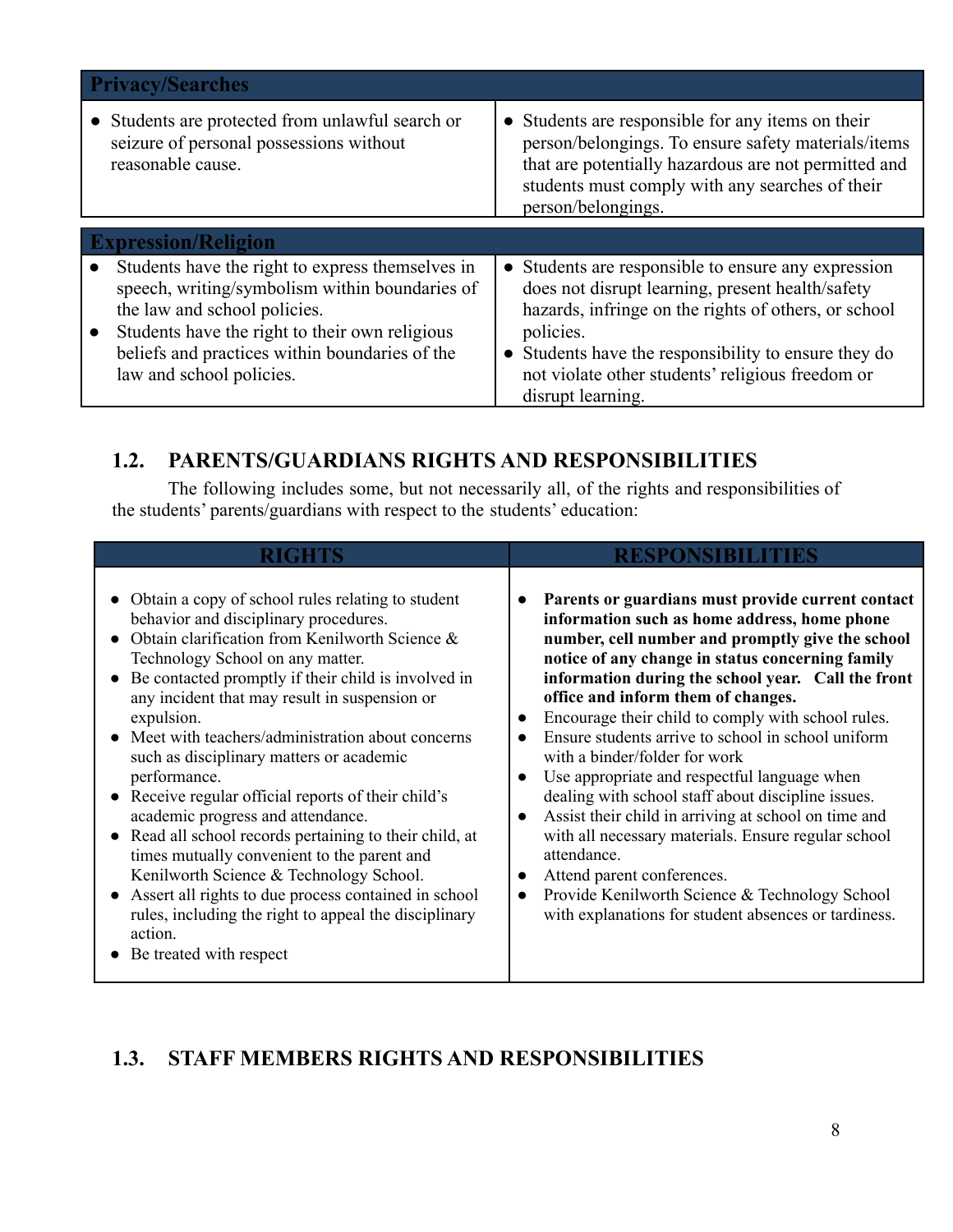The following includes some, but not necessarily all, of the staff members' rights and responsibilities:

|                                                                                                                                                                                                                                                                   | <b>RESPONSIBILITIES</b>                                                                                                                                                                                                                                                                                                                                                                                     |
|-------------------------------------------------------------------------------------------------------------------------------------------------------------------------------------------------------------------------------------------------------------------|-------------------------------------------------------------------------------------------------------------------------------------------------------------------------------------------------------------------------------------------------------------------------------------------------------------------------------------------------------------------------------------------------------------|
| • Be treated with respect.<br>• Teach in schools which are safe.<br>• Receive additional training and professional<br>development as necessary.<br>• Receive support from school administrators in<br>the implementation of academics and discipline<br>policies. | Ensure all students learn.<br>Model expected behavior for students.<br>Instruct students about appropriate behavior,<br>conflict management, classroom rules, and<br>disciplinary consequences.<br>Be in regular attendance and on time.<br>$\bullet$<br>Treat students and parents with respect.<br>Communicate regularly with parents and<br>students about the child's academic progress and<br>conduct. |

# **2. DRESS AND GROOMING**

**Kenilworth Science & Technology School has a uniform policy to help create a safe and orderly environment, instill discipline, and eliminate the competition and distractions caused by varied dress styles. Students will be expected to arrive in dress code every day. Please cooperate, display modesty and neatness, and take pride in these clean, neat and attractive uniforms. In order to help ensure proper and acceptable behavior by students, KST has established certain guidelines to aid parents and students in selecting attire for school wear. These guidelines can be found in the Kenilworth Science & Technology student code of conduct. However, the final determination of acceptable dress and grooming rests with the principal or her designee.**

Your cooperation is essential and appreciated.

This is a mandatory policy and clothing should not deviate from the approved list. Please contact the school if you have any questions.

If the violation involves purchasing a new item, all students attending Kenilworth Science  $\&$ Technology School will have ten days to correct and begin wearing the mandatory uniform.

The dress code requirements for the student uniforms at Kenilworth Science  $\&$  Technology School are as follows:

All uniforms must be neat and CLEAN daily.

#### **GIRLS and BOYS:**

Uniform Shirts:

- School shirts to be purchased at **Young Fashions School Uniforms on 11111 Coursey Blvd, Baton Rouge.**
- Colors: **6th grade(purple) 7th and 8th(royal blue)**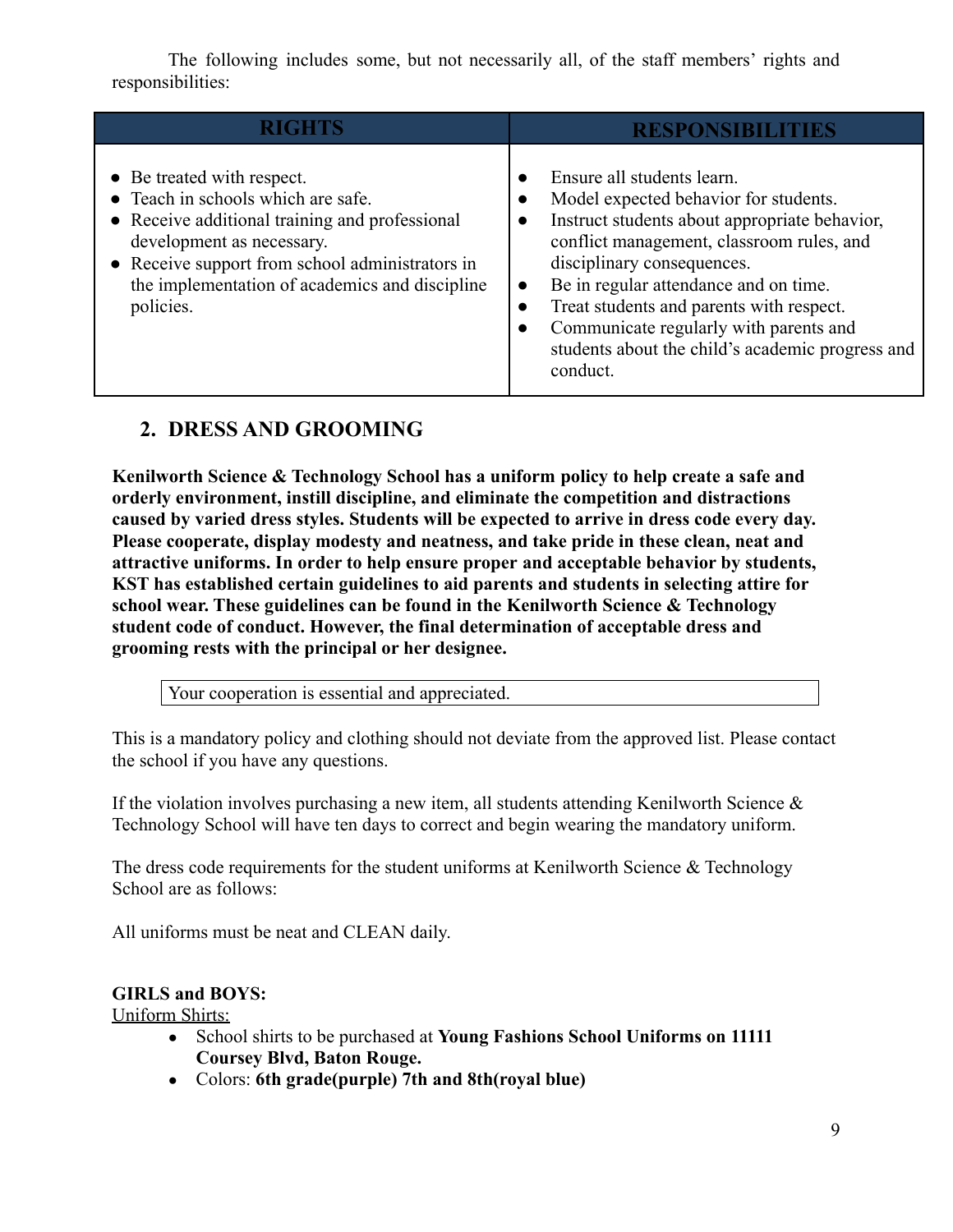• Uniform shirts must be worn and tucked in under ALL Kenilworth sweaters, cardigans, and jackets.

#### Undershirts:

• Long-sleeve thermals are allowed under Kenilworth uniform shirt. Solid color: White, blue, black or cream (no other colors are accepted).

### Pants

- o Long khaki or navy pants ONLY (no cargo, shorts, capris, joggers, stretch or tight fitted pants). Pants must fit at the ankle. Waistband must fit at the waist. No low-waist pants are permitted. Pants legs should not be rolled up.
- o Sagging is not permitted.

### Skirts

o NO SKIRTS-unless it is due to religious preferences (a written letter must be submitted by a religious official (pastor, priest, rabbi, etc.). Skirts must fit below the knee.

### Belts:

• Students should wear a belt. The belt MUST be a solid color: white, blue, black or brown with a standard size (2 inches by 2 inches). No derogatory graphics or language allowed. The belt must fit into all the loops and remain buckled. No part of the belt may be hanging.

### Spirit Shirts:

• May be worn on designated dates (school will notify parents of these specific dates). Only shirts purchased from the school may be worn. T-shirts will be available for purchase in the front office during the school year.

### Footwear:

- **Students are not allowed to trade shoes; Kenilworth will not be responsible for lost or stolen shoes**.
- No bright colors such as highlighter or neon colors are allowed.
- No sandals, flip-flops, clogs, wedges, high heels, crocs, shoes above the ankle, platform shoes, or boots (including snow boots) will be allowed.
	- o No mismatched shoes
	- o No light-up shoes

#### Purse Size

• No bigger than a letter size paper  $(8\frac{1}{2} \times 11)$ .

### **Additional Dress Code Requirements and Limitations:**

In addition to making sure you are wearing Kenilworth Science & Technology School uniform, KST requires that students follow these additional guidelines:

Sweatshirts, cardigans, and jackets:

- Navy blue Jacket (with school logo)
- Navy blue Cardigan (with school logo)
- Navy blue Sweatshirt (with school logo)
- Uniform sweatshirt must be purchased at Young Fashions. Parents are encouraged to embroider their child's name on the top left or right of the sweatshirt. Student names should not be written on the back of the sweatshirt. ONLY students first and last name are allowed on the sweatshirt, no other writings, nicknames, #s, etc. are allowed.
- No sweater or jacket will be tied around the neck or shoulders.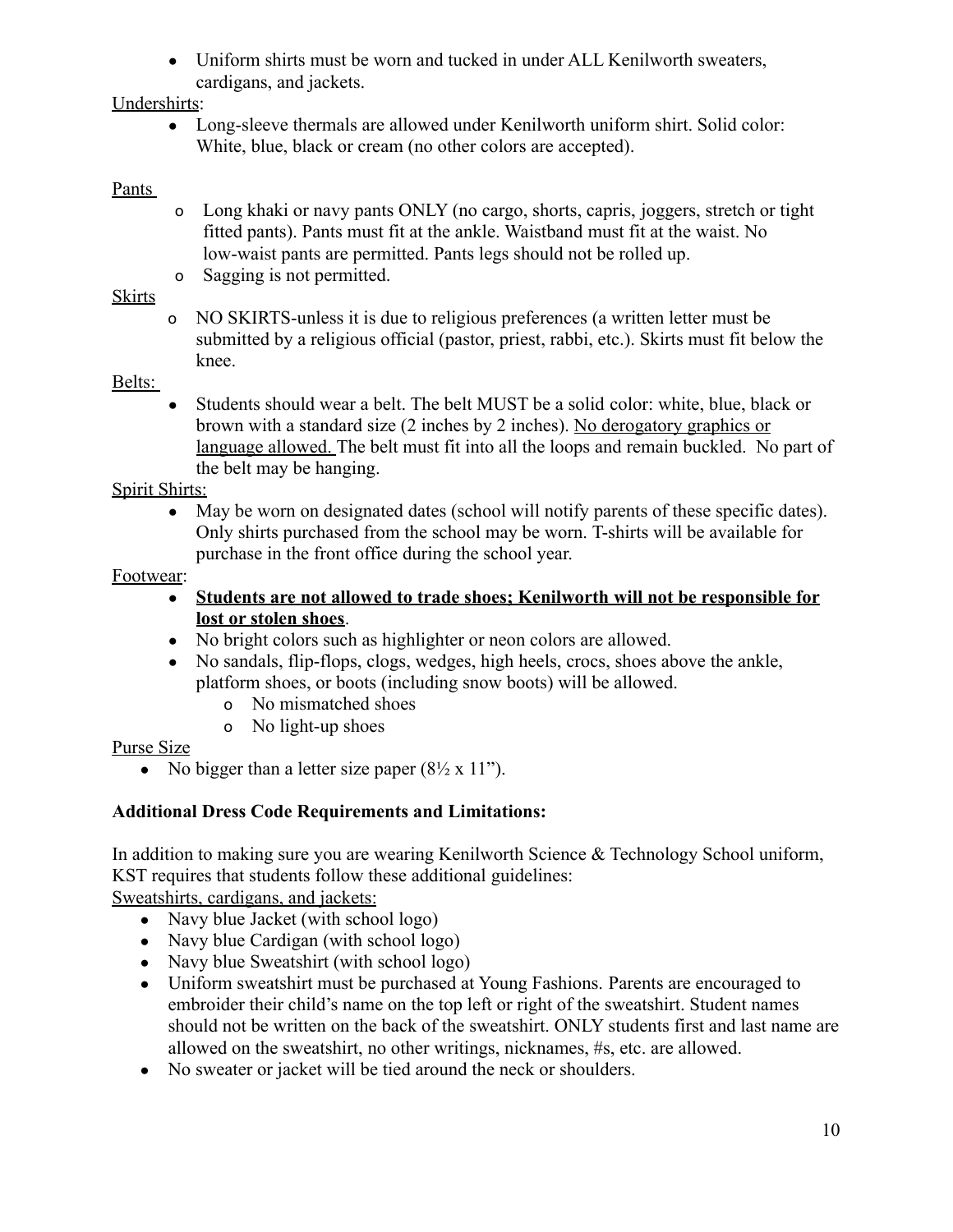#### **The following cannot be worn:**

- Boys and girls may not wear jewelry and accessories such as rings, bracelets, and necklaces.
- Hoops larger than a quarter, feathers, long-drops etc. are not allowed due to safety concerns.
- Cosmetic make-up, including but not limited to mascara, eyeliner, blush, lipstick,
- Facial and body piercings are not acceptable.
- Extreme hairstyles are not permitted. No hairstyle should be a classroom and/or campus distraction.
- Sunglasses/fake glasses are not permitted/ any object that has no reasonable use and may be a distraction can be confiscated.
- Hats, caps, and other headgear are not to be worn in the building.
- No jeans (unless given permission), stretch pants, joggers, sweat pants, warm-ups, wind-pants or leggings are allowed.
- No head scarves (except for religious purposes), neck scarves, bandanas, hats, hairnets, or extreme bows sizes.
- All students are prohibited from wearing T-shirts or other articles of clothing that display violence, gang symbols, profane, or obscene language; gestures or inferences of profanity; or advertisement of tobacco, alcohol, drugs, or illegal substances. Students wearing such clothing will be asked to remove the offensive article, turn it inside out or in extreme cases, be sent home.
- For safety reasons, students are prohibited from wearing or using mouth grills or any removable mouth jewelry (including foil) and wearing body piercing jewelry such as eyebrow piercings, nose rings, heavily stretched ear loops, tongue rings, and other similar body piercings jewelry of facial jewelry.

#### **The following may be worn:**

- Bows should be medium in size or smaller. No hanging-chains. Headbands are allowed, but must not be worn around the forehead. Girls' hair should be combed down (not wrapped) upon entrance into the school building.
- Religious necklaces are permitted, but they should be inside of the shirt.
- Girls may wear one pair of STUD earrings or very small hoops that are no larger than a quarter.
- Boys and girls' hair should be kept neat, clean, and out of the face at all times.
- Mohawks  $(1$  inch $)$  no extreme color.

#### **The following may not be brought:**

- No-dog or wallet chains are allowed.
- No rat-tail combs, hair sponges, metal picks, gum, food, drinks or sunflower seeds.
- Perfume/cologne/body spray/scented lotion should not be brought to school or used during the day as many students may have allergies.
- PE uniforms are permitted only in PE classes.
- Only travel size lotion and deodorant are allowed (2oz).
- Students are not allowed to bring hairsprays, bottled nail polish, and curling irons on campus.
- Cosmetic make-up, including but not limited to mascara, eyeliner, blush, and lipstick.

#### **Miscellaneous Items:**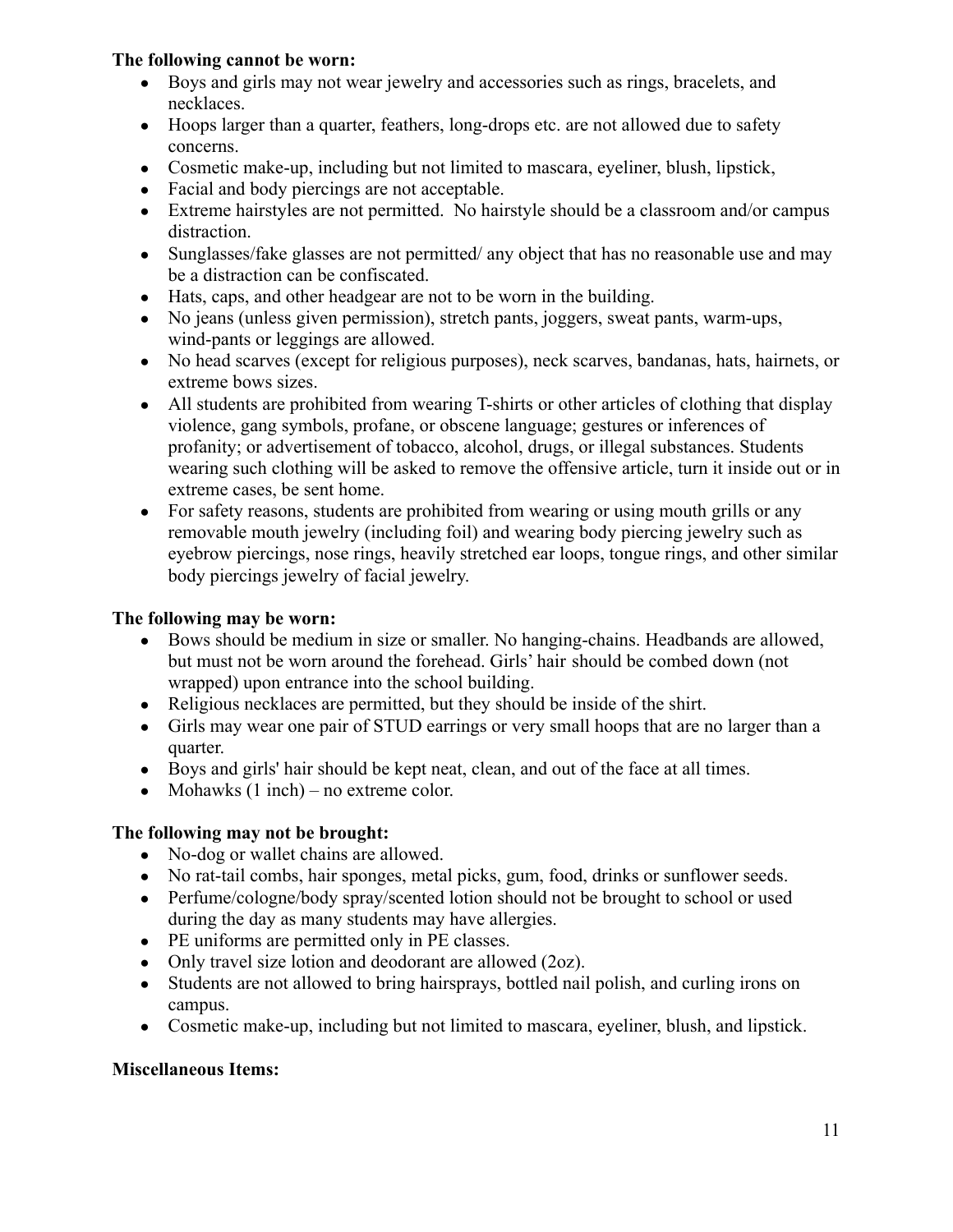- No electronics (cell phones, music players, tablets, video games, kindle, pagers, cameras, headphones, smart watches, bluetooth headphones, airpods etc.)
- No lasers, compasses, scissors, rubber bands etc.
- No permanent markers

<span id="page-11-0"></span>The school reserves the right to add to this list as concerns or problems arise.

### **3. STUDENT ATTENDANCE**

Louisiana requires students to attend school for a certain number of days to be promoted to the next grade and earn credit for a course. Under the law, students must attend school from age 7 to 18 or until they graduate from high school. Students are required to attend school regularly to earn credit and be eligible for promotion to the next grade. The success of Kenilworth Science & Technology School's educational program is based on the daily presence of the students and requires continuity of instruction and classroom participation. In addition, the regular contact of students with one another in the classroom and their participation in well-planned instructional activities under the guidance of a competent teacher are vital to the success of the educational program. For these reasons, the administration, faculty and staff of Kenilworth Science & Technology School will frequently talk about the importance of students being in class and on time. Promoting and fostering consistent student attendance requires a commitment from the administrators, teachers, parents, and students. No single individual or group can successfully accomplish this task. Members of Kenilworth Science & Technology School will do all they can to encourage and support student attendance. This ranges from creating a pleasant and safe physical environment to providing meaningful learning experiences and opportunities in every class. In addition, professional staff will:

- keep accurate attendance records for excused and unexcused absences,
- require an admit slip from a student returning from an absence and follow through appropriately if the student does not have one,
- incorporate defined, daily participation as part of the teaching/learning process for each grading period, and
- require accountability for students to complete work they missed while absent including homework, projects, quizzes, tests, and other assignments.

We ask that you, as a student, do all you can do to attend school every day. If you have any problems with attendance, please speak with the attendance clerk.

It is expected that all students will be in class as much as possible. Report cards that are sent to parents at the end of each nine-week period will show the number of days missed. A student must be in attendance a minimum of 90% of the time that school is in session in order to receive credit for each course in which he/she is enrolled. Absences due to school-sponsored activities will not count against attendance requirements. Absences for a student entering school will be based on a student being in attendance 90% of the remaining days. Guidelines have been established for *school related absences, excused absences, unexcused absences and tardiness.*

A student is considered to be in attendance when he or she is physically present and officially documented by school personnel, or is participating in an authorized school activity and is under the supervision of authorized school personnel.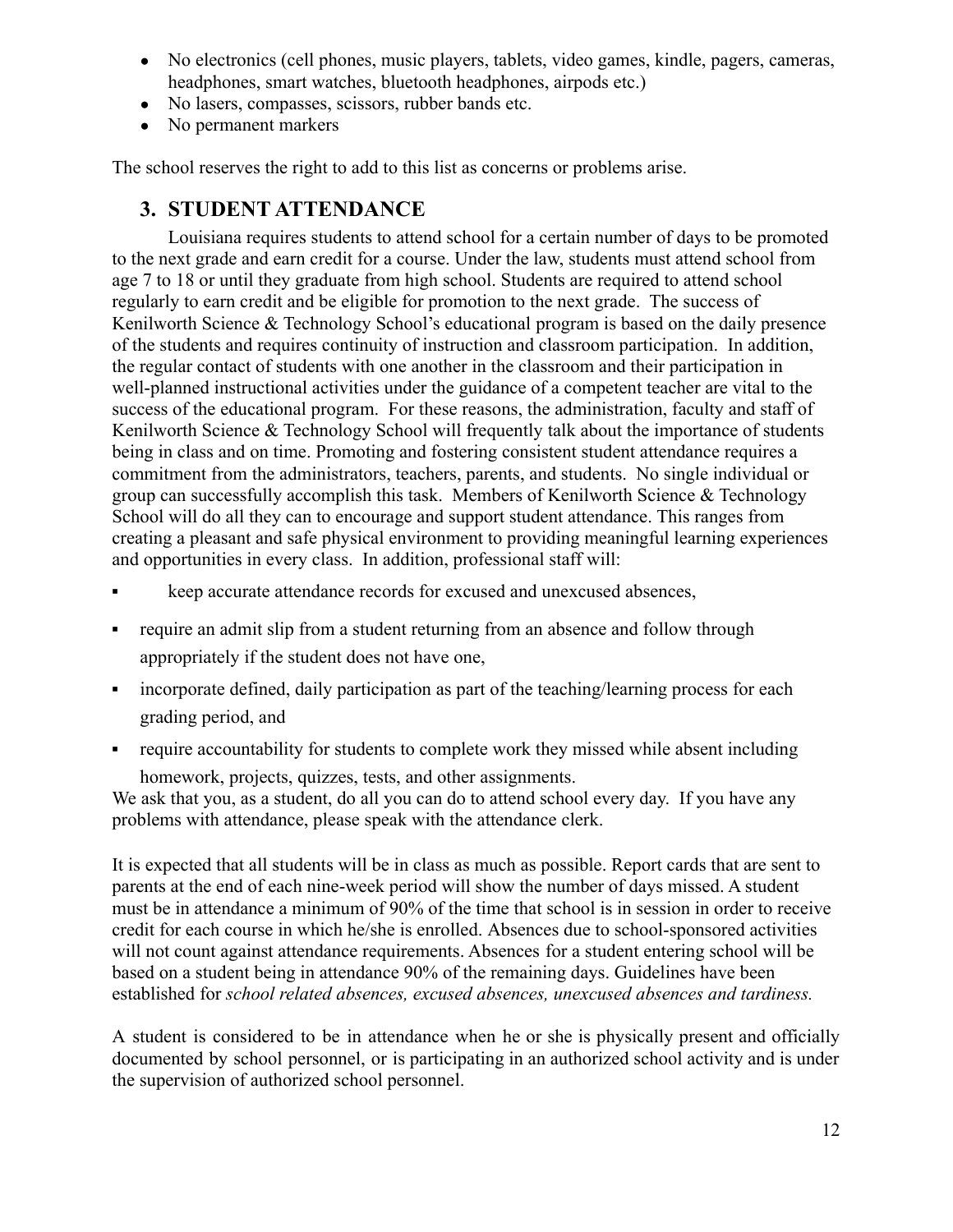# <span id="page-12-0"></span>**3.1. ABSENTEEISM AND TRUANCY**

If a student has one or more tardies or unexcused absences, the parent/guardian can expect the school to take one or more of the following actions:

- Phone call or letter to parent/guardian
- Parent/guardian conference at the school
- Parent/guardian conference or home visit with the school truancy officer.

#### **A student may be considered truant and referred to the Child Welfare and Attendance Personnel by the school truancy officer when the student has had five (5) tardies or unexcused absences in one semester, and the school has made all reasonable efforts to correct the student's attendance problem.**

### **Absences**

There are several types of absences that may affect a student differently for the purpose of receiving grades, earning credits, or being counted as truant (habitually tardy or absent).

- 1. These types of absences will not be counted against a student for the purposes of receiving grades and earning credit for work completed, or truancy. Students with these types of absences have a right to receive makeup work from the school for the days and classes missed. Students may be excused by the principal for the whole or a part of a day absence for two or fewer consecutive school days for the following reasons:
	- Personal illness:
	- Serious illness in the student's immediate family;
	- Court summons:
	- Death in the immediate family (parents, grandparents, and siblings) not to exceed one week;
	- Natural catastrophe and/or disaster; or
	- Travel for education that is approved in advance

#### **Written statements from a parent, legal guardian or physician stating a reason for absences shall be given to proper personnel the day after the student return to school. The number of parental statements for absences is limited to five (5) each school year.**

In addition, students may be temporarily excused from attendance due to the following enumerated extenuating circumstances that are verified by the Truancy Coordinator.

- a. Extended personal physical or emotional illness in which a student is absent for three or more consecutive school days as verified by a physician or nurse practitioner licensed in the state.
- b. Extended hospital stay in which a student is absent for three or more consecutive school days as verified by a physician or dentist;
- c. Extended recuperation from an accident in which a student is absent for three or more consecutive school days as verified by a physician, dentist, or nurse practitioner licensed in the state.
- d. Extended contagious disease within a family in which a student is absent for three or more consecutive school days are verified by a physician or dentist licensed in the state;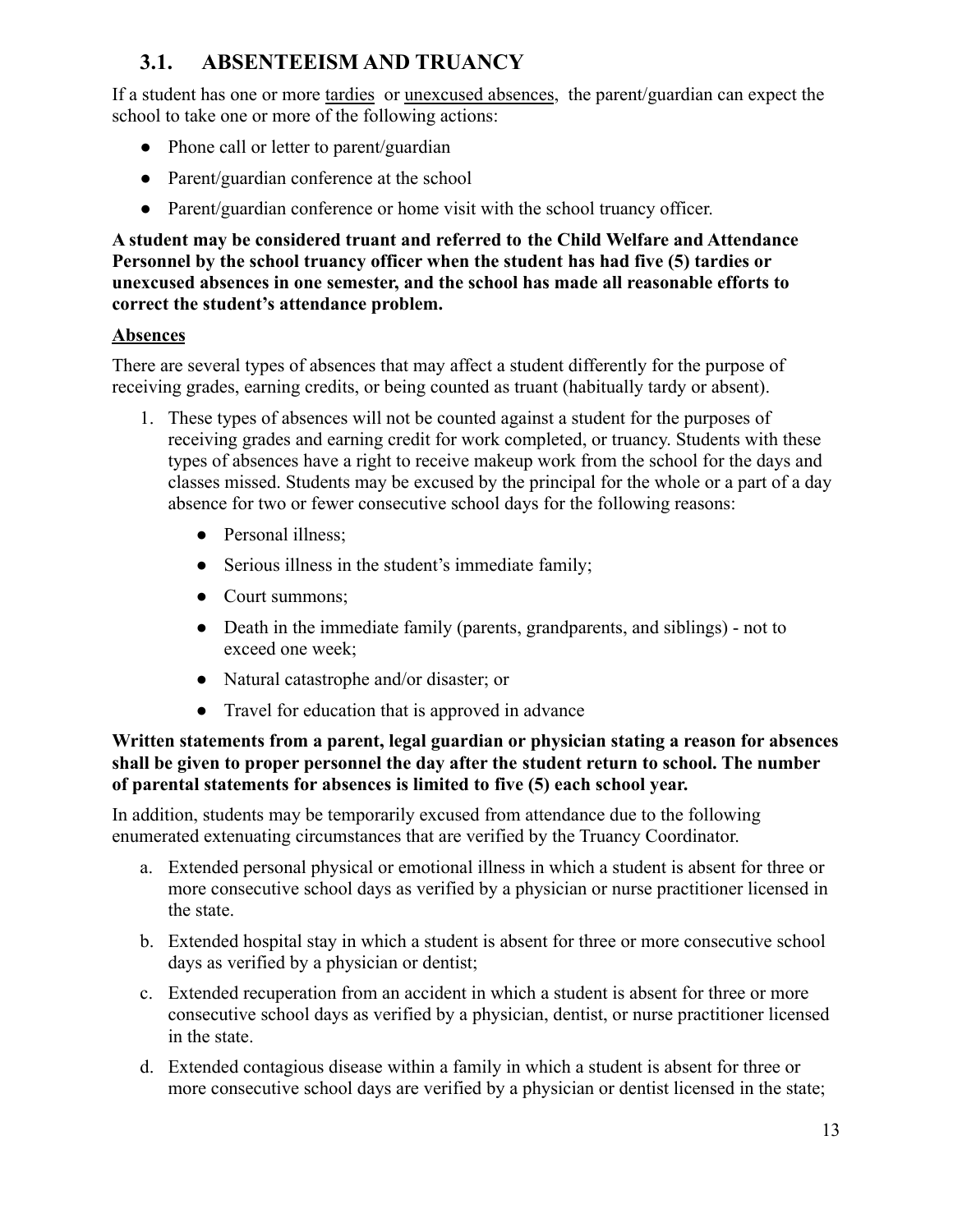- e. Observance of special and recognized holidays of student's own faith; or
- f. Visit with the parent prior to parent's military overseas deployment to a combat zone or combat support posting or during parent's leave, not to exceed five school days. See La R.S. 17:226.
- g. Unexcused Absence any absences not meeting the requirements set forth in the excused absence and extenuating circumstances definitions, including, but not limited to, out of school suspensions and absences due to any job (including agriculture and domestic services, even it in their own homes or for their own parents or tutors) unless it is part of an approved instructional program.
- h. Students granted excused absences for the above reasons shall be allowed to make up any school work which was missed. Students shall request make-up work for days missed due to excused absences.
- **2.** Students who are suspended out of school will be counted as absent, but these absences will not be counted against the student for the purposes of truancy, and receiving grades or credit for work completed. A student on suspension has the right to receive schoolwork from the school for the days the student was suspended. **In-school suspension is not considered an absence of any kind.**
- 3. Any other kind of absence will be counted as an "unexcused absence." These types of absences may be counted against a student for the purpose of truancy, and receiving grades or credit. The school is not required to give students with these types absences makeup work for the days and classes missed, but may do so. Absences to work on any job that is not part of an approved instructional program, even in a student's own home or for a student's parents, will be counted as an unexcused absence.

**If the student is absent for any special circumstance other than those listed above that the parent/guardian believe should not be counted against the student for the purposes of truancy, or receiving grades or credit for work completed, the student's parents/guardians should bring their concern to the principal or his/her designee.**

### **An unexcused absence is included in a student's school record. Students will be marked unexcused if they:**

- fail to bring a written note the next day the student return to school,
- parents check them in at 10:00 am or after,
- leave school without signing out of school at the office,
- are absent from school without parental permission,
- <span id="page-13-0"></span>● are absent for reasons not acceptable to the administration.

### **3.2. MAKE-UP WORK FOR ABSENCES**

<span id="page-13-1"></span>An absence from school, even for several days, does not excuse students from their responsibilities in the classroom. If a student has an absence, they will be given the number of days that they were absent to make up the missed work. On the day student returns to school, **it is the student's responsibility to find out what work is required and when the work needs to be completed.**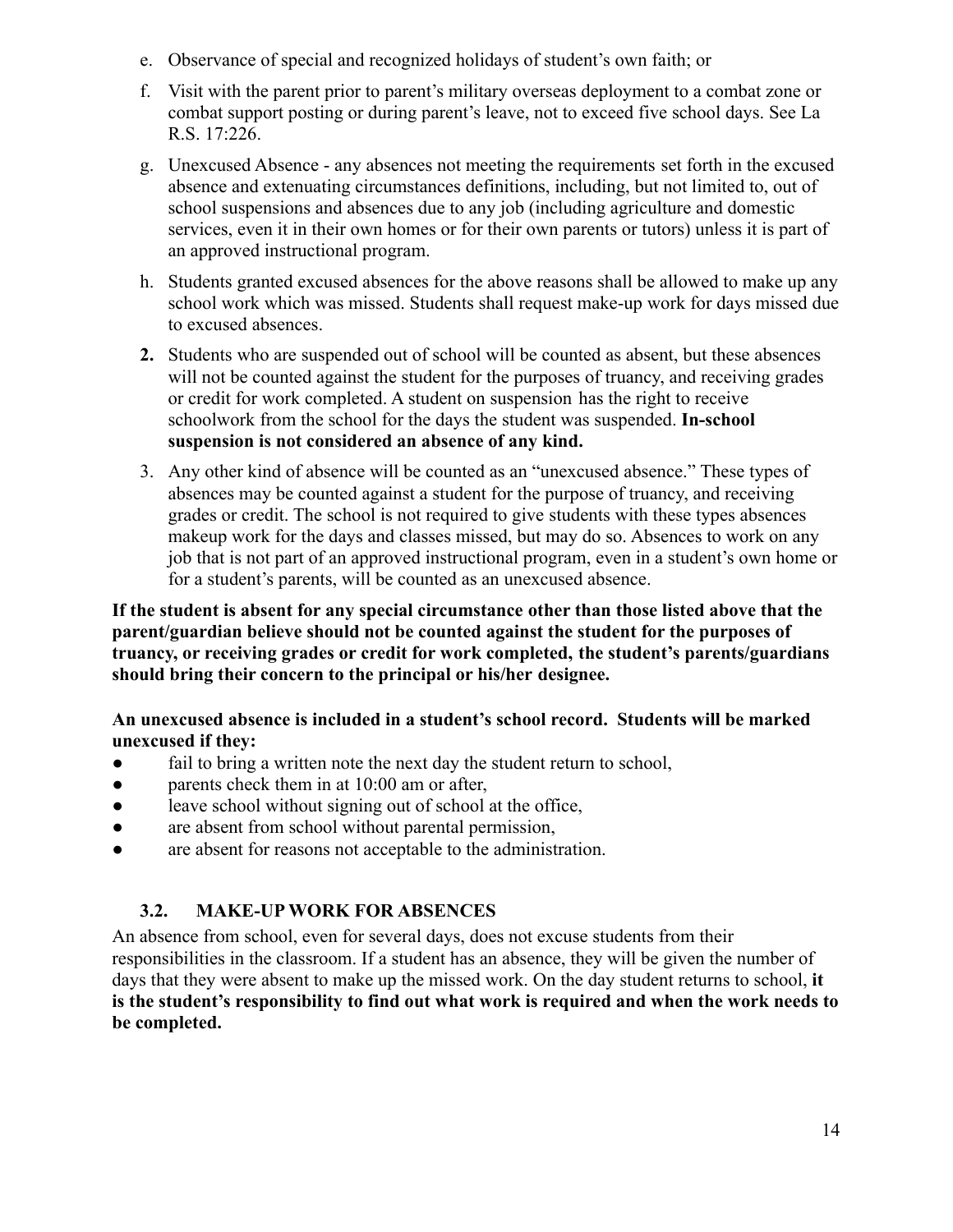### **3.3. PROFESSIONAL APPOINTMENTS**

KST encourages parents to schedule medical, dental, legal, and other necessary appointments outside school hours whenever possible. Parents are requested to notify the school office in advance.

## <span id="page-14-0"></span>**3.4. TARDY POLICY**

It is every parent's responsibility to ensure that their child arrives at school on time. The school believes that students who are late to school begin the day at a disadvantage. This is why the school makes every effort to see students arriving promptly in the morning. The responsibility of a student attending school lies with the parents or the legal guardian.

All students checking in school after 7:57 AM will be counted tardy to school. Upon notification of a student's five unexcused absences or unexcused occurrence of being tardy, the parent or legal guardian shall attend a conference with the principal or designee to receive information regarding the legal responsibility about attendance in school (La. R.S. 17: 233B(1)(c).

# **Consequences for Arriving at School Late**

Up to 5<sup>th</sup> tardy to school: truancy coordinator contact parent, parent conference and/or possible detention

6<sup>th</sup> and 7<sup>th</sup> tardy to school: truancy coordinator contact parent, possible Saturday detention or community service

8<sup>th</sup> and 9<sup>th</sup> tardy to school: truancy coordinator contact parent, parents may be referred to parenting class

<span id="page-14-1"></span>10<sup>th</sup> and more tardies to school: Referred to Family and Youth Service Center. The consequence will be at administrator's discretion. Some examples are Out-of-School suspension, loss privileges/positions, not participating in parties and/or celebrations.

# **3.5. FAMILY AND YOUTH SERVICE CENTER**

The Family and Youth Service Center (FYSC) provide prevention services to children who are at risk of becoming truant or dropouts. A truant is a student, 7 through 17 years of age, who does not attend school. Any child below the age of 7 who legally enrolls in school but who does not attend school shall also be considered a truant. This failure to attend school may occur with or without the permission or knowledge of a parent or legal guardian. A student is considered a truant when he or she has no justifiable excuse for being absent from school. Truancy shows a deliberate disregard for the educational program and is considered a serious matter. If you are truant,

- A record of the truancy will be entered into your student file.
- A conference with your parents/guardian will be held.
- You will be reported to the Family and Youth Service Center

Location- The Family and Youth Services Center is located at 1120 Government St, East Baton Rouge, Louisiana. Truants can be reported by calling (225)-239-7800, between the hours of 8:00 am -5:00 pm, Monday through Friday.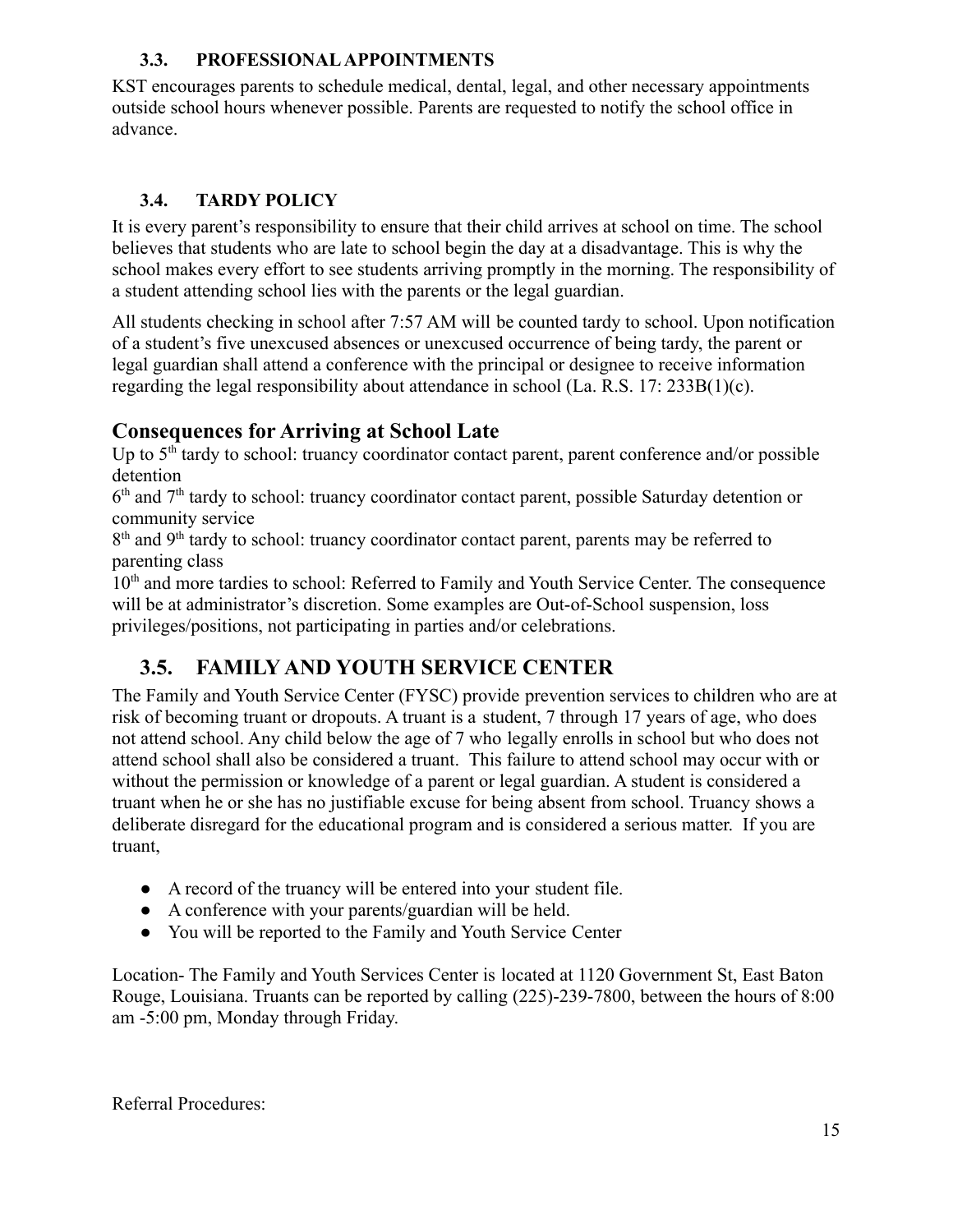- (1) Parents/guardians and the public are encouraged to call Kenilworth Science  $\&$ Technology School and report any Kenilworth student suspected as truant.
- (2) If Kenilworth has knowledge of a student being truant, they may report the information to the Family and Youth Service Center at 225-226-7690.
- (3) Someone from the sheriff's office will pick up students who are subject to the current compulsory attendance law that is found on the street during school hours.

#### Penalties:

- (1) Students who refuse to attend school on a regular basis without a legal excuse will be referred to the Family and Youth Service Center. If the student's attendance does not improve, his/her case could be brought before a juvenile court judge for further review. A student can be referred to the juvenile court system for non-attendance. As few as five (5), unexcused absences or five (5) or unexcused occurrences of being tardy could result in the ruling of habitual tardiness.
- (2) It is a violation of the compulsory school attendance law for a parent/guardian allows his/her children to miss school without a valid excuse. A parent/guardian who violates the compulsory school attendance law may be fined up to \$250.00 and/or sentenced to thirty (30) days in jail. The court shall impose a minimum condition of probation which may include the parent, tutor, or other person having control or charge of the child participate in forty (40) hours of school or community service activities, or a combination of service and attendance in parenting classes or family counseling or suspension of any state issues recreational license (e.g., hunting, fishing). (La. R.S.  $14:92.2 \text{ A}(2)(c)$ ), B (1) and (4); 17:221 A(1) and (2); 17:233 B(1) (d)(iii) and (iv).

# <span id="page-15-0"></span>**4. ACADEMIC GUIDELINES**

### **4.1. REPORT CARDS**

Students will have four grading periods. Report cards are sent by mail. Progress reports will be sent home every two weeks. KST strongly encourages every parent to check grades on a weekly basis, to visit their child's school or website and discuss the student's progress with his/her teacher. Parents should also make sure that they communicate with teachers on a regular basis to discuss any academic issues their child (ren) may have.

### <span id="page-15-1"></span>**4.2. STATE TESTING PROGRAMS**

KST and Louisiana testing programs provide valuable information on student progress to evaluate programs and to provide instruction for students and schools. Parents are asked to encourage student's performance.

<span id="page-15-2"></span>For more information on LEAP, parents can log on to [www.louisianabelieves.com](http://../../../AppData/Local/Microsoft/Windows/Temporary%20Internet%20Files/7667/AppData/Local/Microsoft/Windows/Temporary%20Internet%20Files/Content.Outlook/My%20Documents/AppData/Roaming/Microsoft/Downloads/My%20Documents/AppData/Local/Microsoft/Windows/Temporary%20Internet%20Files/Content.IE5/RR5HUAMT/www.louisianabelieves.com) or call 1-844-268-7320

#### **4.3. SEMESTER EXAMS**

Students will not be allowed to take early exams unless the student is moving out of state, or medical/family emergency. Any early exam must have permission from the principal. Students missing exams must make them up at the date set by the principal/testing coordinator. Students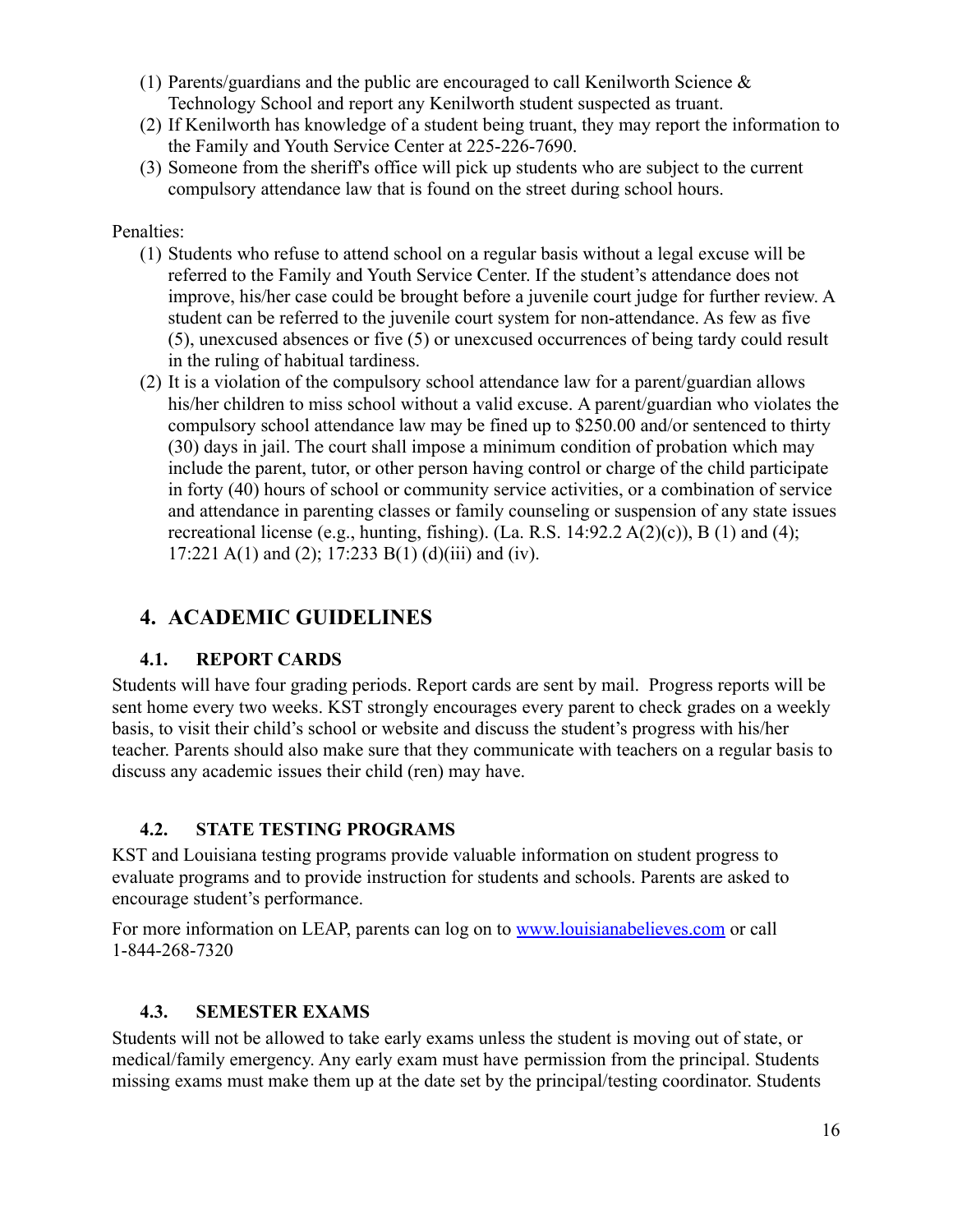<span id="page-16-0"></span>absent the day of exams must provide a medical excuse or explanation in writing that is approved by the principal prior to making up exam.

### **4.4. GRADES**

Grades are calculated by quarters, the final grade being an average of all four quarters. Failure or a grade of "F," for two-quarters may result in the need to repeat the course or attend summer school for that class.

All classes at Kenilworth Science & Technology School will follow the grading scale below for assigning letter semester grades.

A 100-93 B 92-85 C 84-75 D 74-67 F 66-0

# **4.5. GRADE PROMOTION POLICY**

Kenilworth Science and Technology School will have its own Pupil Progression Plan. This plan will be uploaded to the school website, please check back during the fall for the updated plan.

\*\*NOTE FOR STUDENTS WITH DISABILITIES: general education and special education teachers will collaborate on determining a grade for a subject. PowerSchool coding will indicate that the grade reflected is with interventions.

The Kenilworth School Building Level Committee (SBLC) will review records of students who do not meet the promotional guidelines outlined for all grades with the exception of the high-stakes grades, 4 and 8. The team will prescribe additional interventions in the summer such as, but not limited to, extended year programs, individual tutoring, and/or group tutoring. By the first day of school for students, the team will determine if the student successfully completed the RTI prescription and is eligible for promotion.

## <span id="page-16-1"></span>**4.6. PARENT PORTAL**

<span id="page-16-2"></span>Kenilworth provides parents with an online portal which allows parents to view their child's attendance, conduct, discipline, grades and progress reports.

## **4.7. AWARDS AND HONORS**

As part of recognizing and fostering the students' academic performance, KST offers the following awards and honors:

## **Kenilworth Science & Technology School Teacher/Faculty Honor Roll Certificate**:

Awarded to students who receive a  $3.0 - 3.49$ -grade point average and no grade below a "C" for each quarter. Weighted grades are included in the average.

**Kenilworth Science & Technology School Principal Honor Roll Certificate:** Awarded to students who receive a  $3.50 - 3.99$ -grade point average and no grade below a "B" for each quarter. Weighted grades are included in the average.

# **Kenilworth Science & Technology School Superintendent Honor Roll Certificate:**

<span id="page-16-3"></span>Awarded to students with a 4.0-grade point average and all "A's" for each quarter. Weighted grades are included.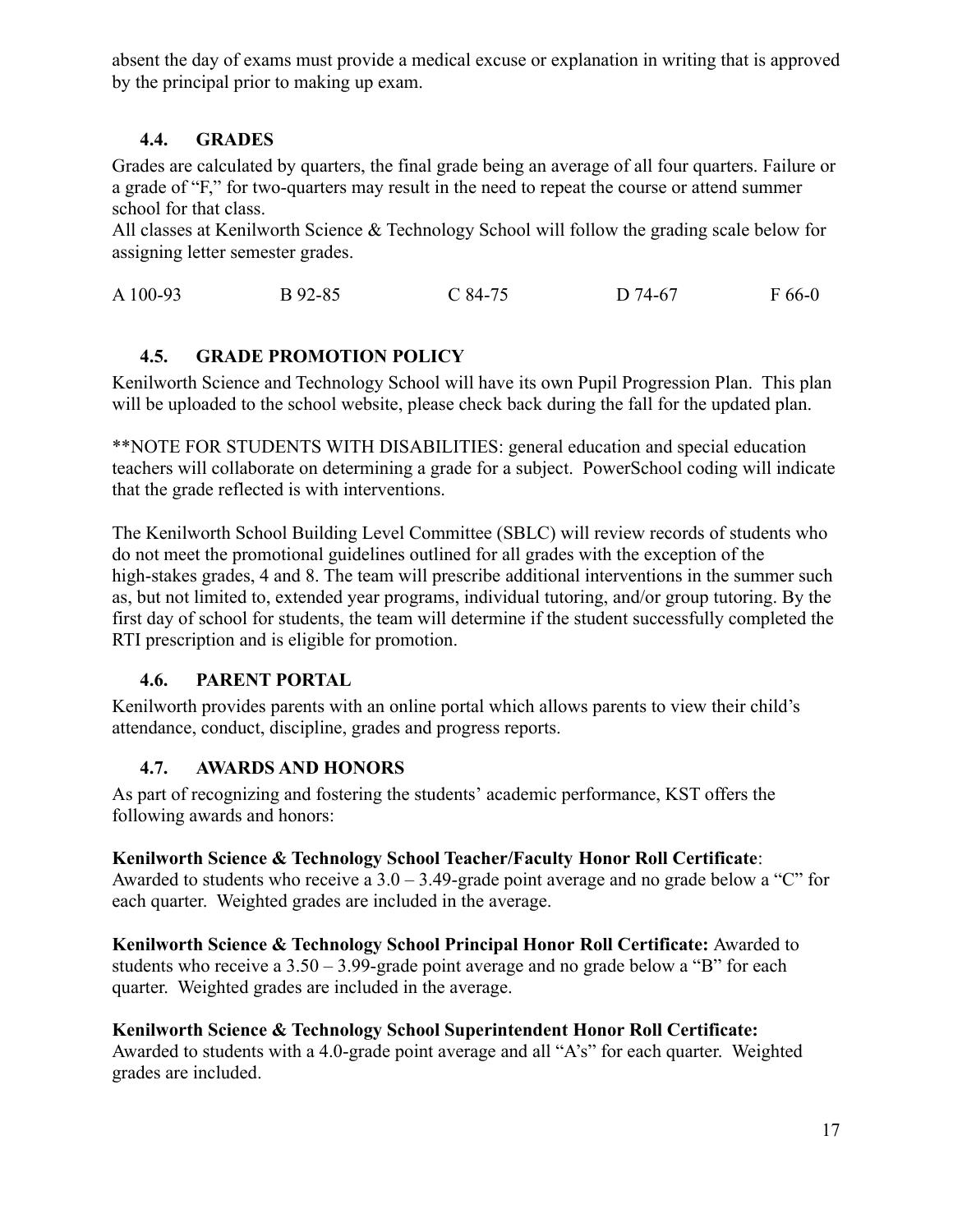### **4.8. AFTER SCHOOL**

There is no better way for students to enrich their education than by taking parts in clubs and after-school activities or working with a teacher. These opportunities will allow you to explore things you already enjoy and to try other activities that sound interesting. After school activity student lists, schedules, times and locations will be determined during the school year.

- Students must report on time if he / she has an after school activity, club or tutoring.
- Students must arrange for their own transportation to arrive promptly at the end of the activity.
	- i. Students must abide by the Kenilworth Science & Technology School student code of conduct while participating in the activity.
	- ii. Students **may not** stay after school to wait for another student.

**\* After dismissal students who are not participating in after-school events are not allowed to roam the Kenilworth Science & Technology School building. Students must wait inside the front office until their parent or guardian arrives.**

### **4.9. WITHDRAWALS/TRANSFERS/CLASS CHANGES**

When a student must withdraw or transfer from Kenilworth Science & Technology School, the parent/guardian will report to the office on the morning of the day he or she leaves. The secretary or other staff personnel will check for "clearance":

- 1. Has checked in all books and assigned equipment.
- 2. No make-up work due.
- 3. Fines are paid.
- 4. The release of student records signed by a parent.

A signed copy will be given to the parent once cleared. Students going to another school will take with them a copy of their withdrawal form that shows he/she is withdrawn. Students transferring from another school to Kenilworth need to bring a signed withdrawal slip from the last attending school and all records required for registration.

**Students being recommended for expulsion or suspended out of school will not be allowed to withdraw from Kenilworth until the suspension or expulsion is finalized by the hearing officer. If recommended for expulsion, the student must go through the expulsion process before withdrawing from Kenilworth.**

#### **4.10. CLASS CHANGES**

- 1. Will be done at an administration's discretion. Parent or guardian will submit a written request for a class change to the principal or principal designee for approval/disapproval. The written request **must** include parent/guardian signature.
- 2. If approved, parent/guardian, students and all teachers involved will be notified.

### **4.11. OFFICIAL INFORMATION, STUDENT RECORDS, AND PRIVACY**

(1). The parent/guardian is responsible for providing the student's school with a current address and working telephone numbers and must promptly give the school notice of any change in status concerning family information during the school year.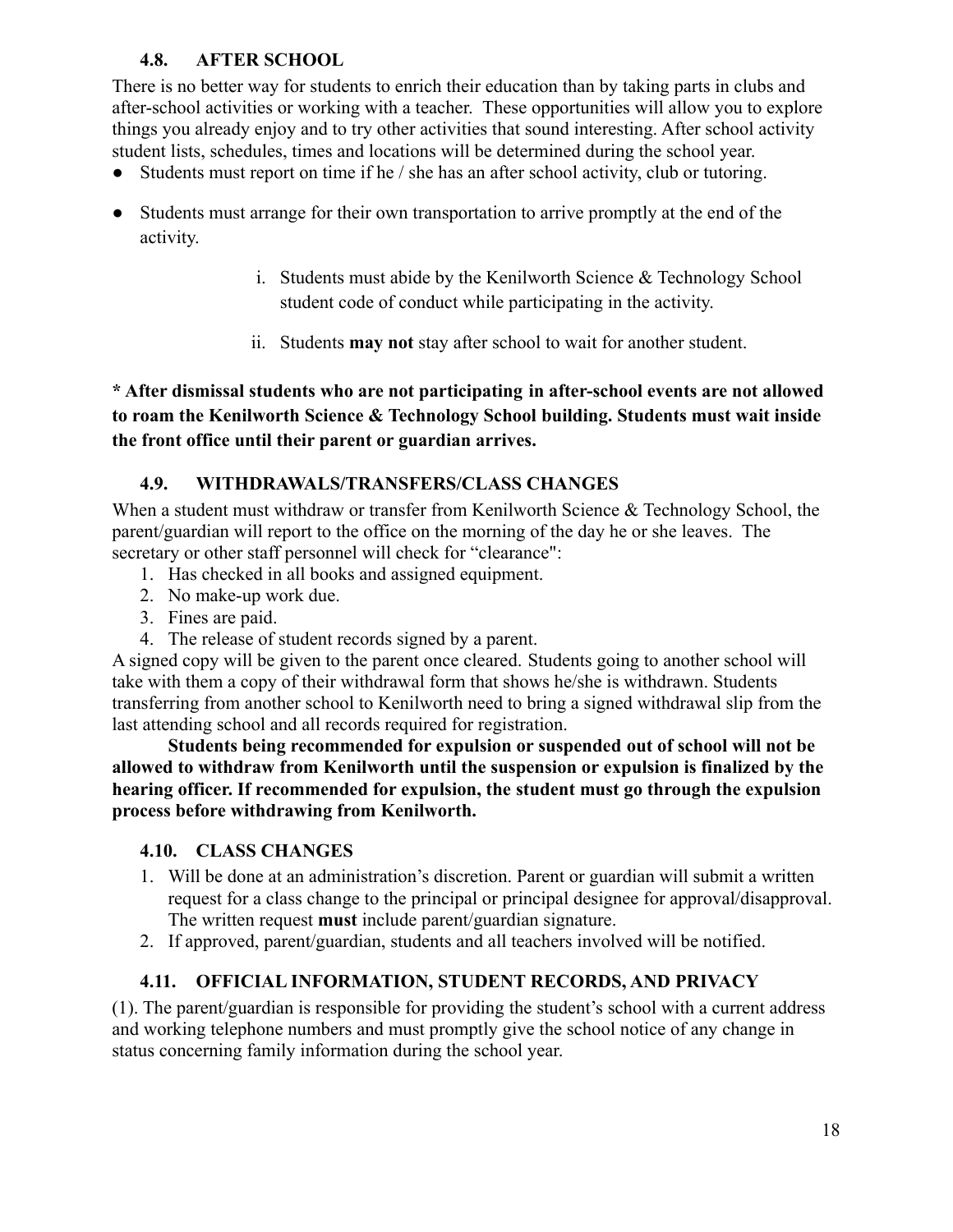(2). Parents or guardians have the right to review with a counselor or other designated school system personnel all official files and data which pertain to the student personally.

(3). No official record, file, or data pertaining to any individual student that is personally identifiable to the student shall be released to anyone other than the student and/or parent except as authorized by law, unless the student and/or parent has executed a written release of such information to a particular person or agency.

(4). Parents must provide to their child's school any information of any illnesses, medication or medical condition that may affect the student's behavior and/or academic performance. (See Section regarding Medication Policy).

(5). Accurate and complete student academic and discipline records shall be maintained electronically and in paper format for each student enrolled at Kenilworth Science & Technology Middle School. Confidentiality of student records shall be preserved in compliance with the Family Educational Rights and Privacy Act. Access to educational records is provided to parents and professional educators with legitimate educational interests.

# <span id="page-18-0"></span>**5. HEALTH SERVICES**

# **5.1. PURPOSE OF SCHOOL HEALTH SERVICES**

School Health Services are not intended to replace outside health care and should not be viewed as an alternative to seeking medical attention outside of Kenilworth Science & Technology School. Teachers should be alert for signs of illness in their students and report such signs immediately to Kenilworth Science & Technology School nurse and / or principal. Admission of children back into school following a communicable disease shall be based on the recommendations of doctors.

## <span id="page-18-1"></span>**5.2. ACCIDENTS AND SUDDEN ILLNESSES**

The following procedure should be followed in case of serious accidents, injuries, or sudden illness:

- A. Administer first aid if necessary.
- B. Notify parents.
- C. Call school nurse or family doctor if unable to locate parents or others listed in contact information.
- D. If necessary, call an ambulance to transport to the emergency room of the local hospital. Pelican Educational Foundation and KST do not assume the responsibility for the payment of ambulance, hospital, or doctor's fee.
- <span id="page-18-2"></span>E. Complete an accident incident form. (Accidents forms can be found in the office)

### **5.3. ILLNESS OR INJURY DURING KENILWORTH SCIENCE & TECHNOLOGY SCHOOL DAY**

The following rules and procedures apply if a student becomes ill or is injured during Kenilworth Science & Technology School day.

- Report to the nurse's office with your Hall pass signed by the classroom teacher. If the nurse is not available, you should inform the secretary or any staff member in the office.
- Students are allowed to stay in the nurse's office for no more than 10 minutes (unless the nurse states otherwise).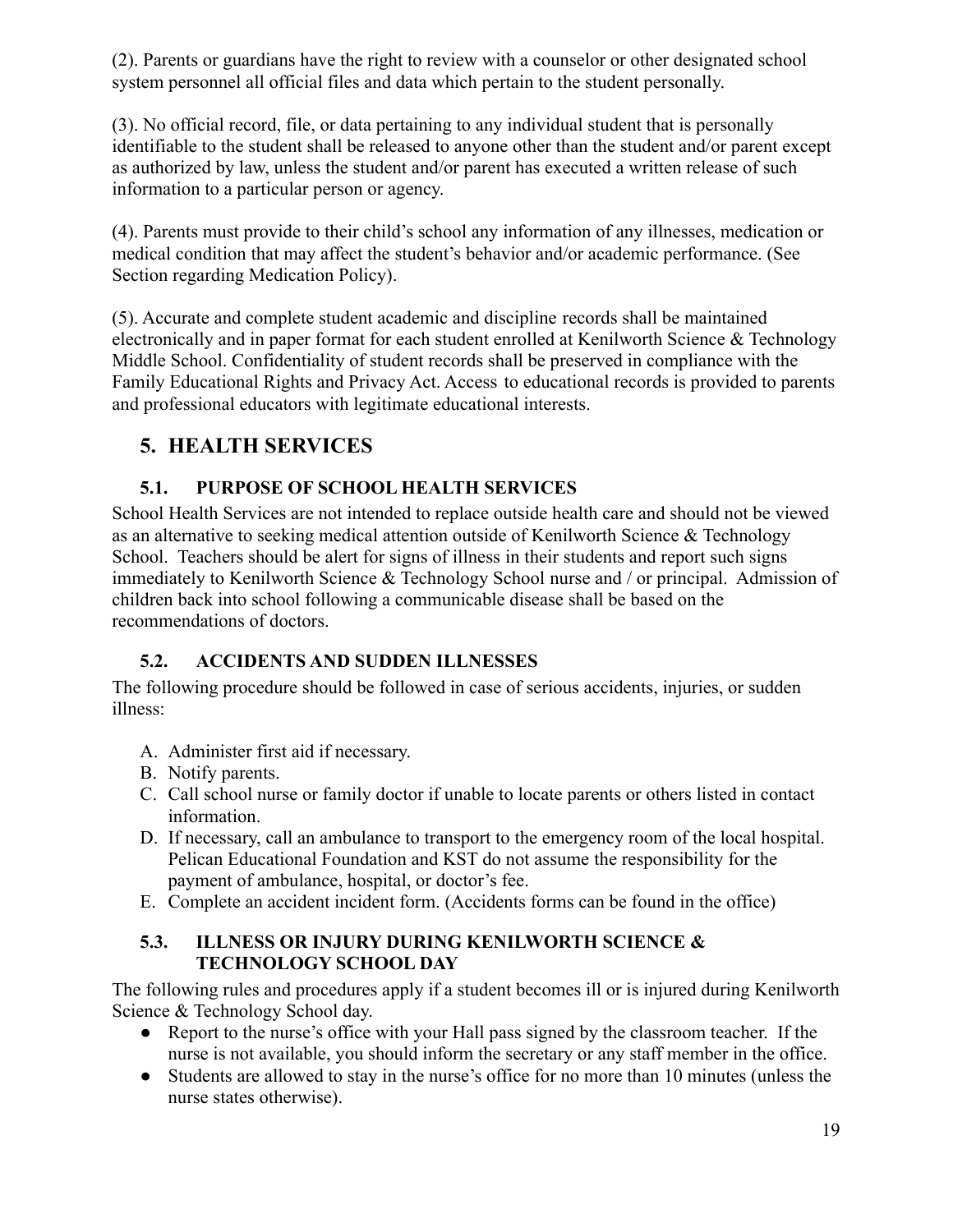● If you do not inform the office and simply miss class, it is an unexcused absence.

**Parents will be notified if necessary. Parents are reminded that school officials are not permitted to dispense medication unless a prescription signed by the Doctor is on file with the nurse.**

Kenilworth Science & Technology School will have a full- time school nurse or first-aid-trained-professional available to discuss or assist with medical problems or concerns. Unless it is an emergency, you must make an appointment in advance with the nurse.

## **5.4. MEDICAL POLICY**

### **(1). GENERAL RULE**

School regulations require that all medication be given **only** by a doctor's written orders and dispensed from the pharmacy labeled container. Medication should not be brought to school unless it is essential to the health of the student.

### **(2). POSSIBLE MEDICATION EXCEPTIONS TO THE GENERAL PRINCIPLE:**

The school may make exceptions to the foregoing rule in the following circumstances:

a. Behavior modification b. Insect sting allergy c Anticonvulsant (e.g. Dilantin, Phenobarbital) d. Asthmatic conditions e. Insulin

# **(3). PROCEDURE FOR TAKING MEDICINE AT SCHOOL:**

If a student must take medicine at school, and if approved by the school, these procedures must be followed:

Kenilworth Science & Technology School must receive a Medication Administration Directions Form signed by the student's physician and parent/guardian.

1. Have your doctor write orders for the school to dispense medication, giving the following information:

Student's Name

Diagnosis

Name of the drug to be given

Dosage

Any side effect which the staff should be aware of

The length of time which the medication should be given and time medication should be taken.

2. Please fill out and sign the school's medication release form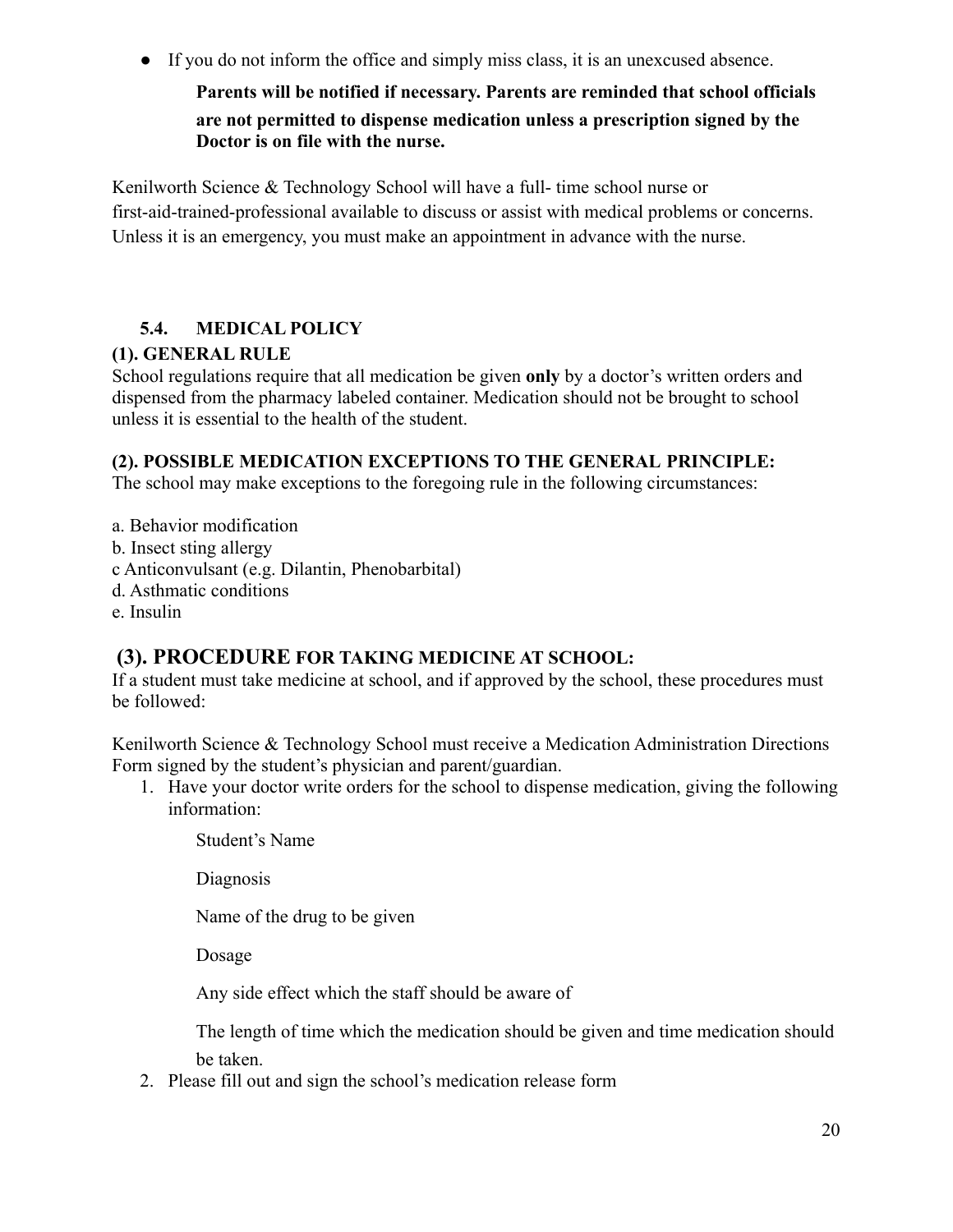- 3. Bring medication to the nurse in the pharmacy labeled bottles. Please bring a measuring tool if the medication is liquid.
- 4. Medication must be left in school, it may not be sent home every day.
- 5. It is the parent's responsibility to know when the dosage will run out and to supply the nurse with more if needed.

#### **No medication, even non-prescription medication, may be brought to school and taken by students without written permission from the parent/guardian and supervised by the nurse. All medications must be brought in by the parent to the nurse.**

Additionally, the students must follow the following requirements:

Bring in only the amount of medication that is needed for a school day.

- In the case of prolonged need, send in the amount for a clearly specified period such as one week or one month. Extra medication will not be sent home with a student.
- All medication will be kept in a secure location in the nurse's office.
- Students are not allowed to carry any medication to school. Parents must bring the medication and appropriate forms to school.
- Students may carry and administer their medication if these two conditions are met:
	- 1. It is warranted by a potentially life-threatening condition and advised by their physician, and
	- 2. A Medication Self-Administration Form is on file in the office signed by the student's parent, physician, and the principal.

#### **This policy is in compliance with La. R.S. 17:436.1 and the Joint Policy of LSBN (Louisiana State Board of Nursing) and SBESE (State Board of Elementary and Secondary Education), La. Admin. Code, Title 28, Part CXV, Section 1129, Bulletin 741, Louisiana Handbook for School Administrators.**

Disposition of medication at the end of the school year - medication shall be picked up by the parent/guardian within 5 days of the end of the academic year. Medication is not picked up will be destroyed by the principal or otherwise disposed of in accordance with the law.

Act 145 of the Louisiana Legislature (2009) - Self-Administration of Medications and the associated regulations at Bulletin 741, Section 1129 allow a student with asthma to self-administer asthma medication or the use of auto-injectable epinephrine by a student at risk of anaphylaxis provided that the student's parent or another legal guardian provides the school in which the student is enrolled with the following documentation:

a. Written authorization for the student to carry and self-administer such prescribed medications.

b. Written certification from a licensed medical physician or another authorized prescriber that the student: 1) has asthma or is at risk of having anaphylaxis. (2) Has received instruction in the proper method of self-administration of the student's prescribed medication to treat asthma or anaphylaxis.

c. A written treatment plan from the student's licensed medical physician or another authorized prescriber for managing asthma or anaphylactic episodes. The treatment plan must be signed by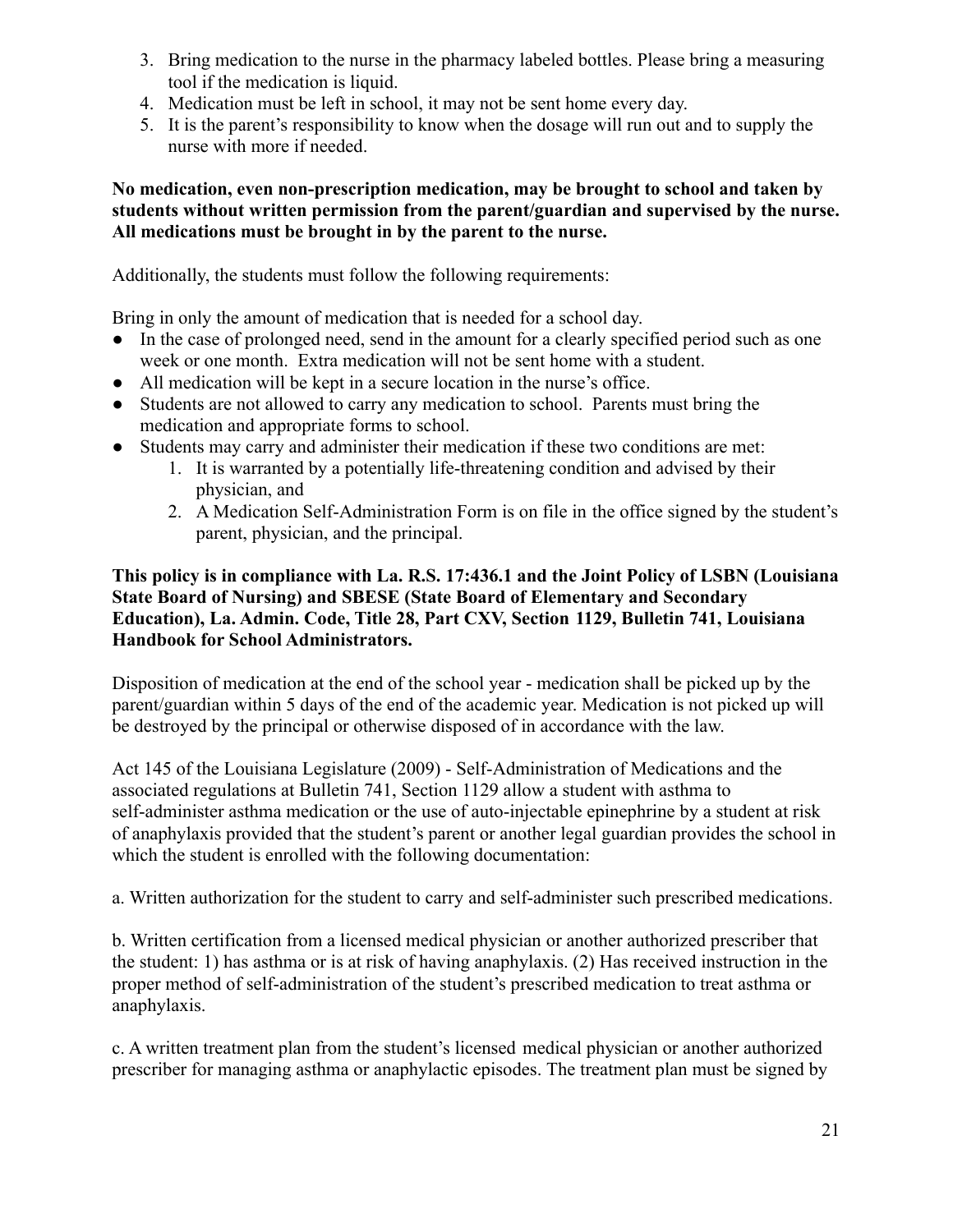the student, the student's parent or another legal guardian, and the student's licensed medical physician or other authorized prescriber and shall also contain the following information:

(1) The name, purpose, and prescribed dosage of the medications to be self-administered.

(2) The time or times the medications are to be regularly administered and under what additional circumstances the medications are to be administered.

(3) The length of time for which the medications are prescribed.

d. Any other documentation required by the School Board:

(1) The documentation required above shall be kept on file in the office of the school nurse or other designated school official.

(2) The school and its employees shall incur no liability as a result of any injury sustained by the student from the self-administration of medications used to treat asthma or anaphylaxis. The parent or another legal guardian of the student shall sign a statement acknowledging that the school shall incur no liability and that the parent or another legal guardian shall indemnify and hold harmless the school and its employees against any claims that may arise relating to the self-administration of medications used to treat asthma or anaphylaxis.

(3) For the purposes of this Subsection VII:

(a) "Auto-injectable epinephrine" means a medical device for the immediate self-administration of epinephrine by a person at risk for anaphylaxis.

(b) "Inhaler" means a medical device that delivers a metered dose of medication to alleviate the symptoms of asthma.

(4) A student who has been granted permission to self-administer medication shall be allowed to carry and store with the school nurse or other designated school official an inhaler or auto-injectable epinephrine, or both at all times.

5) Permission for the self-administration of asthma medications or use of auto-injectable epinephrine by a student shall be effective only for the school year in which permission is granted. Permission for self-administration of asthma medications or the use of auto-injectable epinephrine by a student shall granted each subsequent school year, provided all the requirements of this Subsection are fulfilled.

(6) Upon obtaining permission to self-administer asthma medication or to use auto-injectable epinephrine pursuant to this Subsection, a student shall be permitted to possess and self-administer such prescribed medication at any time while on school property or while attending a school-sponsored activity.

<span id="page-21-0"></span>(7) A student who uses any medication permitted pursuant to this Subsection in a manner other than as prescribed shall be subject to disciplinary action; however, such disciplinary action shall not limit or restrict such student's immediate access to such prescribed medication.

## **5.5. STUDENTS WITH DIABETES**

For parents of a student with diabetes who seeks care for the student's diabetes while at school or while participating in a school-related activity, the parents shall submit a diabetes management and treatment plan, which plan must be updated on an annual basis. Such plan shall be developed by a physician or other licensed health provider recognized by the Centers for Medicare and Medicaid services who is selected by the parent or guardian to be responsible for such students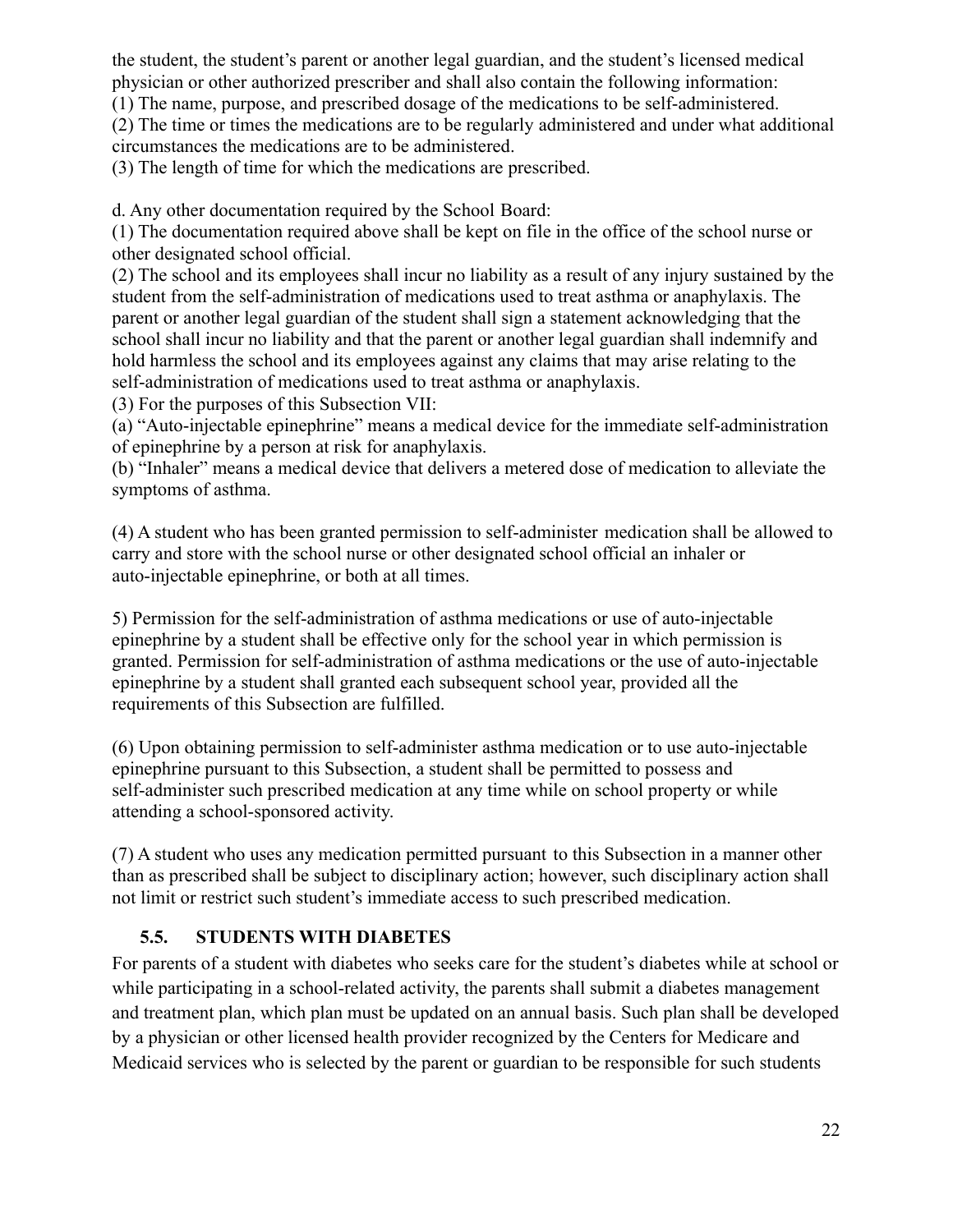and diabetes treatment and a current copy of such plan shall be kept on file at the school in which the student is enrolled. A student diabetes management and treatment plan shall contain:

(1) an evaluation of the student's level of understanding of its conditions and its ability to manage his diabetes.

(2) the diabetes-related healthcare services the student may receive or self-administer at school or during a school related activity.

(3) A timetable, including dosage instructions, of any type of diabetes medication to be administered to the student or self-administered by the student.

(4) the signature of the student, the student's parents or legal guardian and the physician responsible for the student's diabetes treatment.

The school nurse shall provide care to the student with diabetes or assist the student with self-care of his or her diabetes, in accordance with the student's diabetes management and treatment plan on file with the school. If the school nurse is unavailable, an unlicensed diabetes care assistant may provide care to a student with diabetes or assist a student with self-care of his or her diabetes. ―unlicensed diabetes care assistant‖ shall mean as such a school employee who volunteers and is trained in accordance with provisions of La. R.S. 17:436.3 (Act 858 of Regular Session 2012).

### **5.6. COMMUNICABLE DISEASE CONTROL POLICY**

Current and satisfactory evidence of immunization (e.g., immunization records) is required for all students entering school for the first time (including kindergarten), for students transferring from another school system, and for all students entering the sixth grade. Such evidence shall be in compliance with the immunization schedules established by the Louisiana Legislature in La.R.S. 17:170 and 17:170.4 unless compliance is waived pursuant to statute. School personnel shall cooperate with public health personnel in completing and coordinating all immunization data, waivers and exclusions, including the forms required by the Louisiana Department of Health and Hospitals to facilitate control of preventable communicable diseases.

In the event of an outbreak of a vaccine-preventable disease at school system facility, the school administration may, upon the recommendation of the office of public health, exclude from attendance unimmunized students until the appropriate disease incubation period has expired or the unimmunized student presents evidence of immunization, or until the local governing authority has found that there is no danger in re-admitting the student.

If the student's physical condition indicates that the health of the student does not safely allow his/her continued attendance at school, the student will remain away from school until the student's physician and/or a physician of the Board's choice verifies that the student can safely return to the regular school environment.

Infected students and/or their parents/guardians shall inform appropriate school officials of any communicable infection or disease so that proper precautions for the protection of the other students, employees, and the infected student can be taken.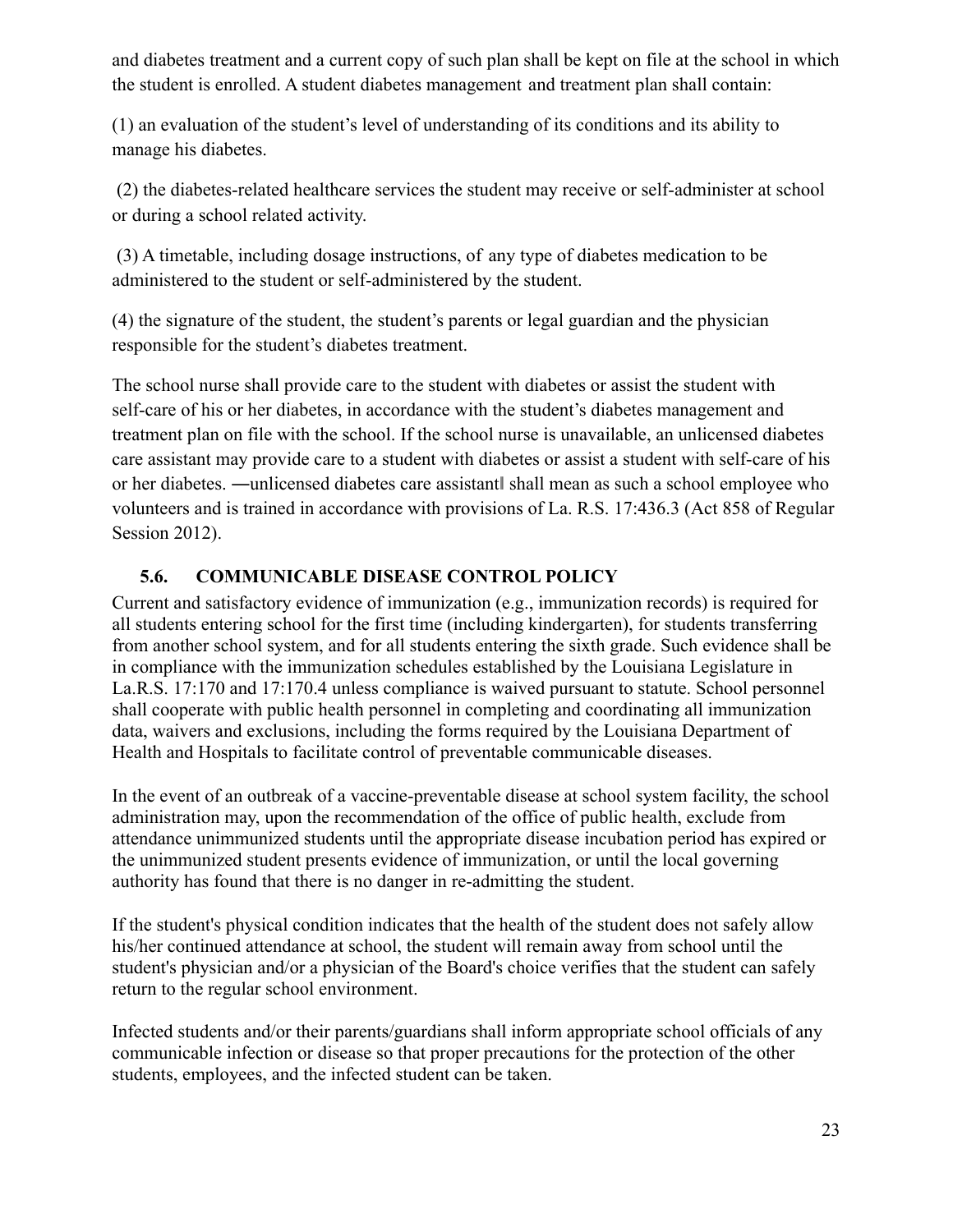If the student's physician's and/or a physician of the school's choice indicates that the health of the student does not allow his continued attendance in the regular education program, education services will be provided in a setting that is appropriate to the health status of the child.

The identity of an infected individual or an individual who there is reasonable cause to believe is an infected individual, shall be revealed only to those who have a need to know. If an infected individual is permitted to remain in the school setting after a determination has been made, employees who will have regular personal contact with the individual shall be informed of information as to the individual's medical condition. They also shall be informed of public health precautions which should be taken. Persons informed of the identity of an infected person shall not disclose such information to others except as authorized under this policy.

The determination of whether an infected student shall be permitted to remain in school in a capacity that involves contact with students or employees shall be made on a case-by-case basis as determined by the principal or his/her designee and appropriate school staff.

### **5.7. AIDS PREVENTION EDUCATION**

Health instruction at Kenilworth Science & Technology School shall include education in the prevention of Acquired Immune Deficiency Syndrome (AIDS), including abstinence education, and in compliance with state law and regulations. Any curriculum and materials to be used for instruction will be presented to parents at least one month prior to teaching AIDS prevention. All students will be required to participate in the AIDS Prevention program unless a parent or guardian provides written objection to their participation.

### **5.8. DATING VIOLENCE**

[La. Rev. Stat. Ann. §17.81](http://www.legis.state.la.us/billdata/streamdocument.asp?did=721650) Requires the governing authority of each public school to provide students in grades 7 through 12 enrolled in health education instruction about teen dating violence.

### <span id="page-23-0"></span>**5.9. TEEN DATING VIOLENCE**

Kenilworth Science and Technology Charter School is joining efforts to end dating violence. Our goal is to educate our students, parents, and school personnel about teenage dating violence promote a strong understanding of healthy relationships, and stimulate action to prevent abuse and violence against girls and boys.

# **What is it?**

*A pattern of actual or threatened acts of physical, sexual, verbal and/or emotional abuse, perpetrated by an adolescent against a current or former dating partner. The abusive teen uses this pattern of violent and coercive behavior to gain power and maintain control. —The National Resource Center on Domestic Violence*

Controlling behavior may include:

- Not letting you hang out with your friends
- Calling or paging you frequently to find out where you are, whom you're with, and what you're doing
- Telling you what to wear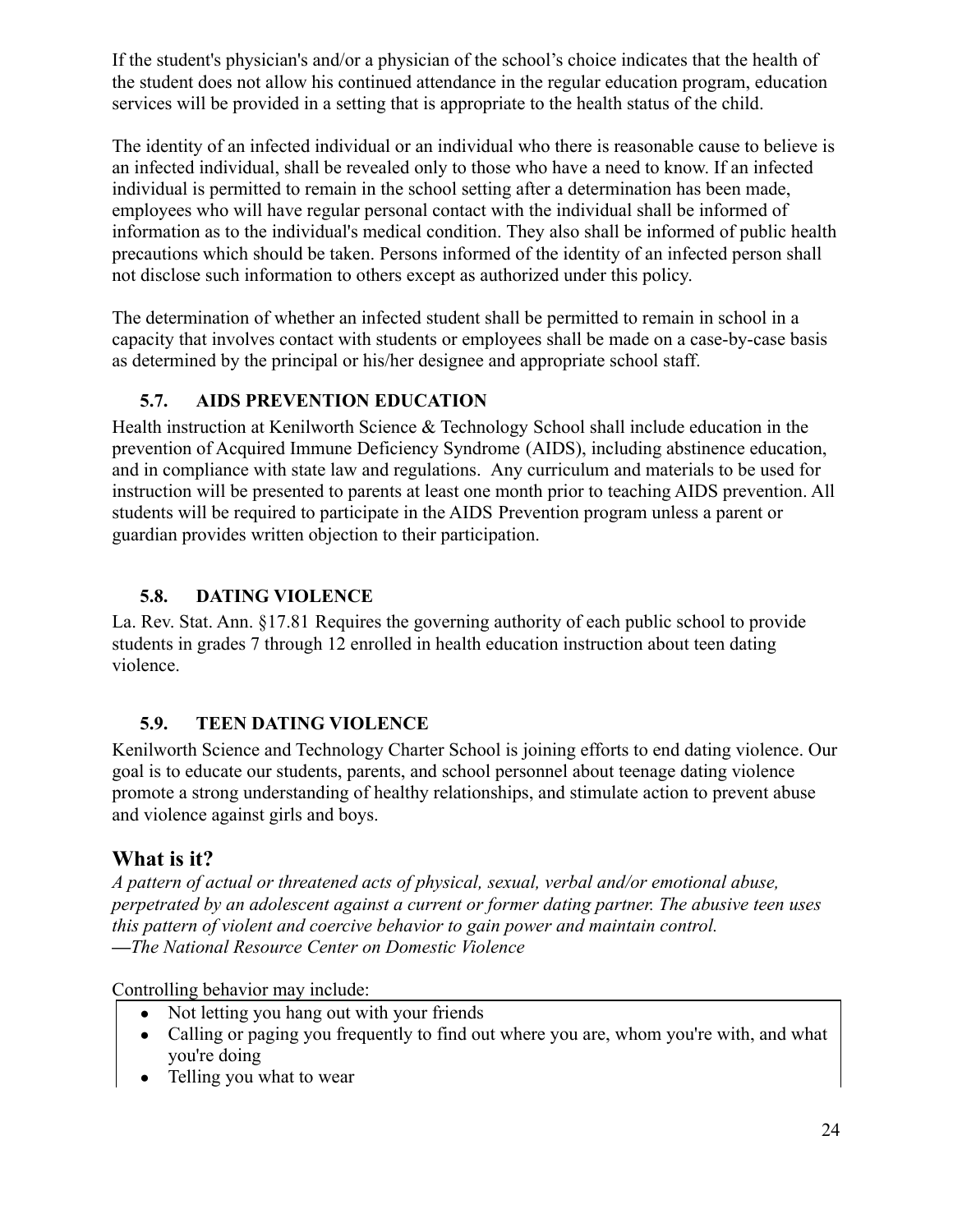• Having to be with you all the time

Verbal and emotional abuse may include:

- Calling you names
- Jealousy
- Belittling you (cutting you down)
- Threatening to hurt you, someone in your family, or himself or herself if you don't do what he or she wants.

Physical abuse may include:

- Shoving
- Punching
- Slapping
- Pinching
- Hitting
- Kicking
- Hair pulling
- Strangling

Sexual abuse may include:

- Unwanted touching and kissing
- $\equiv$  Forcing you to have sex
- Not letting you use birth control
- Forcing you to do other sexual things

Students at KST should report any instances of abuse, by telling a friend, parent, teacher, or any staff member. All identities will remain anonymous.

# **6. COUNSELING**

Kenilworth Science & Technology School has a Certified School Counselor or Certified Social Worker on staff to see students regarding problems that they may be experiencing at school or home. The counselor is available to discuss academic, social and career issues with all students attending Kenilworth Science & Technology. The student may be referred to the counselor by their teacher or their parent/guardian, and they may also refer themselves during the school day. If you wish to decline counseling services through the school counselor, please submit a statement in writing to the front office.

#### **Student Support Services:**

The school counselor will consult with the parent/guardian to determine if referring to an outside counseling agency for more long-term services is an appropriate action step (grief, suicide ideation, anger management, depression, etc).

#### **Student Advisors:**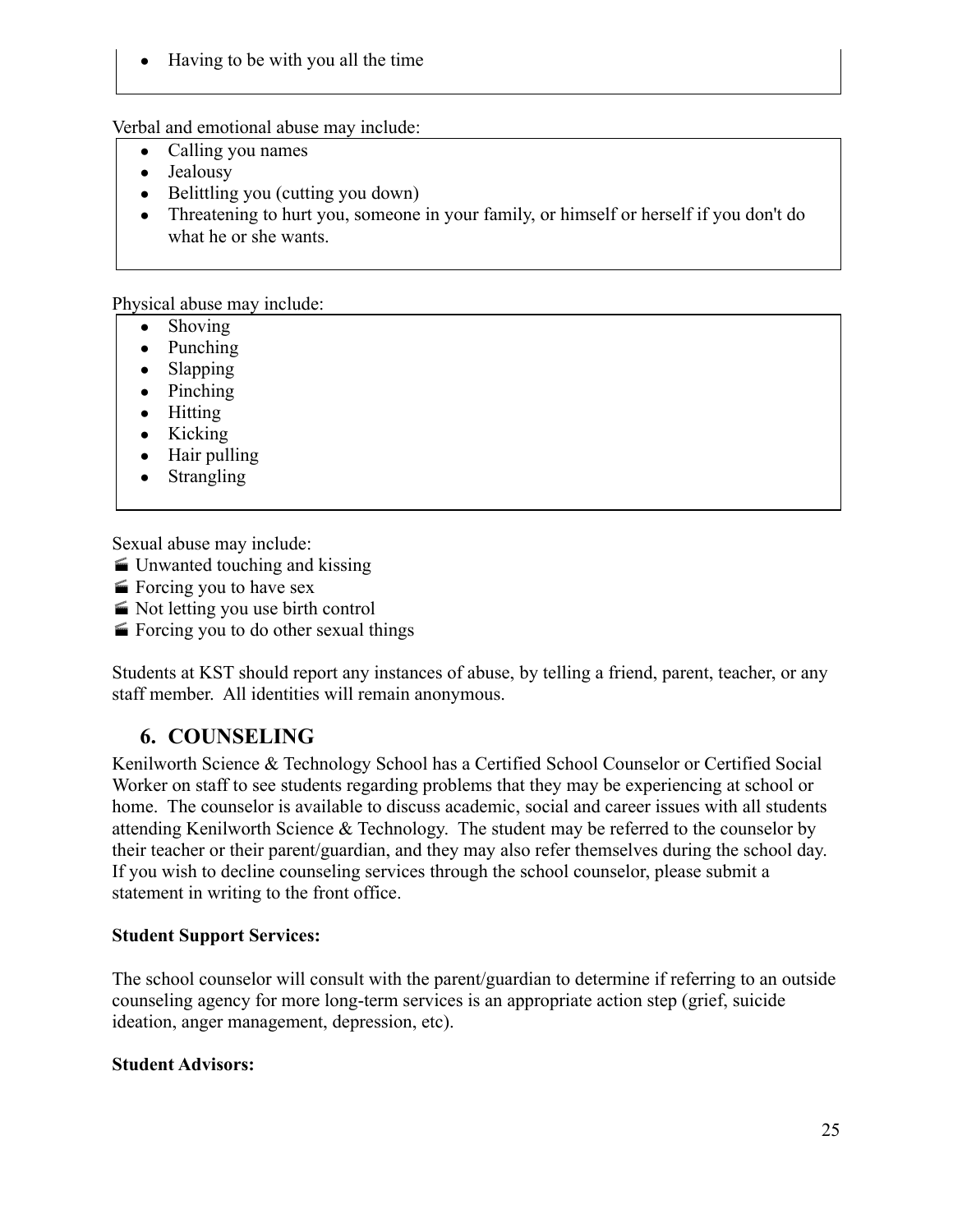All students will be assigned to an advisory group consisting of 10-12 students and a KST staff advisor. The advisory group will serve as a support group for students. Students will meet with their advisor to monitor individual academic and behavioral trends by reviewing progress reports and PBIS paychecks. The advisor will serve as an advocate/ally for the students by helping them to identify growth areas and create an action plan to obtain growth. We believe students will benefit positively from the sense of belonging, accountability, and increased academic, social and behavioral awareness.

#### **SBLC: School Building Level Committee**

SBLC is a general education problem-solving committee. While **SBLC** is mandated by the Louisiana Department of Education's Pupil Appraisal Handbook, Bulletin 1508, its main function not just to refer students for a special education evaluation.

A student is referred to the SBLC when the provision of current services and supports are not effective in meeting the student's instructional needs. This committee's purpose is to review and analyze screening data, including Response to Intervention (RTI) data, to determine what options are available to meet the needs of the student.

A student may be referred to the SBLC whenever a member of the instructional team feels there is a need for additional supports or services to meet a student's academic, behavioral or health needs. In addition, the parent may verbally or make a written request for a student to be referred to SBLC for specific reasons. The committee will review all relevant data collected by the instructional team and determine a course of action.

# **7. REPORTING CHILD ABUSE AND NEGLECT**

Any Kenilworth Science & Technology teacher, administrator, counselor, social worker, nurse, coach, bus driver, substitute, or paraprofessional/ teacher's aide having reasonable cause to suspect that a child seen in the course of professional duties has been abused or neglected shall immediately contact the Department of Children & Family Services (DCFS) Reporting Hotline and inform the agency of the facts and circumstances that led to the filing of the report, pursuant to the Louisiana Children's Code, Article 610D. It is not the responsibility of school personnel to prove that the child has been abused or neglected, nor to determine whether the child is in need of protection. School personnel shall not contact the child's family or any other person to determine the cause of any suspected abuse or neglect. No Kenilworth Science & Technology employee shall be discharged from employment for making a report of child abuse or neglect. Further, state law provides immunity from any civil or criminal liability arising from making such a report, if the report is made in good faith. Finally, state law also provides for the protection of the identity of any individual who makes such a report.

# **8. POSITIVE BEHAVIOR INTERVENTION SUPPORT**

At KST, our goal is to create a safe and positive learning environment. We believe in reinforcing the positive behaviors expected of our students

**Positive Behavior Interventions & Support** (PBIS) defines, teaches, and supports appropriate student behaviors with the use of reinforcement based on strategies that align with the schools mission statement. PBIS is based on understanding why problem behaviors occur the behavior's function. *At Kenilworth, the staff's aim is to provide an environment where*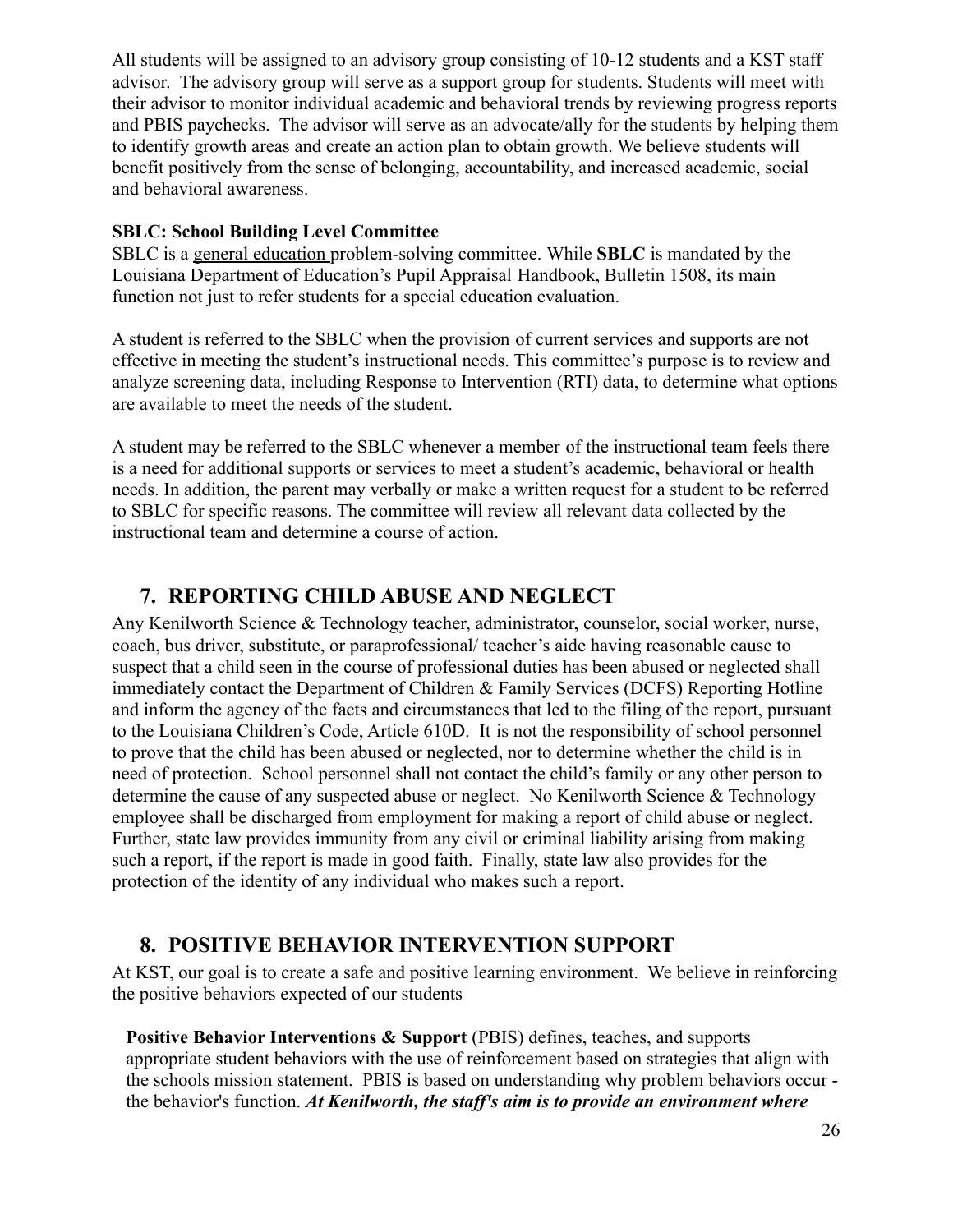*positive behaviors are more beneficial than negative behaviors.* To build this environment requires high degrees of collaboration among all staff and parents and proven reinforcement strategies. Decisions are data driven to make Kenilworth a safe campus for all. The school abides by, and rules are based on, the following school-wide expectations:

### **Core Values/Expectations**

**C**ommunity is caring for others, my school, and myself. **O**wnership is responsibility for your choices. **R**espect yourself, others, your environment **E**xcellence is striving to reach your full potential

Students are expected to abide by these expectations and follow the rules and procedures at Kenilworth Science & Technology to ensure that everyone receives the highest quality of education.

### **Building a Culture of Achievement through the Paycheck System**

Rationale: Students will operate with the mindset that learning and behaving according to Kenilworth's rules, expectations and procedures are their jobs. When they accomplish their jobs, students will earn additions on their paychecks. If they fail to, they will be provided with additional support to learn again. If they fail to follow rules, expectations, and procedures, they will be allowed the opportunity to repair any harm done and perform the task correctly. If students willfully defy rules, expectations and procedures they will receive deductions from their paycheck. Please see the discipline section of this handbook for more details.

#### **Positive Reinforcement**

Kenilworth uses a paycheck system to track and analyze behavior, communicate behavior to families and administer positive and negative consequences to students. Teachers make monetary deductions and additions to individual students using iPADs (provided by KST) and Deanslist. Deanslist enables teachers to document behavior, interventions, and consequences.

Students receive a weekly behavior report on Thursdays. Students are to return the behavior report with a parent's signature in order to earn short-term rewards. Behavior reports should be turned into the homeroom teachers.

### **Incentives (Rewards):**

### **Student Level – Weekly**

Students may earn the following rewards if they maintain a \$100 balance on their Kickboard paycheck weekly. To redeem rewards, students must have their parent or guardian sign the paycheck, indicate the reward on the paycheck, and submit the paycheck to the homeroom teacher. The PBIS coordinator will then provide the reward within a week of submission. Rewards may include:

- Cane's Certificate
- Tiger Cafe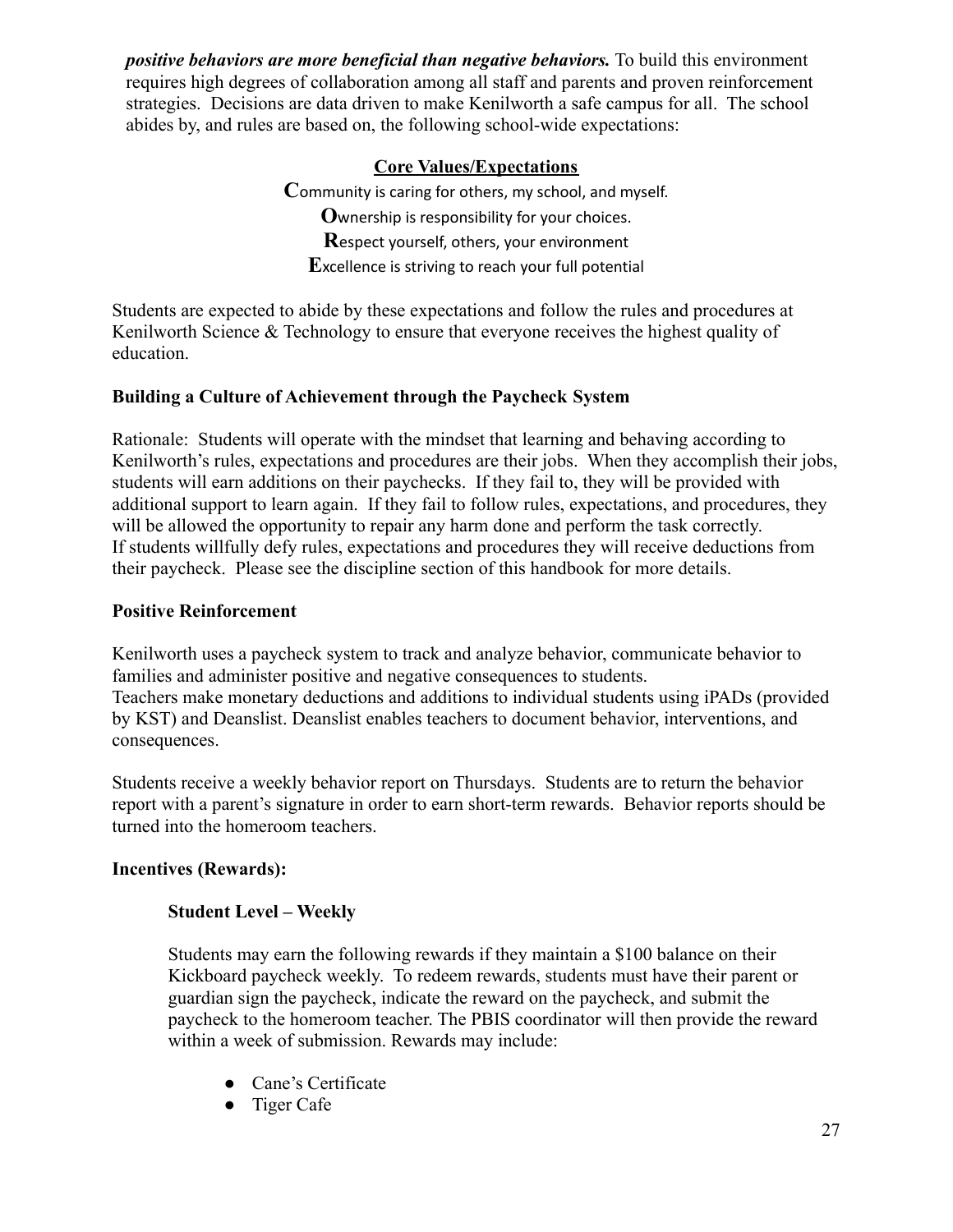- Scholar Dollar
- Extra Computer
- Office Assistant

**School Level Celebrations:** Students who earn expected paycheck averages in the time between celebrations will attend Friday Celebrations which consist of Teacher v Student Volleyball, Basketball, Relays, Sport Events, School Dances, and Contests. Celebrations will occur monthly.

### **Field Trips:**

● Students who earned expected average each semester will earn a field trip to a college campuses or activity such as skating, bowling, etc. at the end of each semester.

### **What role does Deanslist play in this PBIS?**



## **9. SEARCHES**

## <span id="page-27-0"></span>**9.1. STUDENTS AND SCHOOL PROPERTY (LA. R.S. 17:416.3)**

Kenilworth Science & Technology Charter School respects the civil rights of the students attending its school and will uphold those rights, but the school will not tolerate violation of law, Charter policy, or school rules. Searches are used to ensure the safety of ALL individuals on campus.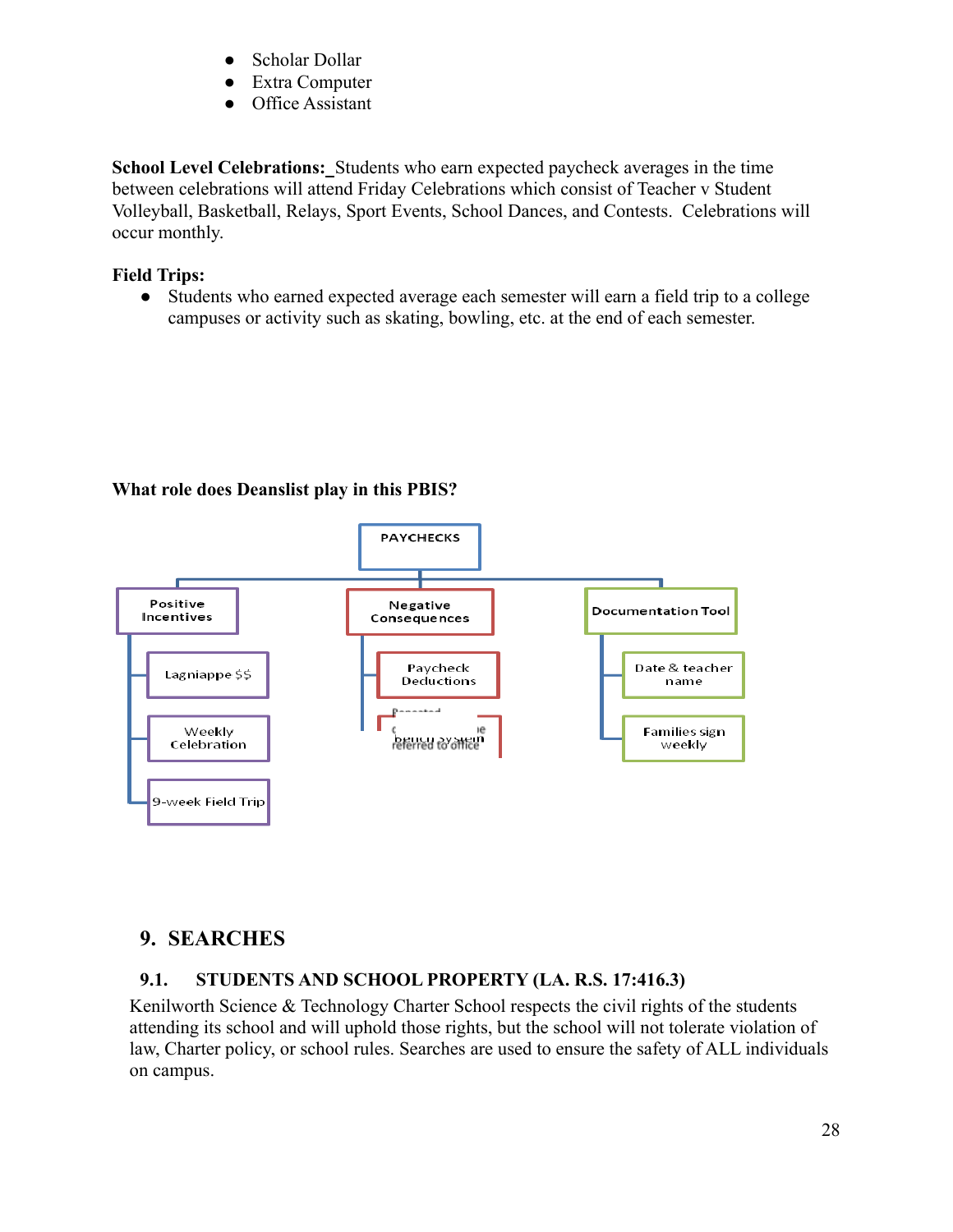Any administrator or resource officer in the School may search any building, desk, locker, area and grounds for evidence that the law, a school rule, or School policy has been violated. The School is the exclusive owner of all of the property stated above and all are subject to be searched.

The teacher, principal, school security guard, or administrator may search the person of a student or his personal effects when, based on the attendant circumstances at the time of the search, there are reasonable grounds to suspect that the search will reveal evidence that the student has violated the law, a school rule, or a school board policy. Such a search shall be conducted in a manner that is reasonably related to the purpose of the search and not excessively intrusive in light of the age or sex of the student and the nature of the suspected offense. Random searches with a metal detector of a student and their personal property may be conducted at any time, provided they are conducted without deliberate touching of the student.

Standards for searching students are as follows:

- A. Personal Searches
	- 1. If possible, searches should be conducted in the absence of other students.
	- 2. Students should be asked to empty their pockets before the physical search of a student is conducted.
	- 3. If a "pat down" search is necessary, this search should be conducted by an administrator or resource officer of the same gender if at all possible.

#### Standards

- 1. No action taken pursuant to this policy by any administrator or resource officer, or administrator employed by Kenilworth Science & Technology Charter School, shall be taken cruelly or with willful and deliberate intent to harass, embarrass or intimidate any student.
- 2. Whenever a search is conducted a written record of the search shall be made thereof by the person conducting the search and shall include the name or names of the persons involved, and the circumstances leading to the search. All items found in the search shall be seized if possession of the items constitutes a violation of the Student Handbook or Code of Discipline. A copy of the results should be made available to the parent, principal or principal designee and also student file.
- 3. Trained dogs may be used to search lockers, building, rooms, and parking lots. A dog may not be used for the search of the person of a student.
- 4. Prohibited items found during the search shall be given to the principal or principal designee and maintain in a secure place. If the items are illegal such as weapons, illegal controlled substance, or drug, the principal or principal designee shall notify the police and turn over seized items to the police while obtaining a receipt for the transfer of the item to the police.
- <span id="page-28-0"></span>B. Other Penalties
	- 1. Refusal to unlock lockers will be punishable by short-term suspension.
	- 2. Students who put their belongings in other student's lockers may be subject to the same disciplinary action as the owner of the locker.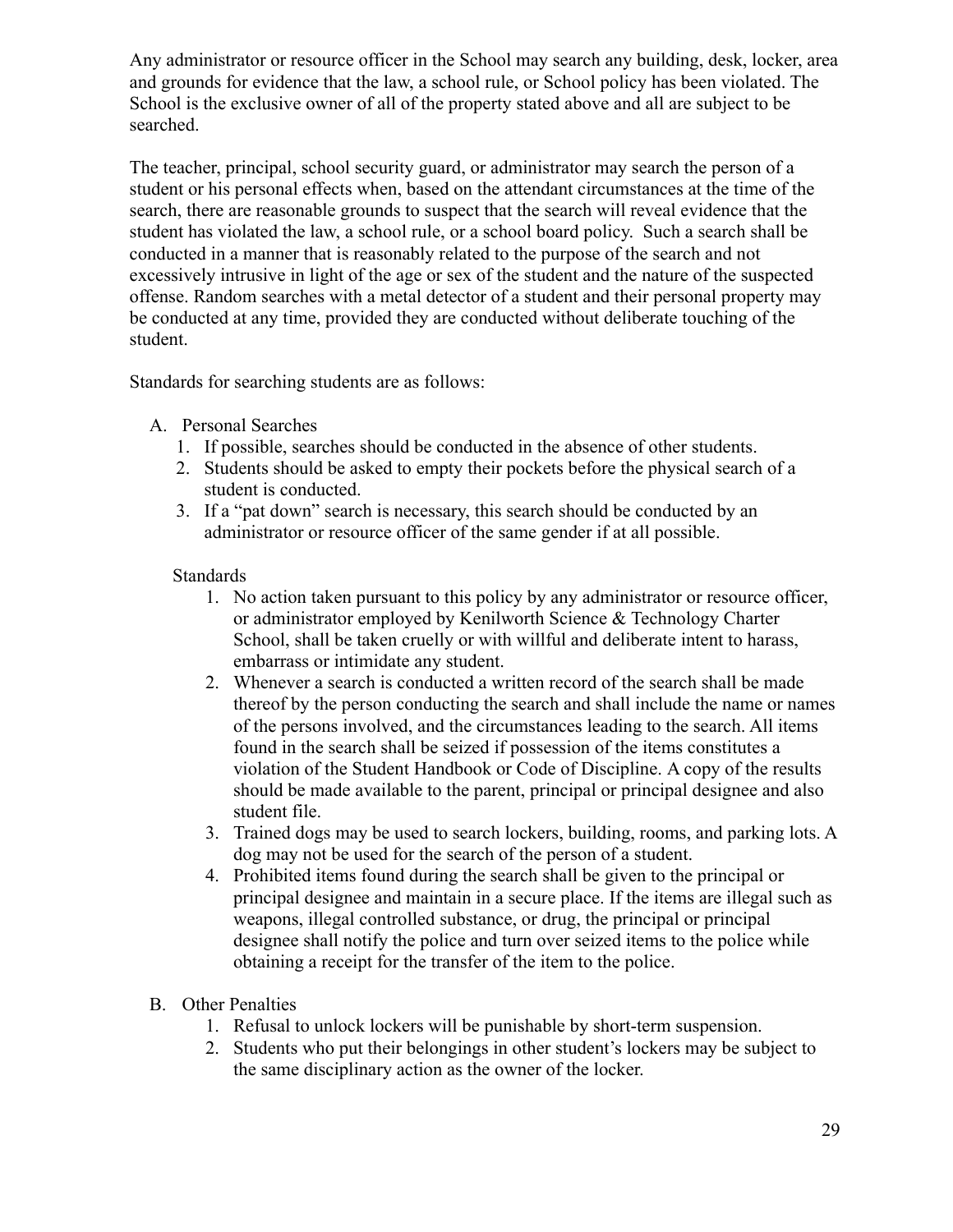### **9.2. PERSONS OTHER THAN STUDENTS**

Any school administrator or resource officer may search the person, book bag, purse, or another object in the possession of any person who is not a student enrolled at the school, or a school employee, while in the school building or on school grounds. Such person may be searched with a metal detector. Also, when there is reasonable suspicion that such person has any weapons, illegal drugs, alcohol, stolen goods, or other material or objects that violate the School's policy, such persons may be searched.

# <span id="page-29-0"></span>**10. GENERAL DISCIPLINE POLICY**

### **10.1. DEFINITION OF DISCIPLINE**

A process designed to teach, model, and use natural consequences to bring about the responsible behaviors necessary to ensure a safe, orderly, and productive learning environment by helping to change unacceptable behavior to acceptable behavior.

### <span id="page-29-1"></span>**10.2. BELIEF STATEMENTS**

Kenilworth Science & Technology Charter School discipline policy is based on a series of belief statements which will govern our actions when dealing with disruptive students and their parents.

Teaching and learning of the intended curriculum for all students are the highest priority. Therefore, the misbehavior of one student:

- Will not be allowed to interfere with the learning opportunities of another student.
- Will not be allowed to interfere with the teacher's responsibility to teach all students.
- Will not excuse the misbehaving student from successfully completing the learning objectives.

Changing behavior takes time.

Discipline is a part of the daily routine not a disruption of the daily routine.

Self-discipline is the intended outcome.

Every discipline situation is an opportunity to teach expected behavior.

Punishment by itself cannot change behavior.

In handling unacceptable behaviors, it is best to focus on judging the behavior of the student, not on judging the student.

Staff will respect students and parents at all times, regardless of the students' and parents' behavior.

Parents have a responsibility to make sure that student's misbehavior does not take away from a safe and positive learning environment for others.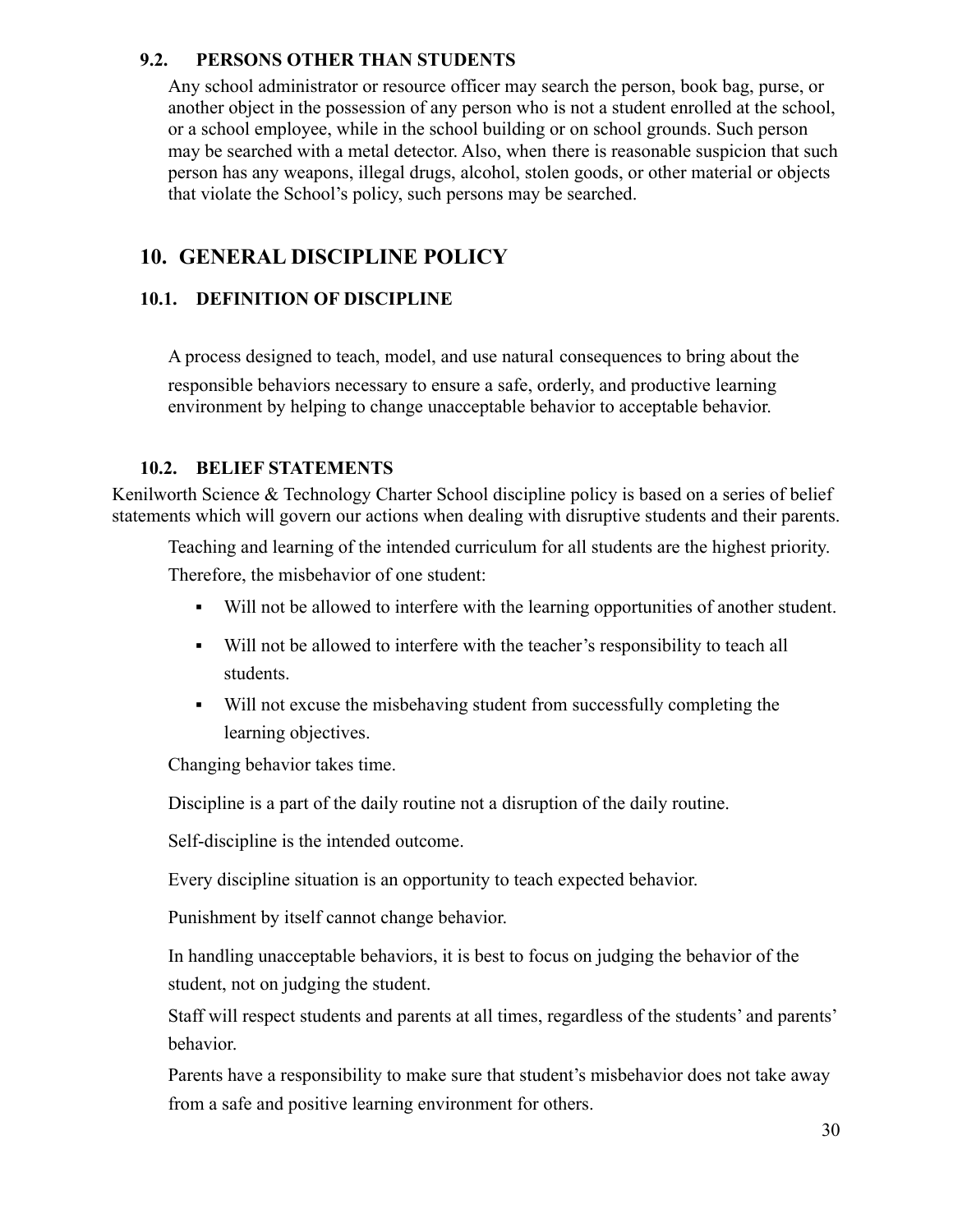Staff will handle all discipline problems in a professional manner.

Kenilworth Science & Technology School places a strong emphasis on establishing a safe and orderly learning environment. Teachers, administrators, and parents who work collectively can help children learn that problems are solved through open discussion, acceptance of the opinions of others, and personal responsibility. Our policy has been developed to make sure all students have an equal opportunity to develop physically, mentally, emotionally, and socially in a safe, orderly, and productive learning environment. It also was developed to give teachers the guidelines and support they need to teach effectively. Finally, this policy provides parents with the knowledge that their student will be treated fairly. Parents will receive regular communication regarding behavior problems their child may have.

The school's discipline model provides:

That all students know and demonstrate expected student behavior, show respect for all students and staff members.

Use of positive incentives to reinforce expected student behavior.

Direct teaching of the code of conduct.

A school-wide effort on prevention of student discipline problems.

Students acquire skills in conflict resolution and problem solving and increasingly

develop a positive attitude, self-discipline, and socially acceptable behaviors.

Early identification and resolution of discipline problems.

Communicating the expectations to students, parents, teachers, and the community that unacceptable behavior will not be tolerated.

Students are held accountable for all information, procedures, laws, and policies contained in the student code of conduct, as well as any other applicable laws.

By law, every teacher is authorized to hold every student to a strict accountability for any disorderly conduct in school or on the playground of the school or on any street, or school bus going to or returning from school, and during intermissions or recesses (La. R.S. 17:416).

#### <span id="page-30-0"></span>**10.3. BEHAVIOR INFRACTION LEVELS AND CORRECTIVE STRATEGIES**

### <span id="page-30-1"></span>**Students receive deductions from paycheck for violating the 4 pillars of character at Kenilworth Community, Ownership, Respect, and Excellence**

#### **10.3.1. Level I Infractions**

Discipline incidents that should be managed by the teacher and do not warrant a discipline referral or administrative assistance. Any behavior that is of low level intensity, passive in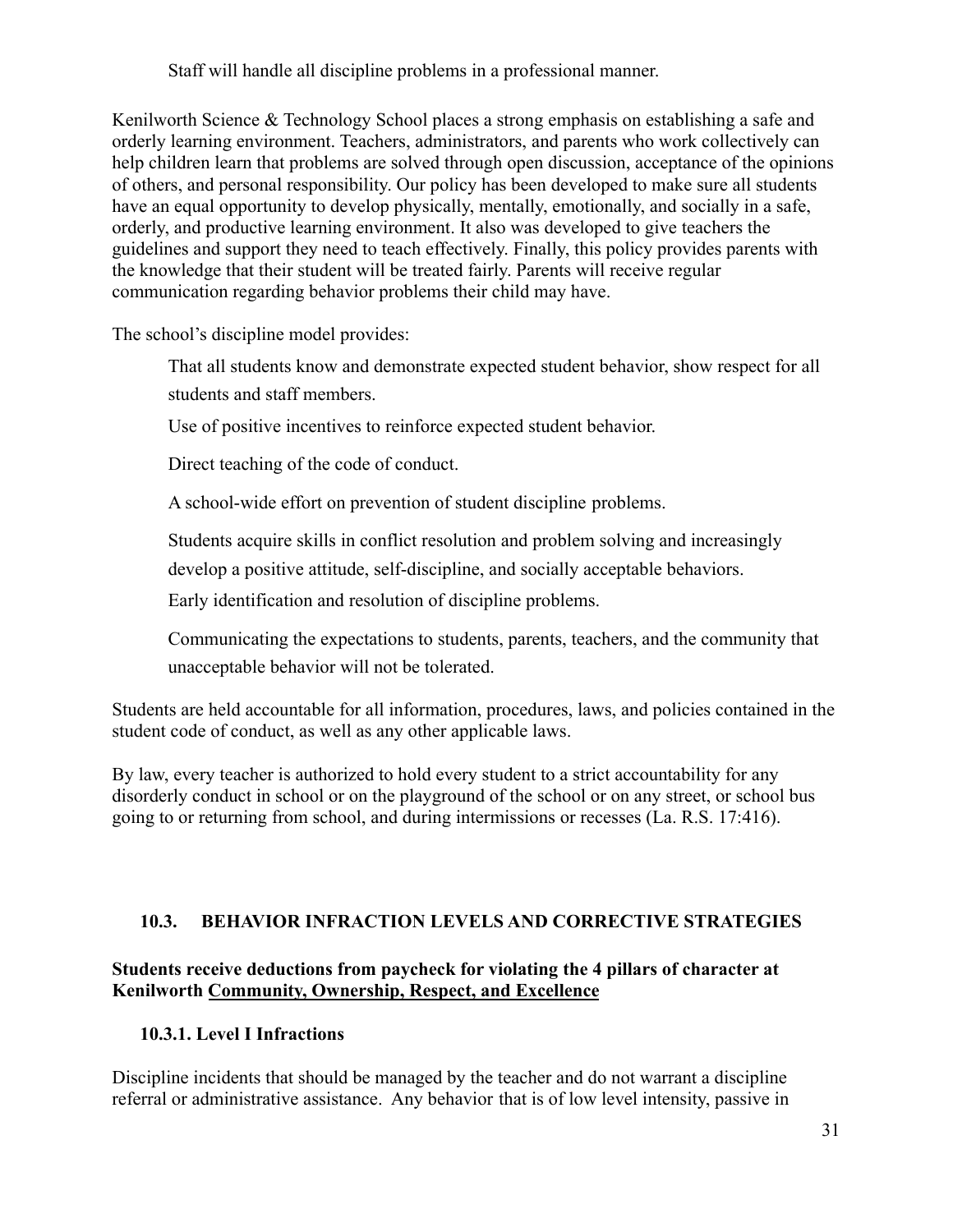<span id="page-31-0"></span>nature and/or of a nonthreatening manner is a Level 1 behavior. Infractions in this category will be addressed with corrective strategies that will NOT include removal from instruction (In-school suspension/isolation or out-of school suspension).

### **10.3.2. Level II Infractions**

<span id="page-31-1"></span>Discipline incidents that should be managed by the teacher with the possible assistance from an administrator. These infractions will be addressed with corrective strategies, but may also include removal from school (out-of-school suspension).

### **10.3.3. Level III Infractions**

Discipline incidents that significantly interfere with others' safety and learning, are of a threatening or harmful nature, and/or are legal violations and warrant administrative interventions. Committing a Level 3 infraction may result in an out of school removal on the first violation as school administrators shall attempt to utilize other corrective actions as deemed appropriate on a case by case basis.

## <span id="page-31-2"></span>**10.3.4. EXPELLABLE OFFENSES**

Level IV infractions are incidents that occur on school property or grounds, on school transportation, or at school activities that severely threaten or interfere with anyone's safety and learning, are of threatening or harmful nature, and/or are legal violations. Students may be expelled for Level IV infractions. As noted by the asterisks (\*) below, there are several offenses that require an expulsion in certain circumstances.

## **Level IV Part I- Expellable for Two or More Semesters**

Level IV disciplinary Infractions (Part 1) include, **but not limited to:**

Drugs: Possessing, distributing, selling, giving, or loaning any controlled dangerous

substance governed by the Uniform Controlled Dangerous Substance Law\*

Weapons: Carrying or possessing a firearm<sup>\*\*</sup>

Weapons: Carrying or possessing a knife with a blade of 2 inches or longer\*\*\*

Weapons: Carrying or possessing any instrument the purpose of which is lethal force

Battery on another individual that causes serious injury

Battery on school staff

Battery on another person that involves use of a weapon or other dangerous implement

Sexual assault

## **Level IV Part II-Expellable for Up to Two Semesters**

Level IV disciplinary Infractions (Part 2) include, **but not limited to:**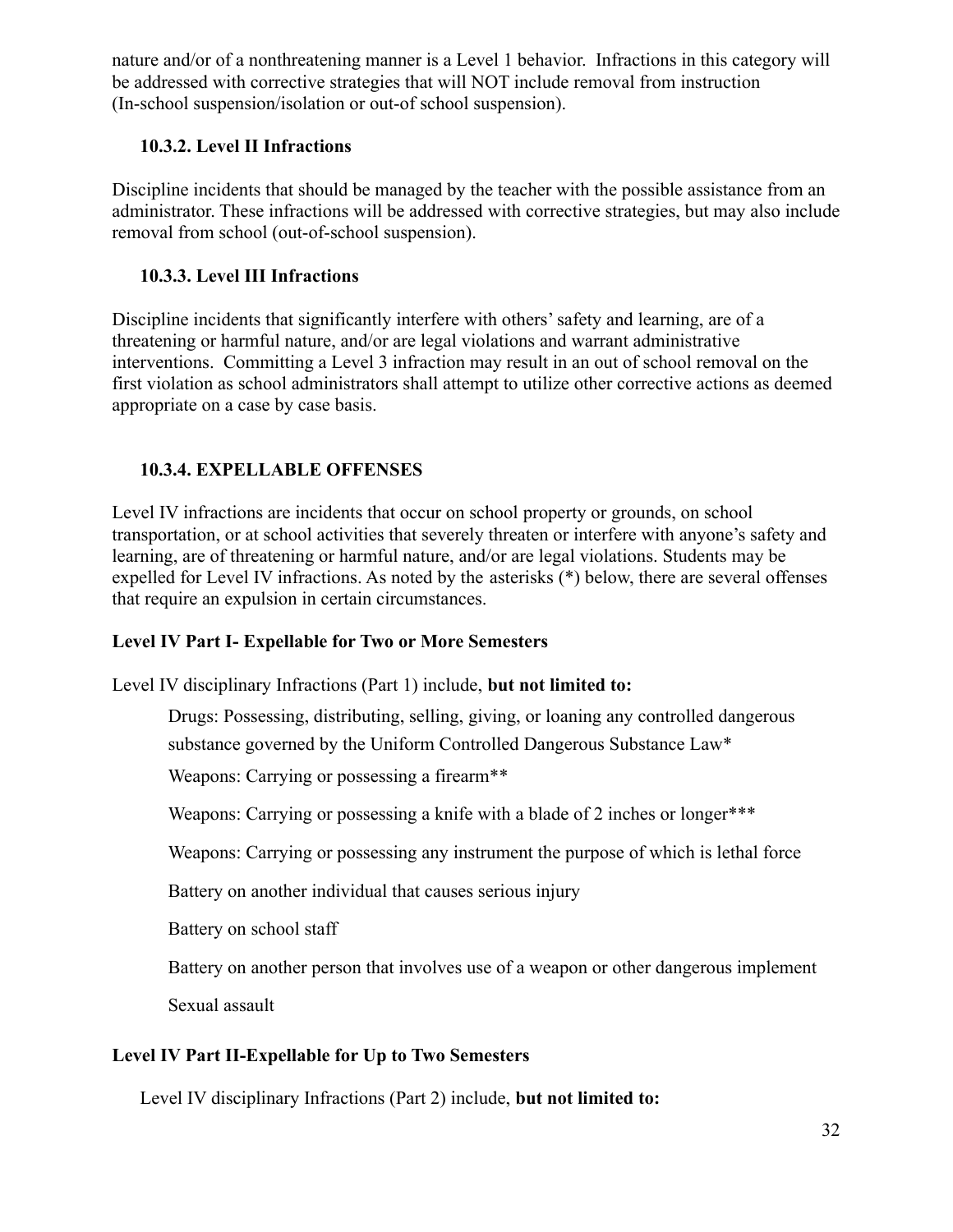Burglary of school, staff, or student property with forced entry

Theft of goods or money from a person or place on school property or at an official school activity valued at \$500 or more

Well-documented and/or on-going commission of acts that threaten the safety or well-being of oneself or others

Conviction of a felony or conviction of an offense which, had it been committed by an adult, would have constituted a felony

Well-documented and/or on-going use of the electronic device to repeatedly threaten,

intimidate, or bully another student or to share sexually explicit material.

Any other infraction that the principal or designee deems similar in severity to other level IV infractions

### **A principal may also suspend a student for Level IV infractions (if expulsion is not mandated by law) if the school believes a suspension (out of school) would be more appropriate than an expulsion.**

\*Students younger than age 16 in grades 6-12-required expulsion of at least two school semesters. See La. R.S. 17:416 (C)(2)(a)(ii).

\*\*Students younger than age 16 in grades 6-12-required expulsion of at least four semesters; shorter expulsion allowed on a case-by-case basis. See La. R.S. 17:416 (C)(2) (b) (i).

\*\*\*Students age 11 or older-expulsion required. See La. R.S. 17:416 (B) (1) (b) (ii) (cc)

### ❖ **IMMEDIATE** office referrals should occur with this level of infraction

#### **Length of Expulsion Terms**

The duration of each expulsion will be determined by KST Student Hearing Officer at the conclusion of the hearing, in accordance with the facts at hand, KST policy, all relevant laws and regulations, and guidelines below:

### **Level IV Part 1 Offenses**

- Students found guilty of Level IV Part (I) offenses will receive expulsions of between 90 and 360 school days.
	- o Students will only receive expulsion terms longer than 180 days for offenses listed above that have a longer term required by law (La. R.S. 17:416).
- Students found guilty of Level IV Part (1) offense during the first semester will be eligible to return from their alternative placement no earlier than the end of that school year.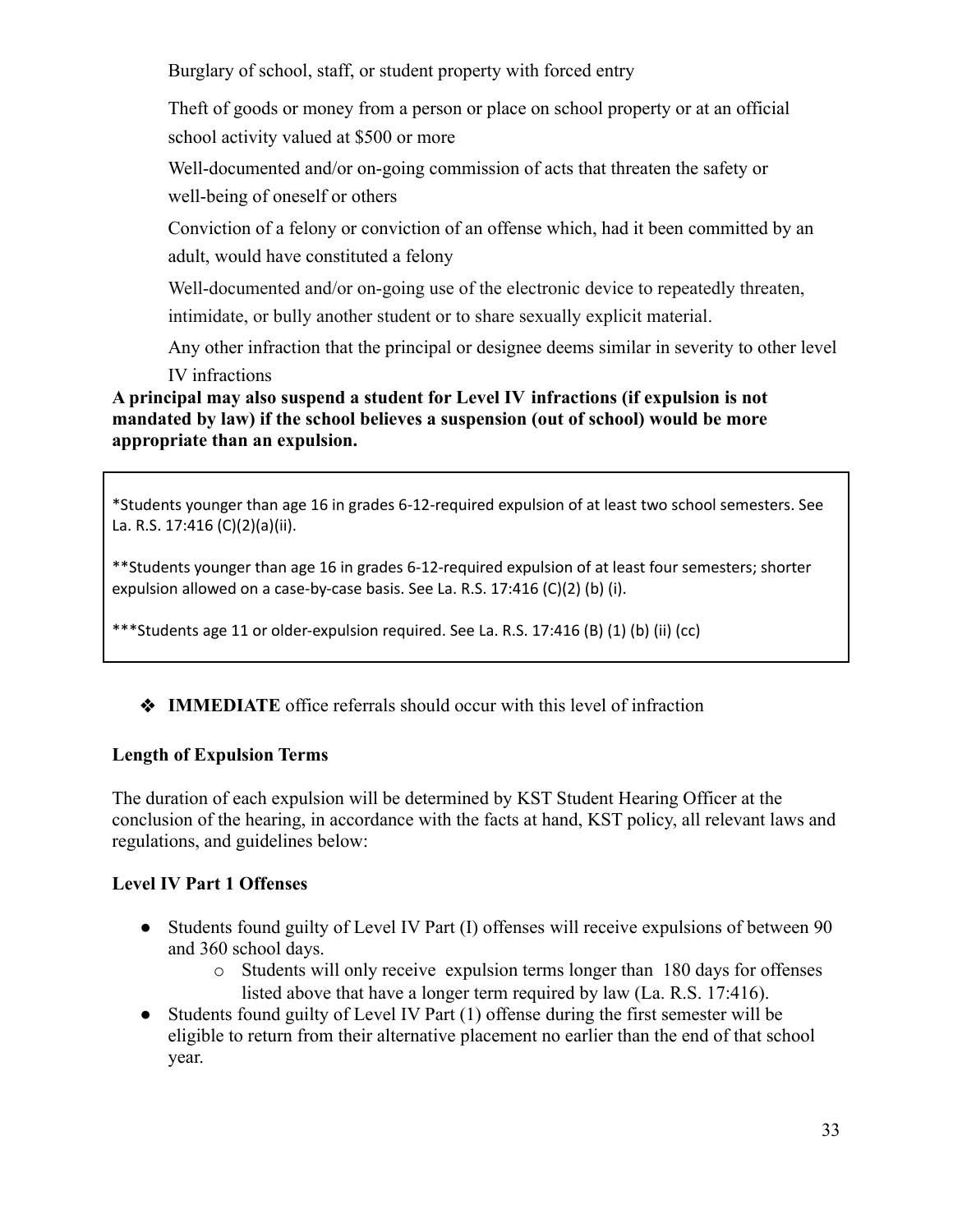• Students found guilty of Level IV Part (1) offense during the second semester will be eligible to return from their alternative placement no earlier than the end of the first semester of the next academic year.

### **Level IV Part II Offenses**

- Students found guilty of Level IV Part (II) offenses will receive expulsions of between 90 or 180 school days.
	- o Students found guilty of a Level IV Part (II) offense during the first semester will be eligible to return from their alternative placement at the end of that school year.
	- o Students found guilty of a Level IV Part (II) offense during the second semester will be eligible to return from their alternative placement at the end of the first semester of the next academic year.

# <span id="page-33-0"></span>**10.4. UNACCEPTABLE STUDENT BEHAVIORS & CONSEQUENCES**

The following table lists **some** of the unacceptable student behaviors and corresponding consequences.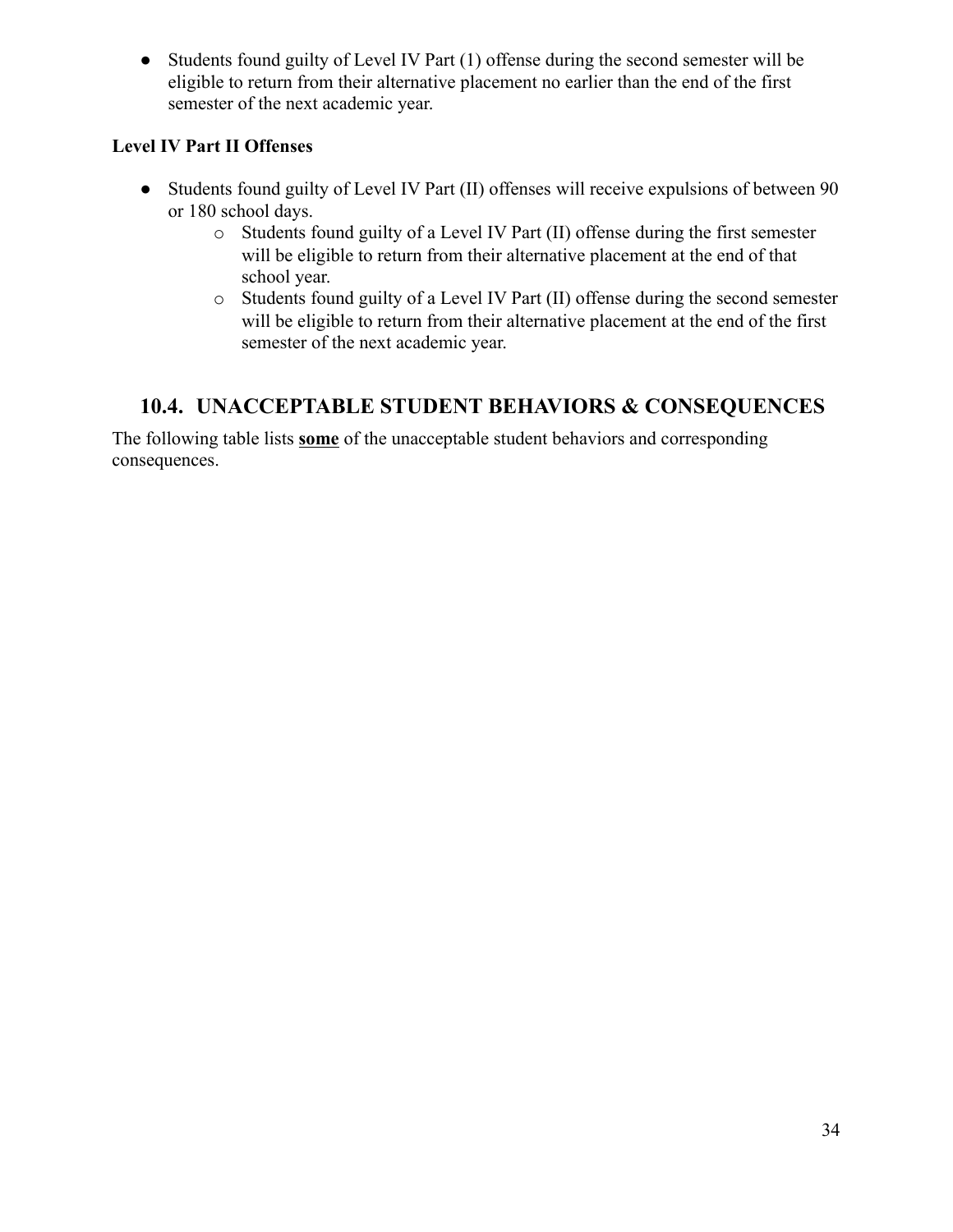|                         | Level Infraction                                                                                                                                                                                                                                                                                                                                                                                                                                                                                                  | Consequence - Min                                  | Consequence - Max      |
|-------------------------|-------------------------------------------------------------------------------------------------------------------------------------------------------------------------------------------------------------------------------------------------------------------------------------------------------------------------------------------------------------------------------------------------------------------------------------------------------------------------------------------------------------------|----------------------------------------------------|------------------------|
| Level<br>2              | Aggressive Inappropriate Physical Contact: Student engages in aggressive physical contact. Example:scratching                                                                                                                                                                                                                                                                                                                                                                                                     | Detention(After or<br>Saturday)                    | OSS-3 days             |
| Level<br>$\overline{2}$ | Any undefined infraction that the administrator deems to be similar in severity to other Level 2 Infractions.                                                                                                                                                                                                                                                                                                                                                                                                     | Detention(After or<br>Saturday)                    | OSS - 3 days           |
| Level<br>$\overline{2}$ | Being in an Unauthorized Area: Student is observed by an adult to be in an area on school property that is designated by administration as being off limits due<br>to safety concerns or possible disruption to academic school day.                                                                                                                                                                                                                                                                              | Detention(After or<br>Saturday)                    | OSS - 3 days           |
| Level<br>$\overline{2}$ | Campus Disturbance: Student performs any behavior that disturbs or interrupts the daily routine(s) of school operations that interrupts more than the students<br>in a single classroom. Examples: loud noises, actions that draw a crowd)                                                                                                                                                                                                                                                                        | Detention(After or<br>Saturday)                    | OSS-5days/Expulsion    |
| Level<br>$\overline{2}$ | Class Disturbance/Prevent Orderly Instruction:Student displays behaviors that cause continued interruption to instruction. Includes, but is not limited to,<br>sustained loud talking, yelling or screaming, making noises, throwing objects, and/or sustained out of seat behavior. Student continues to violate classroom<br>rules after committing more than three (3) Level 1 Infractions that have been proactively addressed by the classroom faculty member using PBIS/Classroom<br>Management strategies. | Detention(After or<br>Saturday)                    | OSS-3 days             |
| Level<br>2              | Deceitful behavior (lying, cheating, plagiarism, forgery etc.) Forgery: Student signs another person's name on a note and/or other written document without the<br>other person's permission or knowledge.                                                                                                                                                                                                                                                                                                        | Detention(After or<br>Saturday)                    | OSS - 3 days           |
| Level<br>2              | Disobeying or Refusing to Comply with any Reasonable Request: Student fails to follow adult directions or directives after more than three (3) documented<br>attempts by the adult to use PBIS methods, such as redirecting, re-teaching and modeling behavior to gain the compliance of the student.                                                                                                                                                                                                             | Detention(After or<br>Saturdav)                    | OSS - 3 days           |
| Level<br>$\overline{2}$ | Disrespect to teachers/staff/peers (inappropriate words, space, and property/walking away) Defiance and leaving classroom without permission included After<br>being redirected by an adult, student continues refusing to follow adult directions.                                                                                                                                                                                                                                                               | Detention(After or<br>Saturday)                    | OSS - 3 days/Expulsion |
| Level<br>2              | Engaging in Mutual Displays of Affection (PDA): Students engage in inappropriate actions on the school campus such as kissing and other unacceptable<br>behaviors.                                                                                                                                                                                                                                                                                                                                                | Detention(After or<br>Saturday)                    | OSS-3days/Expulsion    |
| Level<br>$\overline{2}$ | Excessive Horse playing: Play-fighting that may lead to fights or injuries                                                                                                                                                                                                                                                                                                                                                                                                                                        | Detention(After or<br>Saturday)                    | OSS - 3 days           |
| Level<br>$\overline{2}$ | Excessive Tardiness to Class: Habitual failure to be presentat the beginning of the class period(5-8 mins)                                                                                                                                                                                                                                                                                                                                                                                                        | Detention(After or<br>Saturday)                    | OSS - 3 days           |
| Level<br>2              | Failure to serve assigned consequence: Student fails to report to assigned discipline (i.e. Saturday School, Teacher assigned consequence, After-School<br>Detention) without written permission from administration.                                                                                                                                                                                                                                                                                             | Detention(After or<br>Saturday)                    | OSS-3 days             |
| Level<br>$\overline{2}$ | Harassing or Intimidating Communications:Repeated use of words, gestures, photographs, drawings or any other form of communication to intimidate or<br>harass another student.                                                                                                                                                                                                                                                                                                                                    | Detention(After or<br>Saturday)                    | OSS - 3 days           |
| Level<br>$\overline{2}$ | Indecent behavior: Student performs, writes, and/or draws pictures/images that are considered indecent, offensive, disqusting and/or disturbing according to<br>local community social norms. (ex. note with profanity, pictures of inappropriate things)                                                                                                                                                                                                                                                         | Detention(After or<br>Saturday)                    | OSS - 3 days           |
| Level<br>2              | Repeated Level 1 (3 times)                                                                                                                                                                                                                                                                                                                                                                                                                                                                                        | Detention(After or<br>Saturday)                    | OSS-3days/Expulsion    |
| Level<br>2              | Repetitive Profane/Obscene Communication (Not directed at): Student continues to use inappropriate language in conversation or in relation to frustration but<br>is not used as a form of intentional disrespect toward school personnel and/or peers.                                                                                                                                                                                                                                                            | Detention(After or<br>Saturday)                    | OSS - 3 days           |
| Level<br>2              | Skipping Class: Student fails to attend regular scheduled classes without an excuse on days when present at school(10 mins or more).                                                                                                                                                                                                                                                                                                                                                                              | Detention(After or<br>Saturday)                    | OSS-5 days             |
| Level<br>2              | Threatening: Student delivers disrespectful messages to peers with no intent of follow-through. Ex. Getting mad and threatening to hurt him/ her.                                                                                                                                                                                                                                                                                                                                                                 | Detention(After or<br>Saturday)                    | OSS - 3 days           |
| Level<br>$\overline{2}$ | Defacing Property while at School: Student commits any act that causes destruction, damage, or defacement of public or private property that would require<br>repair and/or replacement of property. Accidents or acts that are self-reported to the property owner and/or administration are excluded from this definition.<br>Examples: writing/carving on desk, throwing excessive toilet paper in commode, defacing textbooks, removing keyboard keys on computer.                                            | Detention(After or<br>Saturday) + parent restution | OSS-5 days             |
| Level<br>2              | Profane/Obscene Communication (Directed Act): Student uses inappropriate language as a form of intentional disrespect toward others                                                                                                                                                                                                                                                                                                                                                                               | In School Suspension                               | OSS-5 days/Expulsion   |
| Level<br>2              | Initiating or Instigating a Fight: Prompting, encouraging or attempting to bring about a fight (but fight does not occur) through words or actions.                                                                                                                                                                                                                                                                                                                                                               | In-School Suspension                               | OSS - 3 days           |
| Level<br>2              | Leaving Class Without Permission: Student leaves class without permission from the instructor, and is not deemed an emergency.                                                                                                                                                                                                                                                                                                                                                                                    | In-School Suspension                               | OSS-3 days             |
| Level<br>3              | Possession of Tobacco/Lighter/Electronic Smoking Device: Student possesses tobacco products on school grounds, at school-sponsored events, and/or when<br>using school bus transportation.                                                                                                                                                                                                                                                                                                                        | OSS - 3 days                                       | OSS-10days/Expulsion   |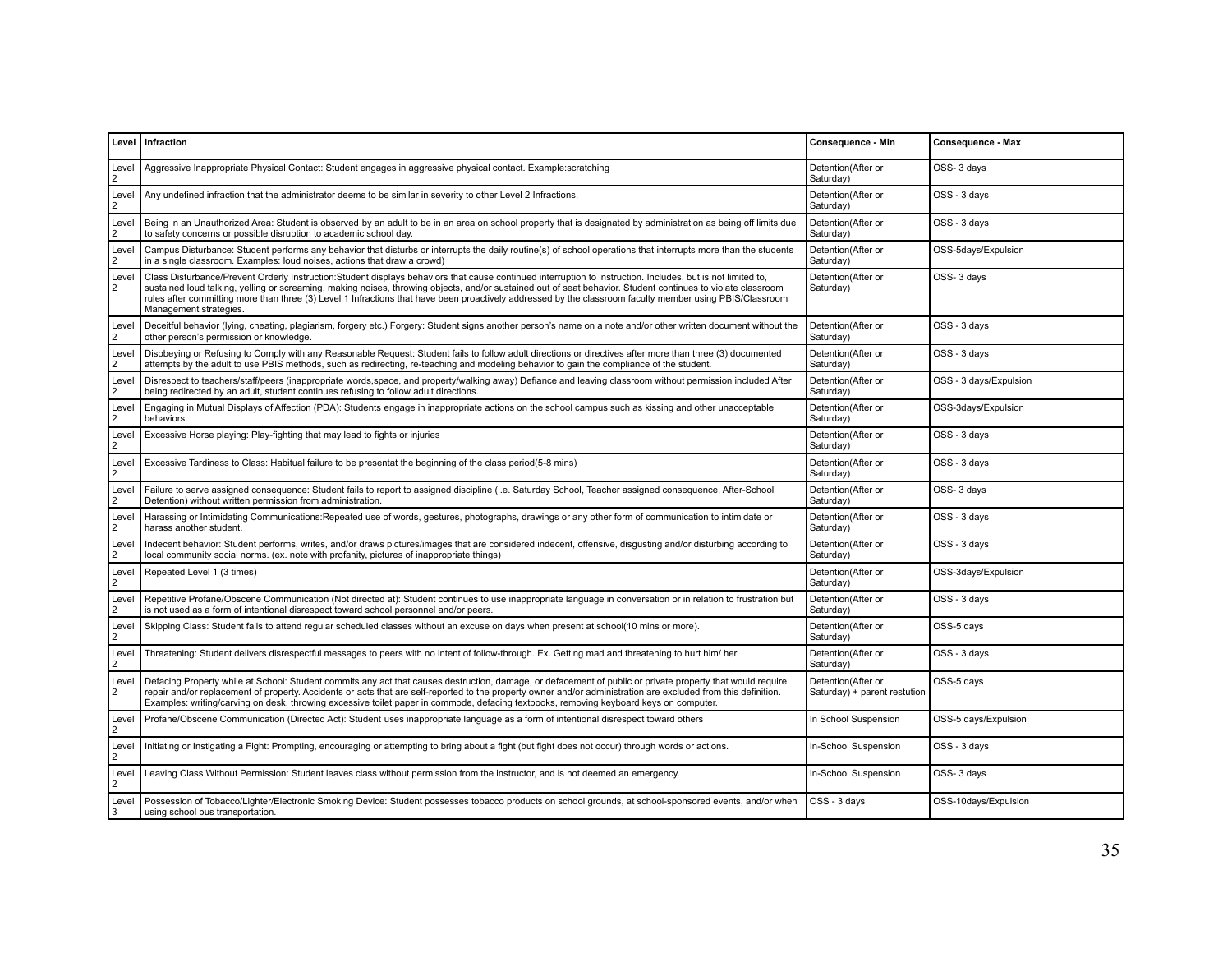| Level<br>$\overline{2}$ | Dress Code Violation (see handbook) Major dress code violation (ex. missing uniform items)                                                                                                                                                                                                                                                                                                                                                                                                                                                            | Parent Conference/warning                             | Detention                                                                                                                               |
|-------------------------|-------------------------------------------------------------------------------------------------------------------------------------------------------------------------------------------------------------------------------------------------------------------------------------------------------------------------------------------------------------------------------------------------------------------------------------------------------------------------------------------------------------------------------------------------------|-------------------------------------------------------|-----------------------------------------------------------------------------------------------------------------------------------------|
| Level<br>$\overline{2}$ | Electronic Telecommunication Device (Visible): Student has an electronic device that is in visible possession, but not being used during the instructional<br>day(Confiscate and bring to office).                                                                                                                                                                                                                                                                                                                                                    | Parent/Guardian must pick<br>up phone from the office | Parent/quardian can receive the phone with<br>a fee of \$25 or the school will hold the cell<br>phone until the end of the school year. |
| Level<br>2              | Excessive Tardiness to Class: Habitual failure to be present at the beginning of the school day                                                                                                                                                                                                                                                                                                                                                                                                                                                       | Truancy coordinator<br>contacts parent                | Referred to Family and Youth Service<br>Center. The consequence will be at<br>administrator's discretion.                               |
| Level<br>3              | Cell Phone/Electronic Devices (Use/Turned On):<br>Student engages in the unauthorized use of cell phone, pager, music/video players, camera and/or other electronic devices without permission from an<br>administrator.                                                                                                                                                                                                                                                                                                                              | Detention(After or<br>Saturday)                       | OSS - 3 days                                                                                                                            |
| Level<br>3              | Leaving school ground w/o permission; Student leaves the campus on a regular school day without permission from an administrator.                                                                                                                                                                                                                                                                                                                                                                                                                     | Detention(After or<br>Saturday)                       | OSS-10 days/Expulsion                                                                                                                   |
| Level<br>3              | Improper use of computer(viewing obscene, pornographic, weapons)                                                                                                                                                                                                                                                                                                                                                                                                                                                                                      | In-School Suspension                                  | OSS-3days/Expulsion                                                                                                                     |
| Level<br>3              | Repeated Level 2 (3 times)                                                                                                                                                                                                                                                                                                                                                                                                                                                                                                                            | In-School Suspension                                  | OSS-3days/Expulsion                                                                                                                     |
| Level<br>3              | Stealing: Student is found to be in possession of, having passed on, and/or to be responsible for removing someone else's property without the property<br>owner's permission. Administration should require restitution activity and participation in remediation for stealing. If student or parent refuses then administrator<br>may take additional actions.                                                                                                                                                                                      | In-School Suspension                                  | Expulsion                                                                                                                               |
| Level<br>3              | Initiating or Instigating a Fight: A physical altercation occurred as a result of the student's words or actions<br>Involvement in acts involving serious physical contact where injury may occur (e.g., hitting, punching, slapping, biting, hair pulling, hitting with foreign object,<br>kicking, etc)                                                                                                                                                                                                                                             | OSS - 3 days                                          | OSS - 10 days / Expulsion                                                                                                               |
| Level<br>3              | Throwing objects that can Injure: Student throws any foreign object toward another person that is heavy, sharp, or otherwise perceived to be harmful and/or<br>with such velocity and force that is probable of causing harm or injury.                                                                                                                                                                                                                                                                                                               | OSS - 3 days                                          | OSS - 10 days / Expulsion                                                                                                               |
| Level<br>3              | Harassment (other than sexual)/Intimidation or Inappropriate Communication to Others: Student repeatedly delivers disrespectful message (words, gestures,<br>photographs, drawings or any other form of communication) to adult. Disrespectful messages may include but not limited to comments based on race, religion,<br>age, gender, and/or national origin; sustained or intense verbal attacks based on ethnic origin, disabilities, or other personal/family matters or message used to<br>harass or intimidate an adult.                      | OSS - 5 days                                          | OSS - 10 days / Expulsion                                                                                                               |
| Level<br>3              | Inflict Bodily Injury: Involvement in any form of physical aggression that results in bodily harm or injury to another person(s).                                                                                                                                                                                                                                                                                                                                                                                                                     | OSS - 5 days                                          | OSS - 10 days / Expulsion                                                                                                               |
| Level<br>3              | Sexual Harassment: Student engages in unwanted or unwelcomed verbal, written or physical conduct of a sexual nature that results in the creation of a hostile<br>educational environment that impedes the ability ofanother student or students to participate in or benefit from the educational program. Example: spreading<br>sexual rumors, repeatedly pressuring others for dates or unwanted sexual activity, repeated teasing of sexual nature, repeated unwanted sexual remarks or<br>jokes, and/or repeated unwelcomed touching or grabbing. | OSS - 5 days                                          | OSS - 10 days / Expulsion                                                                                                               |
| Level<br>3              | Threatening/Intimidation:Student delivers disrespectful and/or intimidating messages (verbal, gestural, or written) that convey an explicit or implied threat and/or<br>harm directed toward another student and/or adult, and which convey the intent to carry out such or threat or harm as well as the knowledge and capacity to do<br>SO.                                                                                                                                                                                                         | OSS - 5 days                                          | OSS - 10 days / Expulsion                                                                                                               |
| Level<br>3              | State Testing Violations: Breaking any testing regulation                                                                                                                                                                                                                                                                                                                                                                                                                                                                                             | OSS-1 day                                             | OSS-5 days/Expulsion                                                                                                                    |
| Level<br>3              | Trespassing Violation: The willful entry into or remaining upon property without permission.                                                                                                                                                                                                                                                                                                                                                                                                                                                          | OSS-1 day                                             | OSS-5 days/Expulsion                                                                                                                    |
| Level<br>3              | Campus Disturbance: Student performs any behavior that interrupts the daily routine(s) of school operations that compromises the safety of others and<br>interruptsmore than the students in a single classroom. (Ex. false fire alarm, making bomb threats, igniting stink/smoke<br>bombs, etc)                                                                                                                                                                                                                                                      | OSS-3 Days                                            | OSS-10 days/Expulsion                                                                                                                   |
| Level<br>3              | Computer Abuse (Illegal Accessing Activity): Student engages in inappropriate use of computer that violates Acceptable Use Policy. Example: User uses KST's<br>domain to try an access inappropriate sites, materials, etc.                                                                                                                                                                                                                                                                                                                           | OSS-3 Days                                            | <b>Expulsion Recommendation</b>                                                                                                         |
| Level<br>3              | Continued Open Defiance Toward Authority: Student refuses to follow directives and continues to be openly defiant towards authority. If student continues to<br>refuse then the administrator may take additional actions if necessary.                                                                                                                                                                                                                                                                                                               | OSS-3 Days                                            | OSS-10 days/Expulsion                                                                                                                   |
| Level<br>3              | Repetitive Profane/Obscene Communication (Directed At): Student continues to use inappropriate language as a form of intentional disrespect toward others.                                                                                                                                                                                                                                                                                                                                                                                            | OSS-3 Days                                            | OSS-10 days/Expulsion                                                                                                                   |
| Level<br>3              | Deliberate, malicious vandalism (destruction of property etc.):Vandalism: Student participates in a deliberate, willful, and substantial destruction of school<br>and/or personal property on school grounds and/or at school sponsored events. Administration should require restitution activity and participation in<br>remediation for vandalizing. If student or parent refuses then administrator may take additional actions.                                                                                                                  | OSS-3days                                             | <b>Expulsion Recommendation</b>                                                                                                         |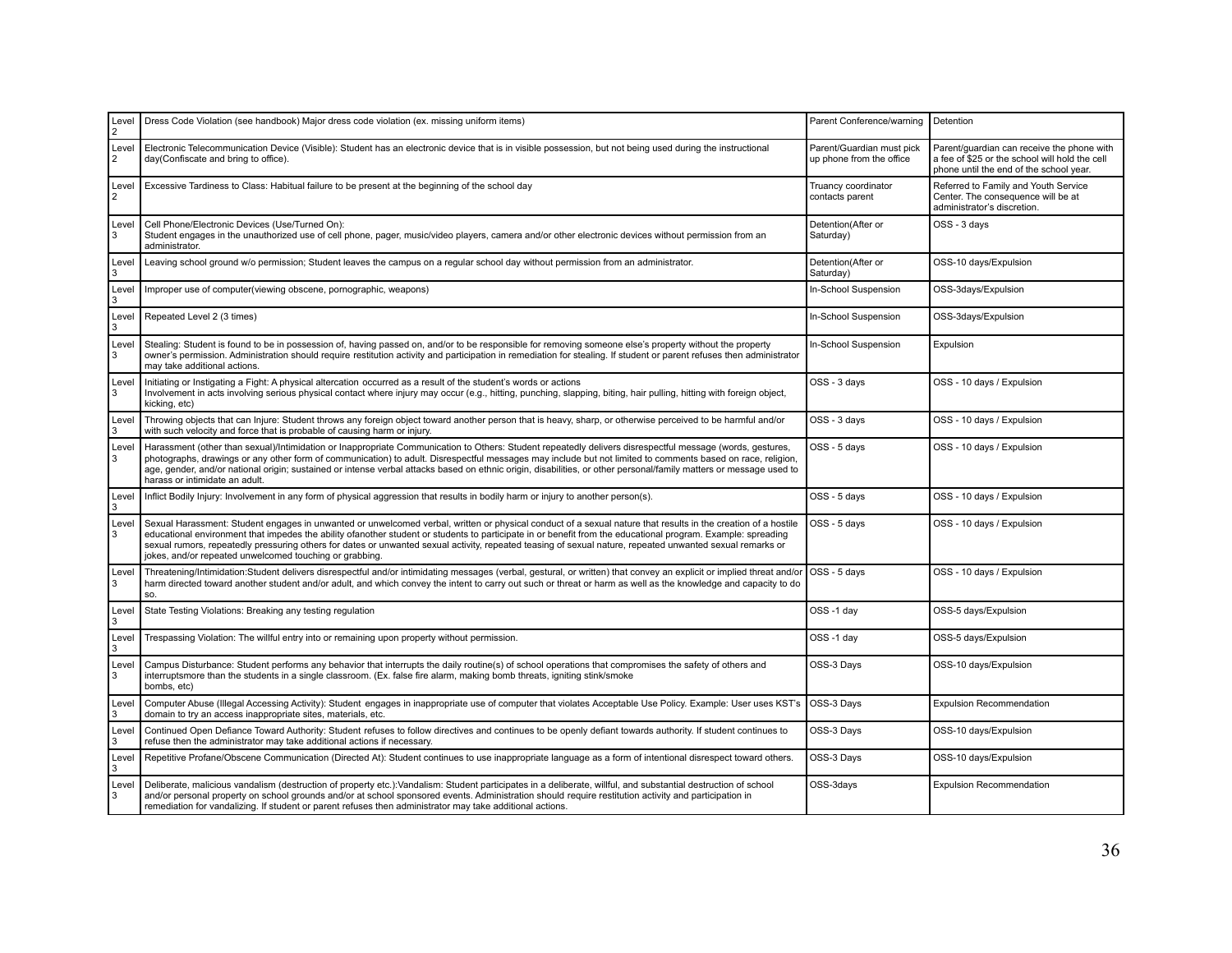| Level<br>3              | Making unfounded charges Giving false information either verbally or in writing to a teacher, administrator, or school staff member, making false allegations<br>against teachers or staff members                                                                                                                                                                                                                                                                                                                                                                                                                                                                                                                                                                                                                                                                                                                                                         | OSS-3days                                        | <b>Expulsion Recommendation</b> |
|-------------------------|------------------------------------------------------------------------------------------------------------------------------------------------------------------------------------------------------------------------------------------------------------------------------------------------------------------------------------------------------------------------------------------------------------------------------------------------------------------------------------------------------------------------------------------------------------------------------------------------------------------------------------------------------------------------------------------------------------------------------------------------------------------------------------------------------------------------------------------------------------------------------------------------------------------------------------------------------------|--------------------------------------------------|---------------------------------|
| Level<br>3              | Bullying / Cyberbullying / Intimidation / Harassment Bullying: Harassment, intimidation, or bullying of a student on school property by another student<br>Cyberbullying: Harassment, intimidation, or bullying of a student on school property by another student using a computer, mobile phone, or other interactive or<br>digital technology or harassment; intimidation, or bullying of a student while off school property by another student using any such means when action or<br>actions are intended to have an effect on the student when the student is on school premises.<br>Bullying: Bullying is defined as a pattern of obscene gestures; written electronic or verbal communications that threaten or harm; taunting; malicious teasing;<br>physical acts, not limited to hitting, kicking, pushing, or damaging personal property; repeatedly shunning or excluding students from activities and may include<br>coercion or extortion. | OSS-5days                                        | <b>Expulsion Recommendation</b> |
| Level<br>3              | Commits any other serious offenses Any serious, harmful incident resulting in the need for law enforcement intervention (ex. Extortion)                                                                                                                                                                                                                                                                                                                                                                                                                                                                                                                                                                                                                                                                                                                                                                                                                    | OSS-5days                                        | <b>Expulsion Recommendation</b> |
| Level<br>3              | Gambling: Playing games of chance for money or placing bets.                                                                                                                                                                                                                                                                                                                                                                                                                                                                                                                                                                                                                                                                                                                                                                                                                                                                                               | OSS-5days                                        | <b>Expulsion Recommendation</b> |
| Level<br>3              | Violates traffic or safety violation To break any law that pertains to the obstruction and flow of traffic and/or safety regulations                                                                                                                                                                                                                                                                                                                                                                                                                                                                                                                                                                                                                                                                                                                                                                                                                       | OSS-5days                                        | <b>Expulsion Recommendation</b> |
| Level<br>3              | Bus Disturbance: Student performs any behavior that compromises the safety of others. Examples: Throwing objects that hit bus driver or any behavior that<br>affects the driver's ability to maintain control and could require the bus driver to stop bus.                                                                                                                                                                                                                                                                                                                                                                                                                                                                                                                                                                                                                                                                                                | Refer to Bus Referral<br>Section in the Handbook |                                 |
| Level<br>$\overline{4}$ | Alcohol Possession and/or Use: The possession, sale, purchase, or use of alcoholic beverages. Use should be reported only if the person is caught in the act<br>of using or is discovered to have used in the course of the investigation.                                                                                                                                                                                                                                                                                                                                                                                                                                                                                                                                                                                                                                                                                                                 | OSS-10days                                       | <b>Expulsion Recommendation</b> |
| Level                   | Any other undefined infraction that the administrator deems to be similar in severity to other Level 4 Infractions.                                                                                                                                                                                                                                                                                                                                                                                                                                                                                                                                                                                                                                                                                                                                                                                                                                        | OSS-10days                                       | <b>Expulsion Recommendation</b> |
| Level<br>$\overline{4}$ | Arson: The criminal act of deliberately setting fire to a propery/Bomb threats:A bomb threat is defined as a threat to detonate an explosive or incendiary<br>device to cause property damage, death, or injuries, whether or not such a device actually exists/ False alarms: deliberately setting off the fire arm.                                                                                                                                                                                                                                                                                                                                                                                                                                                                                                                                                                                                                                      | OSS-10days                                       | <b>Expulsion Recommendation</b> |
| Level<br>4              | Assault of a Staff or Faculty Member: Attempt to commit on a school teacher a battery or the intentional placing of a school teacher on reasonable<br>apprehension of receiving battery or making statements threatening physical harm to a school teacher which may include using Profane or Obscene Language<br>to an adult with intent to directly threaten or intimidate the adult.                                                                                                                                                                                                                                                                                                                                                                                                                                                                                                                                                                    | OSS-10days                                       | <b>Expulsion Recommendation</b> |
| Level<br>4              | Battery of a Staff or Faculty Member: A severe and unprovoked act of physical aggression against a faculty/staff member with a reasonable intent to harm.<br>Example: Punching a teacher                                                                                                                                                                                                                                                                                                                                                                                                                                                                                                                                                                                                                                                                                                                                                                   | OSS-10days                                       | <b>Expulsion Recommendation</b> |
| Level<br>$\overline{4}$ | Continuous Sexual Harassment: Student continues, even after previous attempts to stop the behavior, to engage in unwanted or unwelcomed verbal, written or<br>physical conduct of a sexual nature that results in the creation of a hostile educational environment that impedes the ability of another student or students to<br>participate in or benefit from the educational program.                                                                                                                                                                                                                                                                                                                                                                                                                                                                                                                                                                  | OSS-10days                                       | <b>Expulsion Recommendation</b> |
| Level<br>$\overline{4}$ | Drugs (Use, possession and/or distribution): Student is found to possess, use, cultivate, manufacture, distribute, or purchase any illegal drug,<br>narcotic, controlled substance, or substance represented to be an illegal drug, narcotic, or controlled substance.                                                                                                                                                                                                                                                                                                                                                                                                                                                                                                                                                                                                                                                                                     | OSS-10days                                       | <b>Expulsion Recommendation</b> |
| Level<br>$\overline{4}$ | Explosives/Incendiary Device: Student is in possession of substances/objects that are readily capable of causing bodily harm or injury (firecrackers, gasoline,<br>lighter fluid, homemade explosive device,<br>etc.).                                                                                                                                                                                                                                                                                                                                                                                                                                                                                                                                                                                                                                                                                                                                     | OSS-10days                                       | <b>Expulsion Recommendation</b> |
| Level<br>$\overline{4}$ | Group, Arranged and/or Gang Fights: Students participate in a two or more on one fight with another student or groups of students participate in fights.<br>Any premeditated act                                                                                                                                                                                                                                                                                                                                                                                                                                                                                                                                                                                                                                                                                                                                                                           | OSS-10days                                       | <b>Expulsion Recommendation</b> |
| Level<br>4              | Illegal Activity: Student performing any unlawful act under State or Federal law not otherwise described in Code of Conduct                                                                                                                                                                                                                                                                                                                                                                                                                                                                                                                                                                                                                                                                                                                                                                                                                                | OSS-10days                                       | <b>Expulsion Recommendation</b> |
| Level                   | Object Used as a Weapon: Student uses any foreign object as a weapon toward others with the intent of causing bodily harm or injury                                                                                                                                                                                                                                                                                                                                                                                                                                                                                                                                                                                                                                                                                                                                                                                                                        | OSS-10days                                       | <b>Expulsion Recommendation</b> |
| Level<br>$\overline{4}$ | Participation in Gang-Related Activity: Students participate in activities related to gangs/cults on school campus or a school sponsored activities.                                                                                                                                                                                                                                                                                                                                                                                                                                                                                                                                                                                                                                                                                                                                                                                                       | OSS-10days                                       | <b>Expulsion Recommendation</b> |
| Level<br>$\overline{4}$ | Possessing a Weapon Prohibited by Federal Law: Any firearm (real or otherwise), ammunition, explosive device, knife, or other object that can place a person<br>in reasonable fear or apprehension of serious harm that is on the student's person and/or in the students belongings, locker, and/or any other personal storage<br>space.                                                                                                                                                                                                                                                                                                                                                                                                                                                                                                                                                                                                                  | OSS-10days                                       | <b>Expulsion Recommendation</b> |
| Level<br>4              | Possessing or Using Nonprescription or Non-Controlled Substance: Student is in possession of or using a substance (i.e. over the counter medications,<br>unidentifiable substances, or other chemical substances) or engaging in conduct related to sniffing/huffing of substances.                                                                                                                                                                                                                                                                                                                                                                                                                                                                                                                                                                                                                                                                        | OSS-10days                                       | <b>Expulsion Recommendation</b> |
| Level<br>$\overline{4}$ | Public Indecency, Lewdness, or Exposure: Student engages or attempts to engage in actions that include but are not limited to exposing of body parts in public<br>view with the intent to shock or intimidate others, etc. that results in the creation of a hostile educational environment that impedes the ability of others to<br>participate in or benefit from the educational program.                                                                                                                                                                                                                                                                                                                                                                                                                                                                                                                                                              | OSS-10days                                       | <b>Expulsion Recommendation</b> |
| Level<br>4              | Serious Bodily Injury: Student inflicts serious bodily harm on another person that requires law enforcement and/or medical intervention(s).                                                                                                                                                                                                                                                                                                                                                                                                                                                                                                                                                                                                                                                                                                                                                                                                                | OSS-10days                                       | <b>Expulsion Recommendation</b> |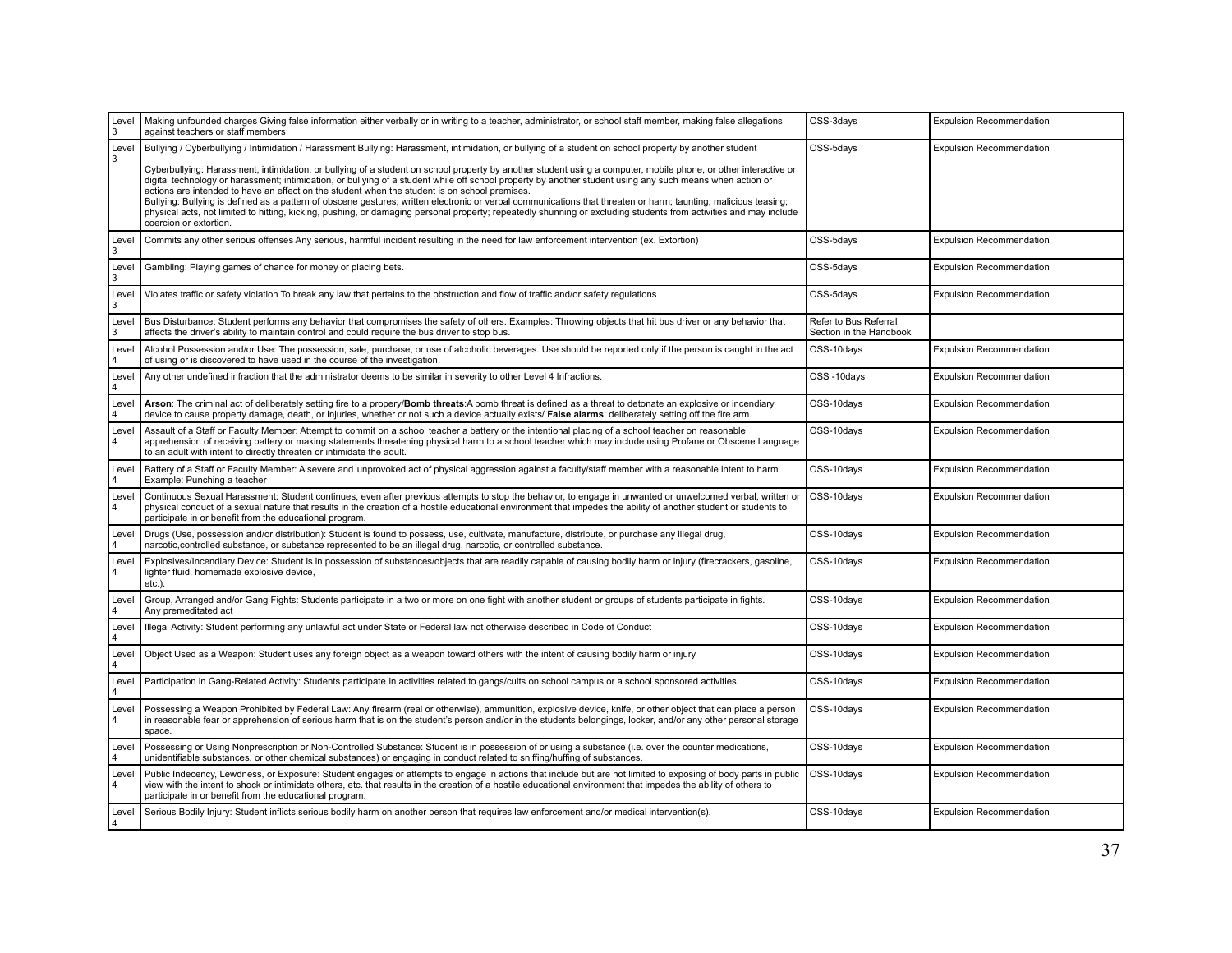|  | Level Sexual Acts on Campus: Student engages or attempts to engage in behavior of a sexual nature on campus or at school-sponsored or related events including   OSS-10days<br>district transportation.                                                                           |            | <b>Expulsion Recommendation</b> |
|--|-----------------------------------------------------------------------------------------------------------------------------------------------------------------------------------------------------------------------------------------------------------------------------------|------------|---------------------------------|
|  | Level Uses, Distributes, or Sells Tobacco<br>Products/Lighter/Electronic Smoking Device: Student uses, distributes, or sells tobacco products/electronic smoking device/vapes on school grounds, at school<br>sponsored events, and/or when using school district transportation. | OSS-10days | <b>Expulsion Recommendation</b> |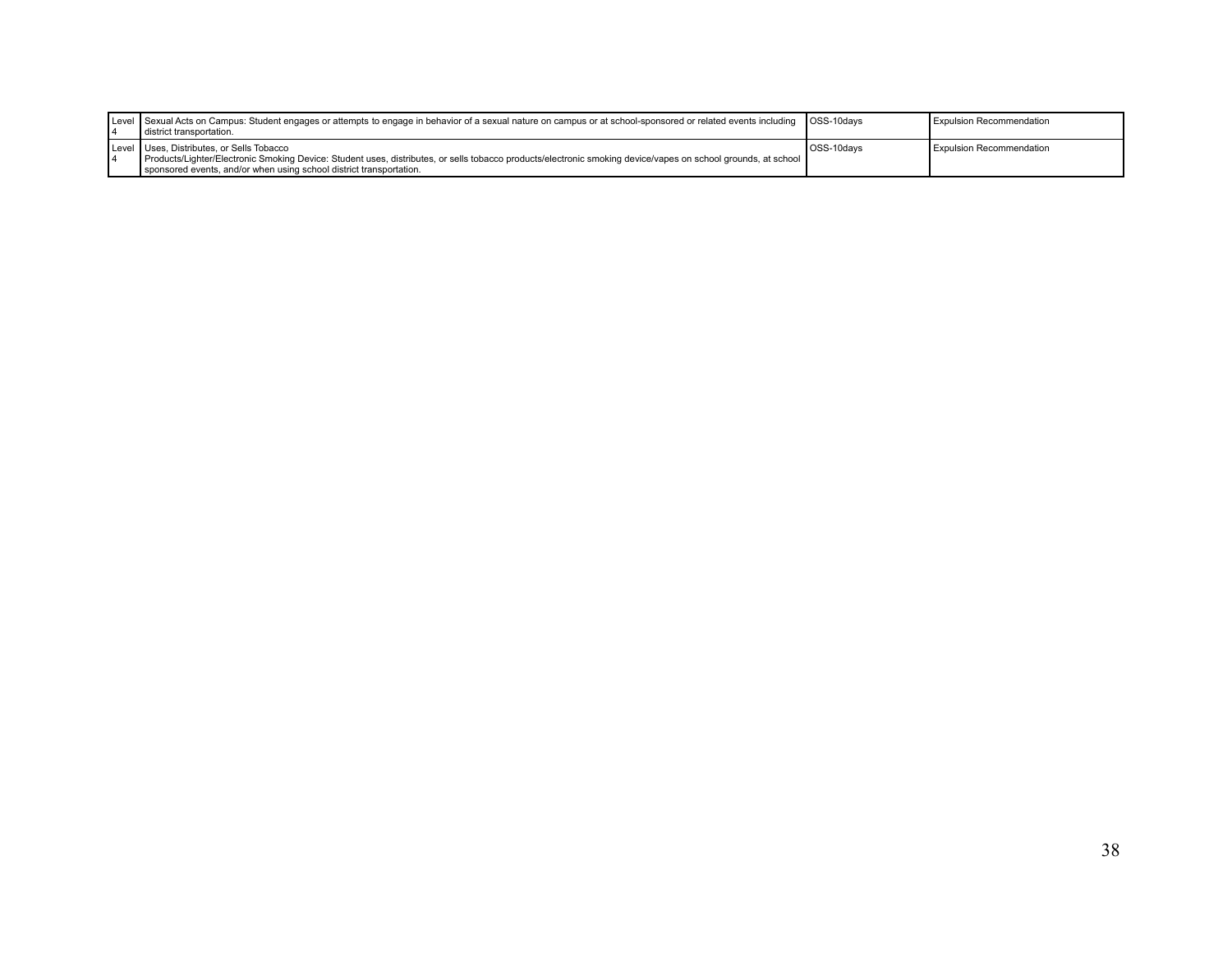### **10.5. RESTORATIVE PRACTICE (NEW APPROACH TO DISCIPLINE)**

Restorative Practice is an evidenced-based approach that provides students, teachers and administrators with effective ways to prevent and respond to school conflict and violence, build a sense of community, and strengthen relationships at every level of the school network. Research shows that restorative approaches can transform student behavior and build healthy school communities.

Two practices are commonly used in schools. The first is restorative circles. Circles are proactive strategies used in the classroom to establish trust and build relationships. When used regularly, they enhance student communication skills, minimize classroom management issues, and establish a process for resolving conflict and problem-solving when issues do arise. Problem-solving circles require greater preparation and skilled facilitation. They provide a tool to repair relationships when conflict occurs.

The second restorative approach is conferencing. When students are willing to acknowledge their part in conflict or misbehavior and repair harm that was done, Community Conferences provide a process to hold students accountable to those harmed and help them to understand the impact of their actions and their responsibility for reparation. A trained facilitator brings together everyone who has been affected by the behavior to speak about what happened, how everyone has been affected, and to decide together how to repair the harm done. This process serves to provide an opportunity for the person who committed the harm to be restored to the school community with dignity and a chance for the person who was harmed to have a voice in the outcome. Community Conferences do not preclude the possibility of suspension or expulsion. However, if the person who committed the harm meets the reparation agreement, the issue may, at the discretion of the school, be considered resolved and no further disciplinary action taken. Community Conferences can be used in cases where suspensions are pending and may make a suspension unnecessary.

Restorative questions are the foundation of this Community Conference process:

- o What happened?
- o Who was impacted and how were they affected?
- o How should the harm be repaired?

Other restorative practices are less formal but no less effective. They include brief interventions such as Affective Statement and Affective Questions. As the school moves from a traditional discipline to a restorative discipline, a new culture evolves that is less punitive, more healing, and serves to model a way of life for students and staff.

### **10.6. SUSPENSION AND EXPULSION**

a. **Removal from school can take place in one of the following forms:**

Short-term Suspension - one (1) to ten (10) days.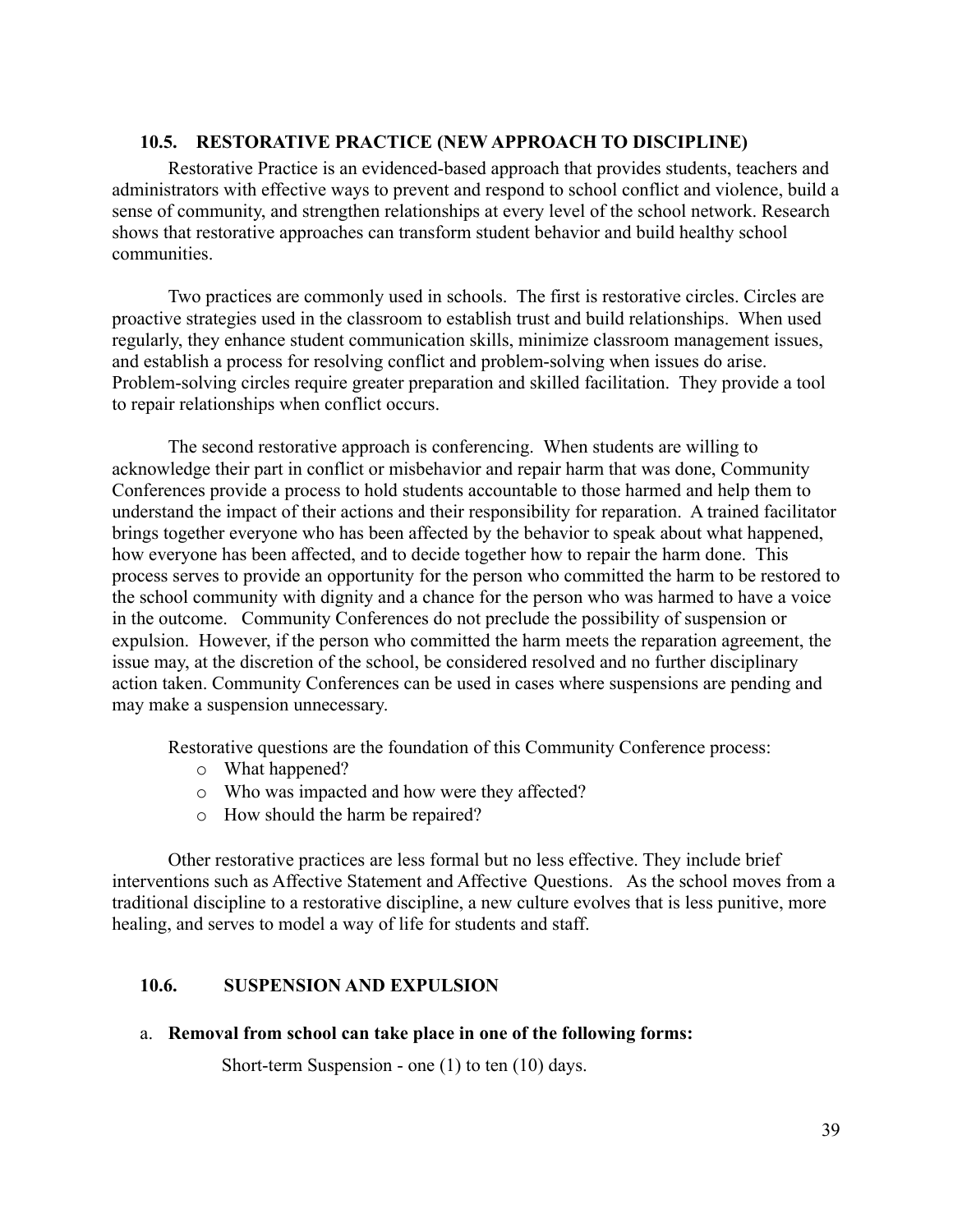Long-term Suspension - eleven (11) to twenty (20) days, which can be only imposed by a Hearing Officer in lieu of recommended expulsion.

Expulsion - denial of attendance in a regular school setting for a period of not less than one school semester.

- b. In no event will an out-of-school suspension extend beyond the current school semester and succeeding semester, except in the case of possession of a firearm, in which case an out-of-school suspension of up to one calendar year is appropriate. Out-of-school suspensions will have a definite commencement and ending date; indefinite out-of-school suspensions are not permitted.
- c. Out-of-school suspensions will be assigned as consistently as possible, but may vary depending upon the circumstances unique to each situation. The disciplinary committee may take previous conduct and previous disciplinary actions into consideration.
- d. The principal/director or his/her designee shall maintain records related to the Education Plan and the student and/or parent's compliance with the Plan.
- e. While serving an out-of-school suspension (short or long-term), a student may not participate in any school extracurricular activities.
- f. The suspension of any student receiving services under an IEP will be governed by the applicable provisions of the Individuals with Disabilities Education Act.
- g. Students will be given an opportunity to explain his version of the event before the suspension or expulsion decision, during the investigation.

## **10.6.1. SUSPENSION**

### **In School Suspension**

The principal or his/her designee may impose an in-school suspension (ISS) at his/her discretion. ISS is assigned to provide an isolated environment for those students who may need to be temporarily removed from the general school population for repeated misbehaviors. Students assigned to in-school suspension must report to the ISS coordinator upon entering the school building. Students will remain in ISS until the end of the day unless stated otherwise. All school work will be brought to the student and he/she must complete all work during the school day. Before assigning an in-school suspension, the principal or his/her designee shall verbally inform the student of the in-school suspension, the reason for it, and whether it will be served in school. The student will be given an opportunity to deny or explain the charges. The school administrator shall also contact the parent(s) or guardian(s) in writing informing them that the student has been placed in in-school suspension for a specific amount of time. Written notification shall be provided by personal delivery, mail delivery or equivalent means reasonably calculated to assure receipt of such notice within 24 hours of the suspension at the last known address. Whenever possible, notification shall also be provided by telephone if the school has been provided with a contact telephone number for the parent(s) or guardian(s). Such notice shall provide a description of the incident, or incidents, which results in the suspension and shall offer the opportunity for the parent to schedule an informal conference with the principal or his/her designee.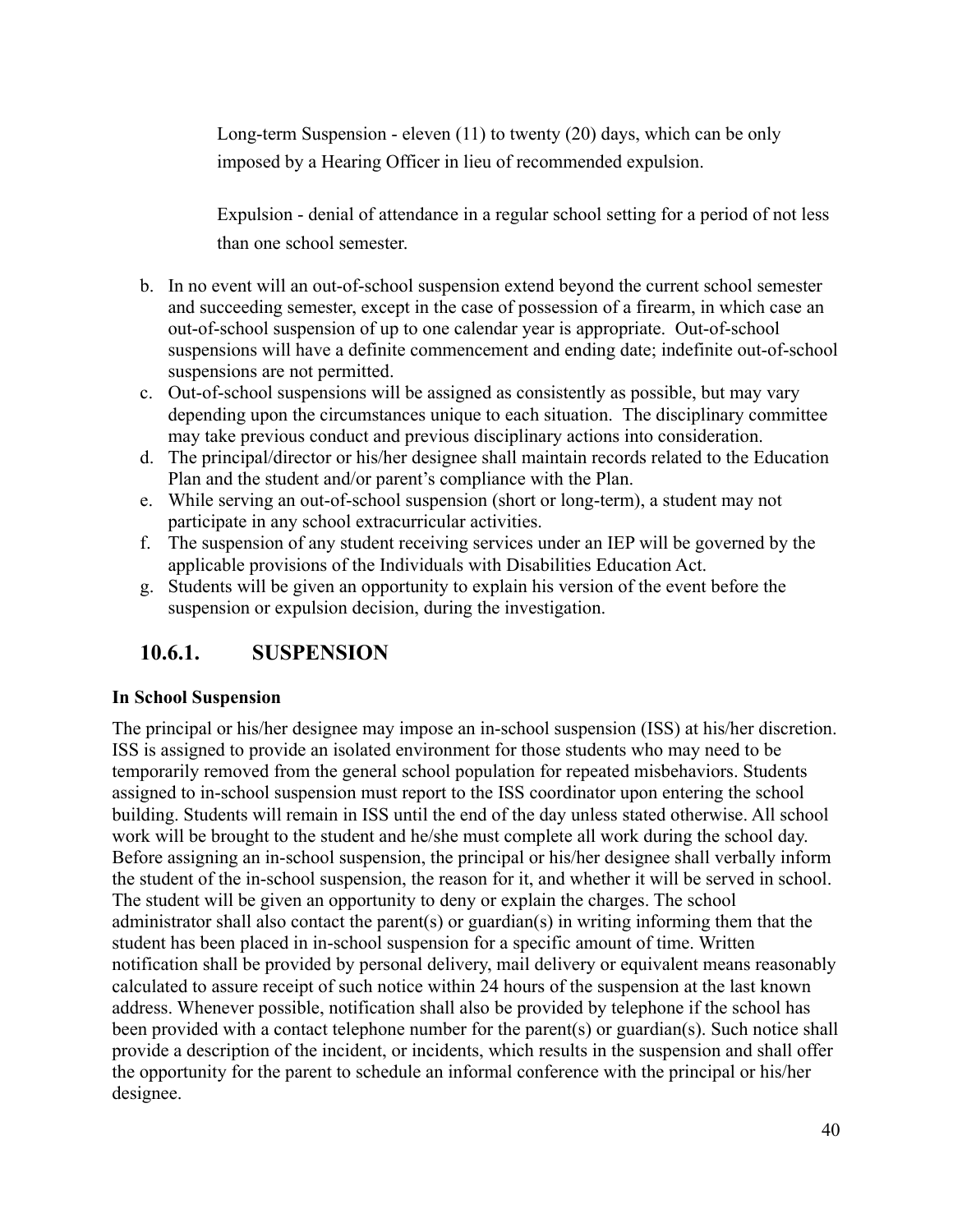By state law and district policy, Kenilworth Science & Technology School students are under the jurisdiction of the Kenilworth Science & Technology School student code of conduct and policies, in addition to the state laws, while on a school trip, at any school activity, on any part of the campus, and within 300 feet of the campus.

Students who are temporarily suspended from school are prohibited from participating in extracurricular activities or career/technology work programs.

#### **Out of School Suspension**

A suspension, in which the student is not allowed to attend school for a designated period of time, is a serious and formal corrective strategy a school takes if a student commits Level 3 or 4 infractions, or where the student commits multiple violations of other requirements of the student code of conduct, or for other reasons provided in this Handbook.

### *Procedures for Out-of-School Suspensions*

All students shall be treated fairly and honestly in resolving grievances and complaints, and in the consideration of any suspension.

- 1. The principal or designee will meet with the student. At this student meeting, the student will be advised of the behavior infraction and given the opportunity to explain his or her version of the facts.
- 2. If after the student meeting, the principal or designee still chooses to suspend the student, the principal or designee shall contact by telephone at the telephone number shown on the pupil's registration card or send a certified letter at the address shown on the pupil's registration card to the parent or guardian of the student, giving notice of the suspension, the length of the suspension, providing the reason for the suspension, and explaining how to appeal the suspension. The principal or designee must attempt to give this information to the parent/guardian in writing. The principal or designee will also set a date for the readmission conference.
- 3. Students suspended 3 or more consecutive days will be provided schoolwork during their suspension, which must be picked up by the parent/guardian at the school. A student suspended less than 3 consecutive days will receive the assignments on return from his/her suspension.
- 4. The student shall remain in school until the end of the school day on the day he or she is suspended unless released into the care of a parent/guardian. No student should be sent home without proper documentation of the particular misconduct and reason for the suspension.
- 5. In extraordinary circumstances, the principal or designee is authorized to call law enforcement personnel to transport students home and/or to a designated facility, including juvenile detention.
- 6. Before a student returns to school, the parent/guardian must participate in the scheduled readmission conference. This conference can be held in person or by phone. If the parent, tutor, or legal guardian fails to attend the required conference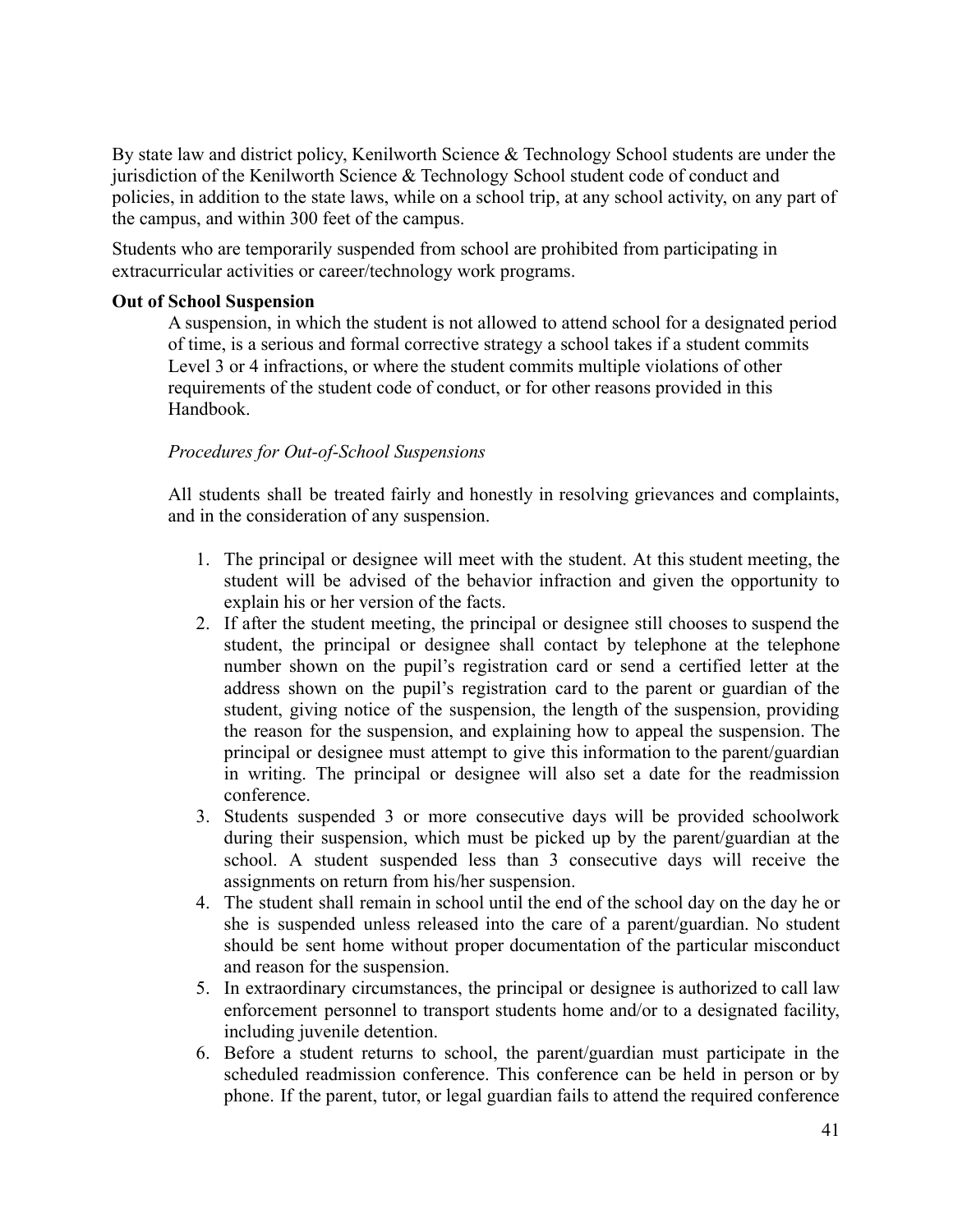within five school days of mailing the certified letter or another contact with the parent, the truancy laws shall become effective. If it is the student's first suspension of the school year the principal or designee may readmit the student if it is in the best interest of the student, even if the parent does not attend the readmit conference.

#### **Long-Term Suspension**

The principal or his/her designee may impose a long-term suspension of more than 10days. Such a suspension may be imposed only after the student has been found guilty at a formal suspension hearing. Upon determining that a student's action warrants a possible long-term suspension, the principal or his/her designee will verbally inform the student that he or she is being suspended and is being considered for a long-term suspension and state the reasons for such actions. The principal or his/her designee shall immediately notify the student's parent(s) or guardian(s) of the suspension in writing. Written notice shall be provided by personal delivery, express mail delivery or equivalent means reasonably calculated to assure receipt of such notice within 24 hours of suspension at the last known address. Where possible, the notification also shall be provided by telephone if the school has been provided with a contact description of the incident, or incidents, which results in the long-term suspension and shall offer the opportunity for the parent to schedule an informal conference with the principal or his/her designee .

#### **Suspension Appeals**

Any parent, tutor, or legal guardian of a suspended student shall have the right to appeal to the local education agency superintendent or to a designee of the superintendent, who shall conduct a hearing on the merits of the case. The parent may appeal the reason for the suspension or the length of the suspension.

An appeal of the decision to suspend a student may be taken by submitting a written request to appeal the suspension to the superintendent. The request must be made no later than two (2) days after the start date of the suspension, and must include a copy of the suspension documentation provided to the student, parent, or guardian. The decision of the superintendent on the merit of the case, as well as the term of suspension, shall be final, reserving the right to the superintendent to remit any portion of the time of suspension.

A student suspended for damages to any property belonging to Kenilworth Science & Technology School system or to property contracted to Kenilworth Science & Technology School system shall not be readmitted until payment in full has been made for such damage or until directed by the principal or his/her designee. If the property damaged is a school bus owned by, contracted to, or jointly owned by any parish or city school board, a student suspended for such damage shall not be permitted to enter or ride any school bus until payment in full has been made for such damage or until directed by the superintendent of school.

A student whose presence in or about a school poses a continued danger to any person or property or an ongoing threat of disruption to the academic process shall be immediately removed from Kenilworth Science & Technology School premises without the benefit of the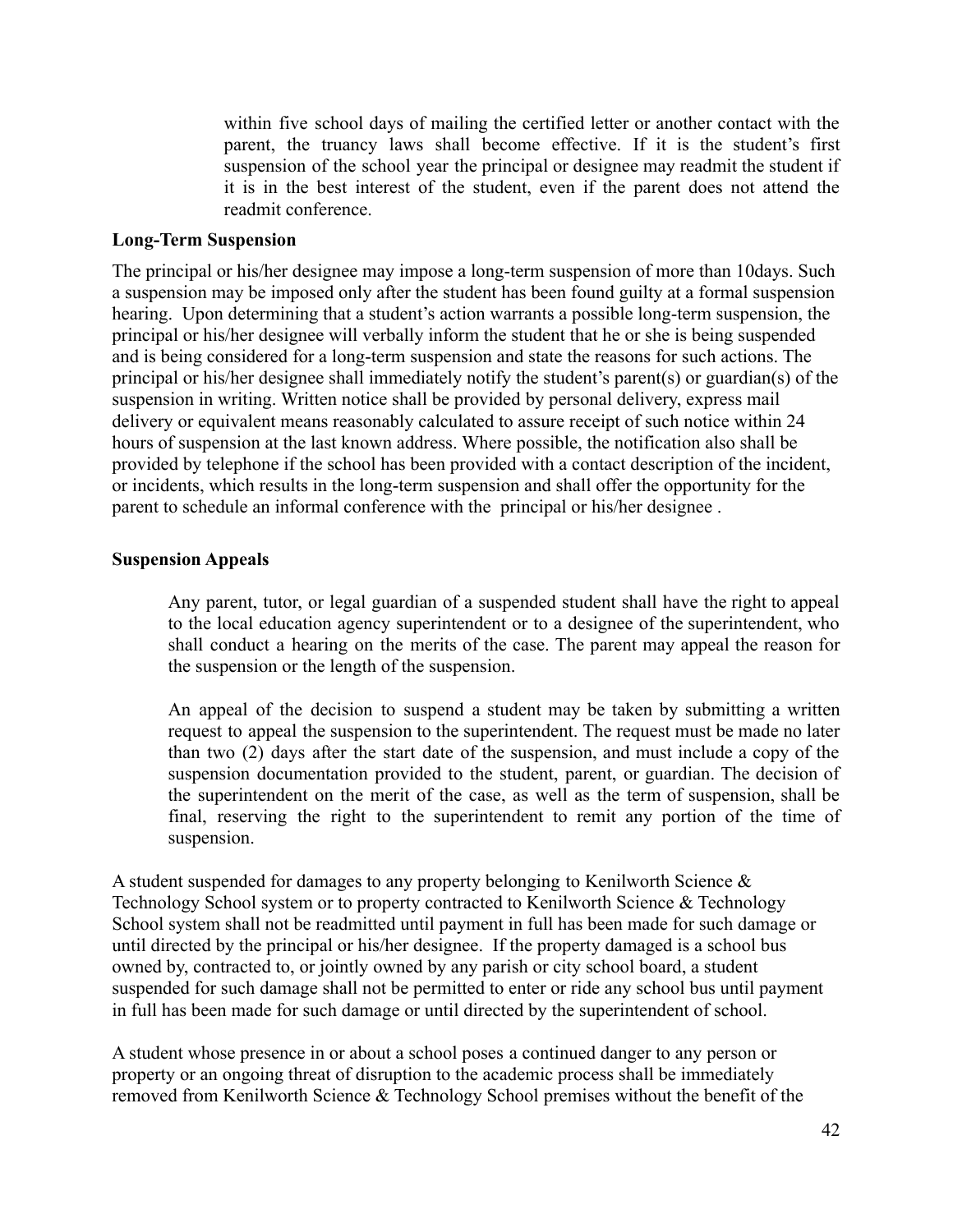procedure described hereinabove; however, the necessary procedure shall follow as soon as is practicable.

## **10.6.2. EXPULSION**

### **I. Definitions**

The following definitions shall apply in connection with any expulsion proceedings:

- A. **Charter Operator** the nonprofit corporation that has entered into a Charter Contract with the State Board of Elementary and Secondary Education to operate a Type 5 charter school under the jurisdiction of the Recovery School District.
- B. **Expulsion** a removal from all regular school settings for a period of not less than one school semester, unless otherwise specifically provided or defined as a permanent expulsion and except as otherwise provided by R.S. 17:416(B) or (C).
- C. **Expulsion Hearing** a hearing wherein school official(s) and the student and parent(s) of the student recommended for expulsion are allowed to present evidence and testimony regarding the behavior(s) that resulted in the student being recommended for expulsion.
- D. **Expulsion Hearing Decision** the decision rendered by the Hearing Officer, following a hearing, which identifies the evidence presented, issues, findings of fact, the basis of the determination, finding, and decision.
- E. **Expulsion Recommendation Form** the notice provided to a parent/tutor/guardian, which contains the specific reasons for the suspension and recommended expulsion, the time, date, and place of the Expulsion Hearing, and a notification of the right to view and to request, in writing, a copy of any information to be presented by the school at the Expulsion Hearing.
- F. **Firearm** the term has the same meaning as given in 18 U.S.C. 921(a). It means (a) any weapon (including a starter gun) which will or is designed to or may readily be converted to expel a projectile by the action of an explosive; (b) the frame or receiver of any such weapon; (c) any firearm muffler or firearm silencer; or (d) any destructive device. A destructive device means any explosive, incendiary or poison gas (1) bomb; (2) grenade; (3) rocket having a propellant charge of more than four ounces; (4) missile having an explosive or incendiary charge of more than one-quarter ounce; (5) mine or (6) any device similar to any of the devices described in the preceding clauses.
- G. **Hearing Officer** the Charter Operator or Designee who conducts an Expulsion Hearing and renders an Expulsion Hearing Decision.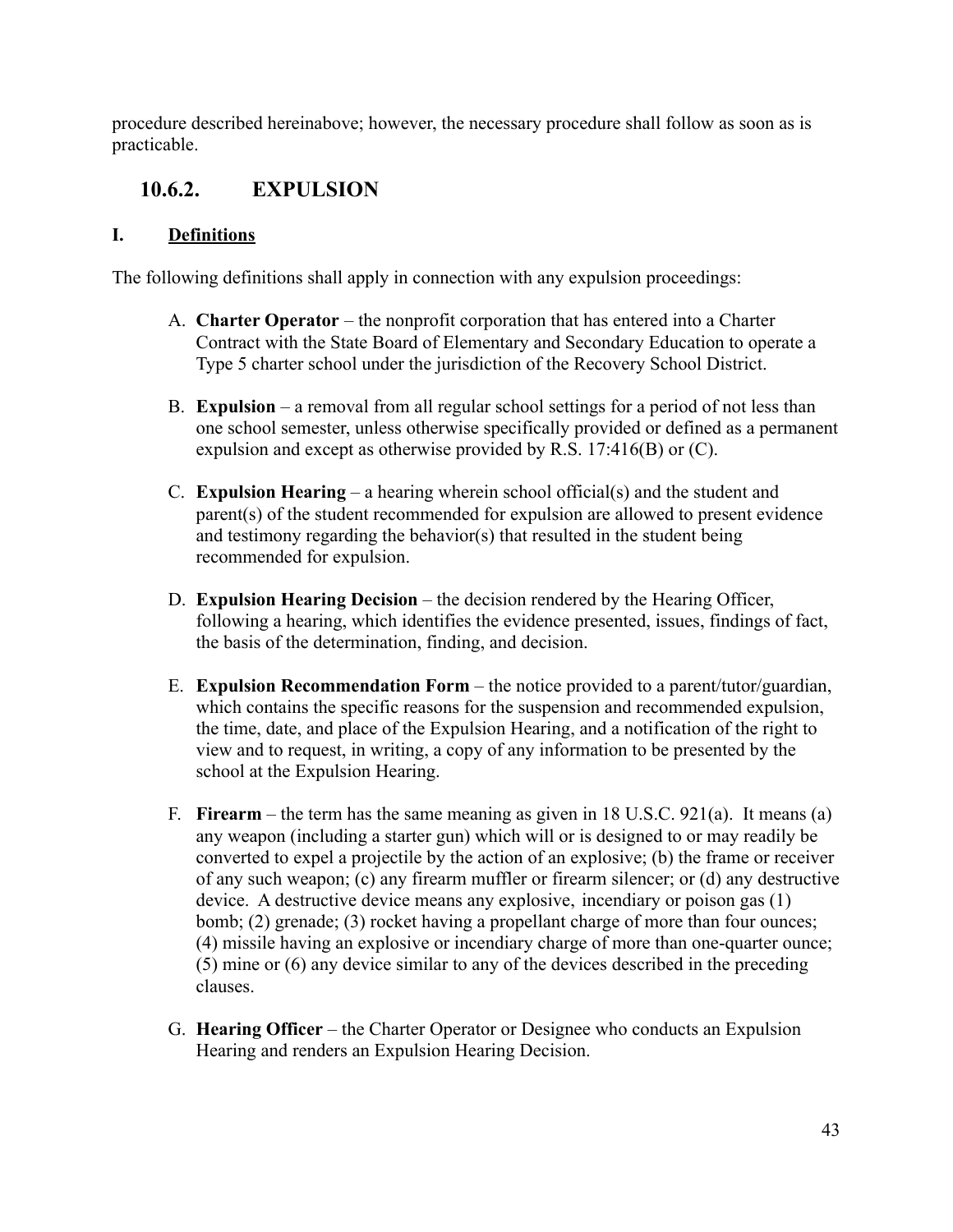- H. **Possession** the exercise of dominion or control over a thing or substance even though not in a person's physical dominion or control, a thing or substance is subject to his dominion or control; joint possession occurs when a thing or substance is in the physical custody or another person who willfully and knowingly shares with the other the right to control the thing or substance.
- I. **Weapon** any object which, under the circumstances, may be used to inflict bodily injury or damage to property.

### **II. Recommended Expulsion Hearing Option**

Any student after being suspended for committing any of the offenses cited in La. R.S. 17:416 may be expelled, upon recommendation by the principal of the charter school in which the student is enrolled if the conduct is serious or persistent. The principal or designee must make the disciplinary determination on the basis of the severity of the misconduct and the previous record of behavior.

### **III. Recommendation for Expulsion and Mandatory Expulsions**

The following conduct requires a principal or his/her designee to immediately suspend the student and to recommend expulsion if the principal or his/her designee shall determine that such student is guilty of the conduct. The principal or his/her designee may not assign a lesser punishment for conduct mandating expulsion, as provided by law and as set forth herein.

- A. Carrying or Possessing a Firearm or Another Dangerous Instrumentality
	- 1. A student found carrying or possessing a firearm or another dangerous instrumentality on school property, a school bus, or a school-sponsored event shall be immediately suspended and recommended for expulsion. La. R.S.  $17:416(B)(1)(b)(i)$ .
	- 2. Any student found guilty of bringing or being in possession of a firearm on school property, a school bus, or a school-sponsored event, following a hearing, shall be expelled from school for the minimum period as set forth in law and shall be referred to the district attorney for appropriate action. La. R.S.  $17:416(C)(2)(a)(i)$ , (b)(i), (c)(i) and 20 U.S.C. Section 7151.
	- 3. Under the above circumstances, students with disabilities shall be disciplined under Louisiana's Regulations for Implementation of Children with Exceptionalities Act (La. R.S. 17:1941 et seq.); Title 28 Part XLIII Bulletin 1706 Subpart A – Regulations for Students with Disabilities, Section 519B.
	- 4. The suspension and expulsion provisions in reference to the possession of a firearm shall not apply a student carrying or possessing a firearm for the purposes of involvement in a school class or course or school approved co-curricular or extracurricular activity or any other activity approved by the appropriate school officials. La. R.S. 17:416(B)(1)(c)(i).
	- 5. Notwithstanding the provisions of this policy, school officials shall have total discretion and shall exercise such discretion in imposing on a student any disciplinary actions for possession by a student of a firearm on school property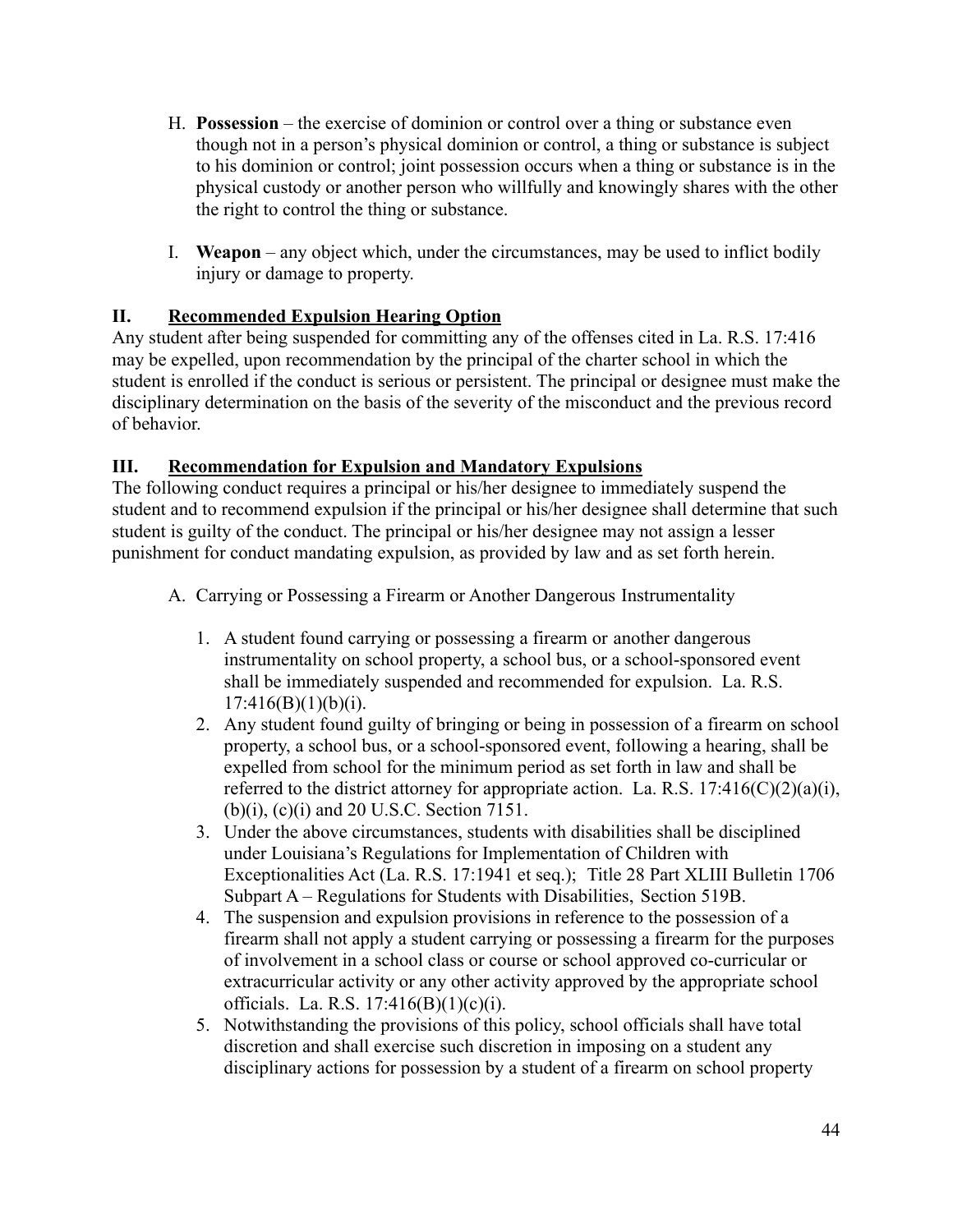when such firearm is stored in a motor vehicle and there is no evidence of the pupil's intent to use the firearm in a criminal manner. La. R.S. 17:416(F).

- B. Carrying or Possessing a Knife
	- 1. No student shall be permitted to carry or possess a knife of any blade length on school property, a school bus, or a school-sponsored event, unless the student is carrying or possessing a knife for the purposes of involvement in a school class or course or school approved co-curricular or extracurricular activity or any other activity approved by the appropriate school officials. La. R.S.  $17:416(B)(1)(b)(ii)$ .
	- 2. A student who is found carrying or possessing a knife with a blade of less than two inches in length on school property, a school bus, or a school-sponsored event may be suspended by the school principal; expulsion for such an offense is not mandated. La. R.S. 17:416(B)(1)(b)(ii)(bb).
	- 3. A student eleven (11) years of age or older in grades sixth through twelfth who is found carrying or possessing a knife the blade of which equals or exceeds two inches in length on school property, a school bus or a school-sponsored event shall be immediately suspended and recommended for expulsion. If found guilty following a hearing, such student shall be expelled. La. R.S.  $17:416(B)(1)(b)(ii)(cc)$ .
	- 4. A student less than eleven (11) years of age in grades pre-kindergarten through fifth who is found carrying or possessing a knife the blade of which equals or exceeds two inches in length on school property, a school bus, or a school-sponsored event may be recommended for expulsion, but such is not required. La. R.S.  $17:416(B)(1)(b)(ii)(cc)$ .
	- 5. Under the above circumstances, students with disabilities shall be disciplined under Louisiana's Regulations for Implementation of Children with Exceptionalities Act (La. R.S. 17:1941 et seq.); Title 28 Part XLIII Bulletin 1706 Subpart A – Regulations for Students with Disabilities, Section 519B.
	- 6. The suspension and expulsion provisions in reference to the possession of a knife shall not apply a student carrying or possessing a knife for the purposes of involvement in a school class or course or school approved co-curricular or extracurricular activity or any other activity approved by the appropriate school officials. La. R.S. 17:416(B)(1)(c)(i).
	- 7. Notwithstanding the provisions of this policy, school officials shall have total discretion and shall exercise such discretion in imposing on a student any disciplinary actions for possession by a student of a knife on school property when such knife is stored in a motor vehicle and there is no evidence of the pupil's intent to use the knife in a criminal manner. La. R.S. 17:416(F).
- C. Possessing, Distributing, Selling, Giving or Loaning Any Controlled Dangerous Substance
	- 1. A student who possesses, distributes, sells, gives, or loans any controlled dangerous substance governed by the Uniform Controlled Dangerous Substances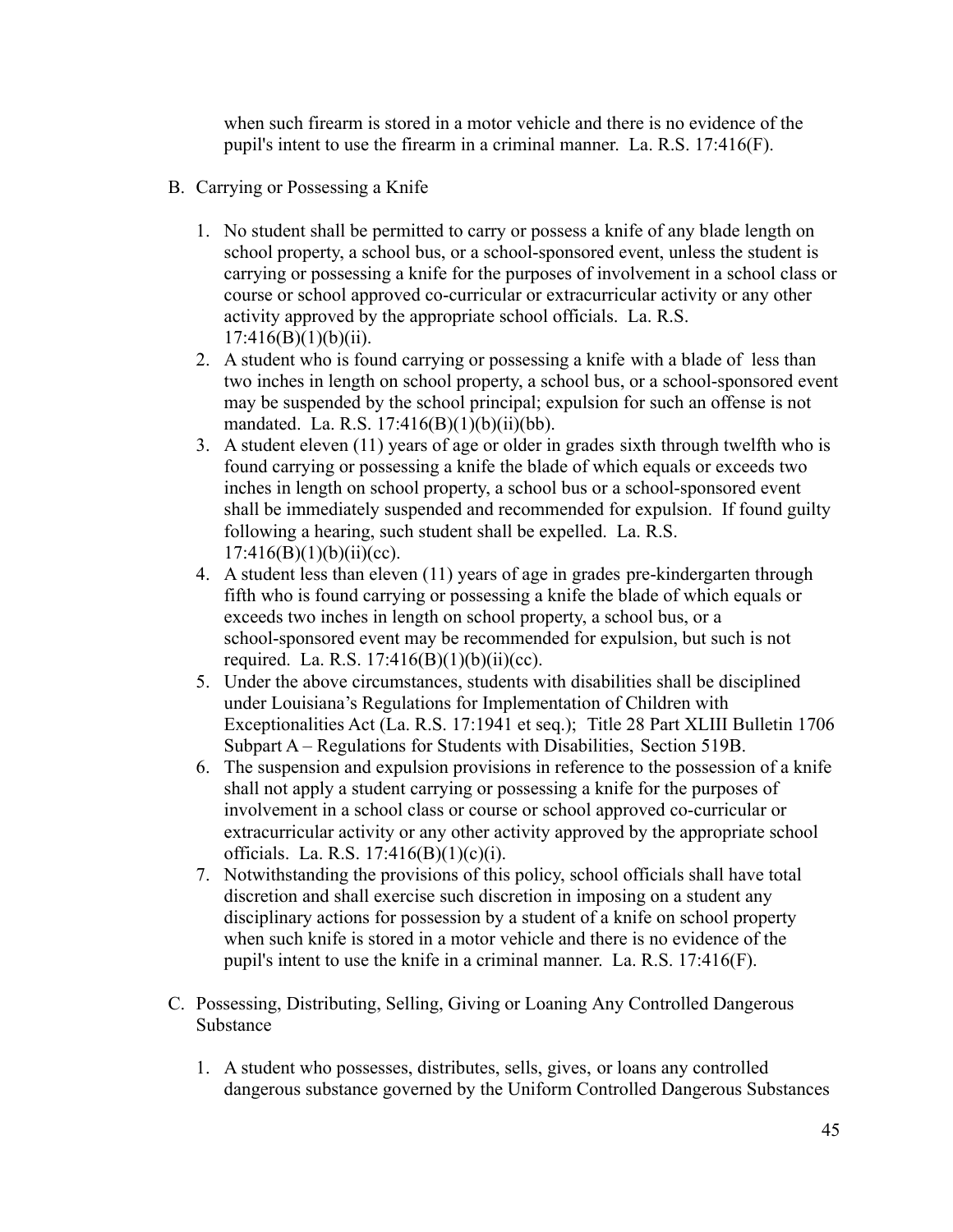Law, in any form shall be immediately suspended and recommended for expulsion. La. R.S. 17:416(B)(1)(b).

- 2. Any student, 16 years of age or older, found guilty of possession of, or knowledge of and intentional distribution of, or possession with intent to distribute any illegal narcotic, drug, or other controlled substance on school property, on a school bus, or at a school-sponsored event following a hearing shall be expelled from school for the minimum period set forth in law. La. R.S.  $17:416(C)(2)(a)(ii)$ .
- 3. Any student who is under 16 years of age and in grades six through twelve and who is found guilty of possession of, or knowledge of and intentional distribution of, or possession with intent to distribute any illegal narcotic, drug, or other controlled substance on school property, on a school bus or at a school-sponsored event following a hearing shall be expelled from school for the minimum period set forth in law. La. R.S.  $17:416(C)(2)(b)(ii)$ .
- 4. Any student in kindergarten through grade five who is found guilty of possession of or knowledge of and intentional distribution of or possession with intent to distribute any illegal narcotic, drug or other controlled substance on school property, on a school bus, or at a school-sponsored event following a hearing shall be referred to the Charter Operator through a recommendation for action by the Charter School principal or designee. La. R.S.  $17:416(C)(2)(c)(ii)$ .
- 5. Under the above circumstances, students with disabilities shall be disciplined under Louisiana's Regulations for Implementation of Children with Exceptionalities Act (La. R.S. 17:1941 et seq.); Title 28 Part XLIII Bulletin 1706 Subpart A – Regulations for Students with Disabilities, Section 519B.
- 6. The suspension and expulsion provisions in reference to the possession of or knowledge of and intentional distribution of or possession with intent to distribute any illegal narcotic, drug or other controlled substance shall not apply to a student possessing any controlled dangerous substance governed by the Uniform Controlled Dangerous Substances Law that has been obtained directly or pursuant to a valid prescription or order from a licensed physician. However, such student shall carry evidence of that prescription or physician's order on his person at all times when in possession of any controlled dangerous substance which shall be subject to verification. La. R.S.  $17:416(B)(1)(c)(ii)$ .
- D. Student Suspended on Three Occasions

Any student who has been suspended on three occasions for committing any of the offenses, during the same school year, shall on committing the fourth such offense be expelled until the beginning of the next regular school year and the student's reinstatement shall be subject to the review and approval of the Charter Operator.

E. Conviction of a Felony

The conviction of any student of a felony or the incarceration of any student in a juvenile institution for an act, which had it been committed by an adult would have constituted a felony, may be cause for the expulsion of the student for a period of time as determined by the Charter Operator. The expulsion requires the vote of two-thirds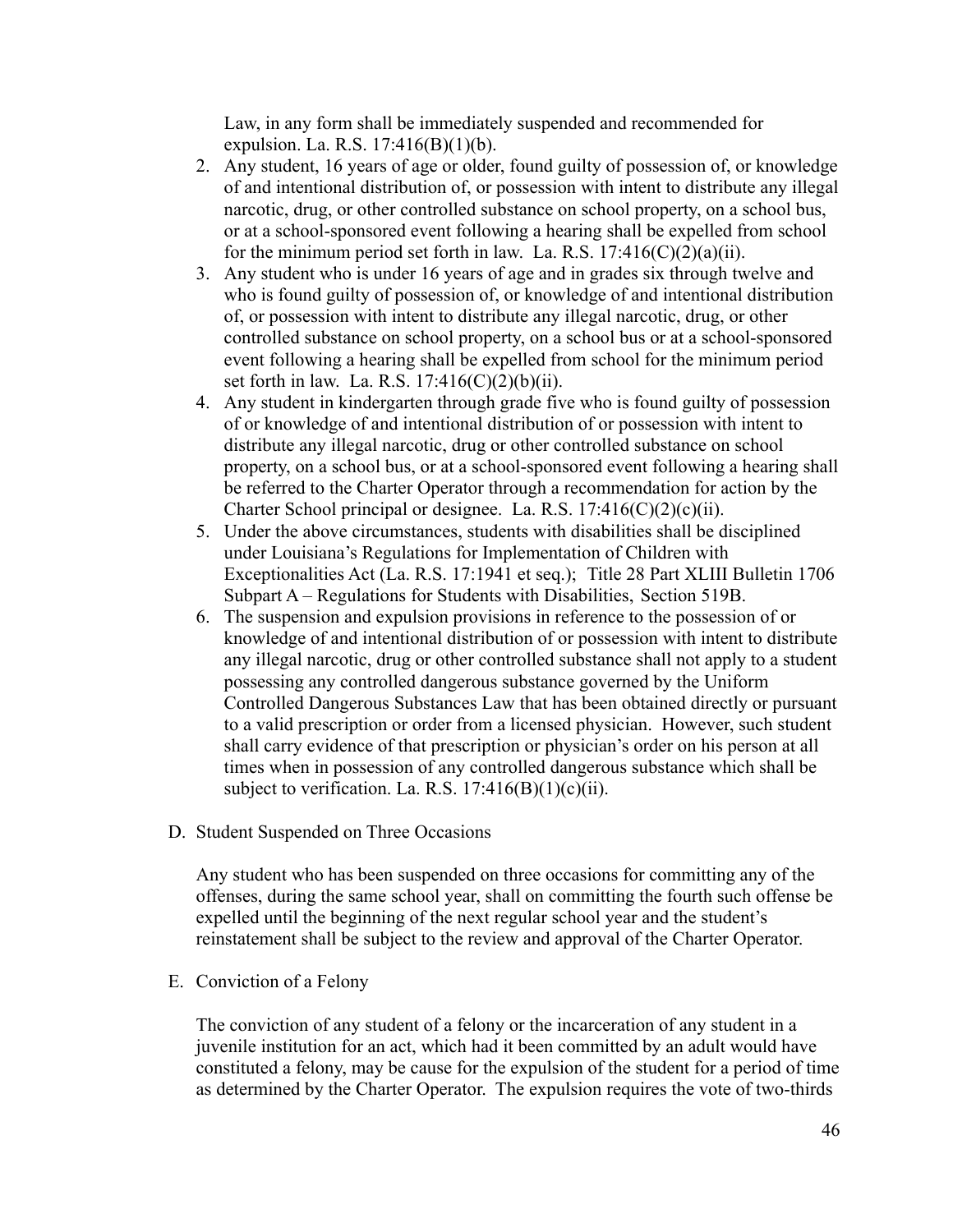of the members of the Charter Operator and such decision cannot be delegated to its designee. La. R.S. 17:416(D).

F. Other Violations

In addition, the school may suspend (either on a long-term or short-term basis) and/or expel any student as provided by law.

### **IV. Expulsion Procedures**

- A. Proceedings for expulsion shall commence upon any allegation of a student committing an offense for which expulsion is warranted, or when a student has received more than three  $(3)$  suspensions as set forth in R.S. 17:416 $(B)(2)$ .
- B. Statements were taken from students who may have witnessed any event for which disciplinary action is being considered should be in the student's handwriting and signed and dated by the student. If a student is willing only to give an anonymous handwritten statement, the principal or designee should certify at the end of the student's statement that it was given under the condition of anonymity. If a student will only give an oral anonymous statement or if the student is not capable of writing, a brief summary of the statement should be included with the individual taking the statement certifying that the version of the statement given is accurate and the student would only give the statement if s/he could remain anonymous or that the student cannot write. Recorded statements may be taken with the student identifying him/herself on the recording. If a student will only give a recorded statement by remaining anonymous, the principal or designee will so state at the beginning of the recording. A brief written report should be prepared which would include the following:
	- a. The principal's or designee's conclusions as to how/when/where/why the incident occurred, who was involved, who was at fault, in whole or in part, and the penalty imposed or recommended; and,
	- b. The evidence on which the conclusions were based, e.g., signed statements taken, unsigned statements taken, verbal only statements taken, recorded statements taken, and physical or circumstantial evidence. Copies of all written materials must be attached to the report with the identification of the names of any student witnesses removed before release to parents or used at any hearing.
- C. After a principal or a designee has made every reasonable effort to investigate all aspects of the discipline problem, the principal must then decide whether or not to recommend expulsion to the Charter Operator. The principal or designee shall make a reasonable effort to reach a fair determination of the incident before making any disposition. The principal or designee has no discretion concerning those offenses for which expulsion is mandated under La. R.S. 17:416.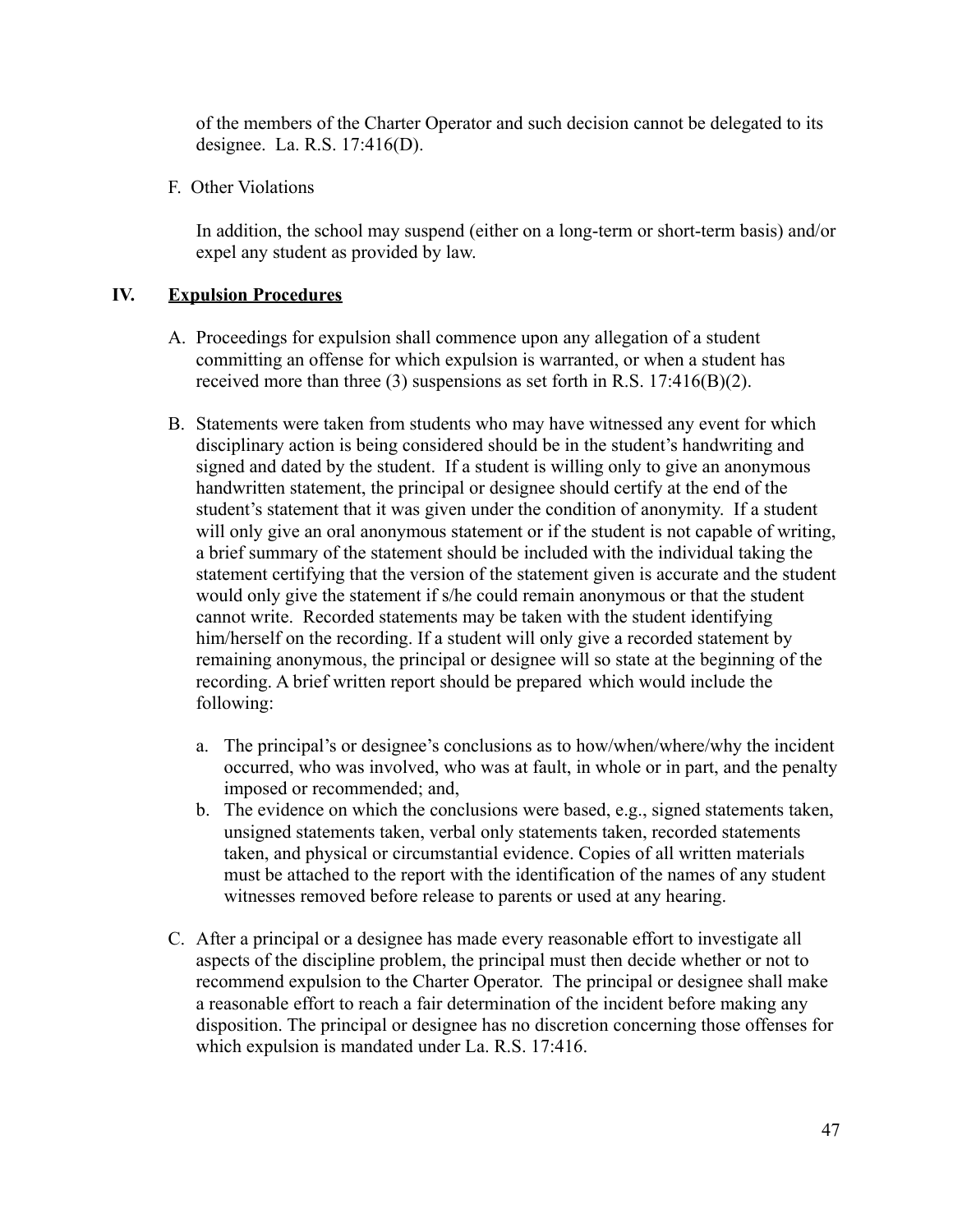- D. Prior to suspending a student pending expulsion, the school principal or designee shall advise the student in question of the particular misconduct of which he or she is accused, as well as, the specific reasons for such accusation, and the student shall be asked at that time to explain his or her version of the facts to the school principal or a designee. The student may be requested to reduce his or her version to writing.
- E. In the event that the principal or designee determines that expulsion is warranted, the principal or designee shall mail a copy of the Recommendation for Expulsion Form, including specific reasons for the expulsion to the student's parent, tutor, or guardian. The recommendation will be sent by certified mail, return receipt requested, or hand delivered to the parent, tutor, or guardian on the day of the student's removal from school, if possible, but no later than the following school day. If hand delivered, the principal or designee will document the date of delivery and to whom the letter was delivered. The letter shall contain the specific reasons for the suspension and recommended expulsion, shall set forth the time, date, and place of the Expulsion Hearing, and shall contain a notification of the right to view and to request, in writing, a copy of any information to be presented by the school at the Expulsion Hearing. For a student with disabilities, a Parent Notice of Discipline meeting date and information on the rights of exceptional children should also be included with the Recommendation for Expulsion Form. The principal or designee shall document any referral to Child Welfare and Attendance, Families in Need of Services, Parent Liaison and/or the District Attorney's Office.

A hearing is conducted within 10 days of the incident by the Hearing Officer. The Charter Operator, or a designee, shall act as the Hearing Officer, and will receive copies of the required expulsion documents including:

- $\triangleright$  Student Incident Form
- $\mathcal V$  Expulsion Recommendation forms
- ✔ LDOE Behavior Report Form
- $\mathcal V$  Expulsion Recommendation Checklist
- $\vee$  Notification of expulsion and right to appeal.

The Hearing Officer will review the documentation for compliance with federal and state regulations and has the authority to affirm, modify, or reverse previous actions. Until the hearing takes place, the student shall remain on suspension from school and all Kenilworth activities.

Alternative School- Students expelled from Kenilworth will be assigned to an online program at home. FuelEd is a full-time online curriculum with Louisiana certified virtual teachers. <http://www.getfueled.com/products-services/middle-school-0>

### **V. Expulsion Hearing by the Hearing Officer**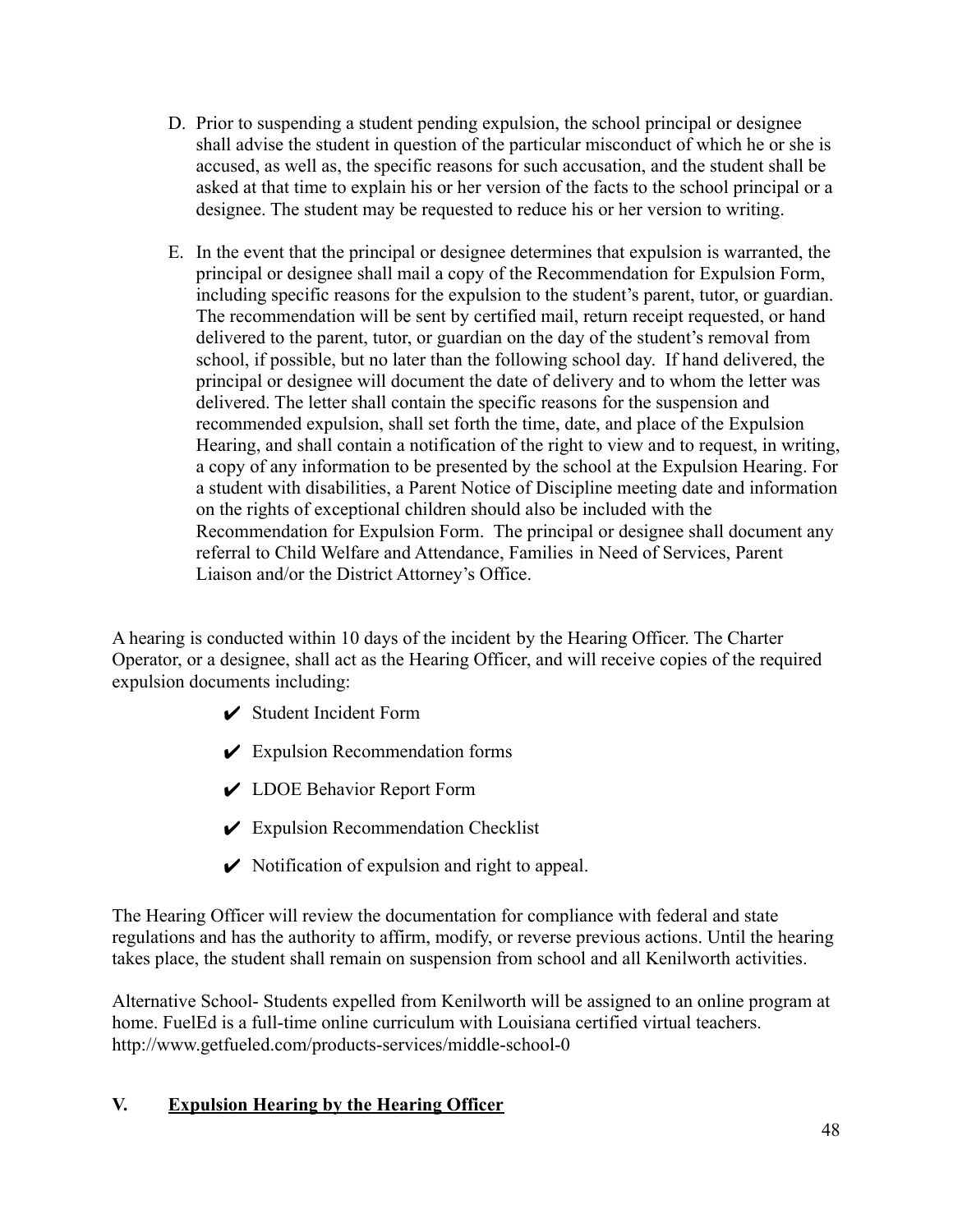- A. The Charter Operator or a Designee shall be the Hearing Officer in Expulsion Hearings. The Hearing Officer will conduct the hearings and render the decisions in student expulsions. All references to "Charter Operator" in Section V of this policy should be understood to mean the Charter Operator or its Designee.
- B. Upon the recommendation for the expulsion by the principal or designee of a student, an Expulsion Hearing shall be conducted by the Hearing Officer to determine the facts and make a finding of whether the student is guilty of conduct warranting the recommendation of expulsion.
	- 1. The Expulsion Hearing shall be held as soon as possible but no later than ten (10) school days after the student's removal from the school, unless an alternate date is agreed upon by all parties.
	- 2. Except in the case of an extreme emergency, requests with a valid reason to reschedule an Expulsion Hearing shall be made at least 24 hours prior to the date and time of the scheduled Expulsion Hearing.
- C. Pending the Expulsion Hearing by the Hearing Officer, the student shall remain suspended from school and all school-related activities, but may be placed in an alternative setting. Students with disabilities shall be disciplined under Louisiana's Regulations for Implementation of Children with Exceptionalities Act (La. R.S. 17:1941 et seq.); Title 28 Part XLIII Bulletin 1706 Subpart A – Regulations for Students with Disabilities, Section 519B.
- D. Prior to the Expulsion Hearing, the parent/tutor/guardian has the right to view and to request, in writing, a copy of any information to be presented by the school at the Expulsion Hearing. The information shall be kept on file at the school office. Notice of this right shall be included in the expulsion notice. Summaries of student statements without their identification or names are sufficient information for an Expulsion Hearing.
- E. An Expulsion Hearing shall be held for special needs students when misconduct is not a manifestation of the student's disability. The relevant disciplinary procedures applicable to students without disabilities may be applied in the same manner, except that a Free Appropriate Public Education (FAPE) must be provided after the tenth day of removal, consecutive or cumulative.
- F. At the Expulsion Hearing (a fact-finding process) conducted by the Hearing Officer, the specific reason(s) concerning the cause(s) for the proposed expulsion will be presented by the principal or a designee in support of the recommendation. The student's prior performance and attendance, as well as any relevant evidence and testimony, may be presented to the Hearing Officer in support of the severity of the recommended action. The student or a representative of the student may produce witnesses or offer information including written statements on the student's behalf to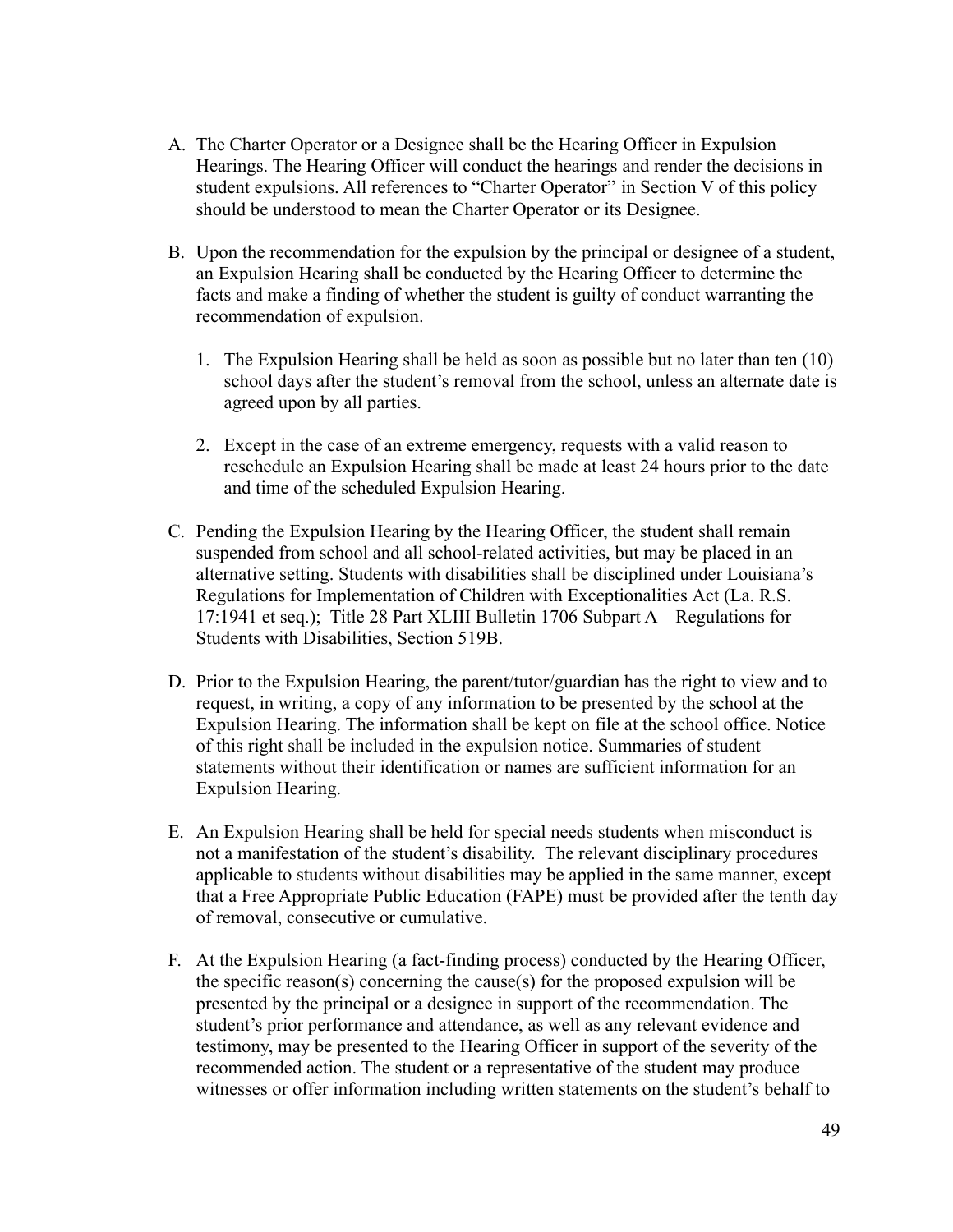the Hearing Officer. Questions and comments should generally be directed to the Hearing Officer.

- G. After hearing the information provided by the school and the student, the Hearing Officer shall determine whether the student is guilty of the principal's or a designee's charges and whether he/she is expelled from school or if another corrective or disciplinary action is imposed. The Hearing Officer shall issue an Expulsion Hearing Decision. If the findings and disposition of the Expulsion Hearing are made at the conclusion of the hearing, the Hearing Officer shall inform the parent/tutor/guardian and the student of the findings and disposition of the matter. In any event, the principal or his/her designee shall mail (by certified mail, return receipt requested and standard mail), or hand delivery to the parent/tutor/guardian, the principal or designee, no later than three (3) school days after the Expulsion Hearing. In the event the Hearing Officer does not find the student guilty of conduct warranting a recommendation of expulsion, the Hearing Officer shall state in writing the reason(s) for such finding and provide a copy to the principal and the parent/tutor/guardian of the student.
- H. Where the principal or his/her designee has proceeded with the Expulsion Hearing when the parent/tutor/guardian failed to appear, written notification of the decision shall be mailed (by certified mail, return receipt requested and standard mail), or hand delivered to the parent/tutor/guardian and the principal no later than three (3) school days after the Expulsion Hearing.
- I. The principal shall make the appropriate entries in the student data in the event the student had been dropped from the school. Whenever a student drops from a school, the principal or his/her designee shall attend any Expulsion Hearing, even if the student and parent/tutor/guardian fail to appear for the hearing.

### **VI. Expulsion Appeal**

- A. In the event the Charter Operator Hearing Officer determines that a student should be expelled, the parent/tutor/guardian of the expelled student or the student (if the student is 18 years of age or older), may, within five days after the decision is rendered, request that the local education agency superintendent conducts a record review of the findings of the Charter Operator Hearing Officer. Records shall be maintained and made available upon request. If there is no timely appeal, the decision of the Charter Operator or its designee will be final.
- B. In the written request for review, the parent or student, if over 18 years of age, shall provide a statement setting forth the basis for the request for review. The written request for review must be requested by hand-delivery or by mail and must be postmarked within five (5) calendar days of the rendering of the expulsion decision. Requests for review which are not mailed or hand-delivered within this time period shall not be processed unless extenuating circumstances can be demonstrated by the parent/tutor/guardian or student.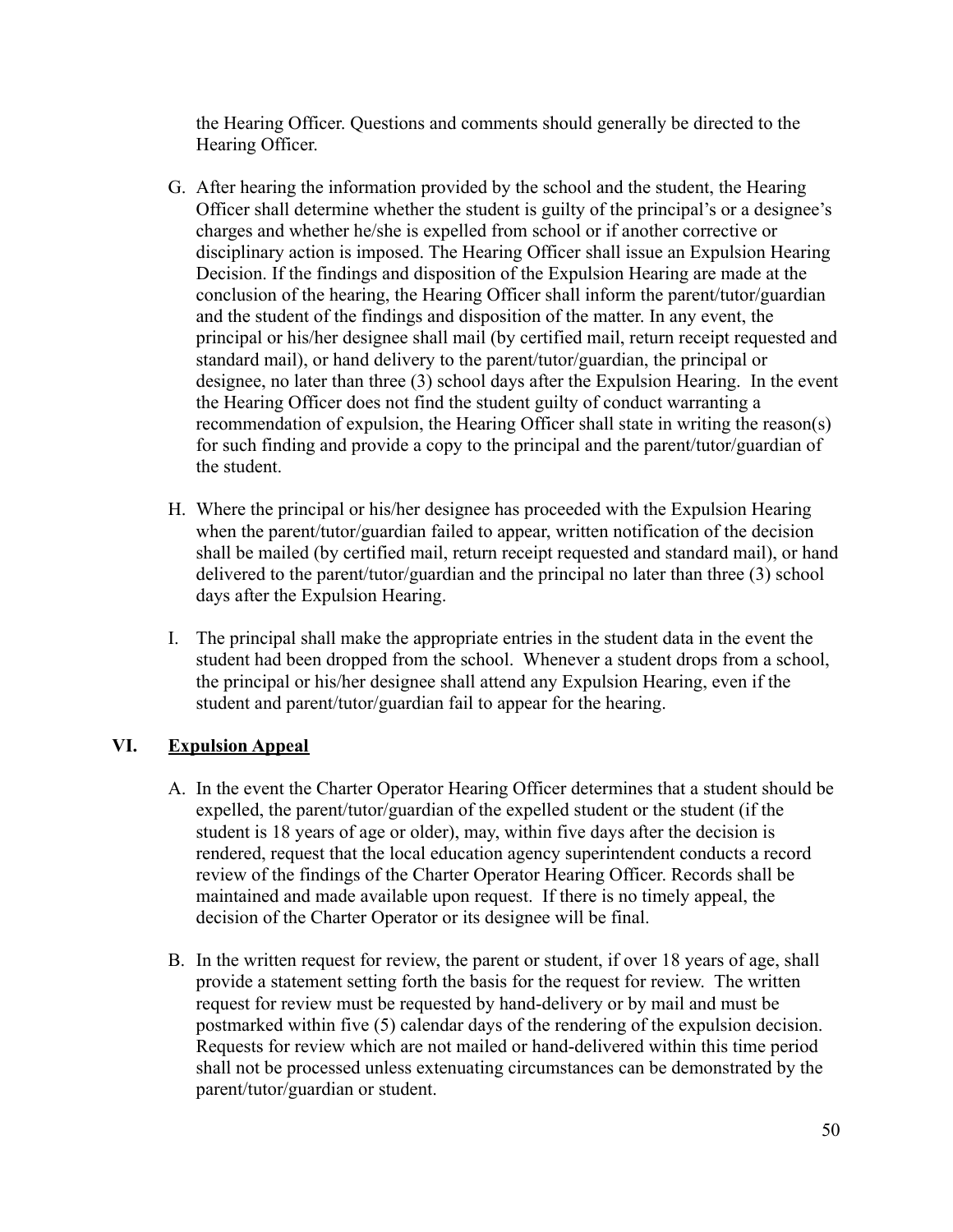- C. Upon notification by the principal of receipt of an expulsion appeal, the principal or his/her designee shall deliver the following to the local education agency superintendent, within five (5) calendar days:
	- 1. the written record of the expulsion proceedings, to consist of all information, including but not limited to, records, statements, and documents;
	- 2. Prior decisions rendered in the matter; and
	- 3. The date of mailing or hand delivery of the Expulsion Hearing Decision.
- D. The principal shall provide the superintendent with a copy of the written request for review and any supplemental information submitted by the parent or student, if over 18 years of age. The superintendent shall have five (5) calendar days from receipt to respond to the request for review.
- E. The superintendent's review of the Expulsion Hearing Decision shall be a record review. After reviewing the findings of the Charter Operator Hearing Officer or its designee and the request for review and any response by the Charter Operator Hearing Officer, the superintendent or designee may affirm, modify, remand, or reverse the action previously taken. If the superintendent reverses the decision of the Charter Operator Hearing Officer, the superintendent shall readmit the student to the charter school.
- F. The superintendent or his/her designee shall provide written notification of the decision to the parent/tutor/guardian by mail (by certified mail, return receipt requested and standard mail) or by hand delivery.
- G. If the superintendent or his/her designee upholds the decision of Charter Operator Hearing Officer, the minor student or student's parent/guardian may, within 10 days of the superintendent's decision, appeal to the district court for the parish in which the student's school is located. The parish court may uphold, modify, or reverse the decision of the superintendent.

### **Throughout the appeal process, the student will remain at home. The parent/guardian will be given all academic work to be completed during this time.**

### **VII. Readmission or Admission of an Expelled Student**

A. No student who has been expelled pursuant to the provisions of La. R.S. 17:416, or who has been expelled from a school out of state, shall be admitted except in accordance with La. R.S.  $17:416(B)$  and  $(C)$ .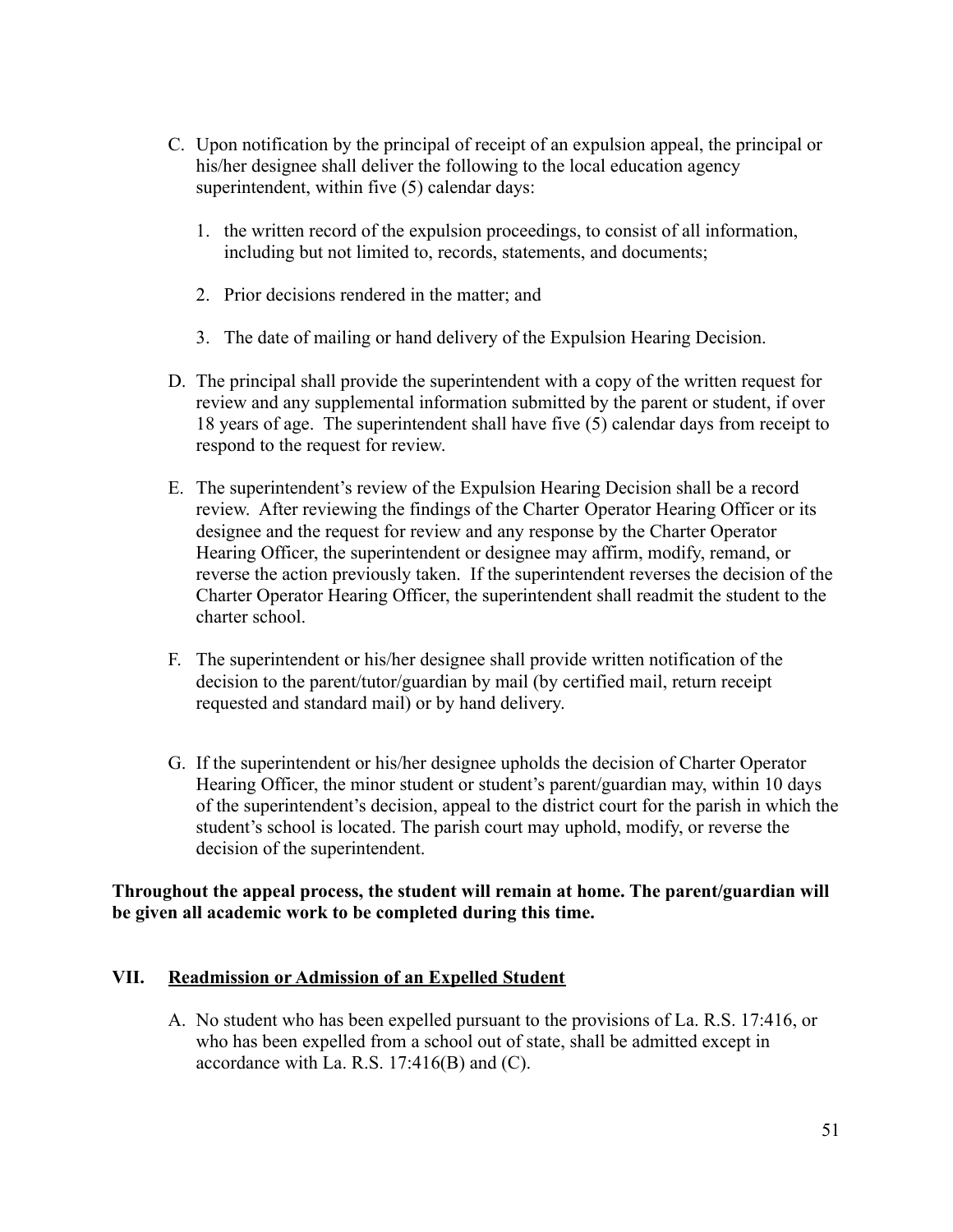B. The conviction of any student of a felony or the incarceration of any student in a juvenile institution for an act, whether committed in this state or outside the state, which had it been committed by an adult would have constituted a felony in this state may be sufficient cause for the Charter Operator to refuse admission of said student to the charter school except upon review and approval of Charter Operator.

### **VIII. Readmission of an Expelled Student on a Probationary Basis**

Expelled students may be readmitted on a probationary basis to school at any time during the specified period of expulsion as provided in La. R.S.  $17:416(C)(2)(d)$ .

### **IX. Additional Disciplinary Authority For Suspension of Driver's License**

Pursuant to La. R.S. 17:416.1(D), any student between the ages of 14 and 18 who is expelled or suspended from school for ten or more consecutive days or assigned to an alternative educational setting for ten or more consecutive school days for infractions involving the sale or possession of drugs, alcohol, or any other illegal substance, the possession of a firearm or an infraction involving assault or battery on a member of the school faculty or staff shall have his or her driver's license for the operation of a motor vehicle suspended for a period of one year, in accordance with the provisions of La. R.S. 32:431. The term "license" or "drivers license" shall include a Class "E" learner's license and intermediate license as provided for in La. R.S. 32:407. **The principal of the school that the student attended at the time of the offense shall notify the Department of Public Safety and Corrections of any student expelled or suspended for ten or more consecutive days for the infractions or offenses aforestated after the period of an appeal has expired.** The notice shall include a copy of the student's disciplinary determination and the student's full name, address, date of birth, social security number, and, if available, driver's license number and the name, address and telephone number of the student's parent, custodial parent, or tutor.

### **X. Status and Rehabilitation of Suspended and Expelled Students**

During the period of out of school suspension (less than 10 days), the student will remain at home until the end of the suspension. Expelled students will be provided with an alternate educational setting for the duration of the expulsion period.

### **XI. Disciplinary Actions-Removal from the classroom**

In addition to out-of-school suspension and expulsion, KST may employ other disciplinary measures, including, but not necessarily limited to, Time-Out Room and In-School Suspension.

1. Time-Out Room

TOR is an alternative procedure for dealing with disruptive students whereby a student is able to remain in school and given the opportunity to modify his/her behavior by removal from the classroom environment.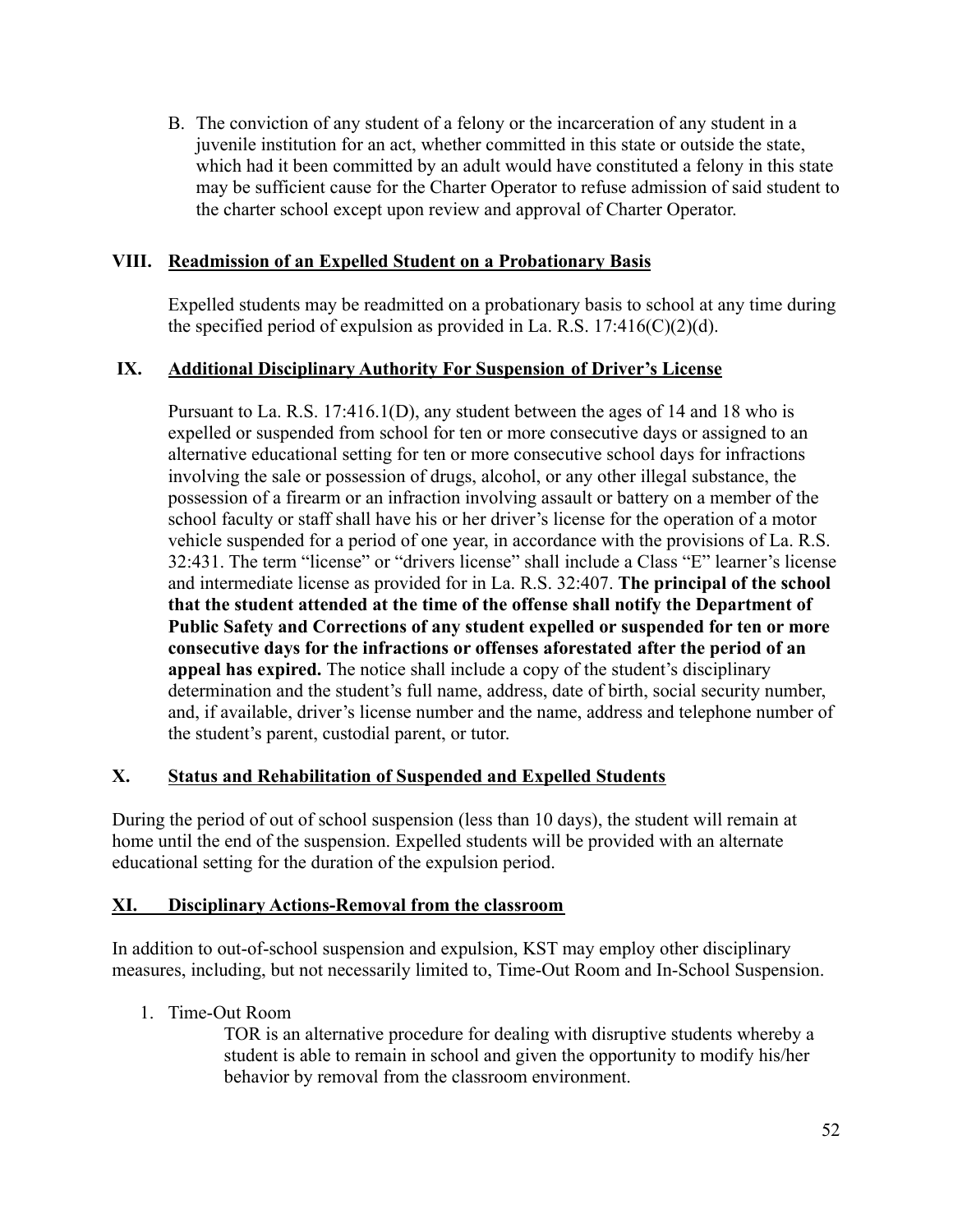- 2. In-School Suspension
- 3. ISS is an alternative setting for a minimum of a complete school day whereby students remain in school and are provided the opportunity to complete their suspension at the school. Teachers are responsible for providing students with assignments while in ISS.

### **XII. Corporal Punishment in Schools**

Each LEA prohibits the use of any form of corporal punishment in any public school, program or activity under its jurisdiction, including direct-run or charter schools. Thus, neither the principal nor any member of the school staff or LEA employee has the authority or discretion to use any form of corporal punishment against a student. However, it is recognized that reasonable use of physical force and restraints may be necessary to stop a disturbance threatening physical injury to others, to obtain possession of dangerous or contraband objects from students, for the purpose of self-defense, for the protection of persons or property, or similar actions.

Corporal punishment refers to the intentional application of physical pain as a method of changing behavior. It includes a wide variety of methods such as hitting, slapping, punching, kicking, pinching, shaking, choking, use of various objects (wooden paddles, belts, sticks, pins, or others), painful body postures, use of electric shock, use of excessive exercise drills, withholding meals, or prevention of urine or stool elimination. It also includes the use of seclusion, i.e., locked isolation, and inappropriate restraint, i.e., restraint by individuals who are NOT Crisis Prevention Institute (CPI) certified or by those implementing inappropriate CPI protocol.

## **10.7. DETENTION POLICY**

Kenilworth Science & Technology Middle School is continuing its detention program. There are three types of detention: After-School, Teacher, and Saturday detention. The detention program is designed to keep students in their educational environment as much as possible, by providing teachers and administrators the option of issuing lunch detention or after school detention instead of issuing "In School Suspension" or "Out of School Suspension" for relatively minor offenses. Teachers will have the authority to issue teacher detention to a student if the student has committed any of the following offense:

- failure to complete homework
- minor classroom disruption
- use of any prohibited items: electronic device; such as but not limited to a paging device, mp3 player, or cellular phone during instructional time (in the classroom)
- profanity/obscene gestures toward other students in the classroom

Once a teacher assigns a student- teacher detention, the information needs to be documented on Deanslist and the teacher must enter detailed information regarding the incident. Students who serve their detention will be marked on Deanslist; students who skip their detention will be given another detention or ISS the following day. The Dean of Students or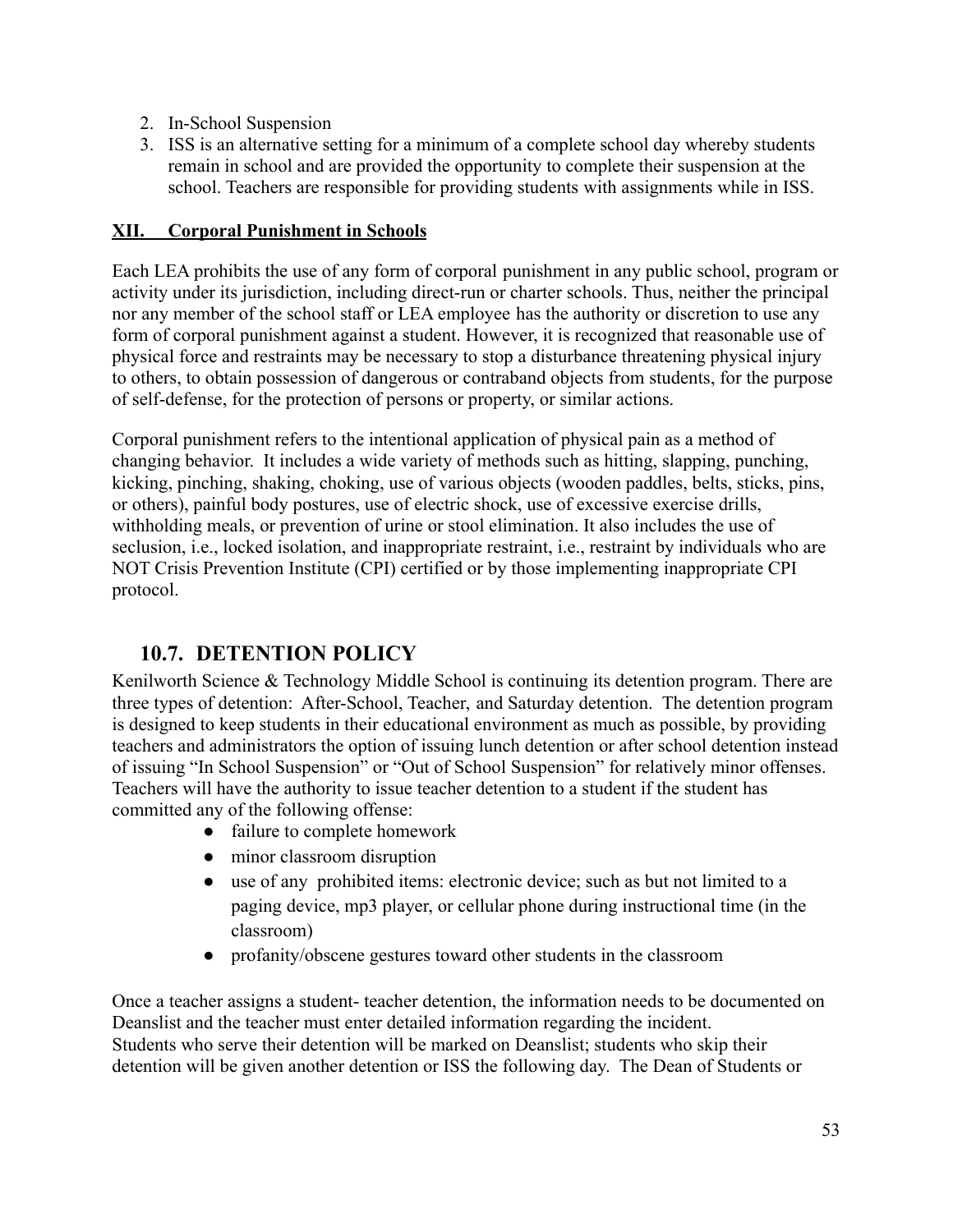his/her designee will call the parents of the students who did not serve detention and inform the parent of additional consequences.

Students assigned to after school detention MUST have transportation. Students will have the opportunity to serve detention on the same day the detention is issued. The school will not be responsible for transporting students to their home from detention. No one will be excused from their assigned detention without a valid explanation from the parent or guardian. Students will not be excused from detention to participate in or attend an athletic or extracurricular event. The penalty for failing to attend detention on the assigned day will lead to another after school detention or Saturday detention (administrative).

Students are responsible for attending their scheduled detentions on time at the scheduled site. It is the student's responsibility to see an administrator to inquire about a detention change if there is an emergency or a legitimate reason that warrants a detention change.

Rules for Detention: (Students will copy the rules for detention)

- 1. Be on time. After School Detention is from 3:30-5:00 p.m. Monday, Tuesday, Thursday and Friday, on Wednesdays after school detention will be held from 3:00-4:30pm. Saturday Detention will be held from 8-11am. Students will not be permitted to complete detention if they are late and the next level consequence will be given. Students and parents may also be asked to attend Parent Academy.
- 2. Attendance will be taken at the beginning and end of the detention period.
- 3. Students will copy the Rules for Detention on a sheet of paper
- 4. Teachers who assign detention to a student must provide the student with a meaningful content specific assignment that benefits the student's academic progress. It is the teacher's responsibility to provide a meaningful assignment for completion during that time.
- 5. Students are expected to do schoolwork during the entire hour. All needed materials (books, paper, pencil, etc.) should be brought to detention.
- 6. If a student does not have schoolwork, the detention supervisor will assign Character detention packets. Students are expected to complete the assigned lessons before the conclusion of the detention period, or the student will be assigned another detention.
- 7. Students will not be permitted to use the bathroom, to go to their lockers, or to see another teacher once the detention hour has started. Students should take care of these matters before arriving at the detention room.
- 8. There is no whispering/ talking, writing notes, texting or trying to communicate in any other way with any other student during the detention hour.
- 9. Students may not sleep during detention
- 10. Electronic devices are not allowed in detention.
- 11. No eating or drinking.
- 12. Students will not be released early from detention.
- 13. The detention supervisor will dismiss the students when it is time to leave.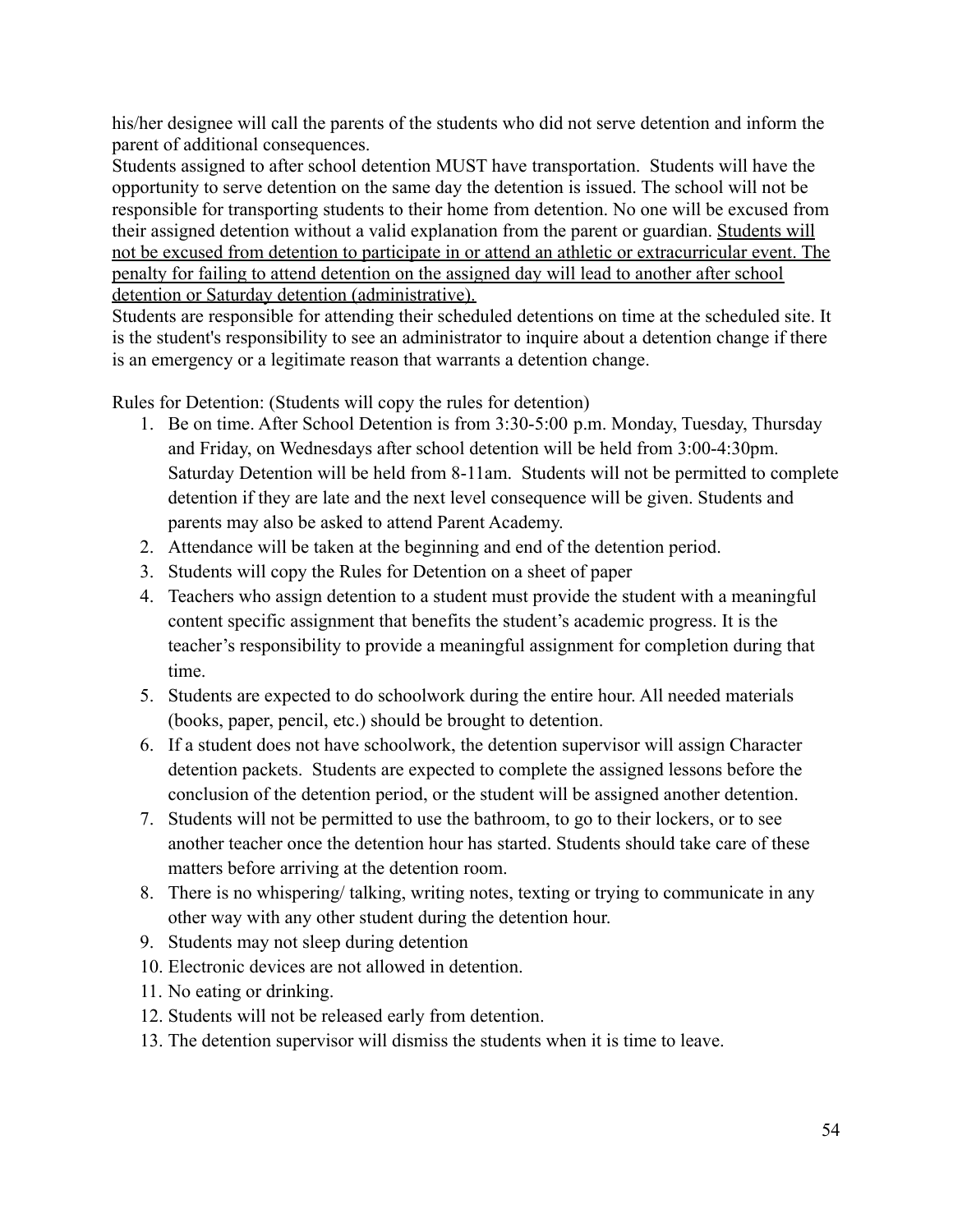14. If an emergency arises and the student cannot attend, the parent must contact the school administrator or teacher (if it's a teacher detention). If the reasons are acceptable, the detention will be rescheduled. All detention must be served within the same week.

**NOTE:** Parents of students who continuously violate school rules or attend detentions will be asked to attend Saturday Parent Academy with his or her child upon receiving the third detention. If the parent cannot attend the Parent Academy, the student will be assigned community service the following Saturday. More information regarding community service will be given to the parent(s) or guardian(s) during the school year.

### **10.8. FIGHTING POLICY**

Parents who encourage their child to fight are encouraging their child to break school rules. Kenilworth Science and Technology Middle School stands with the belief that nearly all problems or conflicts can be settled through discussion. Physical force is dangerous and is not a solution. Since the school always has a responsible adult(s) on duty, Kenilworth Science and Technology Middle School believes no student should respond to force with force to protect himself/herself.

A participant is one who does not avail oneself of the opportunity to escape from the situation, but willingly becomes actively involved. The school advocates that a student exercise the option to walk off. The instigator is one who starts the fight and is actively involved in the confrontation.

Kenilworth Science and Technology Middle School recognizes the need for self-defense, only so long as it is necessary to protect oneself; when the danger is past, resorting to violence is no longer an option. Thus, the school only recognizes self-protection, not retaliation.

Fighting of any kind shall not be tolerated on campus or at any school related events. The following shall apply with respect to any instances of fighting.

A. For every fight involving students who are 14 years of age or older, the school principal or his/her designee may request law enforcement support.

B. Appropriate law enforcement authorities include assigned School Security Officers and Youth Resource Officers.

C. These law enforcement authorities will investigate the fight and recommend one of the following actions:

(1) Issuing the student a misdemeanor summons;

(2) Releasing the student to a parent or guardian with the agreement that both will appear in juvenile court;

- (3) Taking the student directly to the Juvenile Detention Facility;
- (4) Arresting the student; or
- (5) Counseling student and releasing the student to the parent or guardian with a warning.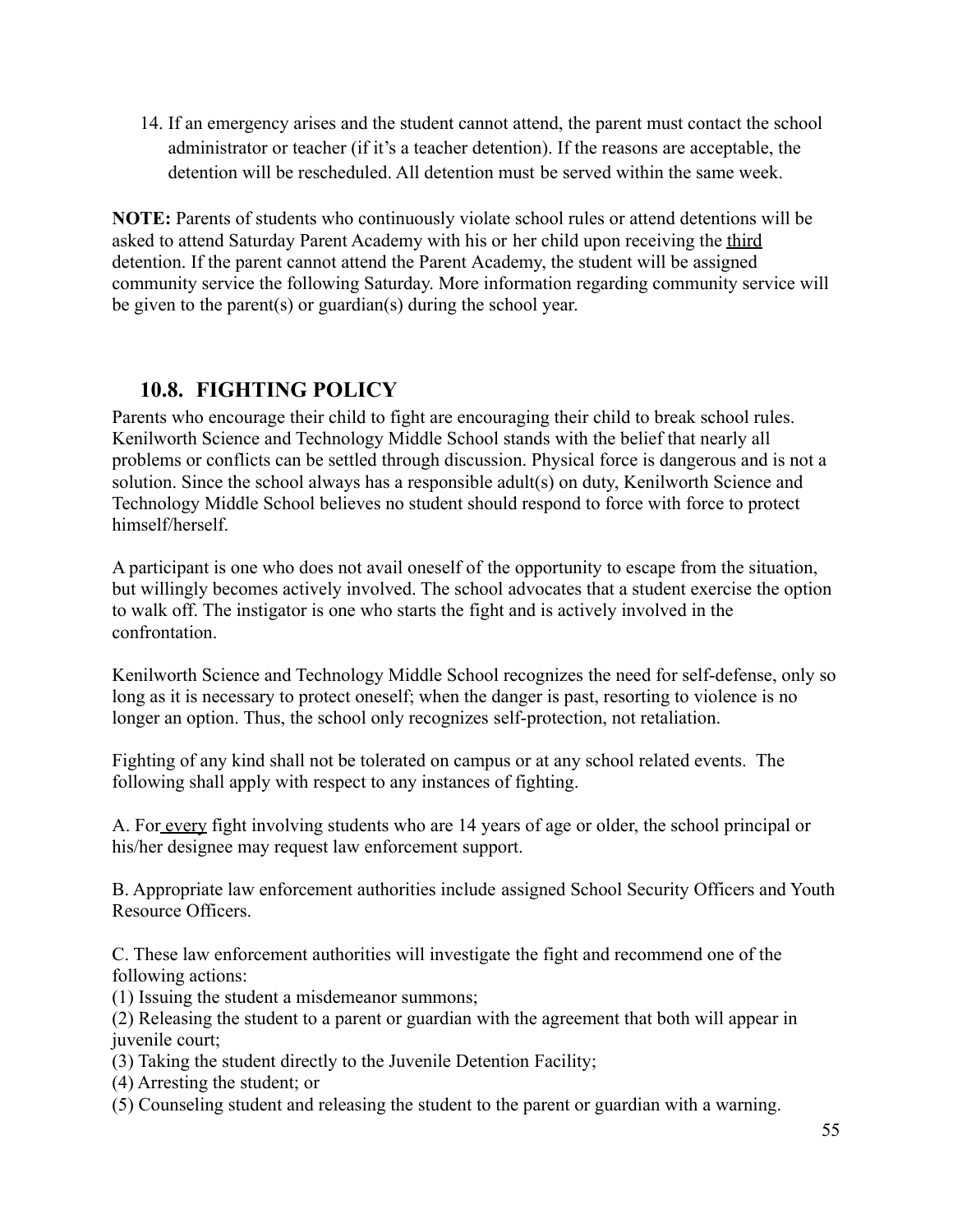D. Students involved in a fight at school will also be subject to suspension or further disciplinary actions as stated in this handbook.

E. Pushing and shoving are not considered fighting, but once a punch is thrown, a "fight" has occurred.

F. Since pushing and shoving may lead to fighting, which is a violation of school policy, students may be subject to suspension or further disciplinary actions.

H.Non-aggressive self-defense allows the student to defend himself against an attack but only to the point where the attacker backs off.

I. Counseling will include, at a minimum, anger management and conflict resolution

Our fighting policy is in effect from the time the students leave home for school until the students return home from school. This policy is in effect at all school-related or school-sponsored activities. It is the student's responsibility to report to the principal or dean of students, a teacher, coach, etc. any hostile attempt directed towards a student.

If in the opinion of the administration, an individual(s) perpetrated an assault or battery on another person, it shall be the prerogative of the administrator to forego previous steps and proceed to a recommendation for expulsion.

## **10.9. OFFENSIVE STUDENT CONDUCT AT END OF YEAR**

- Non-Graduating Students: Any student who commits offenses during the last ten (10) days of the school year which result in recommendations for suspension and/or expulsion shall serve the suspension and/or expulsion in the next school year.
- Graduating Students: Any 8<sup>th</sup>-grade student committing a school-related serious offense (i.e, alcohol/drugs/indecent/inappropriate behavior, etc.) after the last regular class period, may be excluded from year-end activities. This specifically includes, but is not limited to, participation in graduation exercises.

# **11. BUS DISCIPLINE**

## **11.1. TRANSPORTATION POLICY**

Discipline problems on the school bus will be dealt with by the principal or his/her designee of the school responsible for the student in accordance with state laws and parish regulations. The principal or his/her designee will take actions necessary to ensure the safety of the students and others on the bus. Students may be suspended from school bus transportation due to inappropriate behavior. Students are expected to follow all safety rules while riding the bus. It is important to remember that any time the driver must remove his/her eyes from the road to address those children who are breaking the rules; the entire bus is placed in jeopardy. Therefore,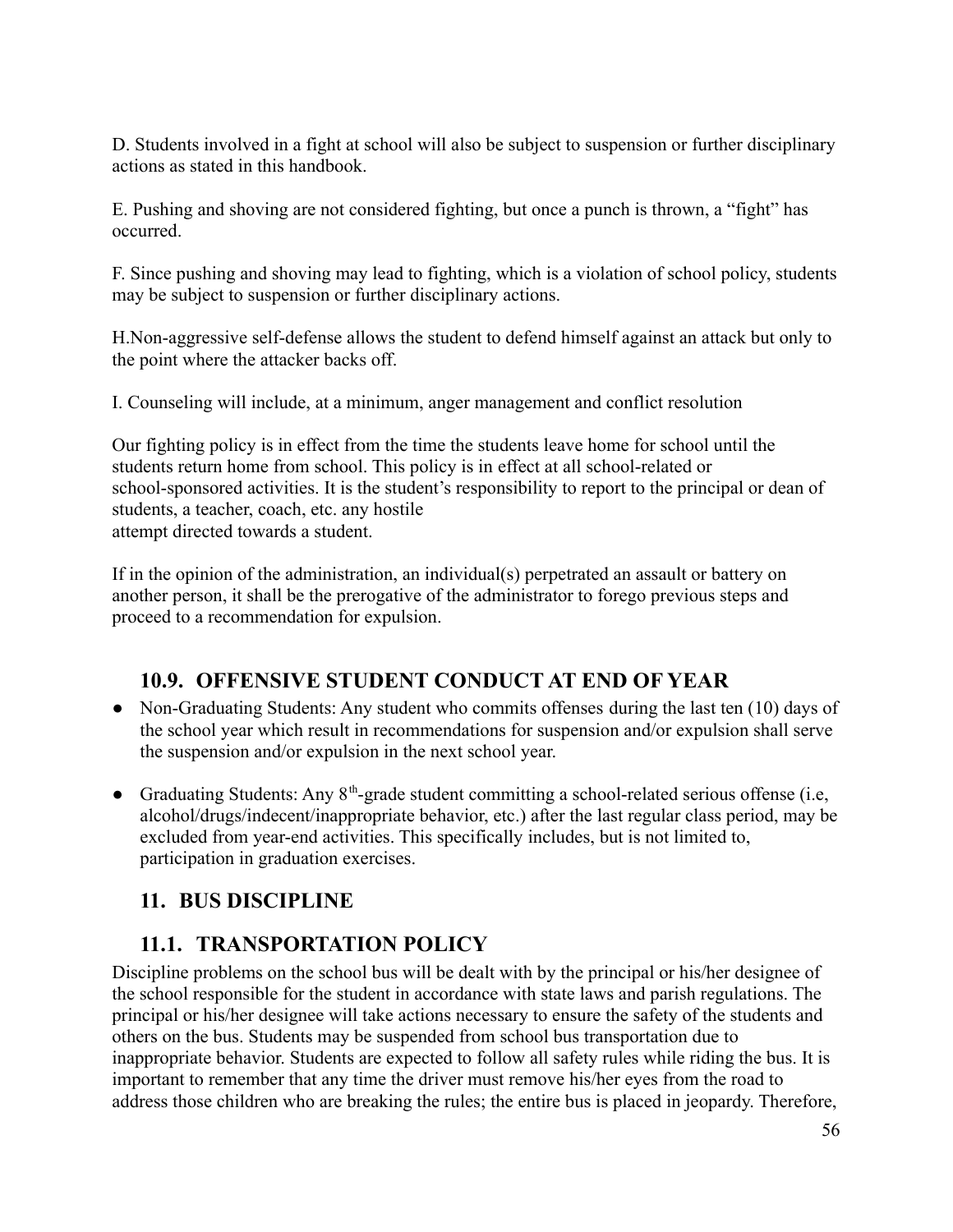for the safe operation of the school bus, students should be aware of and obey the following safety rules:

## **Bus Expectations and Rules:**

### **a. Students shall:**

- 1. Cooperate with the driver, because their safety depends on it;
- 2. Be on time, because the bus will not wait;
- 3. Cross the road cautiously when waiting for and leaving the bus;
- 4. Follow driver's instructions when loading and unloading;
- 5. Remain quiet enough not to distract the driver;
- 6. Have written permission from parent or guardian and be authorized by the principal or
- designee to get off at a stop other than their own; and
- 7. Be courteous and safety-conscious in order to protect and enjoy their riding privileges.

### **b. Students shall not:**

- 1. Stand when the bus is in motion;
- 2. Extend arms, hands, or objects out of windows or doors;
- 3. Throw objects on the bus or out windows or doors;
- 4. Eat or drink on the bus;
- 5. Use emergency exits except in case of emergencies,
- 6. Take no band instruments, projects and other objects too large or too hazardous to be held by the passenger or stowed safely under the seat;
- 7. Damage the bus in any way;
- 8. Have possession of tobacco, matches, cigarette lighters, obscene materials, weapons, drugs or other prohibited items on the bus;
- 10. Use obscene/profane language while on the bus, or while entering or exiting the bus;
- 11. Disobey the driver or the bus aide;
- 12. Use electronic devices.

### **c. Additionally, the following items are not allowed on the bus:**

- a. Alcohol, drugs, tobacco, matches, or cigarette lighters
- b. Pets (cats, dogs, etc.);
- c. Glass objects (except eyeglasses)
- d. Weapons (including knives or objects or implements which may be used as weapons);
- e. Objects too large to be held in laps or placed under seats;
- f. Items which are inappropriate at school shall not be allowed on the bus.
- g. Cell phones

If any child should choose not to follow the rules, he/she risks being referred for disciplinary action by the bus driver. The first write up will result in a warning and parent contacted; the second write up will result in a parental conference. Subsequent referrals for bus infractions will result in suspension from the bus.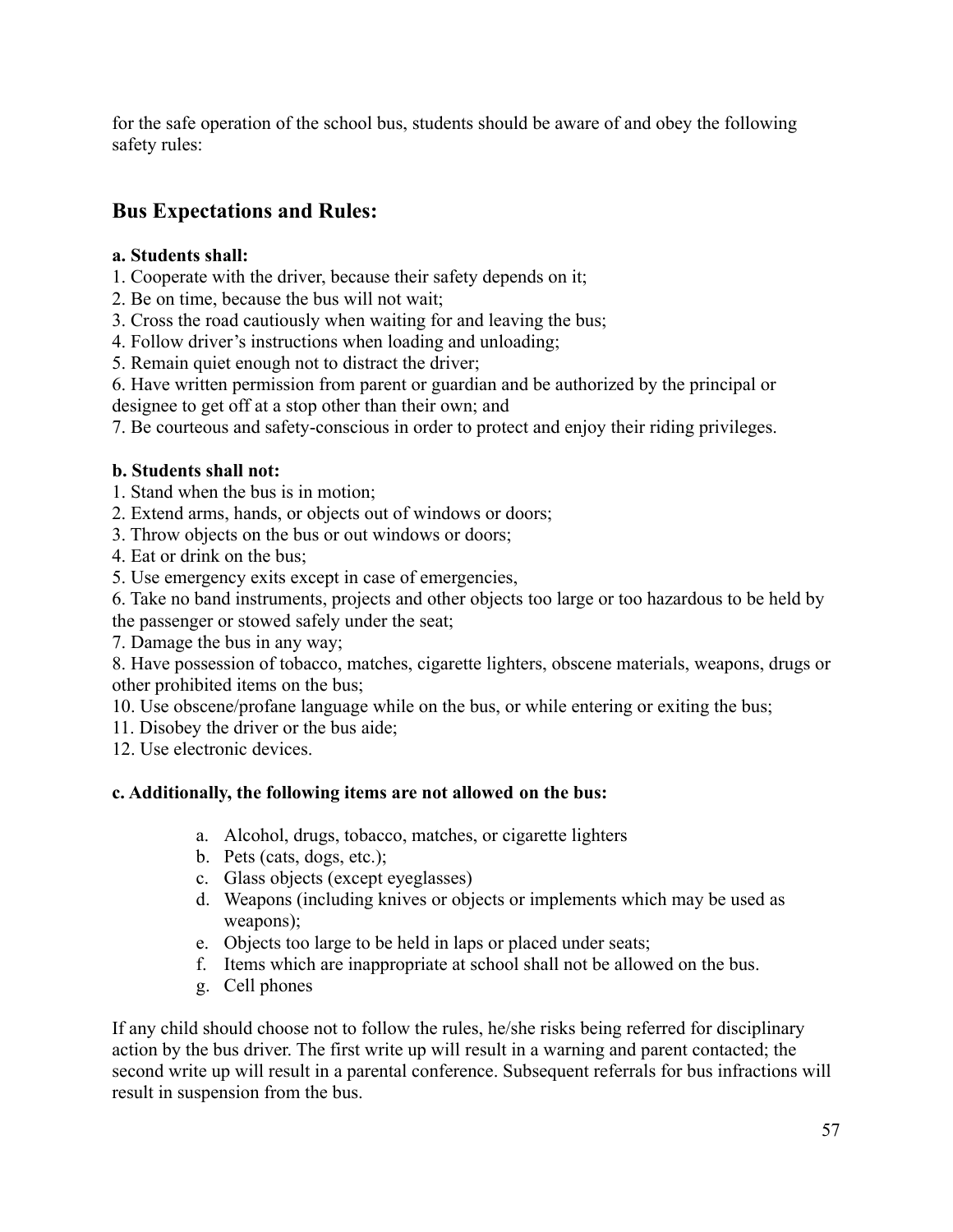## **11.2. BUS DISCIPLINE**

- 1. Bus riders are under the authority of the school administrator/bus director and the bus driver, and shall observe established and appropriate standards of classroom behavior, dress code and other applicable requirements of the Student Code of Conduct while on the bus or at a bus stop. Students may be denied bus-riding privileges if they violate the rules of conduct. Students who damage school property may be suspended or expelled from riding the bus. Parents or guardian may be charged for the cost of damage done to school property by their children. Additionally, further action may be taken against the student consistent with the requirements of this Handbook and the Student Code of Conduct.
- 2. Denial of school bus service

Riding the bus is a privilege, not a right. Inappropriate conduct at bus stops, on buses or in the process if boarding or disembarking from the school bus may result in the denial of bus-riding privileges. Bus referrals will be handled by the bus director or school administration.

## **11.3. ROLE OF PARENTS**

Parents should be informed of and should understand their responsibility in working with the bus driver and school system personnel for the welfare and safety of their children. Also, emphasis should be placed on the problems involved with safe transportation and the extent of responsibility placed on bus drivers who are transporting their children.

### RESPONSIBILITIES OF PARENTS ARE AS FOLLOWS:

- 1. Be familiar with and follow local board and school level policies for school bus transportation.
- 2. Have children ready and at their designated pickup points along the route.
- 3. Cooperate with the school and bus driver in teaching children safety precautions and good manners and habits for school bus passengers.
- 4. Assist when there are disciplinary problems.
- 5. Avoid detaining the driver on the route.
- 6. Avoid contacting drivers to change schedules, routes assignments; bus stops, etc. (if a problem arises contact the principal of the school or supervisor of transportation.)
- 7. Assist the school district in monitoring safe access to passengers by keeping bus loading and unloading zones free of parked vehicles, trash or debris, by keeping vegetation trimmed, etc.

### **11.4. SUSPENSION FROM SCHOOL TRANSPORTATION**

As a result of misconduct occurring on a bus or other student transportation, and after notice to the student and his or her parent(s) or guardian(s), a student may be suspended from school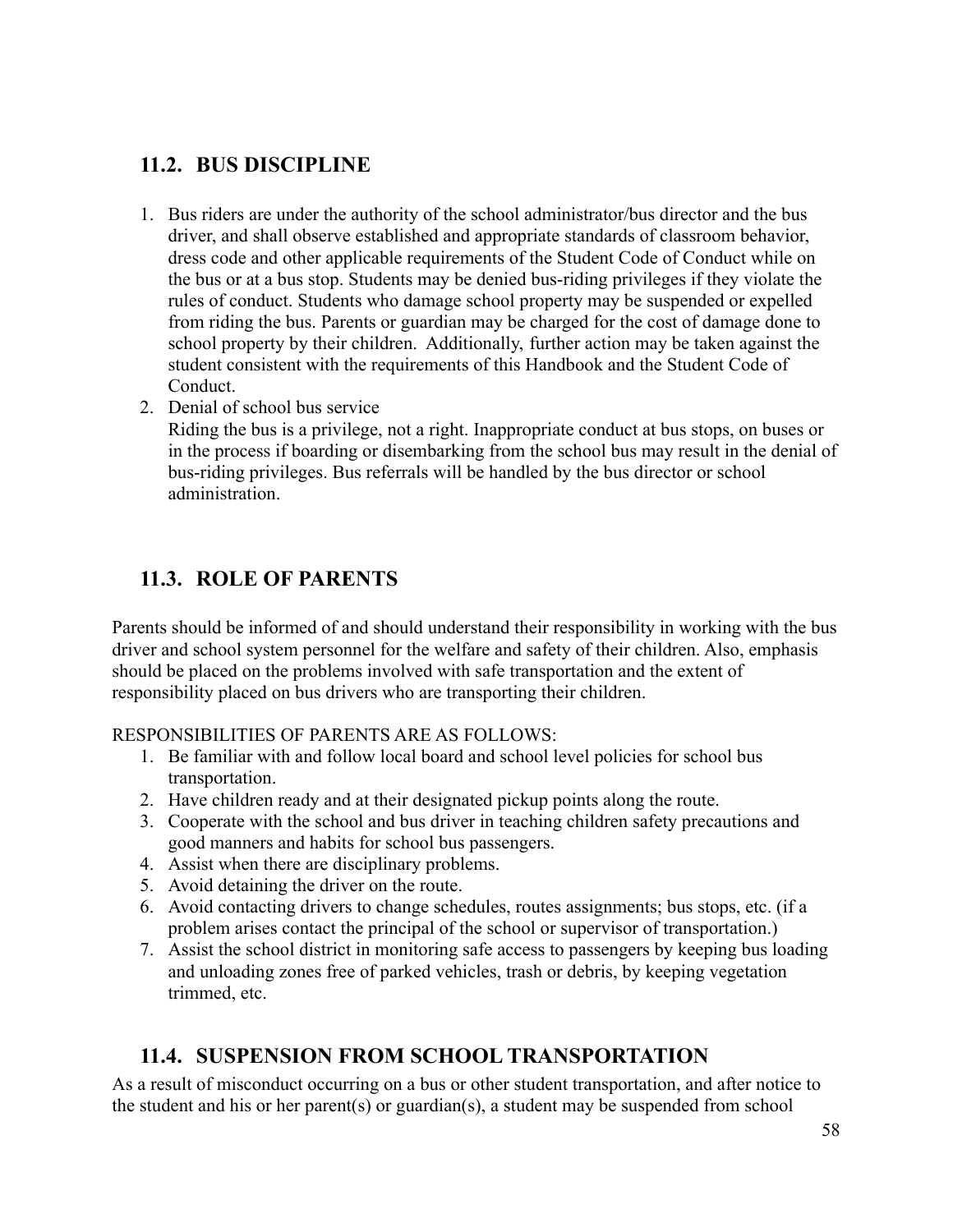transportation. When such action amounts to suspension from attending school because of the distance between home and school and the unavailability of alternative public or private transportation; the school will make appropriate arrangements for the student's education.

- ❖ **Students suspended from the bus for fighting, or for any other offenses noted elsewhere in this Handbook that may result in suspension. They may also be suspended from school at the discretion of the principal or his/her designee.**
- ❖ **Also, a bus operator may return a student to the school, or call the police, if the student poses a serious threat to the safety and health of other riders**.

### **Consequences:**

(1) First Offense

A conference will be held with student Parent/guardian will be notified on each referral submitted Warning citation will be issued depending on the severity of the incident

(2) Second Offense Parent/guardian conference with the Principal or designee will be held. Possible bus removal (Administrative discretion)

(3) Third Offense Written notification will be made available to parent/guardian Student will be suspended from bus transportation for 3-5days

(4) Fourth Offense Written notification will be made available to parent/guardian Student will be suspended from bus transportation for 5-10 days (Administrative discretion)

(5) Fifth Offense

Long-term or permanent suspension for the school year from all bus transportation will be enforced after notifying parent/guardian. The school will follow the law regarding students with disabilities

The principal or his/her designee reserves the right to determine whether suspension from bus transportation is warranted based upon the facts and circumstances of each case, and the severity of the violation.

**Bus Passes- A written note from parents is required when students need to ride a different bus**. This note should be given to the front office at the beginning of the day in order to receive a "Bus Permission Slip" which will be signed by the Principal. Students must present this slip to the bus driver before boarding the bus.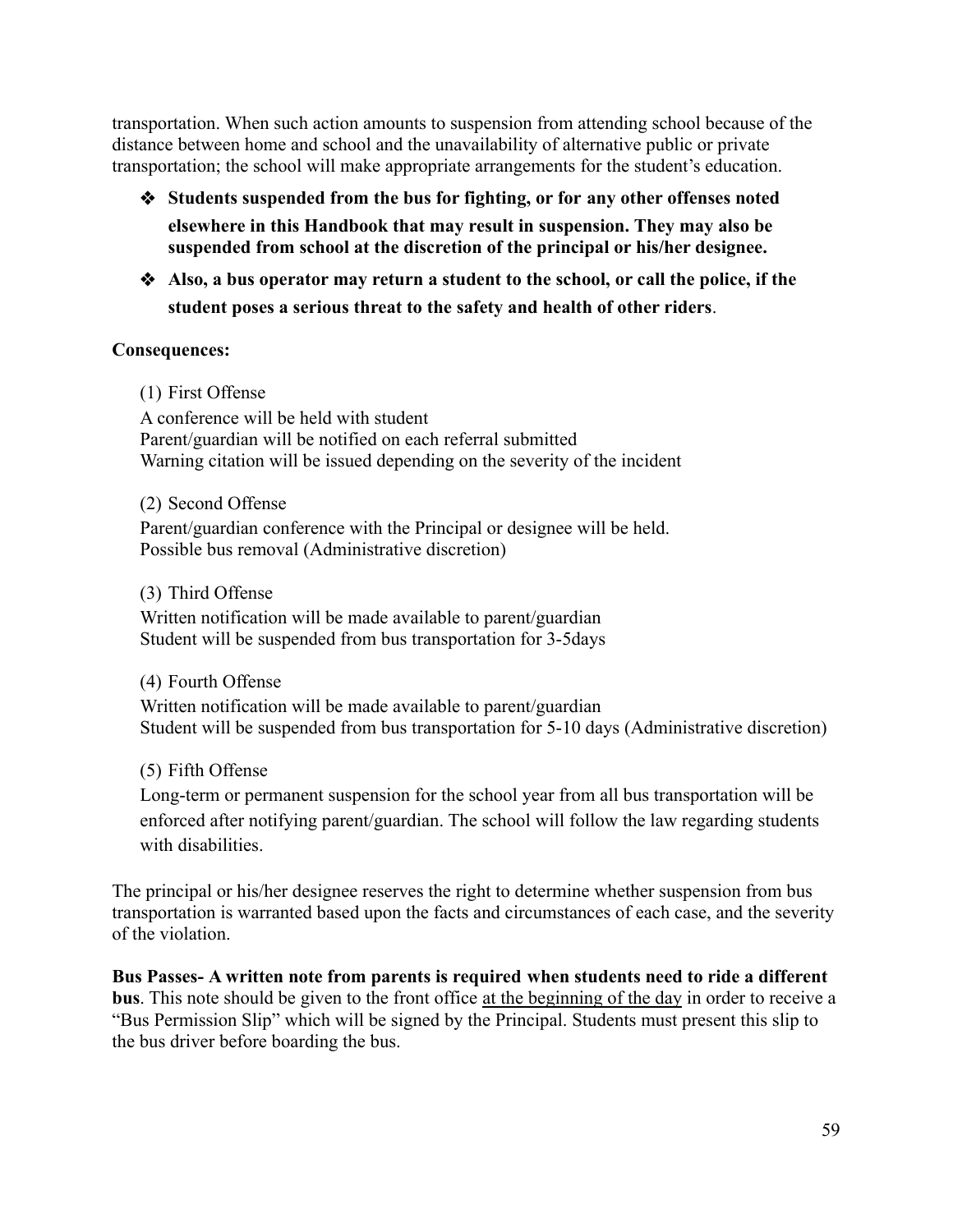## **12.CLASSROOM BEHAVIOR AND DISCIPLINE**

## **12.1. DISCIPLINE-SEVERE CLAUSES: IMMEDIATE OFFICE REFERRAL**

A classroom teacher may remove a student from his or her classroom when that teacher determines that an emergency exists. Reasons constituting an emergency include, but are not limited to:

- 1. Acts of violence or threats of physical harm to another student or adult.
- 2. Possession of tobacco, drugs, or alcohol on or near Kenilworth Science & Technology School campus, or being under the influence of alcohol or drugs.
- 3. Possession of a weapon.
- 4. Damage or destruction to property belonging to another student, Kenilworth Science & Technology School, or a teacher.
- 5. Swearing, cursing out, and making rude gestures, acts of cruel teasing or put-downs.

Any student removed from the classroom for any reason shown above shall be taken immediately to the principal or his designee. At the discretion of the principal or his designee, the student shall then be released to the parent, the parent's representative, or other proper authority, including, but not limited to law enforcement officers and medical personnel, as appropriate. Any teacher removing a student for one of the above reasons must document, in writing, his or her reasons for removal and the date, time, and location of the incident.

### **12.2. CLASSROOM MANAGEMENT SYSTEM**

All students at Kenilworth Science & Technology Charter School are expected to follow the Code of Conduct at all times. In addition to the code of conduct, students are expected to abide by each teacher's classroom management system. This system is meant to maximize instructional time by minimizing disruptions and time-consuming tasks. Minor misbehaviors will be managed according to the teacher's submitted management plan and school-wide plan. When a major misbehavior is committed in class, the Principal or dean of students will be informed and the discipline plan for major misbehaviors will be implemented.

### **Classroom Behavior Expectations:**

- 1. Be in your assigned seat, ready to work before the tardy bell rings.
- 2. Be prepared for class and bring pencils, notebooks, and books to class.
- 3. Keep your hands, feet, books, and objects to yourself.
- 4. Do not engage in behavior that keeps the classroom from functioning or that disrupts class.
- 5. Follow the teacher's directions the first time they are given.
- 6. No gum, food, or drink allowed in the building except in designated food service areas.
- 7. Raise your hand before talking. If you are given permission stand up and talk. (Excluding normal class discussions)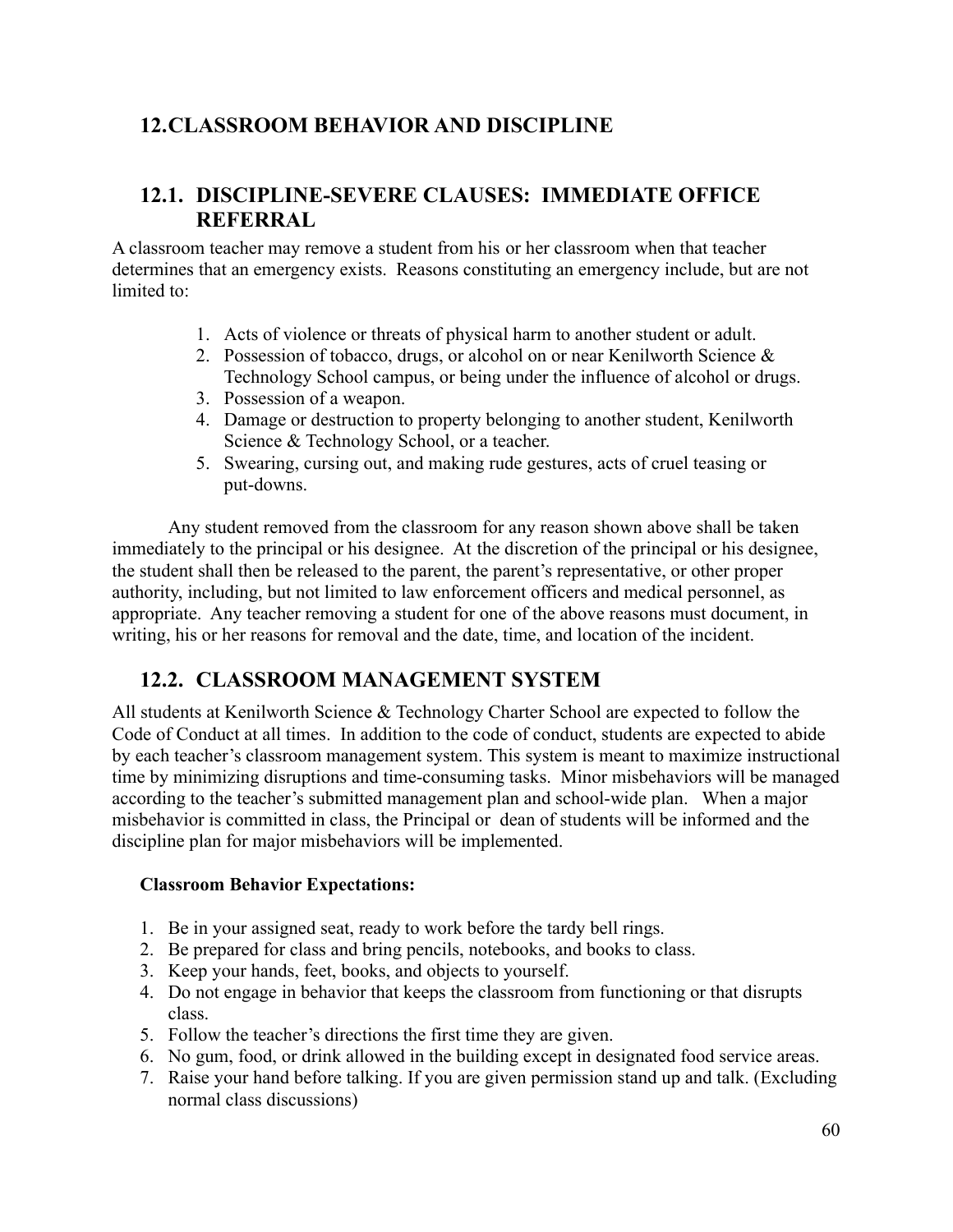In order to assure classroom management using positive behavioral supports and effective disciplinary tools, Kenilworth Science & Technology School will identify data-driven academic, career and technical, discipline/behavioral performance results in Kenilworth Science & Technology School Improvement Plan (SIP). Kenilworth Science & Technology School will establish and use a school-based leadership team to meet on a regularly scheduled basis to review data and guide the positive behavior process. This leadership team shall, to the extent possible, include representatives of Kenilworth Science & Technology School administration, both regular and special education teachers, parents, guidance counselors, and school bus operators (It may also include other groups, e.g., food services workers).

The leadership team will use a decision-making process utilizing a data-management system that allows graphical representation of discipline issues. Data system will permit regular and efficient monitoring and evaluation of the effectiveness of the implementation of a school-wide system of discipline. School data collection shall include, but not be limited to, average referrals per day per month, referrals by problem behavior, referrals by location, referrals by time, referrals by student, referrals by staff, individual student report by month and by year, and referrals by grade level. Environmental changes may be made as indicated by data. For instance, increased monitoring, schedule changes, or changes in recess structure may help to alleviate congestion or over- crowding at certain times during the day.

The team will uniformly use the two BESE-approved forms, i.e., "School Behavior Report Form" and "School Bus Behavior Report Form," to report incidents of alleged discipline violations. The referral system will be utilized consistently and appropriately.

The leadership team will review and revise any Zero Tolerance Policy to ensure that the policy is in compliance with R. S. 17:416.15; the policy does not violate R. S. 17:416 (H) which prohibits disciplinary action against any pupil reasonably acting in self-defense; and that inappropriate referral are not made to agencies serving children.

## **13. DISCIPLINE POLICY AND PROCEDURE FOR STUDENTS WITH DISABILITIES**

## **13.1. OVERVIEW OF PROCEDURAL SAFEGUARDS**

### **A. General**

- Disciplinary actions give students with disabilities extra legal protections when the discipline constitutes a change in placement. If a student violates the Student Code of Conduct, before consequences or punishment are imposed, the principal/designee must consider whether the student:
	- Has an IDEA or Section 504 disability; or
	- Is a student who is "thought to have a disability?"

While all students may be disciplined, the placement of students with disabilities cannot be "changed" when the offense is directly related to his/her disability or when the IEP or Section 504 plan is not implemented, *except in the case of emergency circumstances (drugs, weapons, significant bodily injury*). See Section II for more information about emergency circumstances.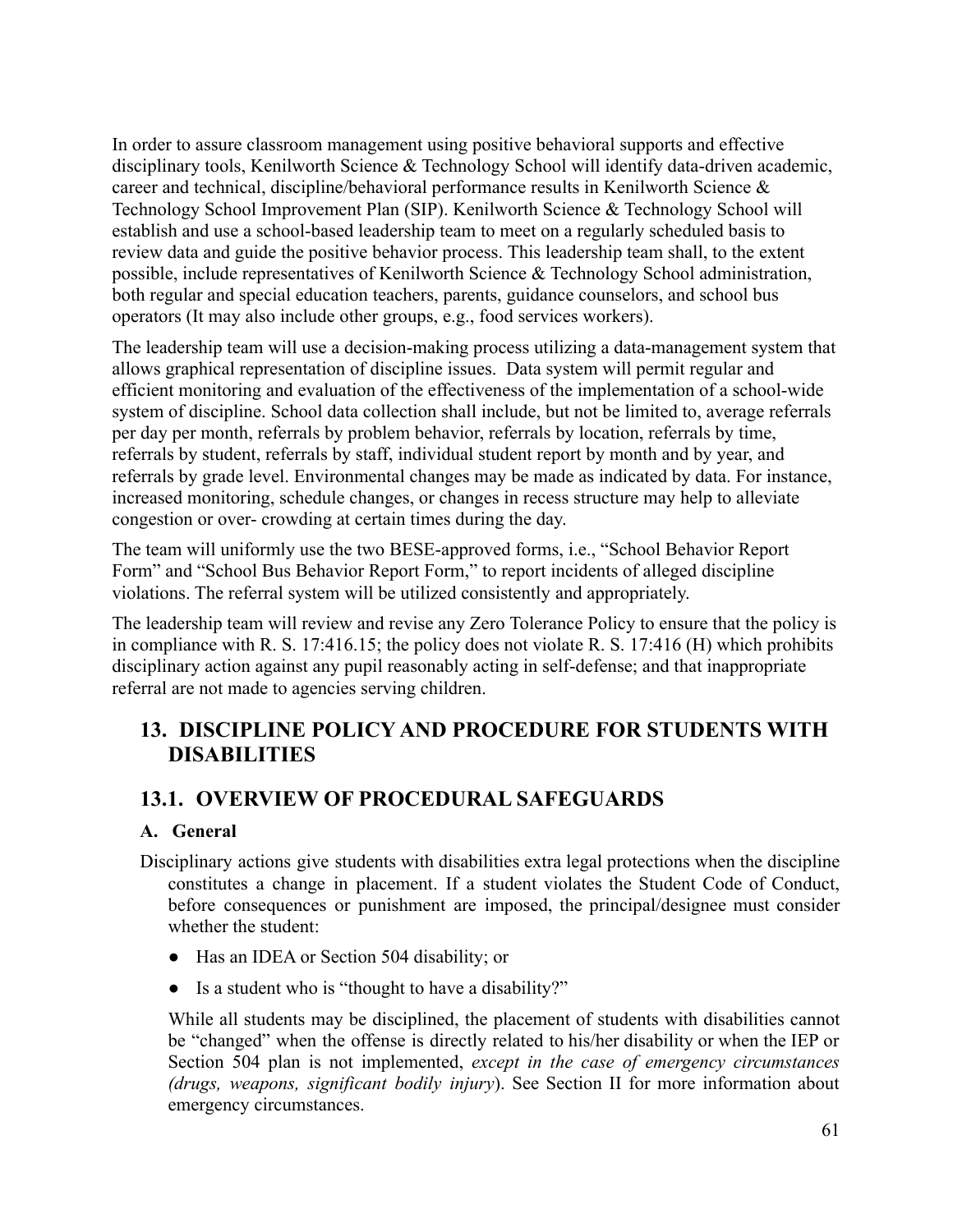**B. Determining Change in Placement.** A change in placement is a legal term that applies to the situations described below. A student's school suspension that occurred in an LA local education agency (LEA) during the same school year of transfer into another LA LEA "counts" and is added to any additional suspensions in the new school.

#### **1. More than 10 Consecutive Days of Suspension, i.e., Expulsion**

Any suspension that is for more than 10 consecutive days is considered to be a change in placement.

### **2A. More than 10 Total Days of Suspension in One School Year. Option 1**

A series of suspensions with days that total more than 10 total school days in a school year is a change in placement.<sup>1</sup> The special education chairperson, with assistance and documentation from the Administration/Disciplinarian, monitors the number of days each student has been suspended. Students with disabilities who have not reached this 10-day threshold may be suspended under the procedures that apply to all students.

#### **2B. More than 10 Total Days of Suspension in One School Year. Option 2**

A series of suspensions with days that total more than 10 total school days in a school year may be a change in placement.<sup>2</sup> The special education chairperson, with assistance and documentation from the Administration/Dean of Students, monitors the number of days each student has been suspended. Students with disabilities who have not reached this 10-day threshold may be suspended under the procedures that apply to all students.

### **Factors for Determining Pattern of Suspensions**

**Substantially Similar Behavior***.* Is the student's behavior substantially similar to the behavior for which the student has previously been suspended? (Factors may include the same type of behavior, same victim, same class, same day of the week or same time of day, etc.) If the answer is *yes*, continue with the following analysis:

**Other Pattern Considerations.** Consider such factors as:

- $\bullet$  The length of each suspension, e.g., 1 day, 4 days, etc.
- $\bullet$  Total cumulative days of suspensions, e.g., 11 days, 20 days, etc.
- The proximity of (time between) suspensions, e.g., 1 week apart, 2 months apart, etc.

A pattern is more likely to exist when the facts in each factor are more extreme, e.g., longer suspension lengths, more cumulative days of suspension and fewer days between each suspension. Also, consider whether the suspensions are: from the same class on a regular basis; on the same day of the week; at the same time of day; for the same activity; involving same staff or other students.

 $<sup>1</sup>$  In-school suspension and suspension from the bus may constitute a suspension to the extent they impact</sup> implementation of a student's IEP. See additional information on the next page.

 $2$  In-school suspension and suspension from the bus may constitute a suspension to the extent they impact implementation of a student's IEP. See additional information on the next page.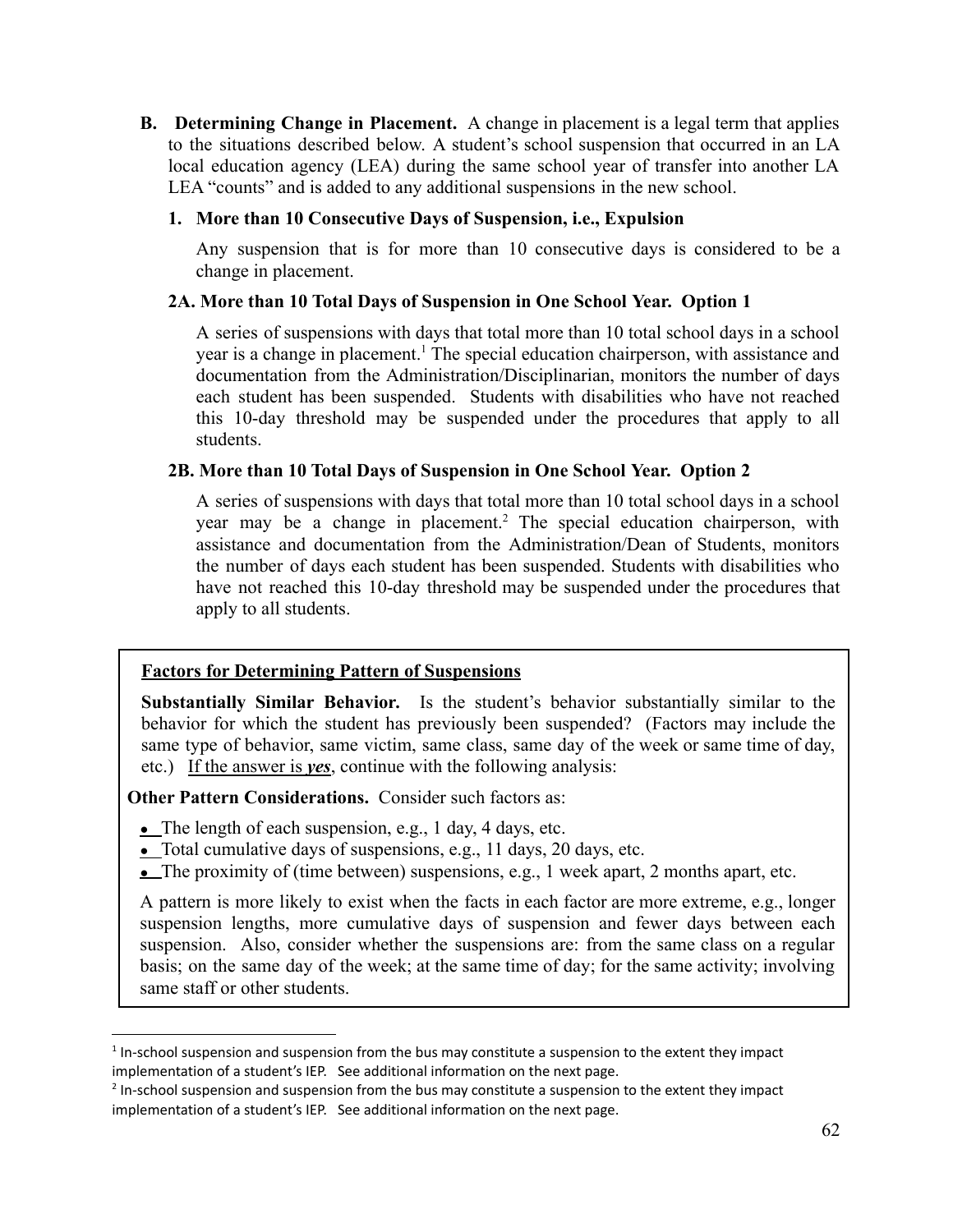*Consistent Decision-Making.* Determining whether a pattern exists is very subjective. Thus, school staff should consult with a Department of Education Representative (Office of Federal Programs Support) when considering this issue to ensure that factors are considered consistently across schools.

The *Determining a Pattern of Suspensions Worksheet*, Appendix A, should be used to document consideration of this issue whenever a student's suspension has surpassed 10 cumulative days for the year.

- **3. Additional Considerations.** The following considerations apply to in-school suspension; a suspension or removal for a portion of the school day; and for suspensions from transportation.
	- **a. In-school Suspension.** An in-school suspension will not be considered as a suspension for the above purposes as long as a student is given the opportunity to continue to appropriately participate in the general curriculum; receive IEP specified services, and participate with nondisabled children to the extent (s)he would have in the current placement. Any in-school suspension that does not meet this standard must be considered as a suspension for purposes of these procedures.
	- **b. Suspension/Removal for Portion of School Day.** Students sent home from school in the morning because of misconduct is considered to have a full-day suspension. Students sent home in the afternoon is considered to have a half-day suspension. These conditions apply unless the student's BIP specifically calls for the student to receive a shortened school day when certain behaviors are exhibited.  $3$
	- c. **Bus Suspension.** The following standards apply based on whether transportation is a related service on the IEP:
		- **1) Bus Transportation Is IEP Service.** When transportation is an IEP service, a student's removal from the bus is considered to be a suspension **unless** transportation is provided in some other way. In this case, transportation has been determined to be necessary for the student to access educational services.
		- **2) Bus Transportation Is Not IEP Service.** When transportation is not an IEP service, the student's removal from the bus is NOT considered to be a suspension. In this case, the student/parent have the same obligations for the student to get to and from school as any nondisabled peers suspended from the bus. However, school officials should consider whether the bus behavior is similar to classroom behavior that IS addressed in an IEP and whether the bus behavior should be addressed in the IEP or through a BIP.

<sup>&</sup>lt;sup>3</sup> Note: The Student Information System allows only the entry of suspension for a full day; half days are not permitted. Thus, there may be a difference between a student's actual total number of suspension days and the total recorded on the System. The student's "actual" full time equivalent days of suspension, however, are relevant to the application of these standards. Schools are strongly encouraged to enter suspension data in "real time."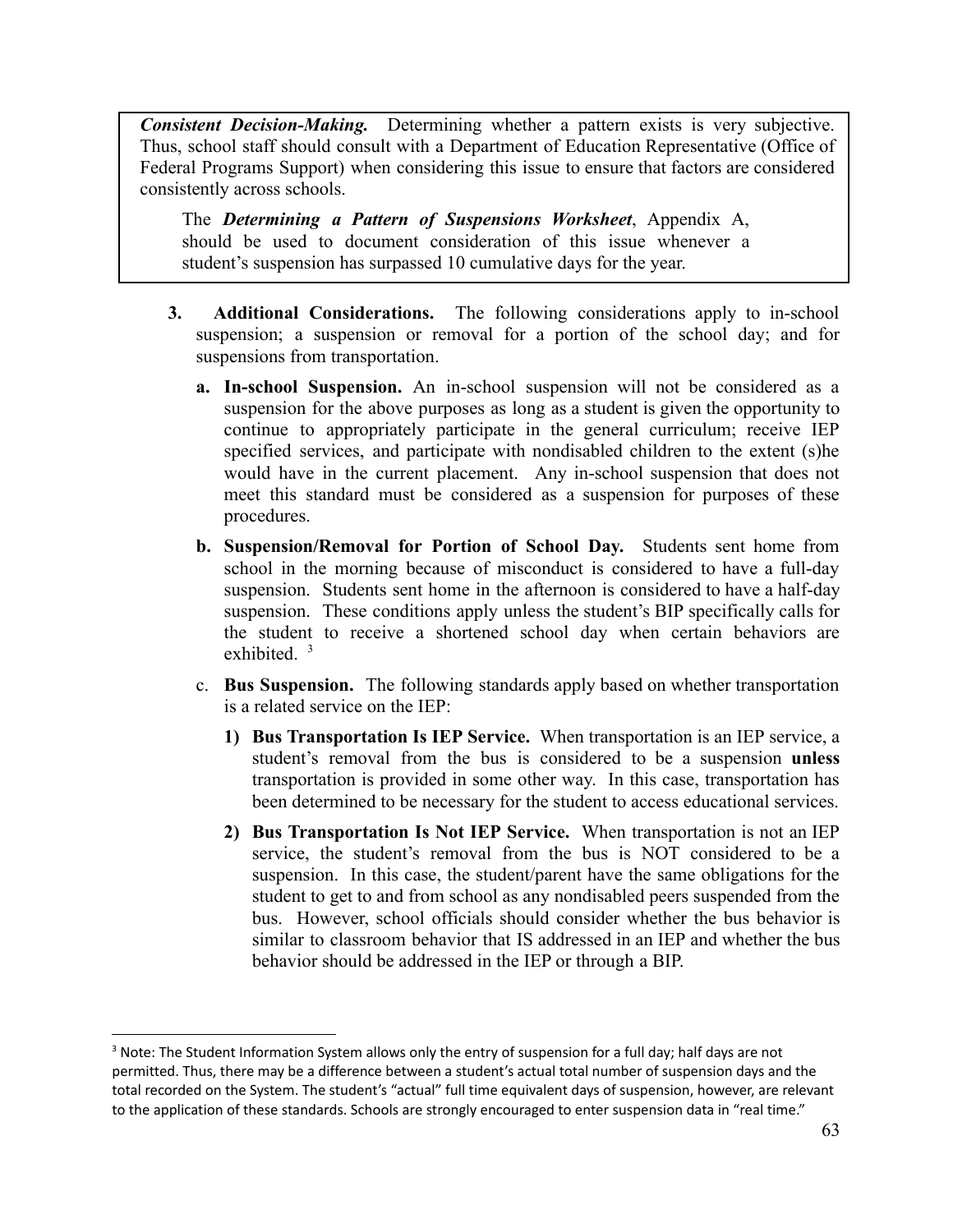**Monitoring suspensions -** principal must have procedures in place to monitor and cumulatively total all suspensions for students with disabilities.

### **C. Determining Manifestation Determination & Services**.

**1. Manifestation Determination.** Within 10 days of any decision resulting in a change of placement the LEA representative, parent, and relevant members of the child's IEP Team (as determined by the parent and the LEA representative) must meet and determine whether the student's behavior is a manifestation of his/her disability using the Manifestation Determination form. The procedures below are used to make this determination.

### **a. Making the Decision**

**1. Review Relevant Information.** The team participants review all relevant information in the student's file, including the IEP. If the IEP was not implemented, the team documents why it was not implemented and whether the failure to implement the IEP impacted the student's behavior.

**2. Observe Behavior.** The team also reviews documentation of staff observations regarding the student's behavior. This should include an analysis of the student's behavior across settings and times throughout the school day.

**3. Information from Parents**. The team reviews any relevant information provided by the parents.

**4. Ask Two Questions to Determine Manifestation.** The team must consider the two questions below to determine if a student's behavior was manifested by his/her disability.

**a. Relationship of Behavior to Misconduct.** Was the conduct caused by or directly and substantially related to the student's disability?

Consider whether the behavior in question has been consistent and/or has an attenuated association with the disability:

- **Consistent Behavior.** Behavior that has been consistent across settings and across time may meet this standard.
- **Attenuated Association.** Behavior that is not an attenuated association, such as low self-esteem, to the disability would not have a direct and substantial relationship to the student's disability.

**b. IEP Implementation.** Was the conduct a direct result of the school's failure to follow the student's IEP? If so, the principal must ensure that immediate steps are taken so that the identified deficiencies are remedied.

**(d) Behavior Is Manifestation of Disability. I**f the relevant members of the IEP team answers yes to either question, then the student's behavior is a manifestation of his/her disability. In this case:

**1. Return to Placement.** Unless the IEP team agrees to a change of placement as part of the modification of the BIP, the school must return the student to the placement from which (s) he was removed. Note: this provision does not apply to students involved with weapons, drugs or serious bodily injury.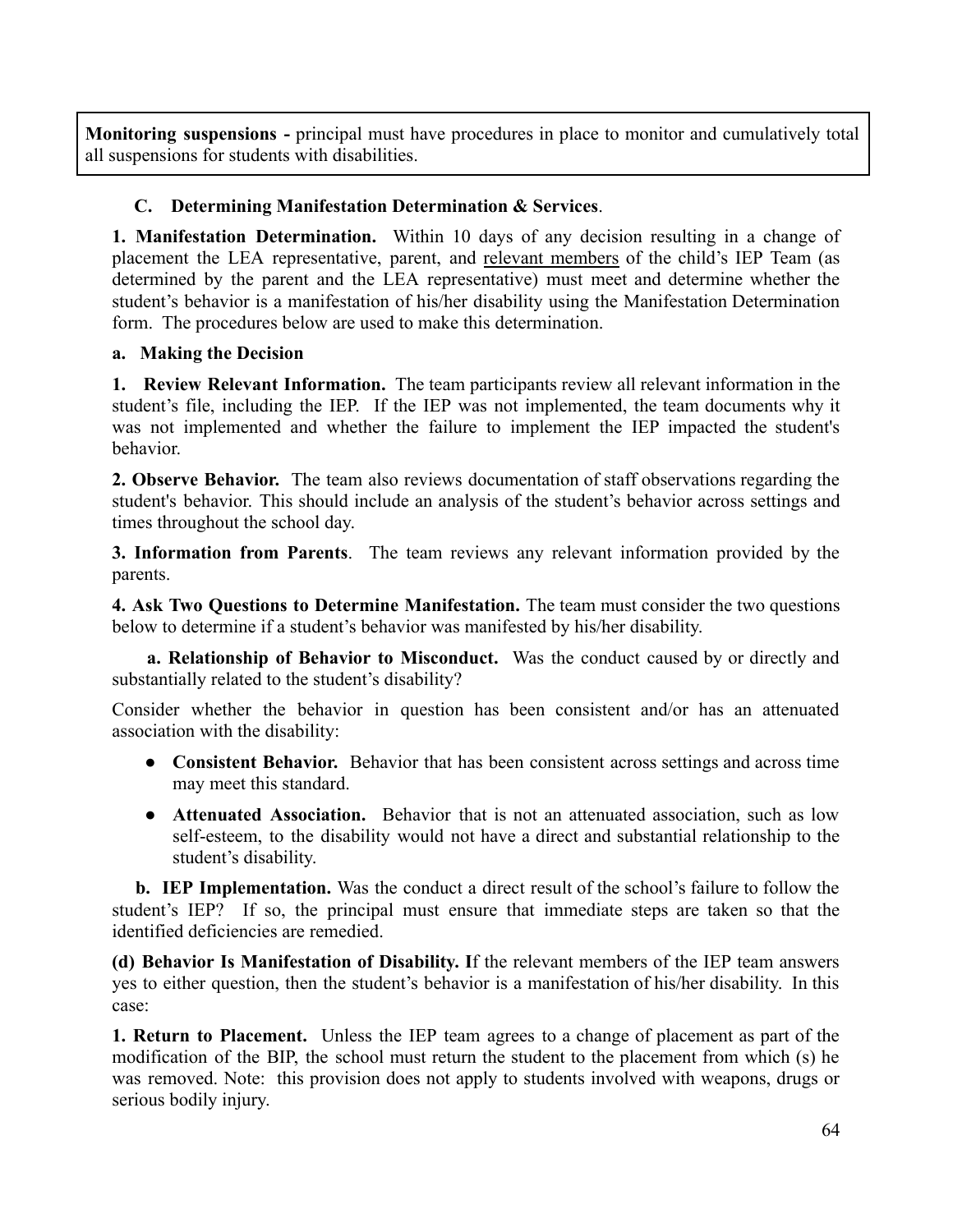**2. FBA & BIP.** The IEP team must conduct or review a functional behavioral assessment (FBA) and create a behavior intervention plan (BIP) addressing ways that the school can help the student with the conduct at issue. If the student already has a BIP, it must be reviewed and modified to address how the school can better assist the student with the conduct at issue**. Note:** If the FBA requires a new assessment of student behavior, parental consent is required.

### **(e) Behavior is NOT Manifestation of Disability**

**1)** S**ame Consequences.** If the IEP team members agree that the student's conduct was not a manifestation of his/her disability, then the student may be subject to the same consequences as all students.<sup>4</sup>

**2) Required Services.** A student with a disability who is removed from his/her current placement must receive the following services beginning on the 11<sup>th</sup> day of *cumulative* suspensions during the school year. The IEP team:

**a) Identifies Services.** Identifies and documents educational services the students will receive to enable the student to continue to participate in the general education curriculum, although in another setting (e.g., an interim alternative educational setting (IAES), etc.) and to progress toward meeting the goals set out in the student's IEP; and

**b) Develops/Reviews FBA/BIP.** Provides, as appropriate, an FBA and BIP services and modifications, which are designed to address the behavior violation so that it does not recur.

**c) Considers Need for More Restrictive Services**. May convene and modify the student's IEP. School personnel may consider any unique circumstances on a case-by-case basis when determining whether a change in placement, consistent with the requirements of this section, is appropriate for a student with a disability who violates a student code of conduct.

## **13.2. WEAPONS, DRUGS OR SERIOUS BODILY INJURY: EMERGENCY PROCEDURES**

In circumstances related to a student's use of weapons, drugs or imposition of serious bodily injury, school officials may remove a student for 45 school days by following the procedures below.

### **A. Criteria for Emergency Removal.**

**1. Weapons.** A student carries a weapon to or possesses a weapon at school, on school premises, or to or at a school function under the school's jurisdiction.

A weapon is a device, instrument, material or substance animate or inanimate that is used for or is readily capable of causing death or serious bodily injury (excluding pocket knife with a blade of less than  $2\frac{1}{2}$  inches in length); firearms, including a starter gun; the frame or receiver of such a weapon; a muffler or silencer; any destructive device including any explosive incendiary or poison gas bombs, grenades, rockets, missiles and mines; does not include antique firearms.

<sup>&</sup>lt;sup>4</sup> If a parent disagrees with the team's decision that the behavior was not a manifestation of the student's disability or with the interim alternative educational services or location, the parent may request an expedited due process hearing to challenge this finding. If the Hearing Officer agrees with the parent, the student will remain in the school where the offense was committed unless the parent and the school agree otherwise.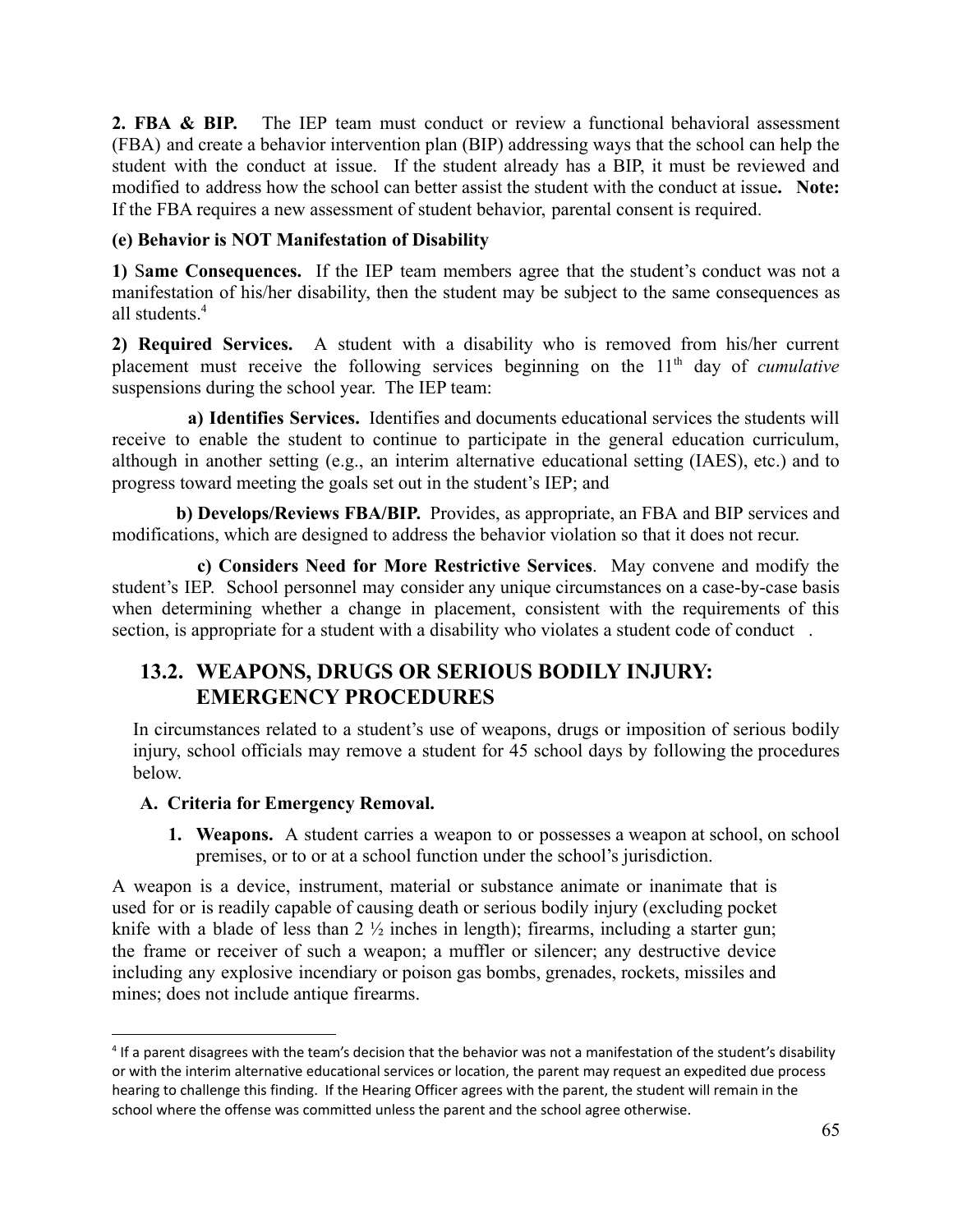**2. Drugs.** A student knowingly possesses or uses illegal drugs, or sells or solicits the sale of a controlled substance, while at school, on school premises, or at a school function under the school's jurisdiction;

A controlled substance is a drug or other substance in the Federal Code that does not include a substance legally used and possessed under the supervision of a licensed health-care professional.

- ✓ Possession of alcohol and tobacco does not fall under "controlled substance." Therefore, the principal cannot move a student to an IAES for possession of these items under this section. Instead, the removal is subject to the procedural safeguards applicable to other types of misconduct.
- **3. Serious Bodily Injury.** A student inflicted serious bodily injury upon another person while at school, on school premises, or at a school function under the jurisdiction of the State or an LEA.<sup>5</sup>

The serious bodily injury involves substantial risk of death; extreme physical pain; protracted and obvious disfigurement; or protracted loss or impairment of the function of a bodily member, organ, or mental faculty.

### **B. Removal**

**1. General.** The school may immediately remove the student for up to 45 school days to an IAES. Because drugs, weapons, and serious bodily injury are so dangerous to a safe school climate, a school may remove a student under these circumstances for 45 school days regardless of whether the team believes that the behavior is a manifestation of the student's disability.

The 45 school days do not include those days the school is not in session, e.g., Spring Break. The IEP team may specify a removal for fewer days than the maximum 45 days.

- **C. Action during Removal.** During the 45 school day period, the school must convene a meeting to determine whether the student's behavior is a manifestation of his/her disability. (See Section I.C. above for more information about the manifestation determination process.)
	- **1. Behavior IS Manifestation of Disability**
		- **a. Functional Behavior Assessment/Behavior Intervention Plan FBA/BIP.** As discussed above, the IEP team must conduct or review an FBA and create a BIP addressing ways that the school can help the student with the conduct at issue. If the student already has a BIP, it must be reviewed and modified to address how the school can better assist the student with the conduct at issue. Note: if the FBA requires a new assessment of student behavior, parental consent is required.
		- **b. Reevaluation.** The student may be referred for a reevaluation.

<sup>&</sup>lt;sup>5</sup> To comply with the law, a 45 school day emergency removal for serious bodily injury must be extremely serious, i.e., requiring medical treatment.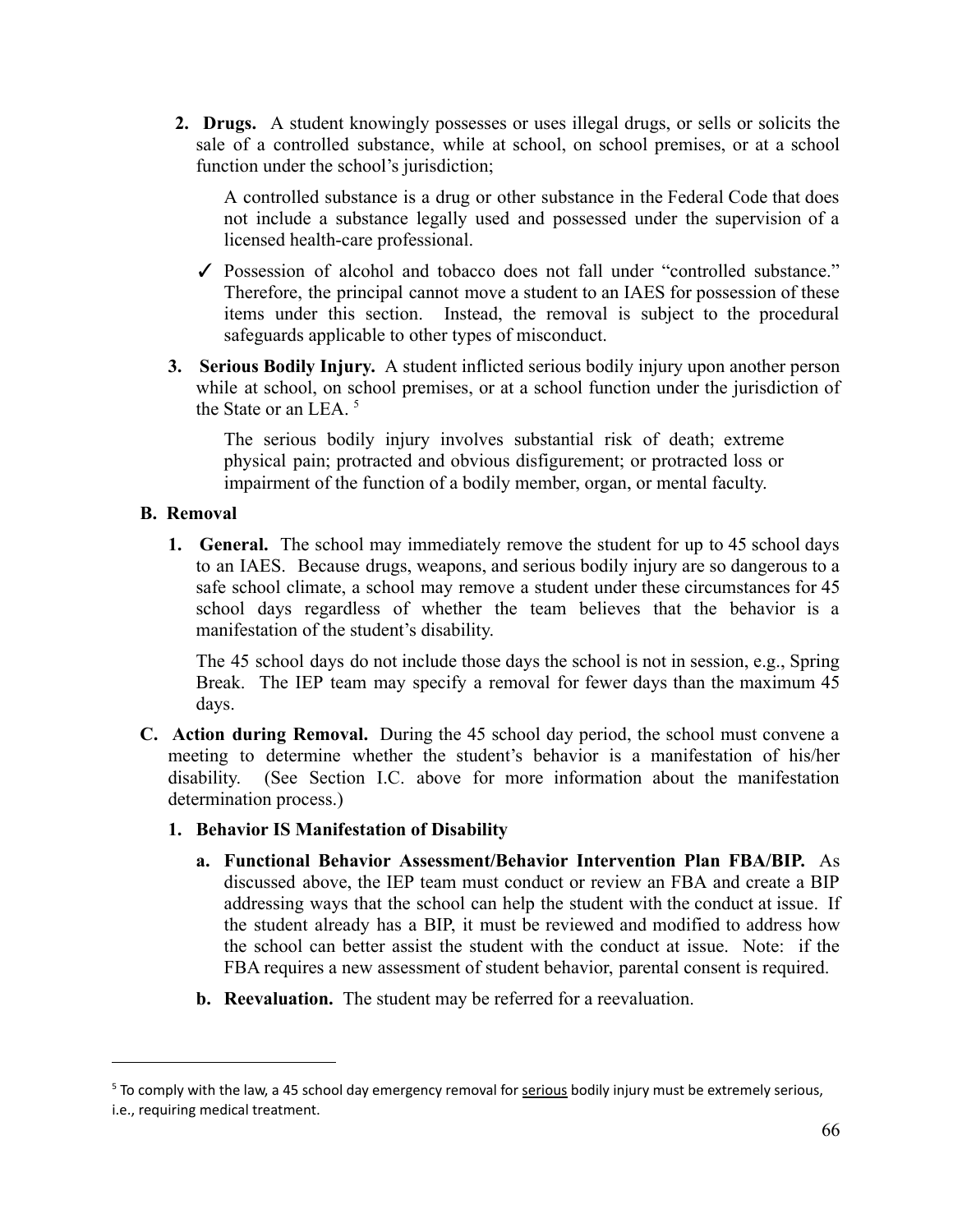**c. More Intensive Services.** The IEP team may meet to consider more intensive special education services upon the expiration of the 45 days IAES or sooner.

### **2. Behavior is NOT Manifestation of Disability**

- **a. Disciplinary Hearing.** If all team members determine that the conduct was not a manifestation of the student's disability, then the 45 school day emergency placement may proceed to a disciplinary proceeding afforded to all students.
- **b. FBA/BIP.** The student must receive, as appropriate, an FBA and BIP services and modifications, which are designed to address the behavior related to the disciplinary violation so that it does not recur.

### **13.3. APPEALS**

### A. **Reasons for Requesting an Expedited Due process Hearing**

- **1. Parent Disagreement.** Parents who disagree with the appropriateness of the alternative placement or remedial disciplinary setting or services may request an expedited due process hearing.
- **2. School Considers Student to be Dangerous.** If a school has documented reasons to believe that keeping the student in his/her current school is **substantially likely to result in injury to the student or to others**, the school should request an emergency hearing for the purpose of transferring the student to an IAES for up to 45 school days. *Note: this standard is not as high as a serious bodily injury; it does not allow for an immediate 45 school day removal.*

### **B. Authority of Charter Operator Hearing Officer**

- 1. A hearing officer may:
	- a. Return the student to the placement from which the student was removed if the hearing officer determines that the removal did not comply with these procedures or that the student's behavior was a manifestation of the student's disability; or
	- b. Order a change of placement to an Interim Alternative Education Setting IAES for not more than 45 school days if maintaining the current placement of the student is substantially likely to result in injury to the student or to others.
- 2. The school may repeat its request for an expedited hearing if it believes that returning the student to the original placement is substantially likely to result in injury to the student or to others.

### **C. Expedited Due Process Hearing Procedures.**

- 1. An expedited hearing must occur within 20 school days of the date the request is filed. The hearing officer must make a determination within 10 school days after the hearing.
- 2. Unless the parents and school personnel agree in writing to waive the resolution meeting or agree to mediate the dispute:

a. A resolution meeting must occur within seven days of receiving notice of the hearing request; and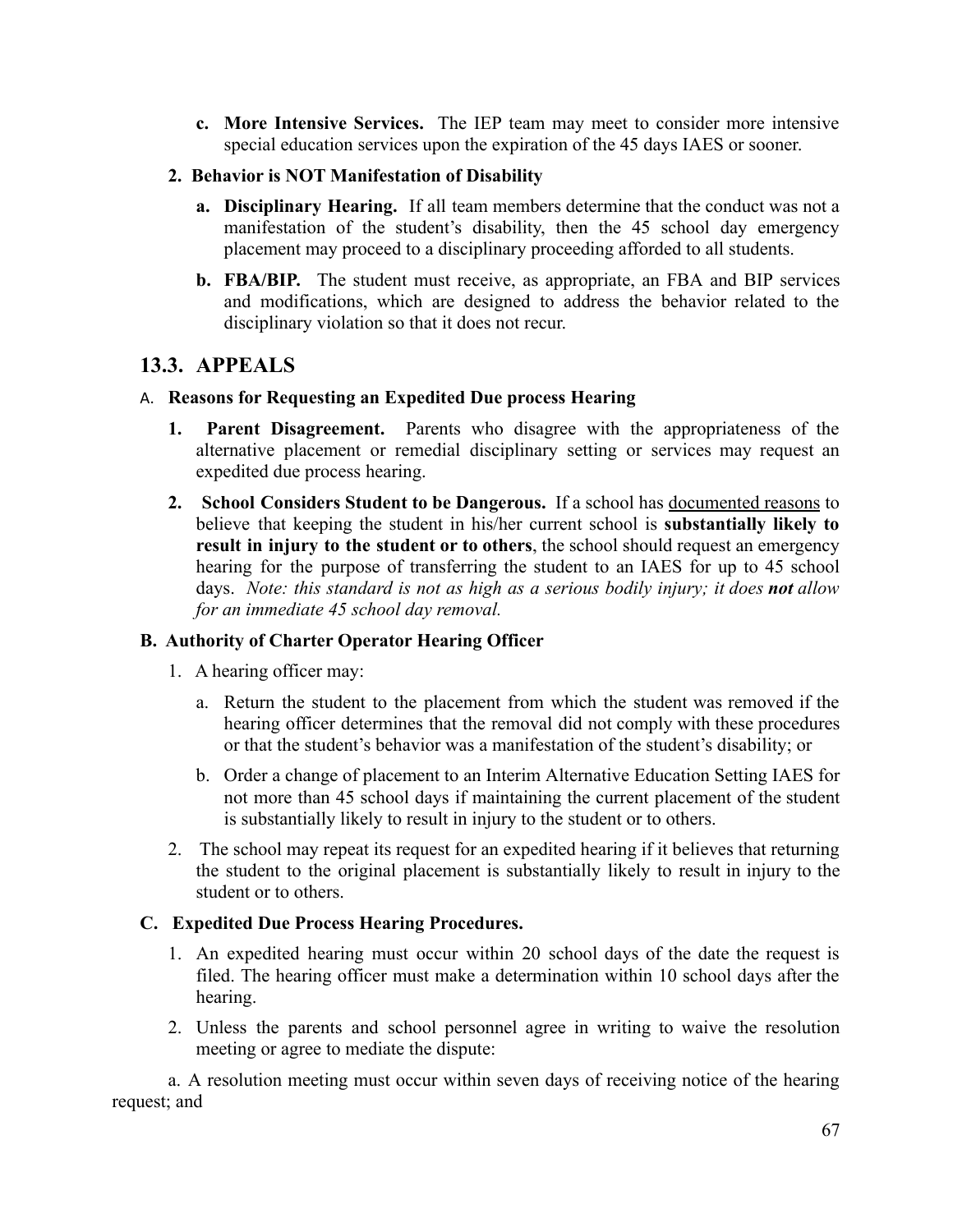b. The hearing may proceed unless the matter has been resolved to the satisfaction of both parties within 15 days of receipt of the hearing request.

3. The evidence is not disclosed to the other party three business days before the hearing is excluded unless the parties agree otherwise.

Expedited due process hearing decisions are appealable to state or federal court.

### **D. Placement during Appeal of Discipline Decision**

- **1. Weapons, Drugs or Serious Bodily Injury.** The student remains in the IAES pending the decision of the hearing officer or until the expiration of the 45-day or code violation time period (if less than 45 school days), whichever occurs first, unless the parent and school personnel agree otherwise.
- **2. Behavior not manifested by the Student's Disability.** The student remains in the IAES pending the decision of the hearing officer or until the expiration of the 45-day or code violation time period (if less than 45 school days), whichever occurs first, unless the parent and school personnel agree otherwise.
- **3. Behavior Is Manifested by Student's Disability but Belief Behavior is Substantially Likely to Cause Injury.** The student remains in the placement (s) he was in at the time of the behavior in question unless the parent and school personnel agree otherwise.

### **13.4. STUDENTS WITHOUT IEPS OR SECTION 504 PLANS "DEEMED TO HAVE A DISABILITY"**

In some cases, a student without a disability will be deemed to have a disability. The criteria for making this determination and the applicable procedures relevant to such a finding are discussed below.

#### **A. Knowledge of suspected disability (Thought to be a student with a disability)**

There are certain circumstances that would indicate a school had knowledge that a student might (or is thought to) have a disability prior to the violation of the disciplinary violation. The following three situations give rise to such legal evidence:

- **1. Evaluation Requested.** The parent requested an evaluation.
- **2. Written Concern.** The parent expressed concern in writing to the student's teacher or school administration about the student's need for special education and related services
- **3. Specific Concerns by Staff about Pattern of Behavior.** The student's teacher or other school staff told school supervisory personnel of specific concerns about the student's pattern of behavior.

If any of the three factors above are present, then school officials consider disciplinary action as if the student has a disability.

**B. NOT Deemed To Have Knowledge.** This provision does not apply if: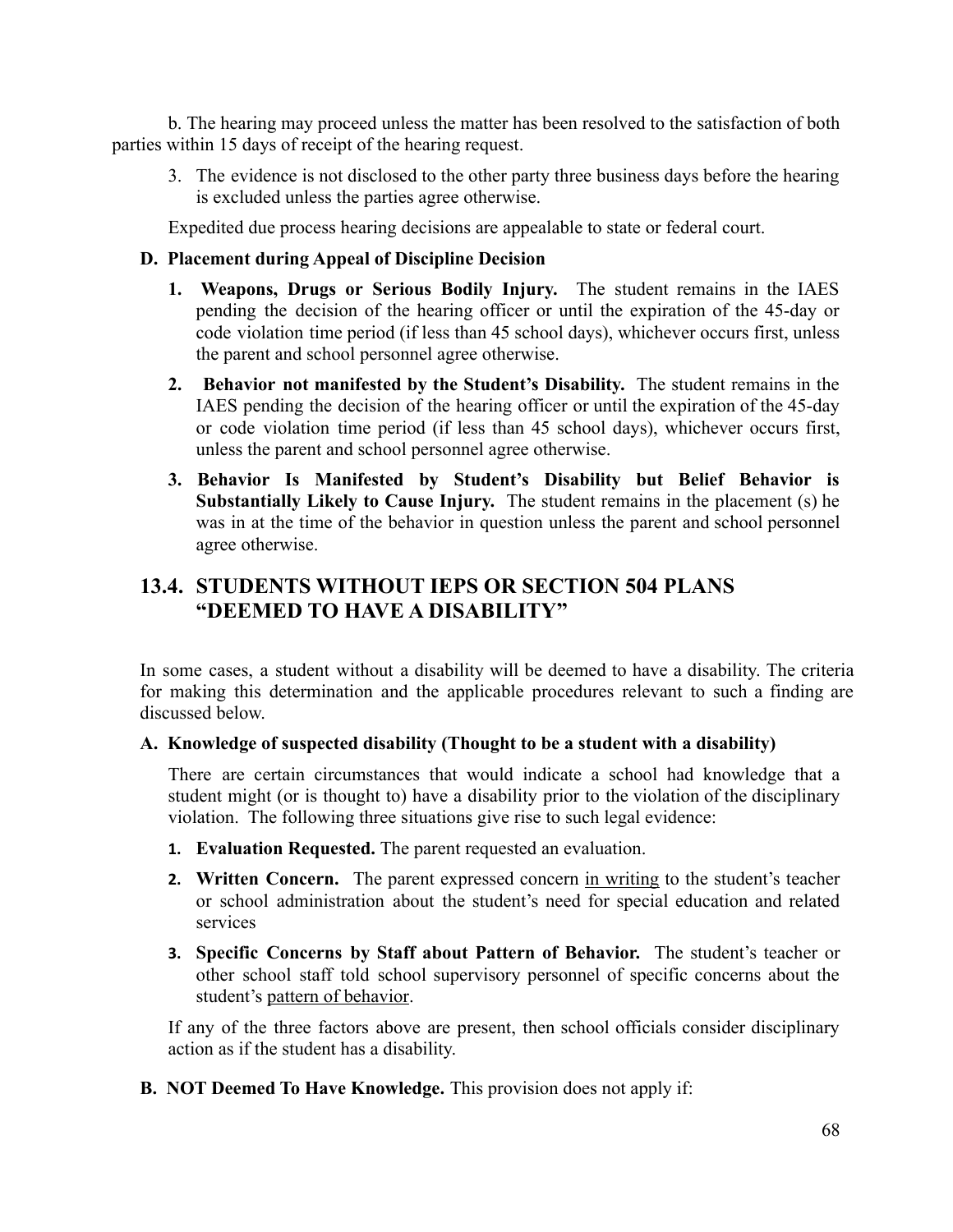- 1. Parent did not consent to an initial evaluation of the student
- 2. Parent refused special education and related services for the student **or**
- 3. The student was evaluated and was determined not to have a disability.

If any of these three circumstances exist, the student may be subjected to the same disciplinary measures applied to those without disabilities engaging in similar behaviors.

The US Department of Education's comments to the IDEA states: a public agency will **not** be considered to have a basis of knowledge merely because a child receives services under the coordinated, early intervening services of the IDEA law UNLESS a parent or teacher of a child receiving early intervening services expresses a concern, in writing, to appropriate agency personnel that the child may need special education and related services.

### **C. School Personnel Have No Knowledge and Parent Subsequently Requests an Evaluation**

If the parent requests an evaluation for a suspected disability after the student is sent to an IAES, the school must conduct an expedited evaluation at parental request. However, the student remains in placement, including an IAES, during the evaluation. If the student is found to have a disability, an IEP must be developed. The IEP team must then conduct a **manifestation determination.** If the behavior is manifested by the student's disability, the team reconsiders the student's placement in light of the new information

## **13.5. REFERRAL TO AND ACTION BY LAW ENFORCEMENT AND JUDICIALAUTHORITIES**

- **A. Reporting Crimes.** Nothing in this part prohibits school personnel from reporting a crime committed by a student with a disability to appropriate authorities or prevents State law enforcement and judicial authorities from exercising their responsibilities with regard to the application of Federal and State law to crimes committed by a student with a disability.
- **B. Transmittal of Records.** School personnel reporting a crime committed by a student with a disability must ensure that copies of the special education and disciplinary records of the student are transmitted for consideration by the appropriate authorities to whom the agency reports the crime. Records must be transmitted only to the extent that the transmission is permitted by the Family Educational Rights and Privacy Act.

### **13.6. APPLICATION OF SECTION 504 AND ADA**

Generally, students with disabilities eligible for services only under Section 504/ADA (i.e., need related and supplementary aids and services only) are entitled to the procedural safeguards specified in this section. An exception to this general rule applies to students with behavior that is not a manifestation of his/her disabilities. In this case, these students are entitled to those services normally available to nondisabled students who are suspended or removed pursuant to the school's *Student code of conduct* .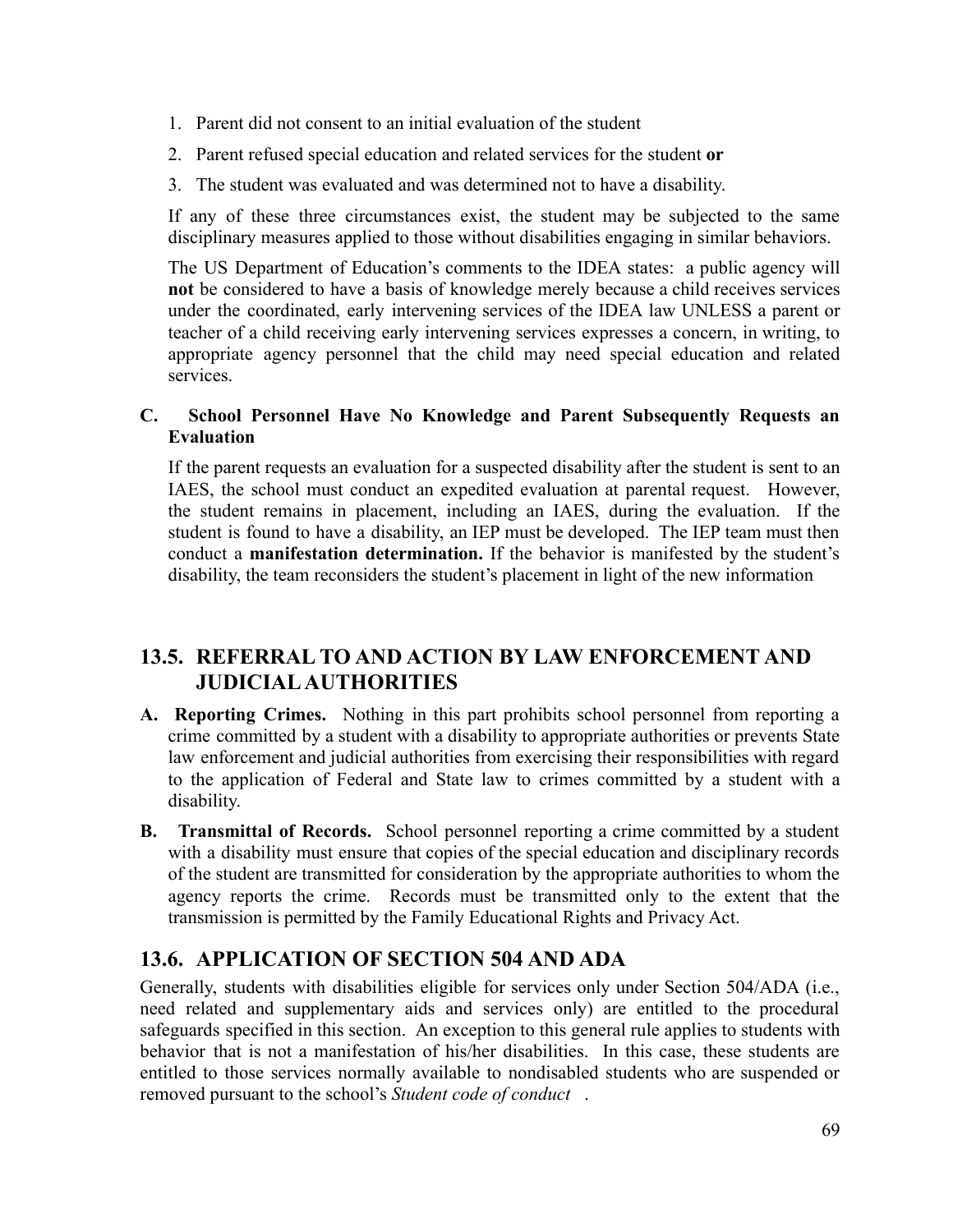## **13.7. USE OF SECLUSION AND RESTRAINTS**

Seclusion room (or "Quiet Room" or "Cool Down Room")

Seclusion is ineffective when used as a form of discipline or punishment, but can be effective as a planned behavior strategy. Seclusion should be used only after the IEP team has carefully considered a continuum of behavior intervention strategies and detailed its use in the IEP of Behavior Intervention Plan (BIP). Seclusion used only for behaviors that are destructive to property and may involve a substantial risk injury to a person, aggressive toward others or severely disruptive to the class environment. Such behaviors as general noncompliance, self-stimulation, and academic refusal can be responded to with less stringent and restrictive techniques. The seclusion room should be used only as a last resort if and when less restrictive means of controlling behavior have proven ineffective.

- If the IEP team of a student with an exceptionality determines, based upon the results of a functional assessment of behavior and other relevant information, that an appropriate behavior intervention plan for the student should include the use of a seclusion room, the IEP team includes this information in the student's IEP or BIP and specifies the location of each seclusion room to be used, the maximum length of any period of seclusion, the maximum number of times during a single school day that the student may be placed in a seclusion room, and any other relevant matter agreed to by the IEP team. An IEP team meeting may be requested at any time to review and consider making changes in the use of this behavior intervention strategy.
- A student with a disability will not be placed in a seclusion room if the child is known to have any medical or psychological condition that a licensed health care provider has indicated, in a written statement that is provided to the school and that is on file with the school, precludes this action.
- A student with an exceptionality cannot be placed in a seclusion room except by a school employee who has had training in the appropriate use of seclusion rooms, including getting a student to a seclusion room, placing a student in a seclusion room, and supervising a student while the student is in the room.
- While a student with a disability is in a seclusion room, the school employee who is supervising the student should have the ability to see and hear the student at all times. Not more than one student with a disability should be placed in the same seclusion room at the same time. A seclusion room cannot be locked.

Notification: If a student is secluded, the parent must be notified in writing within 24 hours along with the reason for seclusion and the length of time for seclusion.

#### **Physical restraints and mechanical restraints**

Restraint is used only if a student presents a threat of imminent risk of harm to self or others and only as a last resort to protect the safety of all involved. Unless the behavior of a student with an exceptionality presents an imminent risk of harm, physical restraint should be used only if there is evidence that other less-restrictive, positive behavior intervention strategies specified in the student's IEP or BIP, as appropriate to the behavior exhibited by the student, have been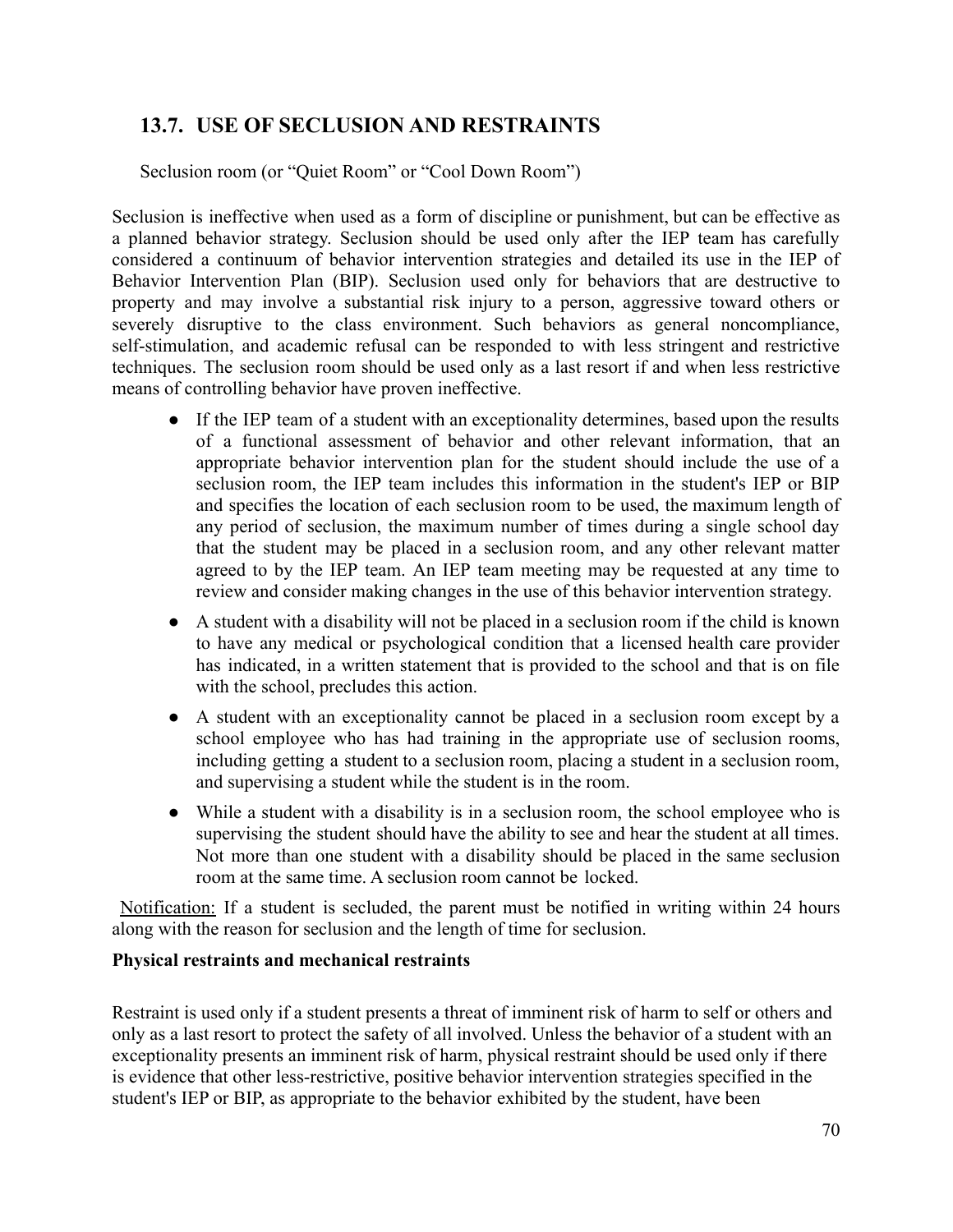implemented with integrity but were documented to be ineffective.

- If the IEP team of a student with an exceptionality determines, based upon the results of an FBA and other relevant information, that an appropriate behavior intervention plan for the student should include the use of a physical restraint when other less-restrictive, positive behavior intervention strategies have been implemented but were ineffective and the child poses a danger to himself or others, the IEP team includes this information in the child's IEP or BIP and any other relevant matter agreed to by the IEP team
- A student with a disability should not be subjected to any form of mechanical restraint.
- No student with a disability should be subjected to the unreasonable, unsafe, or unwarranted use of physical restraint. A school employee uses physical restraint on a student with a disability only if the student's behavior presents an imminent risk of harm.
- Each school employee applying physical restraint uses a method of physical restraint in which the employee has received training and applies the physical restraint in a manner that is proportionate to the circumstances and to the student's size and age and the severity of the student's behavior. Students shall be released from physical restraint as soon as the reasons justifying the use of physical restraint subside.
- A student with a disability is not physically restrained if the child is known to have any medical or psychological condition that a licensed health care provider has indicated, in a written statement that is provided to the school and that is on file with the school, precludes this action.

Notification: If a child is physically restrained, the parent must be notified in writing within 24 hours along with the reason for using physical restraint and the length of time the child was physically restrained.

### *Documentation*

As soon as possible after use of the seclusion room or physical restraint, the school employee who used the seclusion room or physical restraint, or an employee who witnessed its use, documents the use of the seclusion room or the physical restraint. This documentation is completed no later than the school day following the day on which the seclusion room or physical restraint is used, and a copy of the documentation provided to the parent of the student, and a copy is placed in the student's special education file.

## **14. STUDENT POLICIES AND GUIDELINES FOR NETWORK AND INTERNET ACCESS**

The Kenilworth Science & Technology Charter School recognizes the role of educational technologies in stimulating innovative approaches to teaching and learning and shifting the way educators and students access and transmit information, share ideas, and contact others. Use of network resources and the Internet is for educational purposes. Adherence to policies and guidelines is required for continued access to technological resources.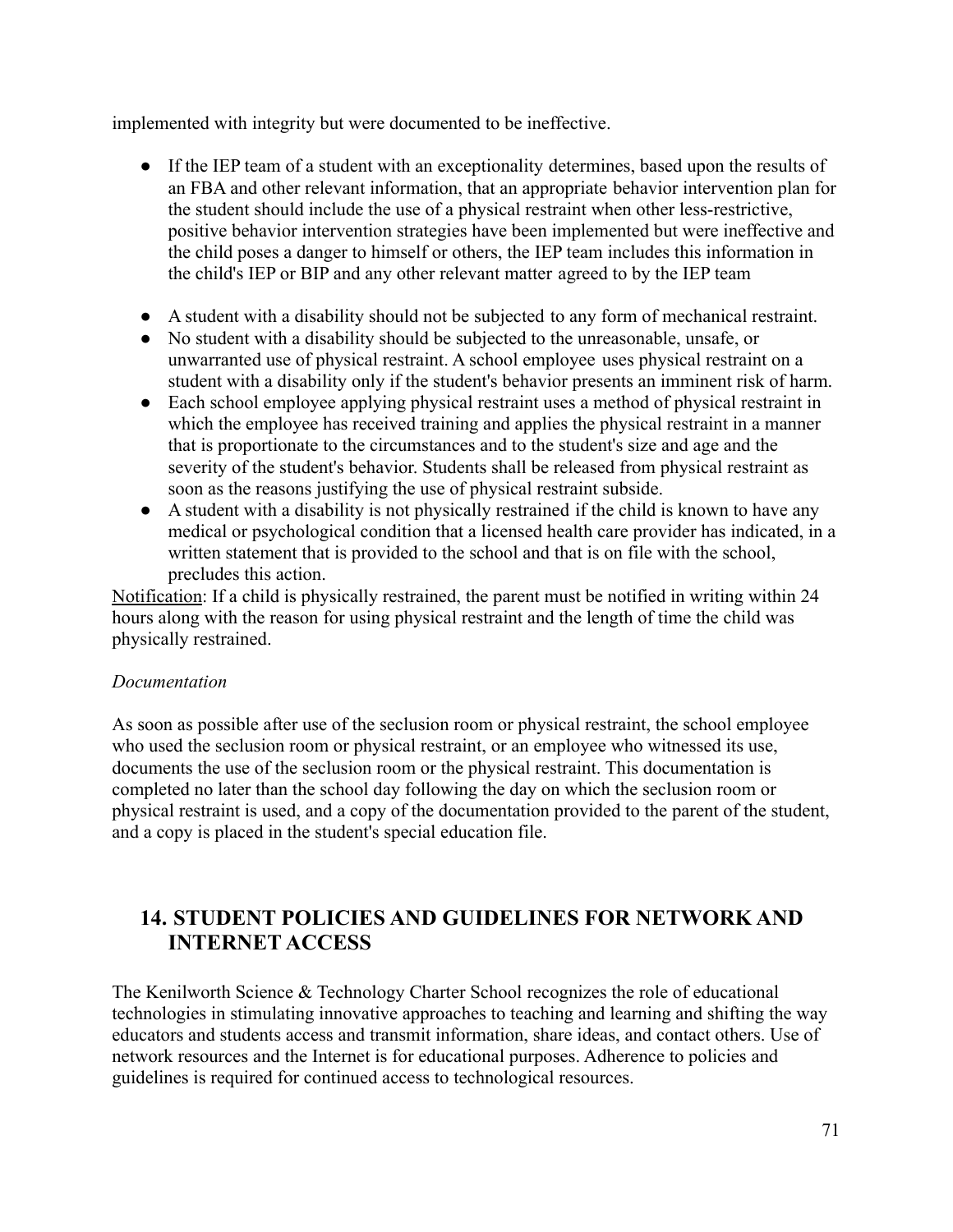# **15. E-MAILAND TELECOMMUNICATIONS**

In general, any student's use of the KST System's networks and telecommunication resources must be for educational purposes. School system rules for student communication also apply in the online environment. Students must respect and adhere to Kenilworth Science & Technology Charter School and local, state, and federal law. The KST System's networks and telecommunications resources are owned by the KST and are subject to search and monitoring by school personnel. Cyber bullying is prohibited.

# **15.1. GENERAL POLICY**

Students must:

1. Login and use network resources only with their student account.

2. Log off and close applications immediately after completing work to prevent unauthorized use of the user ID.

3. Not use email, chat rooms, net meeting rooms, and other forms of direct electronic communication including instant messaging systems unless authorized by KST and directly supervised by a teacher. School system rules prohibiting indecent, vulgar, lewd, slanderous, abusive, threatening, sexually harassing, or terrorizing language applies to all forms of electronic communications. The student and parent or guardian shall sign an Acceptable Use of Networks and Telecommunications Agreement prior to an email account being issued.

4. Not distribute private information about themselves or others.

5. Not send spam, chain letters, or other mass unsolicited mailings.

6. Not view, use, or copy passwords to which they are not authorized.

# **15.2. NETWORKS AND INTERNET USE**

In addition to the foregoing, **s**tudents shall**:**

1. Use Internet search engines and/or other Internet tools only under the direction and supervision of teachers.

2. Observe copyright laws, citing the source of information accessed over the Internet using a standard system as directed by the teacher and/or librarian.

3. Not intentionally access, transmit, copy, or create material that is illegal, such as obscenity, stolen materials, or illegal copies of copyrighted works, including, but not limited to, music, games, and movies.

4. Not intentionally access, transmit, copy, or create any materials or visual depictions on school or district networks or the Internet that are indecent, vulgar, lewd, slanderous, abusive, threatening, harassing, terrorizing, or harmful to minors.

5. Not attempt to gain unauthorized access, including so-called "hacking" or otherwise, compromise any computer or network security or engage in any illegal activities on the Internet, including willfully introducing a computer virus, worm, or another harmful program to the network.

6. Not download and install any file sharing program that bypasses the district filtering device.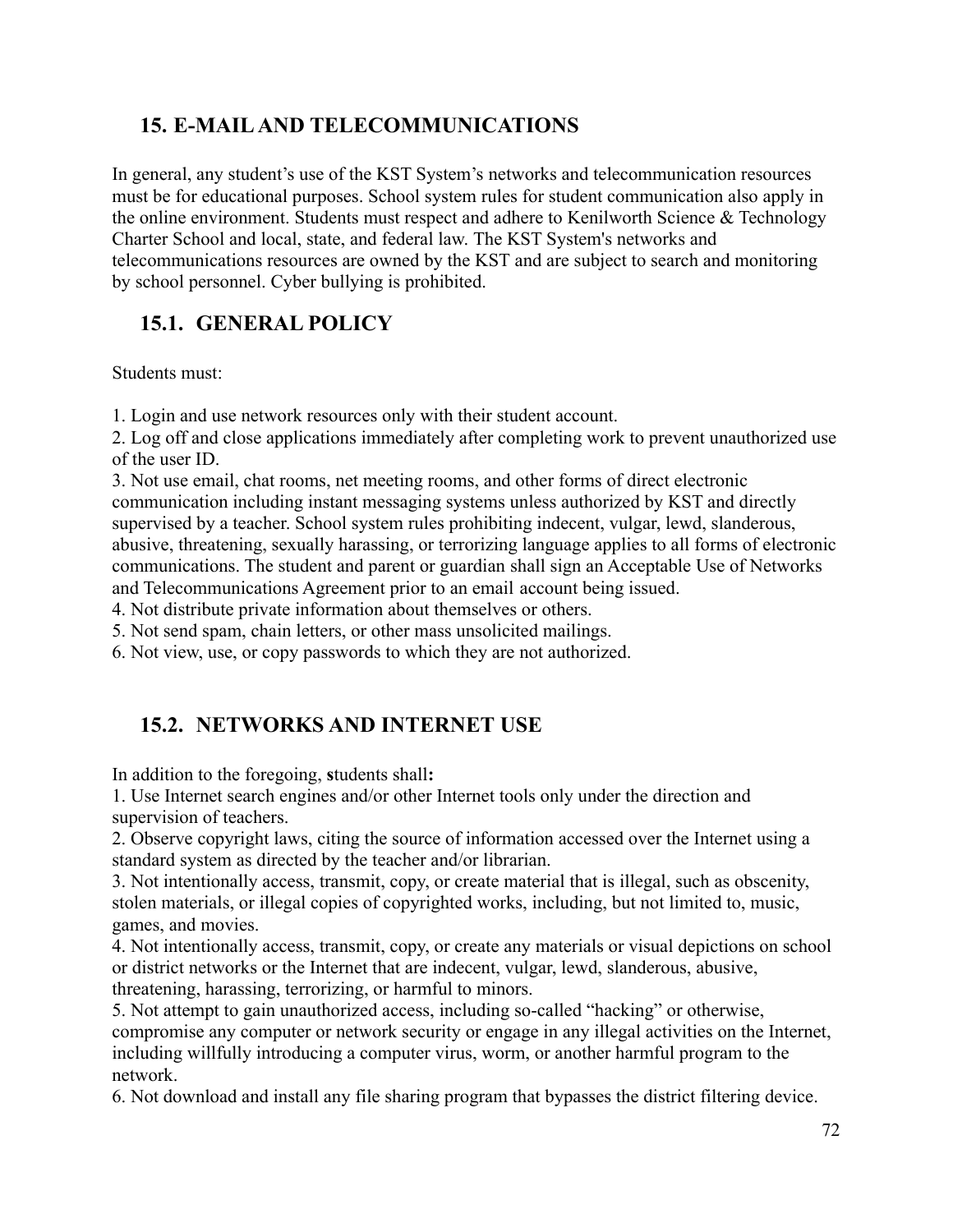7. Not use technology resources to further other acts that are criminal or violate the school or district code of conduct.

8. Not make any purchase on the Internet while using school equipment or Internet service.

Students who may inadvertently access a site that is pornographic, obscene, or harmful to minors shall immediately disconnect from the site and inform the teacher. The school does not condone any illegal or inappropriate activities and will not be responsible for such use by students. The school does not guarantee the right to use the Internet and reserves the right to suspend or terminate the privilege of any individual at its sole discretion without notice, cause, or reason. All school and district rules apply to the Internet the same as they do in the classroom, elsewhere on school grounds or school functions. Network administrators and school personnel may review student e-mail messages at any time or track student navigation of the Network or The Internet. Any violation of this policy may result in the loss of access to the Internet access network. Additional disciplinary action for students will be determined in accordance with existing rules and procedures, both administrative and as stipulated in KST handbook, and including applicable law enforcement agencies when necessary. The school recognizes that changes in technologies and local, state, and federal laws may from time to time require adjustments to policies and guidelines governing technology usage in the district and hereby authorizes the principal or his/her designee to make such adjustments as necessary.

# **15.3. CELL PHONE POLICY**

Students succeed academically when distractions are minimized. Accordingly, Kenilworth will continue to enforce a zero-tolerance for all electronic devices during the school day. Special attention is given to cell phones with their internet and text messaging features, which have made our students vulnerable to vastly more conflicts and distractions.

A cell phone ringing during class time is a major distraction and it takes away from precious instructional time. Phones on "vibrate" are a distraction as well because the student receiving the call disengages from the lesson. Text messaging during the school day has replaced note writing, and again, it takes the students' focus away from the lesson. Therefore, in general, as noted above in this Handbook, cell phones are not permitted by students on the school campus, except as provided below.

Kenilworth is sensitive to your concerns as parents since many of your children travel great distances to school. We realize that cell phones have become the primary connector between parents and their children when they are apart from one another. If it is an emergency situation and your child MUST carry his or her cell phone to school we ask that you write a letter to the principal explaining the reason. The principal MUST approve the letter before the child is allowed to bring the cell phone to school. If the principal approves the request, the student MUST comply with the following procedure:

1. Upon arrival to school, the student MUST turn in the cell phone to the appropriate personnel.

2. The cell phone will be placed in the front office or homeroom until the end of the school day.

- 3. The student must pick up the phone at the end of the day.
- 4. The student CANNOT use the phone on the school bus.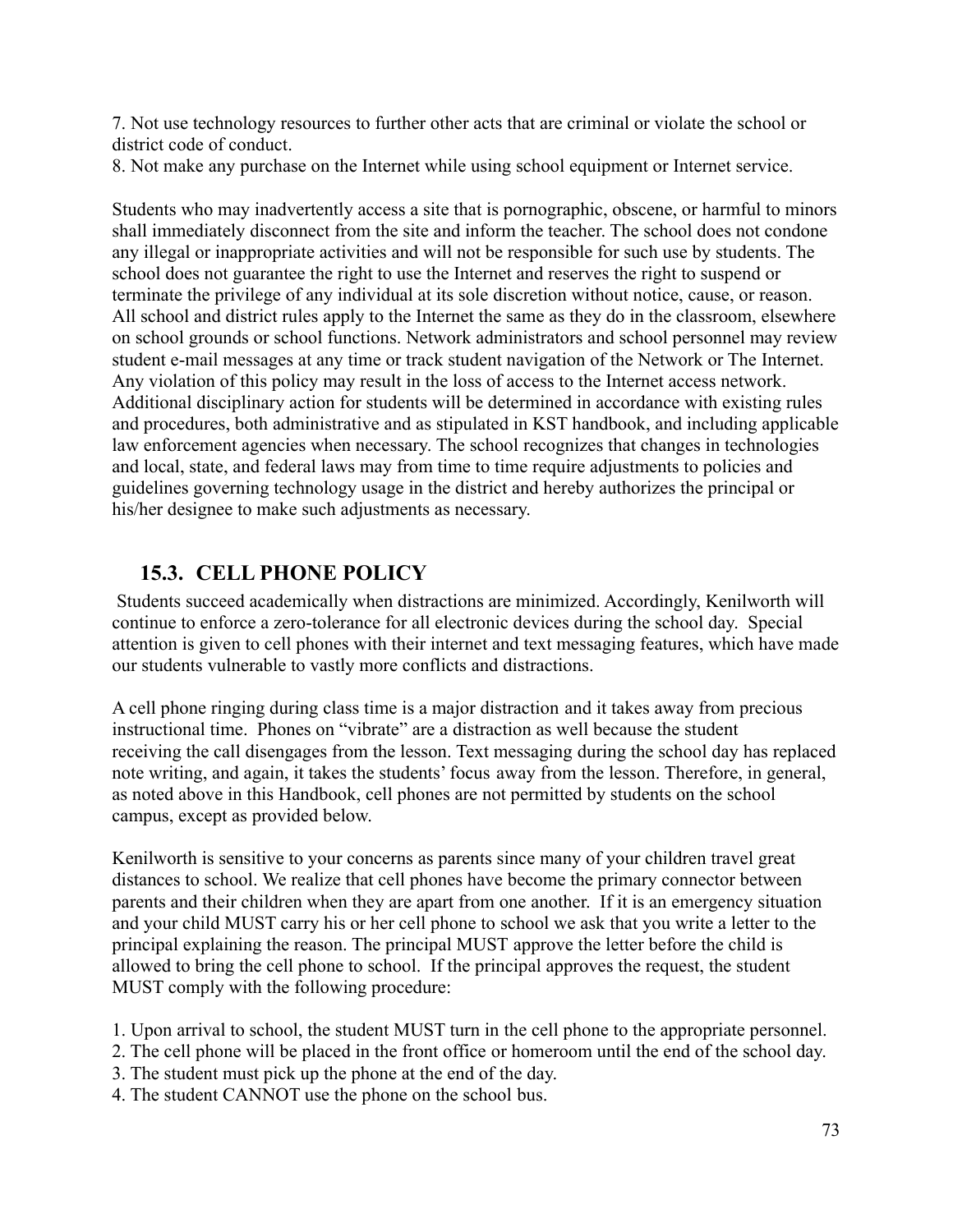5. If the phone is not turned-in in the mornings and the student is caught with the phone the parent will be notified and the cell phone privilege will be terminated.

Furthermore, please note that a student found using this device will face disciplinary action, which may include confiscation, the fines mentioned below and possible detention. Lastly, the school is not liable for any phones that are lost or stolen due to violation by the student.

#### **Penalty for breaking cell phones & electronic policy:**

 $1<sup>st</sup>$  offense (warning)- Parent must pick up cell phone from the office

 $2<sup>nd</sup>$  offense \$5(parent-notification)-Parent/guardian can receive cell phone with a fee of \$5 or the school will hold the cell phone for a month

 $3<sup>rd</sup>$  offense\$25 (parent notification) – Parent/guardian can receive the phone with a fee of \$25 or the school will hold the cell phone until the end of the school year. The phones and other electronic devices which are not collected will be disposed. (Funding will be used towards Positive Behavior Intervention Support Activities).

# **16. ARRIVALAND DISMISSAL**

# 2021-2022 Kenilworth Bell Schedule for Parents

| <b>Time</b> | <b>Event</b>                                              |  |
|-------------|-----------------------------------------------------------|--|
|             | 7:35 AM Earliest time to drop off students for car riders |  |
| 7:37 AM     | <b>Breakfast starts</b>                                   |  |
| 7:57 AM     | Breakfast ends                                            |  |
| 8:00 AM     | 1st period starts                                         |  |
| 2:45 PM     | Students dismissal on Wednesdays                          |  |
| 3:25 PM     | Regular student dismissal                                 |  |

### **Early Check-Out**

Please note that the latest time a student can be checked out from school will be 2:40 pm Monday, Tuesday, Thursday, and Friday. On Wednesdays, the latest time is 2:00pm. As always, Kenilworth Science & Technology School is very concerned about student's safety and well-being; early dismissal from school is an important issue. In all instances of early dismissal, the following procedures and precautions will be taken to ensure students' safety:

- Please adhere to the regular dismissal times.
- If your child needs to be dismissed early, you must call the school a minimum one (1) hour before picking up your child or send a note to the school with your child.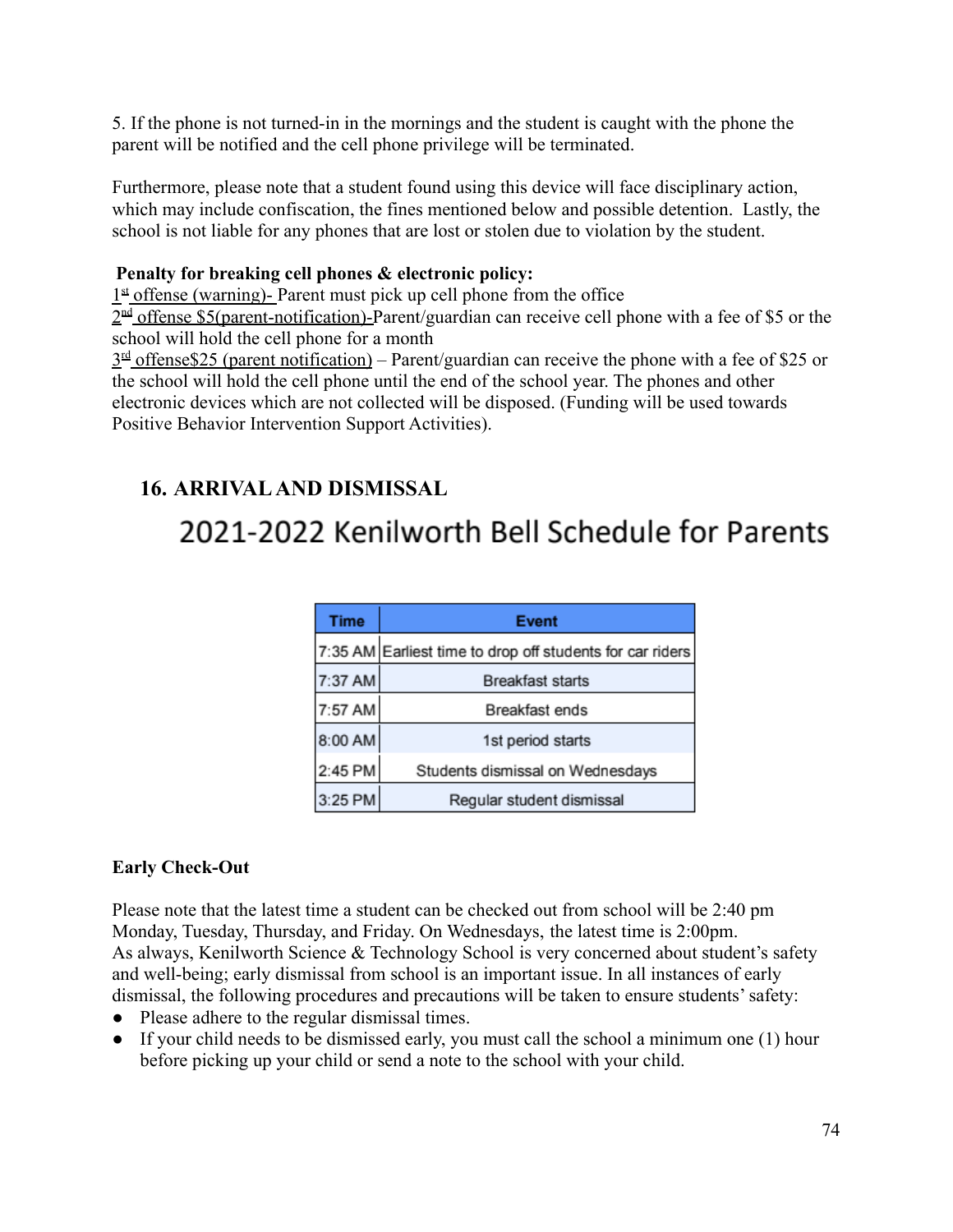- The principal may release a student before the end of a school day only upon presentation of a written or face-to-face (no telephone call) request from your parent or guardian or for emergency reasons.
- Students may be released only to a parent or guardian whose signature is on file in Kenilworth Science & Technology School office or to a properly identified person, authorized in writing by the parent or guardian to act on his/her behalf.
- No staff member shall permit or cause students to leave school prior to the regular hour of dismissal except with the knowledge and approval of the principal and with the knowledge and approval of your parents or guardian.
- Students will not be released from school to any government agency without a proper warrant or written parental permission except in the event of an emergency as determined by the principal.
- Please update names and telephone numbers of adults who may pick up your child. Please update the names if your family situation changes.

# **17. EXTRACURRICULAR ACTIVITIES POLICY**

# **A. ATTENDANCE**

Kenilworth Science & Technology Charter School require students participating in extracurricular activities to be present for more than one-half a school day, on the day the activity occurs, unless the absence is excused per the Attendance Policy. A student may not be allowed to attend a field trip or participate in other activities if the student has been absent for three or more days prior to the event and returns to school on the day of the scheduled activity unless there is a written doctor's note. Tutoring or any other academic activity is to be prioritized over any non-academic club activity. The club sponsor is responsible for keeping up with student's academics. Returning students' last quarter grades and discipline records shall be checked. Reasons for students being denied might include grade status, the number of days missed, the amount of missed assignments, the number of discipline referrals, or other legitimate reasons.

# **B. GRADE REQUIREMENTS**

In order for students to become a member of the club, organization, or athletic team, the student must have attained a cumulative grade point average of 2.5 on the previous semester's work. Students entering the sixth grade may join a club, athletic team or organization based on their promotion.

# **C. STUDENT BEHAVIOR POLICY**

Extracurricular activities afford students opportunities to develop leadership, intrapersonal, and citizenship skills. Participation in extracurricular activities is a privilege, not a right. Students are viewed as role models and must demonstrate good behavior at all times. After being admitted to a club, athletic team, or organization, the student must remain a member in good standing. The student must maintain an acceptable discipline record. With the exception of tardies and minor dress code violations, students will be placed on PROBATION if they continue to receive discipline referral resulting in disciplinary action being taken. Students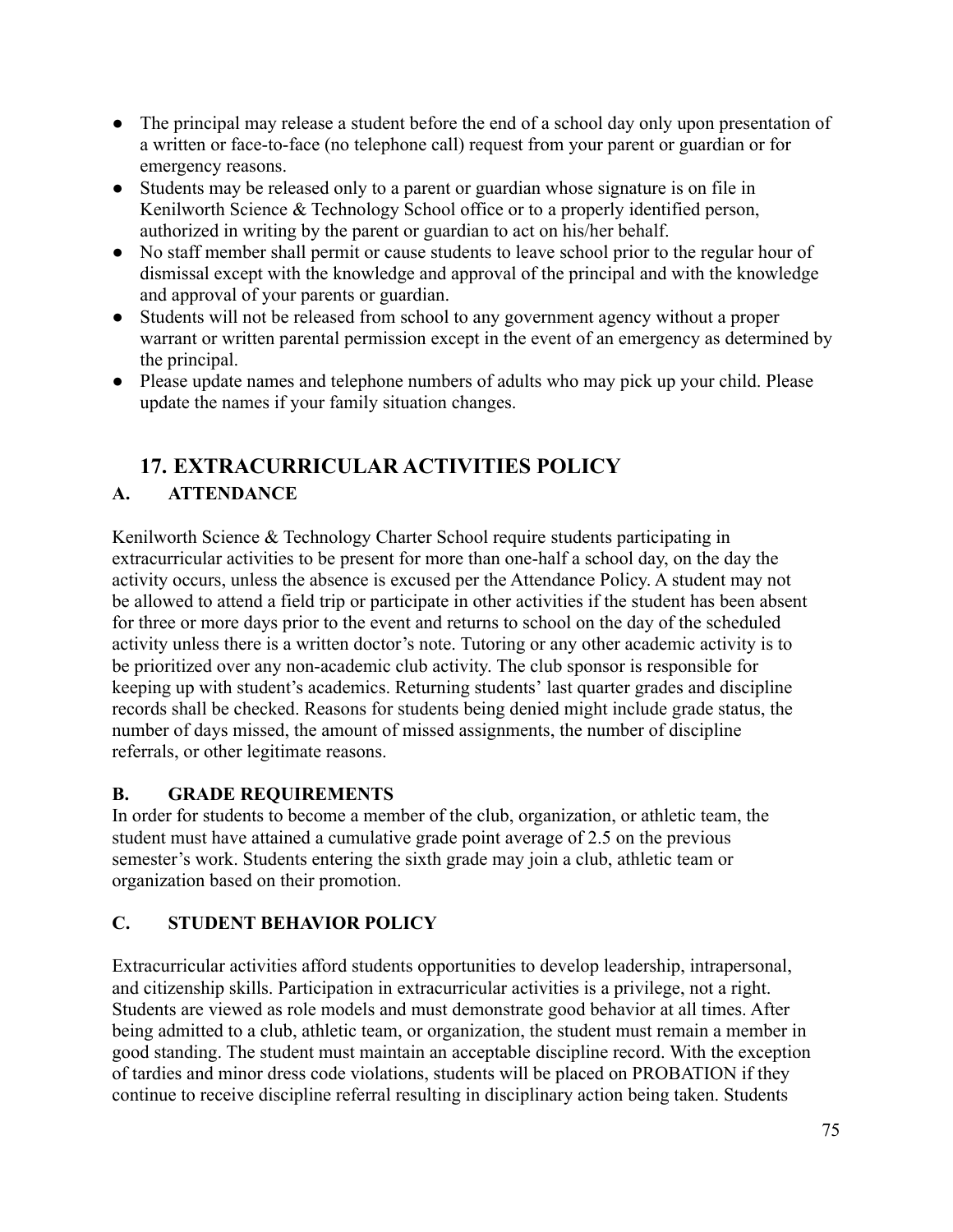serving ISS/OSS may not practice, compete, or participate, until the day after the last assigned suspension day. Continuous ISS/OSS infractions may result in students becoming ineligible for extracurricular activities.

# **D. EXTRA-CURRICULAR ACTIVITIES AFTER SCHOOL HOURS**

Students are NOT allowed to stay after school to attend football, basketball or any other after school activities without parental supervision. Students found loitering around school after school hours will be asked to call their parents to pick them up immediately. Students violating this policy on the second occasion will be suspended from school or prevented from attending any extra-curricular activities for the rest of the school year.

# **E. CLUBS**

Sponsoring teachers will announce details about each club at the beginning of the school year. To be in a sport or a non-academic club at Kenilworth Science & Technology School, students need to:

- a. be attending Kenilworth Science & Technology School
- b. Have approval
- c. "passing grade" in each class they are taking
- d. Have good behavior reports

# **F. STEM**

Kenilworth is giving significant importance to STEM education, as more statistics show the necessity of these skills for future jobs. STEM stands for Science, Technology, Engineering, and Mathematics. STEM programs that will be running for this school year will include STEM Expo, Science Research Mentorship Program, Science Fair competitions, Science Demo Club, NASA Class and many others. Eligibility for these clubs and programs is dependent on students' academic success and behavioral track record.

# **G. SCHOOL TRIPS**

School trips for educational or extra-curricular reasons are field trips and are arranged by staff members in charge of the safety and benefit of the student. Kenilworth Science  $\&$ Technology School students will have the opportunity to go on field trips at various times throughout Kenilworth Science & Technology School year. For all field trips, you will be expected to follow these rules:

- Students are expected to conduct themselves in the proper manner so as to protect the reputation of the school at all times. Students who violate this rule run the risk of being prevented from taking part in any further trips.
- All students who are participants must ride on school-provided transportation unless the person in charge has been notified in writing by the parents ahead of time and arrangements have been made to ride with parents.
- Bring to school the Field Trip Permission Slip signed by your parents or guardian by the specified date. No phone calls will be accepted as permission.
- Wear your school uniform unless otherwise specified.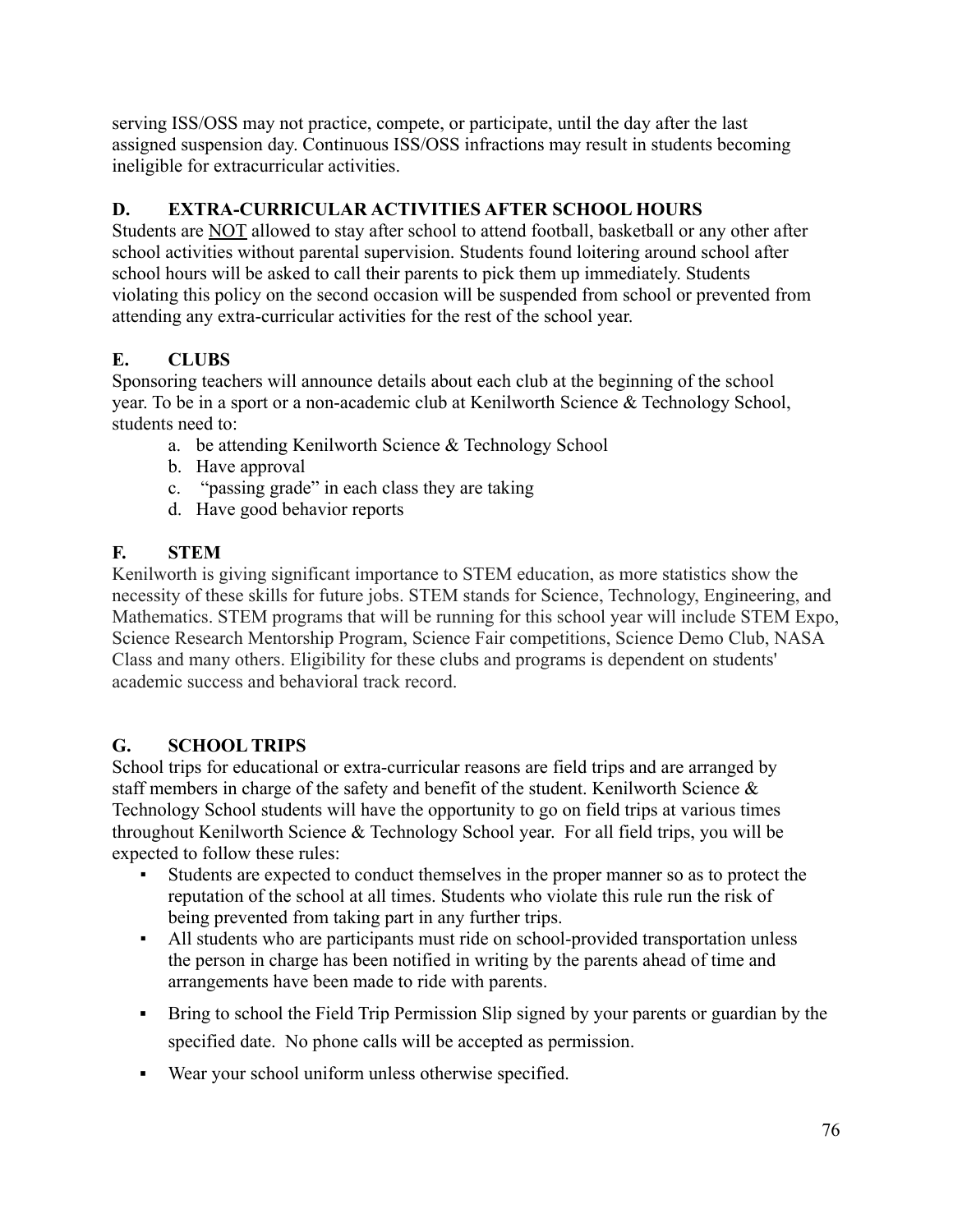- You must abide by Kenilworth Science & Technology School codes of student conduct while on the field trip.
- No electronic devices are allowed during school trips unless you're told to by school administrators.

# **18. LIBRARY**

The library is a resource center used by all Kenilworth students for class assignments, DEAR or AR books, and leisure-time reading. The resources of the library are available to support and enhance students' learning and understanding and to encourage students to become independent, lifelong learners. Students will visit the library with the Library Teacher or their ELA teacher to check out books, magazines, and reserve materials. Because the library serves many students, the library rules (walk, whisper, only check out books/no horseplaying, and no food/drink in the library) will be strictly enforced and students will cooperate to maintain a positive atmosphere that supports reading. Finally, students are required to take AR tests on the books they check out.

### **A. Library Policies - General**

- 1. Students may check out up to 2 books at a time.
- 2. Items may be checked out for 2 weeks.
- 3. Students may renew items they still want.
- 4. Return books to the Return Bin when you are done/when they are due.

#### **B. Overdue books**

- 1. Students with an overdue book may not check out additional materials until the overdue book is returned.
- 2. There is a fine of \$.05 (five cents) per day for late items.
- 3. Each student is fully responsible for each book checked out in his or her name.
- 4. Items overdue two months or more are considered lost and require immediate payment for replacement.

### **C. Lost/damaged books**

- 1. Students are charged the cost of replacing any lost or damaged item, OR the student can replace the lost books with the same title (with Library Teacher's permission)
- 2. Students will not get Semester Report Cards (in December and May) until library fines are paid and lost books are replaced.
- 3. Minor repairs will be performed as needed; however, students who have damaged items beyond repair must pay the replacement cost of the item.

### **D. Library rules**:

- 1. Walking feet at all times.
- 2. Whispering voices only.
- 3. You may ONLY: focus on choosing a great book or on reading.
- 4. No food or gum in the library—to keep the books safe.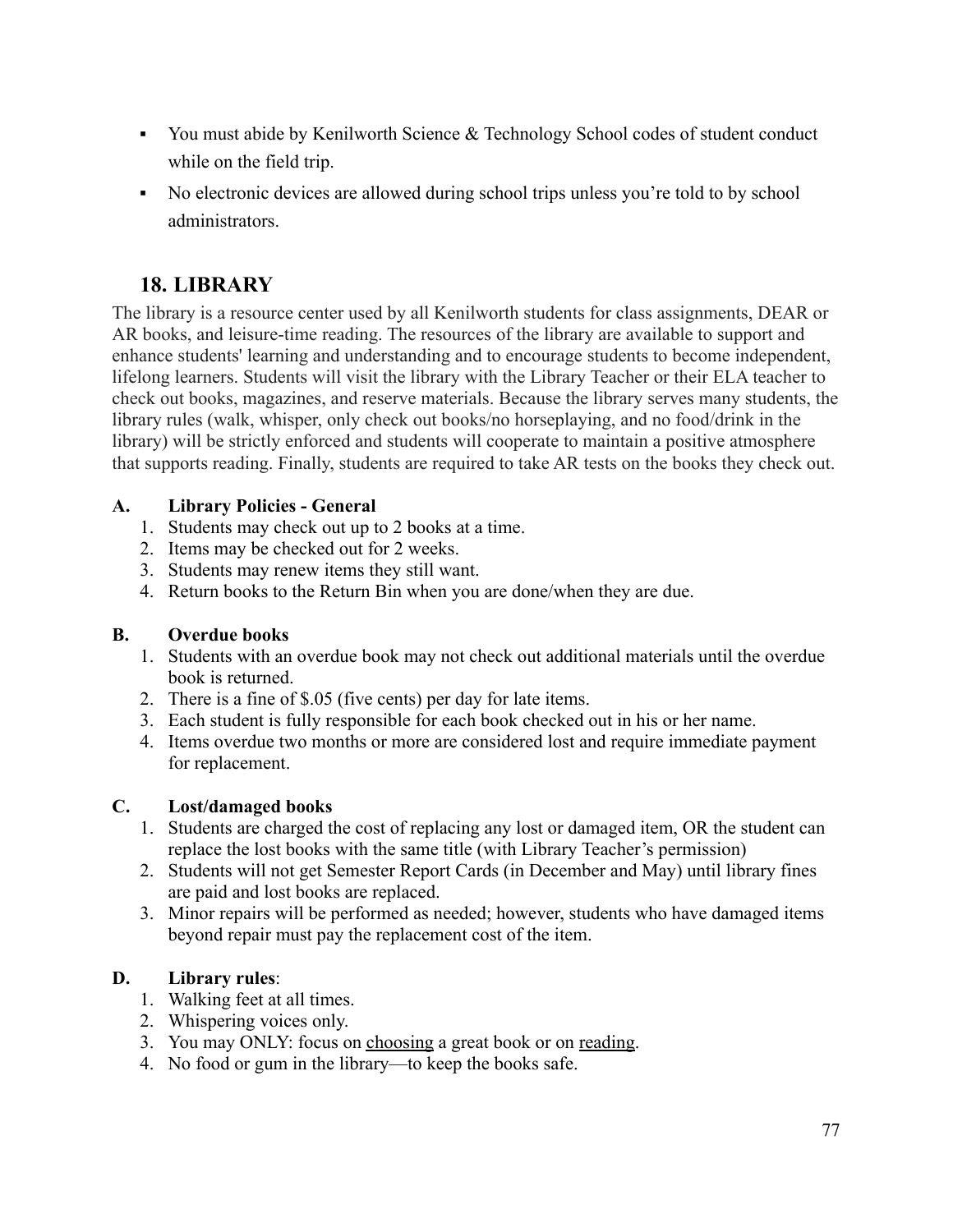Various computers are available to students for word processing, research, and other educationally related applications; chat room use is prohibited. An agreement letter of usage must be signed prior or accessing the Internet. Violations may result in loss of access and suspension from school. See the Librarian for the agreement.

# **19. GENERAL POLICIES AND INFORMATION**

### **SIGNS/POSTERS**

Students need to have all signs, posters, and banners approved and initialed by the principal/designee before they can be displayed.

#### **GYM LOCKERS**

Lockers are the property of the school. These lockers are subject to inspection, as noted above in this Handbook, and maintenance at any time. Students are responsible for the contents of their assigned lockers. Students are encouraged not leave valuables in their lockers.

#### **LOST AND FOUND**

There will be a lost and found box in the office. If you find books, clothing, or personal items on Kenilworth Science & Technology School grounds please bring these items to the office. If you lose something, check the lost and found. These items will be kept in Lost and Found Box. The hallways are inspected each evening and unsecured student property is placed in the Lost Property box located in the office. Students should ensure that all their books, uniform, and other property are clearly labeled with their name to ensure a prompt return of such items if they become misplaced. Kenilworth Science & Technology School is not responsible for lost items. Lost and unclaimed items will be given to the charity organizations after at the end of each quarter

#### **SALES**

Advertising may be permitted if it is for approved school-related activities. Such activities may include school newspapers, yearbooks, and other fund-raising projects. Advertising material that promotes the use of alcohol and tobacco is strictly prohibited. No person may display, offer to sell, or sell any item or service to students or school district personnel on school property, at school-sponsored events, or on school transportation unless he/she has the written permission of Kenilworth Science & Technology School principal.

### **BIRTHDAY CELEBRATIONS AND DELIVERIES**

If a parent wished to celebrate their child's birthday at school, the following protocol must be followed:

- Parent must give the school at least one week's notice
- Birthday treats will only be served at lunch and will be limited to 10 minutes of celebration time.
- All birthday treats must be store bought and sealed prior to being brought to school. No homemade birthday treats will be passed out to students.
- Parents are expected to help clean up after the celebration.
- Parents must bring enough treats for the entire class.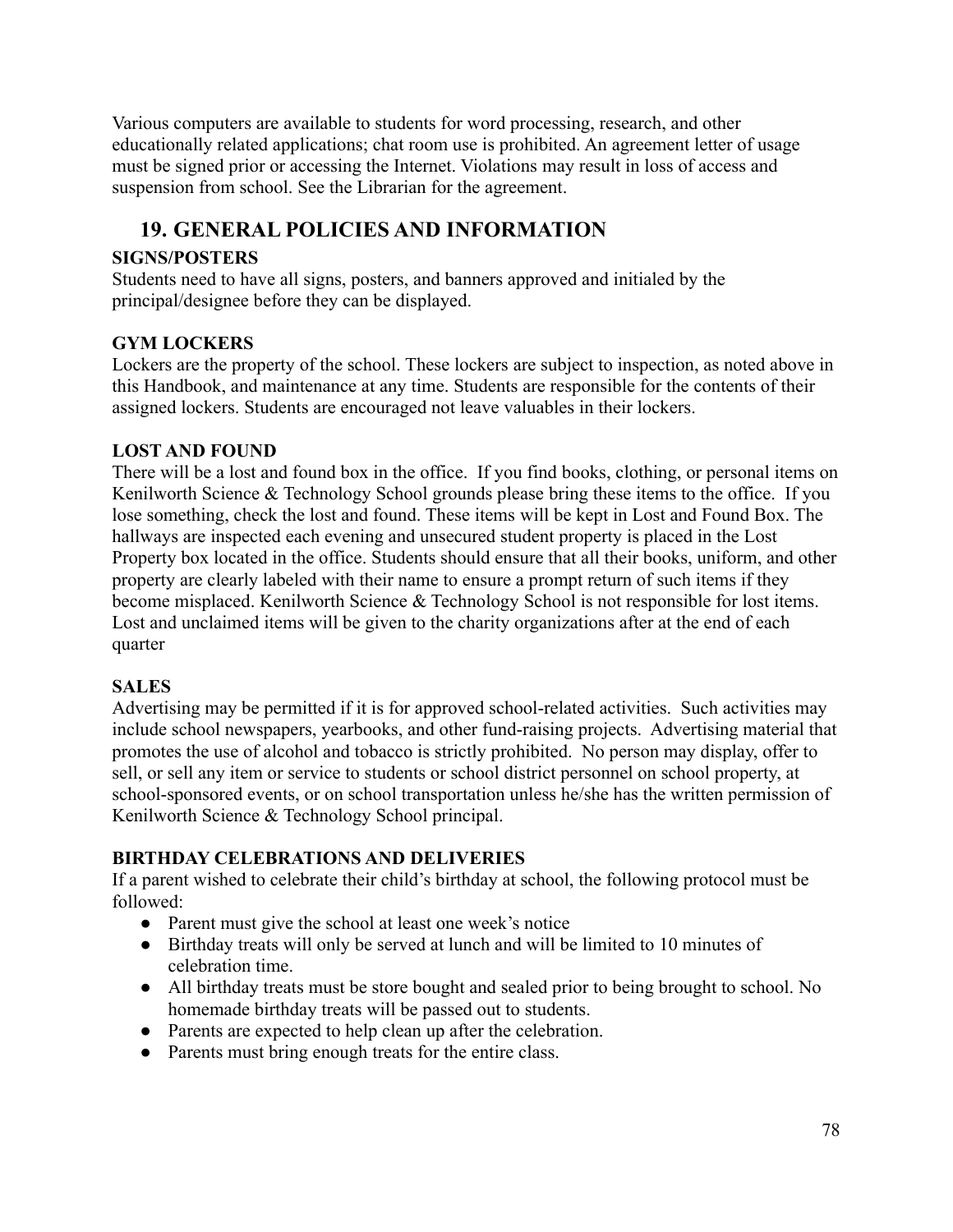If the school finds that birthday celebrations are impacting the academic program, the school may limit or prohibit birthday celebrations at school.

Flowers, balloons, food items etc. should not be delivered to the school for students. These will not be delivered to the classroom. Students may not receive any form of delivery, except by parent/guardian in person and as necessary for the school day. Food items, including but not limited to, fast food, pizza, cakes, etc. will not be accepted for delivery to the students.

#### **FUNDRAISING**

No person may solicit contributions or collect funds for any purpose from students or school personnel on school property, at school-sponsored events, or on school transportation unless he or she has the written permission of Kenilworth principal.

#### **PARENT VOLUNTEERS**

The school encourages parents to volunteer. We realize many of our parents have unique gifts and can contribute to our school. The school has many opportunities to assist our teachers, students, and staff. Please contact the office if you would like to offer any assistance.

#### VOLUNTEER PROCEDURES

- I. Parents volunteering on a regular basis must complete a Child Abuse Clearance Form and a Police Background Check. Forms are available in the office.
- II. Volunteers must sign in and out in the office any time they enter campus.
- III. A volunteer badge must be worn at all times while on campus.
- IV. All volunteers must keep anything they hear regarding students while you are volunteering at school CONFIDENTIAL. You should never discuss a student's grades, progress, or whatever goes on in the classroom with anyone except the staff. We need to remember our students have rights to privacy and WE at Kenilworth Science and Technology take pride in respecting students' rights.
- V. We recommend that volunteers who sign up on a regular basis with a specific teacher, to be consistent with their attendance. Remember that teachers plan your visiting time into their schedules and the students look forward to you being with them.
- VI. Volunteers should leave discipline up to staff and administrators. If you are experiencing any problems with a student, please address it with a teacher. We expect our students to behave according to our School Code of Conduct, and we also expect all adults to be models of the Code of Conduct.

#### **BUILDING ACCESS**

The only access to the school after the morning bell will be the main door at the front of the building by the school office. This is to better ensure the safety of all students during the day. Also, all visitors and parents must sign-in in the main office when coming to the school.

#### **VISITORS**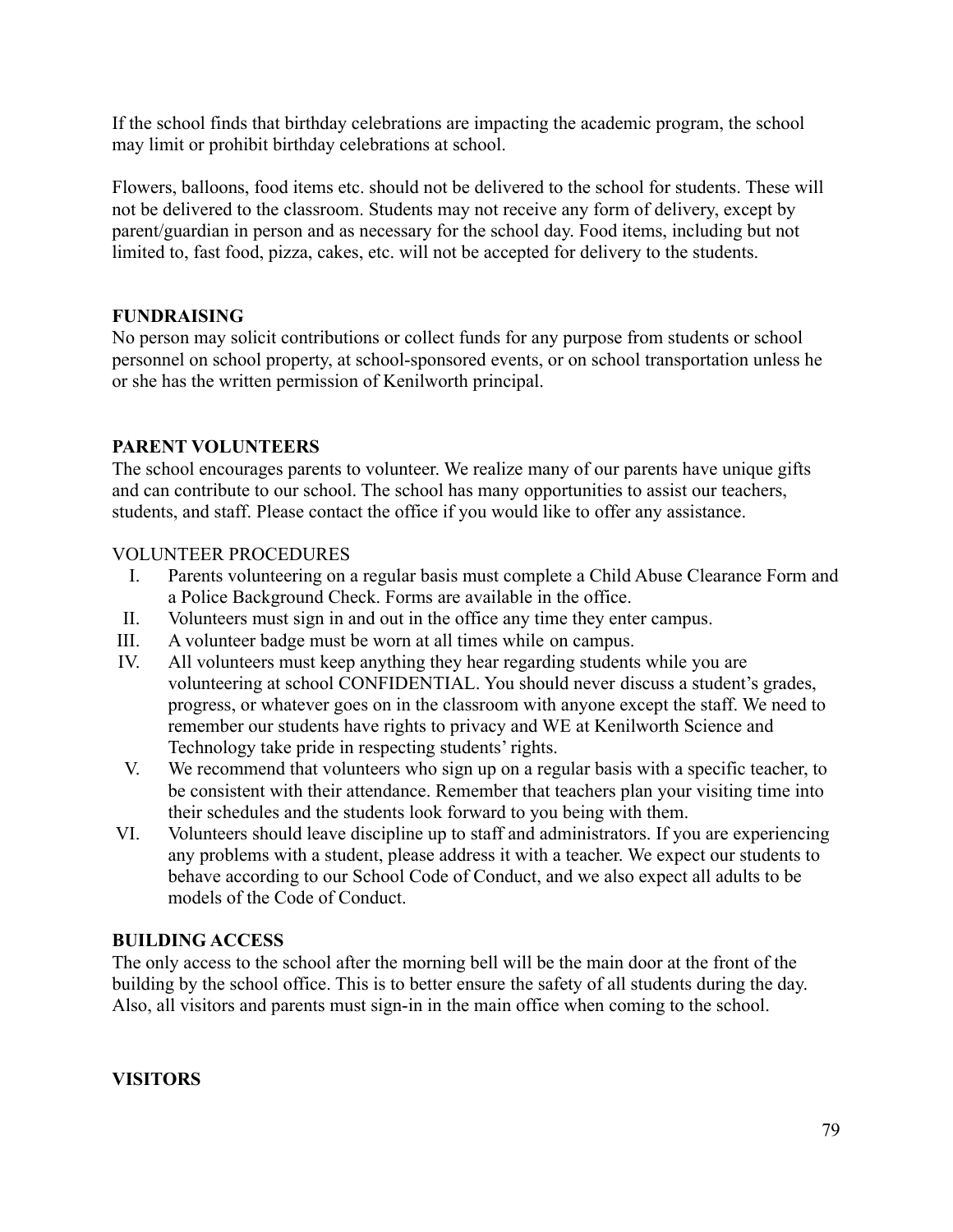All visitors will be required to report to the front office upon entering the school during school hours, visitors will receive a pass before leaving the office. In order to receive a pass, parents must have a copy of their driver's license. Kenilworth Science & Technology School administrators have asked that every adult in the building wear a name badge or visitor's sticker. The staff has been asked to stop any visitor without a name badge or visitor's pass and ask them to return to the front office. This is not meant to offend any parent's or friends who are visiting; it is for the safety of our children. We want you to always feel welcome at Kenilworth Science  $\&$ Technology School. In order to assure that no unauthorized persons enter the school with wrongful intent. Any unauthorized person on school property will be reported to the principal or police officer on duty.

No person may visit the school for the purpose of soliciting personal business from any staff member or student on school property, at school-sponsored events, or on school transportation unless he/she has the written permission of Kenilworth Science & Technology School principal. Staff members may receive visitors in the office or their classrooms during a free period or after work hours, but otherwise not during the workday.

Students will not be permitted to bring big brothers and sisters to school, except for special programs specified by the teacher. Request to bring out-of-district students to school must be submitted in advance to the principal for approval.

#### ❖ **Parents are required to have appointments with teachers before visiting a classroom. Parents can call the front office to schedule an appointment. Parents will be escorted by an Administrator during the visit. Visits must be no more than 15mins. Due to COVID restrictions visits may be limited.**

#### **PERMISSION TO WALK HOME**

Permission for students to walk home without the escort of an adult is a sign of increased responsibility. Students will be permitted to walk home with their parents' written permission. Written permission forms by the student's parents will be kept on file for the school year. It is the parent/guardian's responsibility to inform the school of any changes related to walking home.

All students who walk home from school to home are expected to follow all school expectations during this transition, as they would be on a school bus. Respect for traffic, other pedestrians, and neighborhood homes and businesses en route to and from home is an important expectation of all students. Kenilworth Science & Technology Middle School is not responsible

#### **RESTRICTED AREAS**

After arrival at school, students may not leave the building for ANY reason without written permission of the principal, being accompanied by a teacher, or being signed out of the school by a parent/guardian.

- Students may not use a classroom without the permission of a teacher.
- Students may not use or remove any item from a teacher's desk.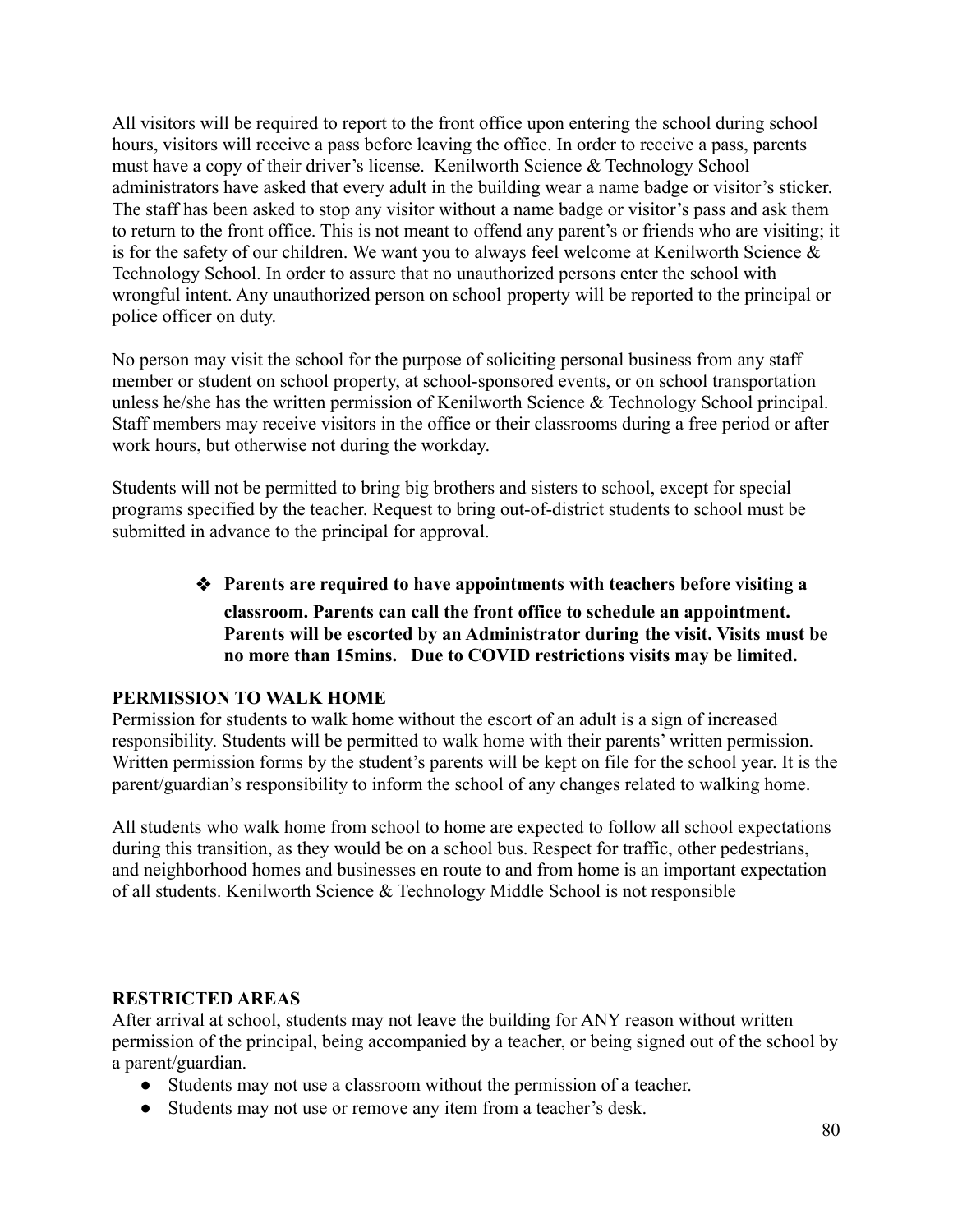- The laboratories are out of bounds unless a teacher is present.
- The field of the school is off limits except when permission given.
- Construction areas are out of bounds.
- Any other areas that are determined by the principal or assistant principals
- All the areas mentioned above are out of bounds for students who are part of any after-school activities.

# **20. SCHOOL LUNCHES**

# **A. Lunch Periods**

Kenilworth Science & Technology School is a closed campus. All students will remain at school during lunch. Students may bring healthy packed lunch. During the lunch period, students will be expected to display good manners and courtesy. Students must eat their lunch only in the lunch area unless told otherwise.

Participating in or instigating a food fights in the lunchroom may result in disciplinary action, such as removal from the lunchroom for a semester.

# **21. EMERGENCY PROCEDURES & EVACUATION**

Teachers will review emergency procedures with students at the beginning of the year and periodically throughout the year. Every room in the building has an evacuation route posted and students will practice evacuation routes for different emergency scenarios once a month.

# **A. EMERGENCY EVACUATION**

These procedures are to be followed but always remember to STOP AND EVALUATE THE SITUATION. Do this because every situation can and will be different.

These calls will come over the intercom: 1. There will be a BLD Call at this time. (This is a Building lock down call.)

Stay calm. Teachers must lock and close all doors. Move all students away from the windows and doors, and sit on the floors as in a tornado drill. Remain quiet. Ignore any fire alarm unless the announcement is made by the front office.

2.There will be a BLD Drill at this time. (This is a building lock down DRILL) Follow the same procedure as above

3. ALL EVACUATIONS FROM THE BUILDINGS (Announcement to evacuate will come over the intercom)

Teachers should lead their students to the parking lot using the exits you would use in a fire drill.

**\*\*\*\*Teachers are to always take their grade book and check roll\*\*\*\***

# **B. FIRE ALARMS**

**FIRE**: The alarm for fire will be a continuous sounding of the Fire alarm.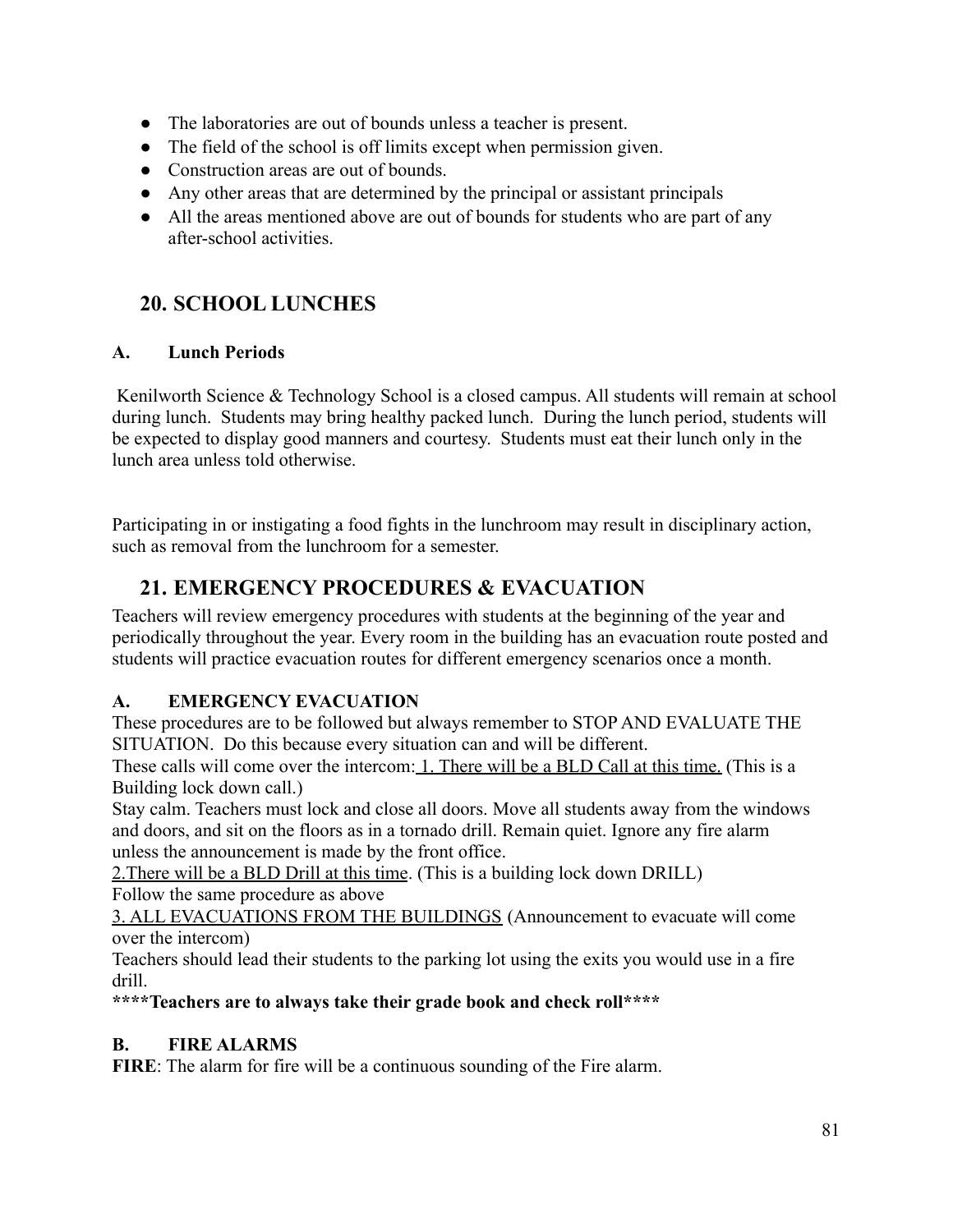When the fire alarm is given, all students should follow their teacher and walk single file out the designated exit and 100 feet from the building.

When a fire drill is held, the return-to-class signal will be given by the principal or his or her designee.

#### **C. FIRE DRILL PROCEDURES**

Posted in every room is a map detailing the evacuation protocol required. Students are to follow their teacher outside in the event of a fire drill, fire, or the designated area and waiting for instructions.

All students will be given instructions on fire exit drills at the beginning of the school year. The instructions are as follows:

- Students should walk, not run when proceeding to the exits.
- Students are not allowed to talk during fire drills so that they may hear instructions that might be given in the event of a real emergency.
- If a fire alarm sounds while a child is not in the regular classroom, he or she should exit the building by the quickest route and proceed to the designated meeting place.
- Students are not allowed to secure or recover clothing or other personal property after the fire alarm has sounded.

Any student violating this procedure is jeopardizing the safety of our school and will face consequences including possible suspension. Any student found guilty of pulling the school's fire alarm without cause will be subject to strict consequences, including a recommendation for expulsion.

### **D. TORNADO EMERGENCY PROCEDURES**

In the event of a tornado warning, students will be required to take the necessary precautions to protect themselves. When a tornado warning had been announced by the National Weather Service, the School Leader or his designee will be responsible for communicating directly with students and teachers about the impending danger via an "all call" or another appropriate means of communication. When the School Leader or his designee has given the signal, students should move quickly and quietly to the designated area of the school that has been assigned to their classroom. Teachers will be asked to follow the same procedures as above for Fire Drills, except to bring students to the designated area inside the building. Once they have reached their assigned area (in the hallway), students will crouch on the floor against the wall and cover their heads with their hands. Talking will not be allowed during tornado drills or tornados.

#### **E.INCLEMENT WEATHER**

In the event of inclement weather, before the school day begins, Kenilworth Science  $\&$ Technology School Executive Director, will decide as soon as possible whether the school will be delayed or closed. Notification will be made to several media outlets (including radio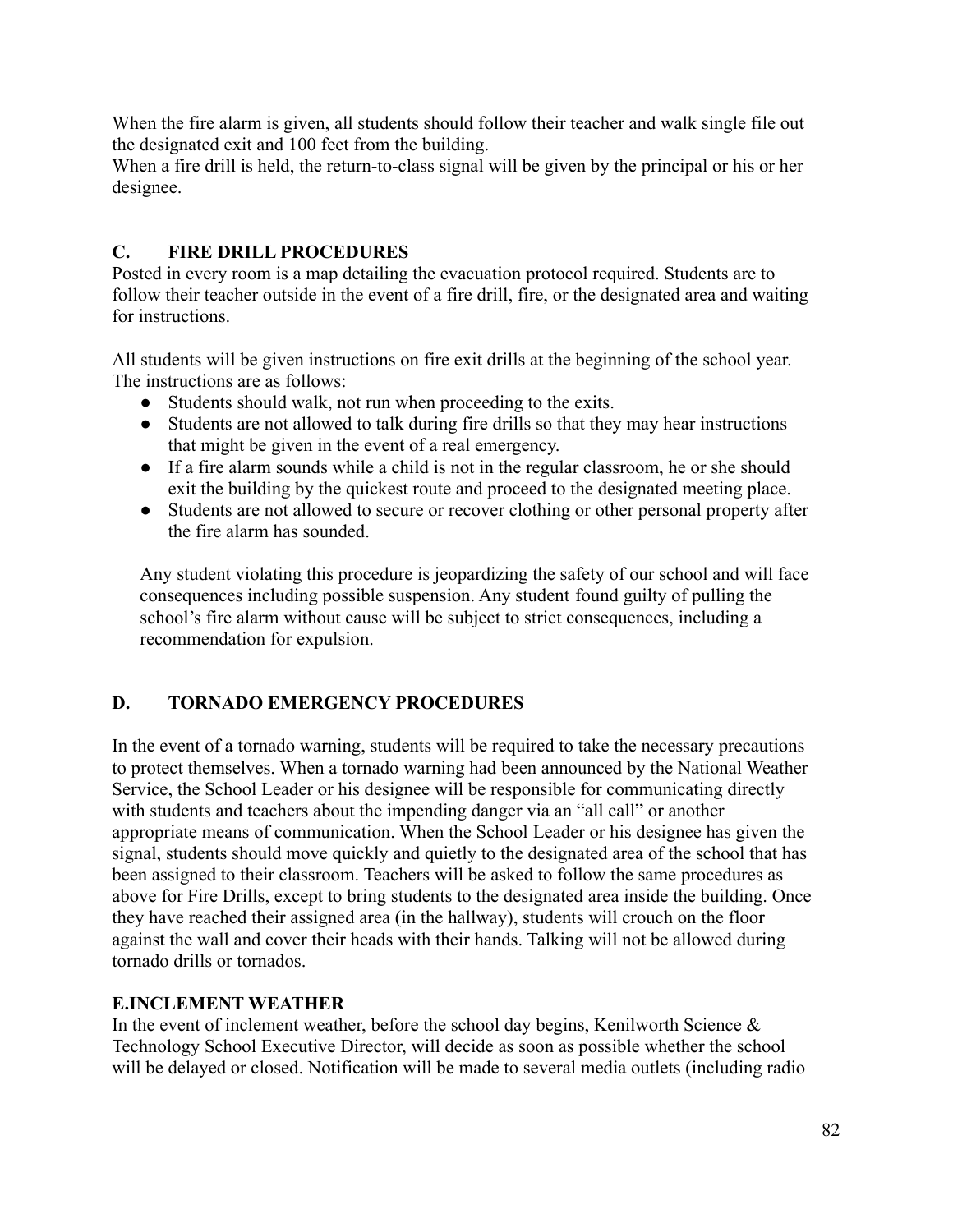and television), Kenilworth Science & Technology School website ([www.kenilworthschool.org](http://www.kenilworthschool.org)), an "all call" to parents etc.

# **22. BULLYING, CYBERBULLYING, INTIMIDATION, AND HAZING**

Kenilworth Science & Technology Charter School (K.S.T.) is committed to maintaining a safe, and positive learning environment so that all students feel safe while in school or participating in school-related activities. All statements or actions of bullying, cyberbullying, intimidating, threatening, harassing and hazing on campus or at school-sponsored activities, on school buses, at school bus stops, and in route from home to the bus stop and from the bus stop home shall not be tolerated and shall be considered unacceptable student behavior. Even if made in a joking manner, these statements or actions threatening other students, school personnel, or school property shall be unacceptable.

All students, teachers, and other school employees shall take responsible measures within the scope of their individual authority to prevent violations of this policy.

#### **A. Definitions**

Definition of Bullying: (As provided by Act 861 of 2012)

A pattern of one or more of the following:

• gestures, including but not limited to obscene gestures and making faces;

•written, electronic, or verbal communications, including but not limited to calling names, threatening harm, taunting, malicious teasing, or spreading an untrue rumor; •electronic communication including buts not limited to a communication or image transmitted by email, instant message, text message, blog, or social networking website through the use of a telephone, mobile phone, pager, computer, or other electronics;

• physical acts, including but not limited to hitting, kicking, pushing, tripping, choking, damaging personal property, or unauthorized use of personal property;

• repeatedly and purposefully shunning or excluding from activities;

Where the pattern of behavior is exhibited toward a student, more than once, by another student or group of students and occurs, or is received by, a student while on school property, at a school-sponsored or school-related function or activity, in any school bus or van, at any designated school bus stop, in any other school or private vehicle used to transport students to and from schools, or any school-sponsored activity or event.

The pattern of behavior must have the effect of physically harming a student, placing the student in reasonable fear of physical harm, damaging a student's property, placing the student in reasonable fear of damage to the student's property, or must be sufficiently severe, persistent, and pervasive enough to either create an intimidating or threatening educational environment, have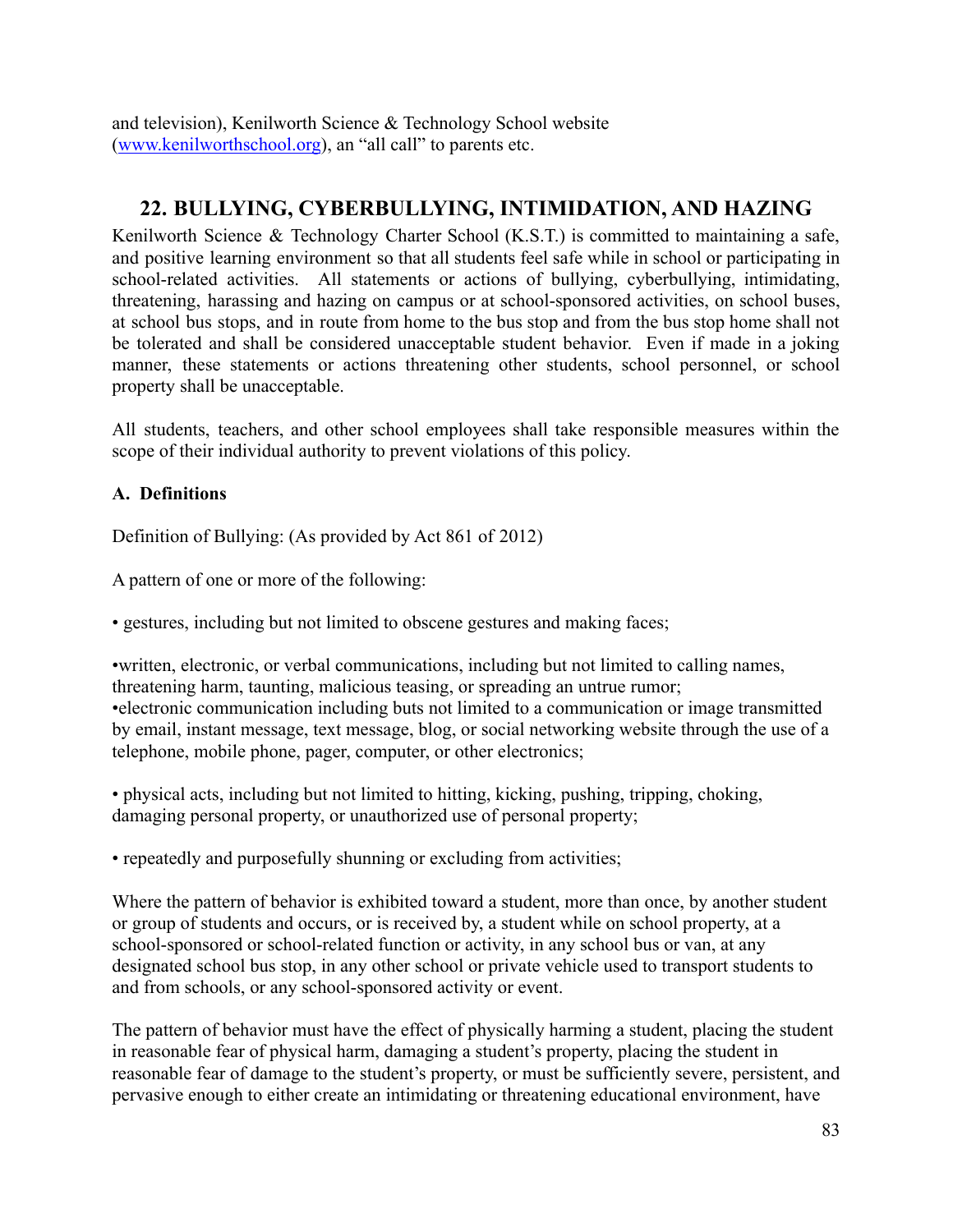the effect of substantially interfering with a student's performance in school, or have the effect of substantially disrupting the orderly operation of the school.

*Cyberbullying* shall mean harassment, intimidation, or bullying of a student on school property by another student using a computer, mobile phone, or other interactive or digital technology or harassment, intimidation, or bullying of a student while off school property by another student using any such means when the action or actions are intended to have an effect on the student when the student is on school property.

*Hazing* shall mean any knowing behavior, whether by commission or omission, of any student to encourage, direct, or order, or participate in any activity which subjects another student to potential physical, mental, or psychological harm for the purpose of initiation or admission into, affiliation with, continued membership in, or acceptance by existing members of any organization or extracurricular activity at a public elementary or secondary school, whether such behavior is planned or occurs on or off school property, including any school bus and school bus stop.

*Intimidation* shall mean to make timid or fearful; intentional unlawful threat by word or act to do violence to the person or property of another person.

#### REPORTING PROCEDURES

Any student who believes he or she has been the victim or bullying, cyber bullying, intimidation, threatening behavior, harassment or hazing by a student, parent, teacher, administrator or other school personnel, or by any other person who is participating in, observing or otherwise engaged in activities including sporting events and other extracurricular activities, under the auspices of the school is encouraged to immediately report the alleged acts to any appropriate school official, teacher, principal or other administrator.

Any teacher, administrator, or other school personnel who has or receives notice that a student has or may have been the victim of bullying, cyber bullying, intimidation, threatening behavior, harassment, or hazing at school or any school activity shall be required to immediately report the alleged acts to an appropriate school official, utilizing the Louisiana Department of Education's *behavior-incidence checklist* to document the details of each reported incident of harassment, intimidation, and bullying, including cyberbullying.

The principal or principal designee shall be the person responsible for receiving written reports of bullying, cyber bullying, intimidation, threatening behavior, harassment, or hazing of a student. Any other school administrator, teacher, or other school personnel who receives a report of bullying, cyber bullying, intimidation, threatening behavior, harassment or hazing of a student shall immediately inform the principal or designee, who shall notify the CEO of Pelican Foundation or his/her designee.

#### **B. Investigation of Complaints and Reports**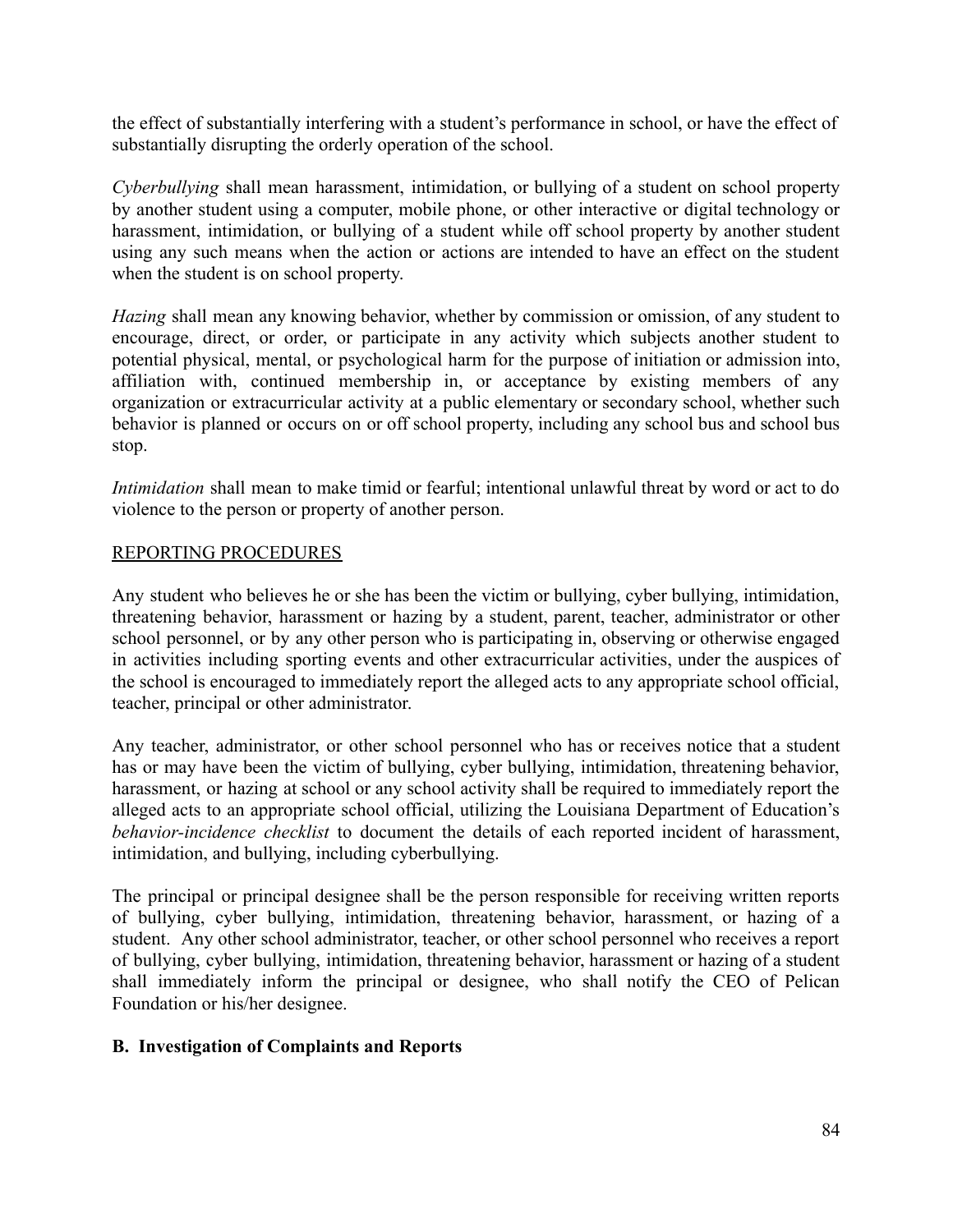The principal or his/her designee shall immediately investigate or authorize the investigation of all reports and complaints involving alleged bullying, cyberbully, intimidation, threatening behavior, harassment or hazing of students. Investigations may consists of personal interviews with the complainants or the individual who is alleged to have been bullied, cyberbullied, intimidated, threatened, harassed or hazed, the individual or individuals against who the complaint is made, witnesses, and any other persons who may have knowledge of the alleged incident or incidents or circumstances leading to or giving rise to the complaint. Other methods of investigation also may be used and the investigator may examine pertinent documents.

During the pendency of an investigation, the principal or his/her designee may take immediate steps, at its discretion, to protect the complainant, students, teachers, administrators or other school personnel pending completion of the investigation.

The investigation shall be completed as soon as practicable. A written report shall be prepared upon the completion of the investigation. If the complaint involves the CEO, the report shall be made and filed directly with the Board of Directors. The written report shall include determination of whether the allegations have been substantiated as factual and whether they appear to be violations of this policy.

#### **C. Disciplinary Action**

The principal or his/her designee shall take appropriate action in response to a report following an investigation of any alleged bullying, cyber bullying, intimidation, threatening behavior, harassment, or hazing of a student. When the report determines that the alleged act or conduct appears to be in violation of this policy, disciplinary action shall be taken as outlined in the Student Handbook. The principal or his/her designee shall contact the parent, tutor, or legal guardian of the pupil being disciplined for alleged misconduct to notify them of the disciplinary action.

Whenever the act or conduct determined to be a violation of this policy may also constitute a violation of state or federal criminal statute, the appropriate law enforcement officer shall be promptly notified.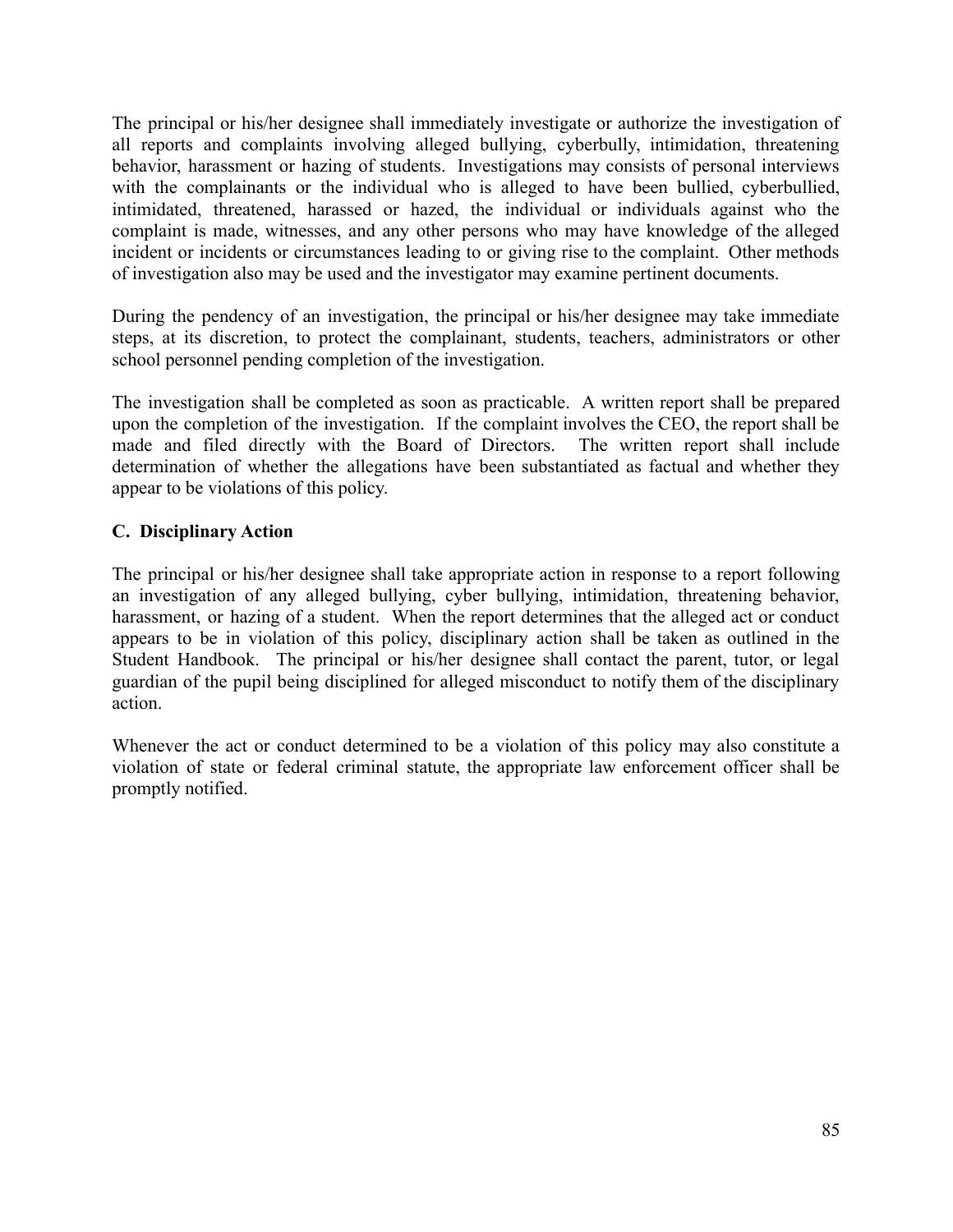# **23. COMPLAINT POLICY**



# **24. ELECTRONIC COMMUNICATIONS BETWEEN EMPLOYEES AND STUDENTS**

### **A. PURPOSE**

This policy is intended to comply with all applicable State and Federal laws, including the most recent action taken in A 214 by the 2009 Louisiana Legislative Session, Louisiana Revised Statute 17:81(Q).

This policy also introduces and outlines guidelines to ensure that employees, parents and students are aware of the expectations of Kenilworth Science and Technology School (KST) with respect to proper use of electronic communication devices among its employees and students. The School System's approved electronic communications systems shall be utilized to promote appropriate student-staff relationships and educational excellence. This policy is not intended to limit the use of technology as an effective teaching tool.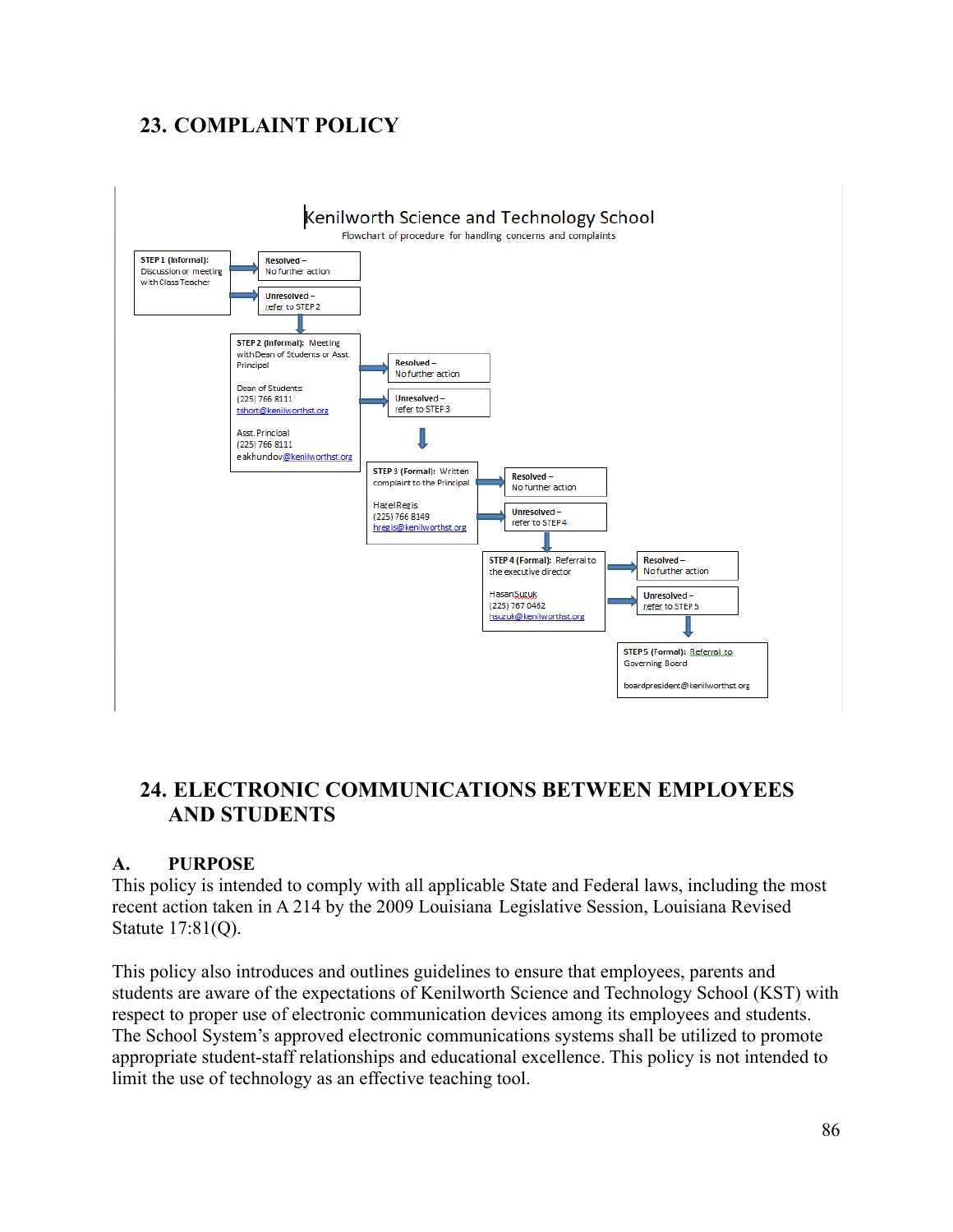### **B. DEFINITIONS**

1. *Electronic Communication* - includes any direct communication facilitated by voice or text-based telecommunication devices, or both, computers, as well as those devices that facilitate indirect communication using an intermediate method, including, but not limited to Internet-based social networks. It shall also include the transfer of signs, signals, writing, images, sounds, data, or intelligence of any nature, in whole or in part by a wire, radio, electromagnetic, photoelectric, or photo-optical system and pertains to both personal and School Board issued devices.

2. *Educational Services* – constitutes the provision of direct and indirect classroom instruction, as well as extracurricular activities provided by KST.

3. *Electronic mail* – the transmission of text-based information or communication by use of the Internet, computers, a facsimile machine, a pager, a cellular telephone, a video recorder, or any other electronic device or means sent to a person identified by a unique address or address number and received by that person.

4. *Computers* - pertains to any and all computers.

5. *Social networks* – locations on the Internet where users may interact with other users - examples are Facebook, MySpace, YouTube, and other social network sites available on the internet.

6. *Improper or inappropriate communications* – any communication between employee and student, regardless of who initiates the communication, that may be viewed as derogatory, sexual or lewd in content, threatening or harassing, discriminatory, simple fraternization, or suggestive in nature.

### **C. POLICY GUIDELINES**

1. KST prohibits any type of close personal relationship between a school employee and a student that may be reasonably perceived as unprofessional, such as excessive personal attention outside of school. School employees shall not communicate with students, entertain students, socialize with students, or spend an excess amount of time with students in such a manner as to reasonably create the impression to other students, their parents, or the public that an improper relationship exists.

2. All electronic communication conducted by an employee with a student must be relative to the educational services provided to the student and shall be delivered by means provided by or otherwise made available by the School System for this purpose. Approved School System electronic communication methods are school system email, school-sponsored teacher websites, school websites, school-provided phones and other electronic communication that is approved by KST.

3. School system employees are prohibited from using any school system electronic communication with a student for a purpose not related to educational services, except for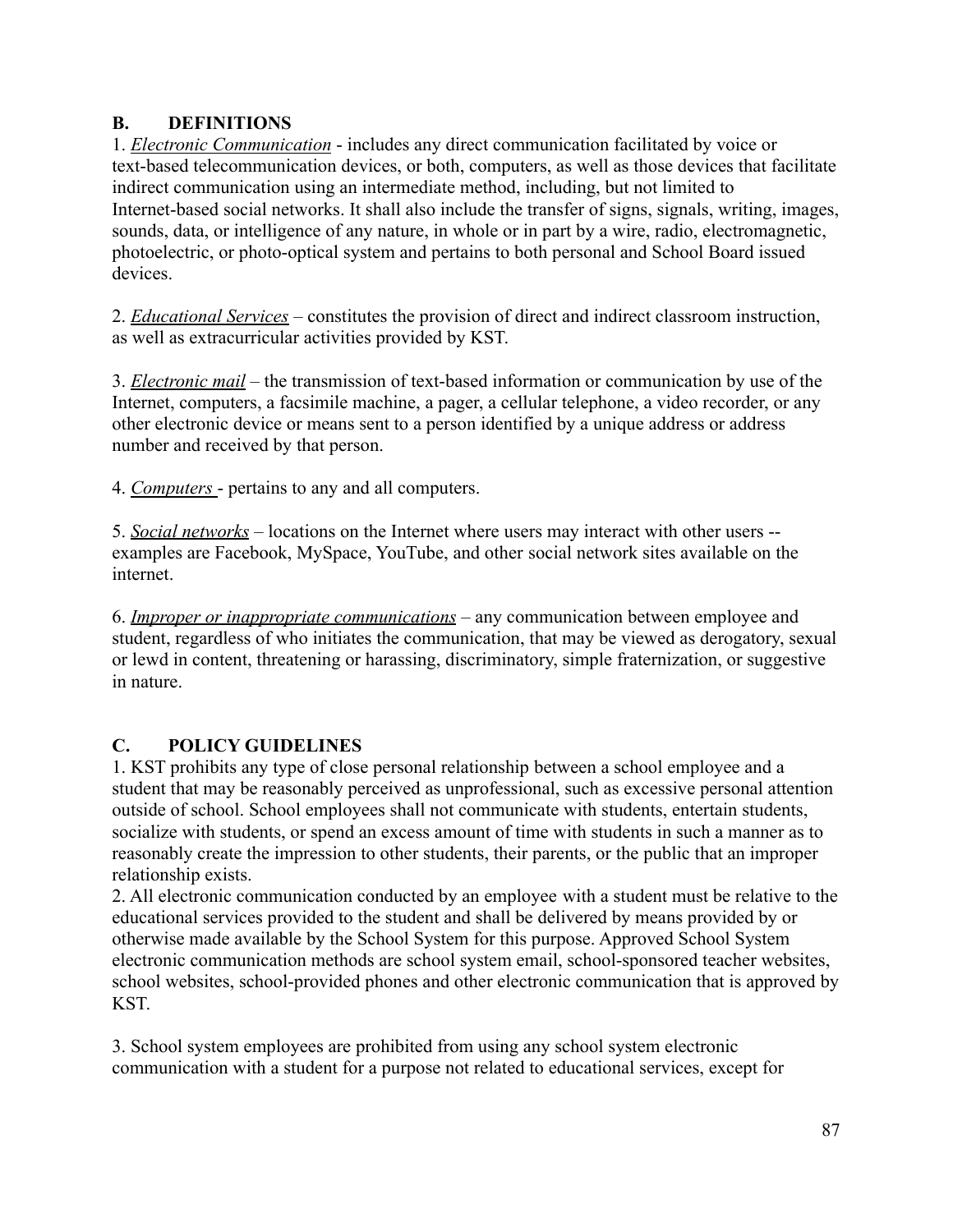communication with an immediate family member if such communication is specifically authorized by the School Board.

4. The occurrence of any electronic communication made by an employee with a student using means other than ones provided by or made available by the school system shall be reported by the employee to the site administrator prior to reassuming regular duties, but no later than 24 hours after the occurrence or knowledge of the occurrence, and a written report should be completed by the end of that working day. See Appendix A for a copy of the reporting form.

5. Student-initiated communication that may be construed as inappropriate in content, as defined in this policy, must be reported to the site administrator no later than 24 hours after the occurrence or knowledge of the occurrence, and a written report should be completed by the end of that working day. See Appendix A for a copy of the reporting form.

6. Records of any reported communication shall be maintained by the site administrator for a period of at least one year.

7. It is the duty of each school system employee to comply with this electronic communications policy. Failure to comply may result in disciplinary action, and, in extreme circumstances, may constitute willful neglect of duty.

#### **D. VIOLATIONS**

1. Violations of this policy include, but are not limited to the following:

- a. The employee's utilizing the school system or personal electronic communication system with a student for non-educational services.
- b. The employee's failure to report an instance of communication using a non-school system electronic communication system.
- c. The employee's contacting a student when the parents have opted out of individual communication with employees.
- 2. Responses to violations include, but are not limited to the following:
	- a. Any violations or suspected violations of this policy should be reported to the site administrator immediately. The site administrator will promptly, thoroughly and fairly investigate reports of an alleged failure by a school employee or student.
	- b. The investigation shall include dates, the name of the person reporting the allegation, and the specific allegation made.
	- c. The site administrator shall meet with the employee to document his/her response to the allegation. The employee shall be required to cooperate fully with the investigation.
	- d. All information from the investigation shall be provided to the superintendent.
	- e. Appropriate action shall be taken that is consistent with the results of the investigation and the legal requirements afforded by law, e.g. tenure law, Student Code of Conduct. Violations of this policy or any implementing regulations or procedures may result in discipline of the employee/student up to and including termination of employment/suspension of the student or employee.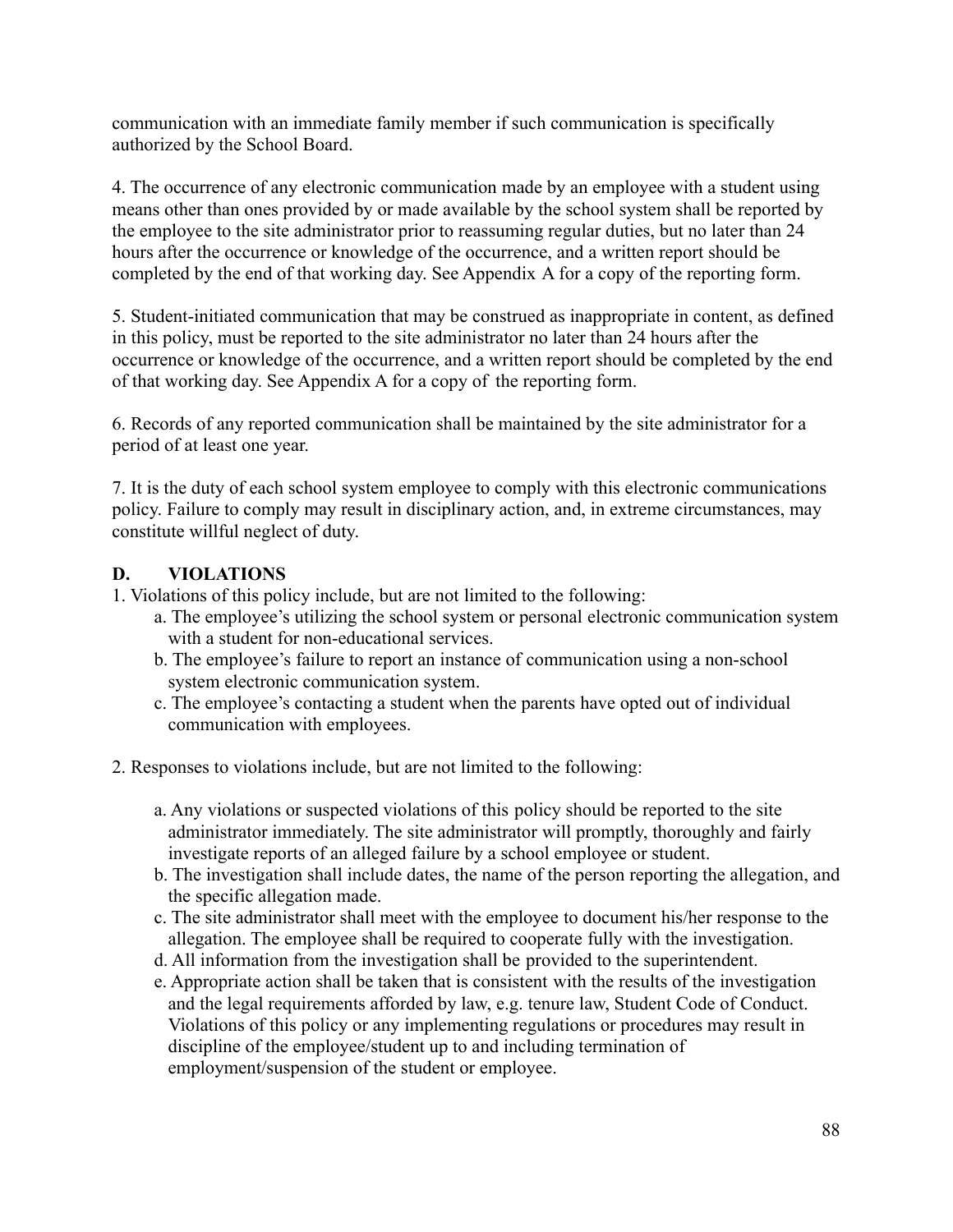f. Any alleged violation of the Board's Policy or these procedures and guidelines involving a school employee that may also be a violation of state or federal law shall be reported to the proper authorities. Some acts are considered criminal and may be subject to prosecution. The Board and School System will fully cooperate with law enforcement agencies and the District Attorney in investigating and prosecuting such criminal offenses.

# **E. NOTIFICATION:**

1. All School System employees shall be informed of implementation, and upon entering into system service, about the policy and procedures and guidelines regarding electronic communication including the possible consequences for a failure to comply with the policy. The policy shall be posted on KST website for reference.

2. A system-wide letter and/or telephone call will be disseminated to parents or legal guardians informing them of the policy regarding electronic communication by employees with students. Thereafter, parents and students will be notified as part of the Student Handbook and/or the school website.

# **F. "OPT-OUT" PROCEDURE**

A Parent or legal guardian has the option to submit written documentation to the school administrator reflecting the desire for his or her child not to be contacted individually through electronic communication from any school employee, group electronic communication exempted.

### **G. SUMMARY**

These procedures and guidelines discourage improper employee electronic communication with students at all system schools and improper interaction shall be handled following applicable laws and policies. However, the law clearly prohibits electronic communication by an employee to a student, unless proper procedures are followed in compliance with law and policy. KST shall not be civilly liable for any electronic communication by an employee with a student that is prohibited as provided in this policy.